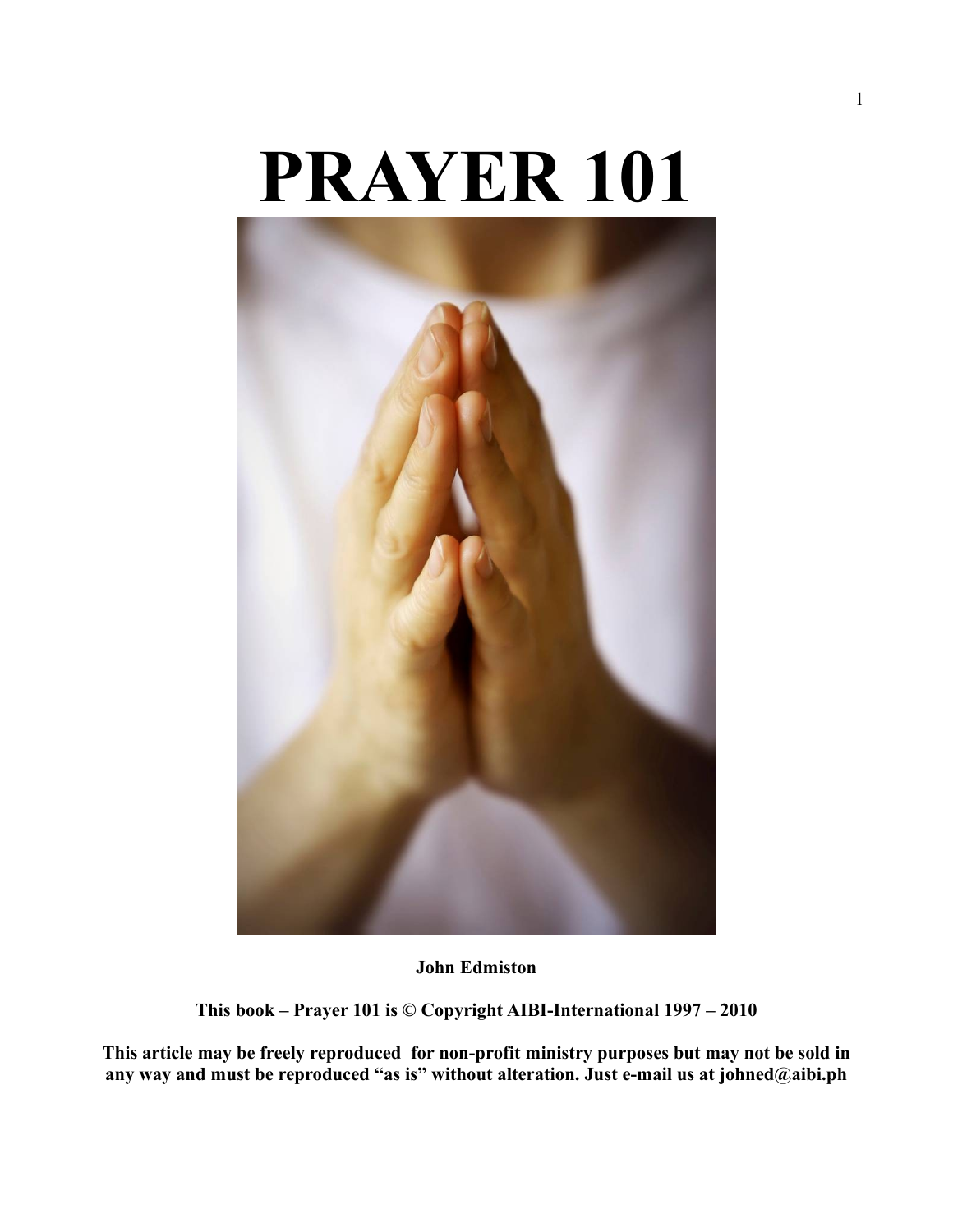# **Table of Contents**

| Developing Confidence in Prayer                                    | 3   |
|--------------------------------------------------------------------|-----|
| The Lord's Prayer as a Pattern for the Prayer Life of the Believer | 8   |
| How to be an Intercessor                                           | 12  |
| Praying For Government                                             | 15  |
| How to Pray For the Lost                                           | 18  |
| Praying For Your Heart's Desire                                    | 22  |
| Bible Study – Praying In the Spirit                                | 27  |
| Have You Ever Thought About Fasting?                               | 30  |
| The Christian's Anointing                                          | 31  |
| Anointed To Pray                                                   | 35  |
| The Ascension of Jesus                                             | 37  |
| Word Study – The Kingdom (of God)                                  | 46  |
| Praying Like David Prayed                                          | 50  |
| Spiritual Warfare For the Totally Afraid                           | 54  |
| The 12 Laws of Faith                                               | 63  |
| Little Faith, Great Faith, Participating Faith                     | 64  |
| And They Kept On Believing                                         | 70  |
| The Prayer Of Faith                                                | 77  |
| Praying In Faith                                                   | 79  |
| The Wise Habit Of Saying Grace                                     | 82  |
| 18 Reasons for Unanswered Prayer                                   | 84  |
| The Sword Of the Spirit                                            | 86  |
| Because Of Their Many Words                                        | 90  |
| Jesus and Healing                                                  | 94  |
| The Spirit and the Word In Healing                                 | 99  |
| In the Spirit On the Lord's Day                                    | 104 |
|                                                                    |     |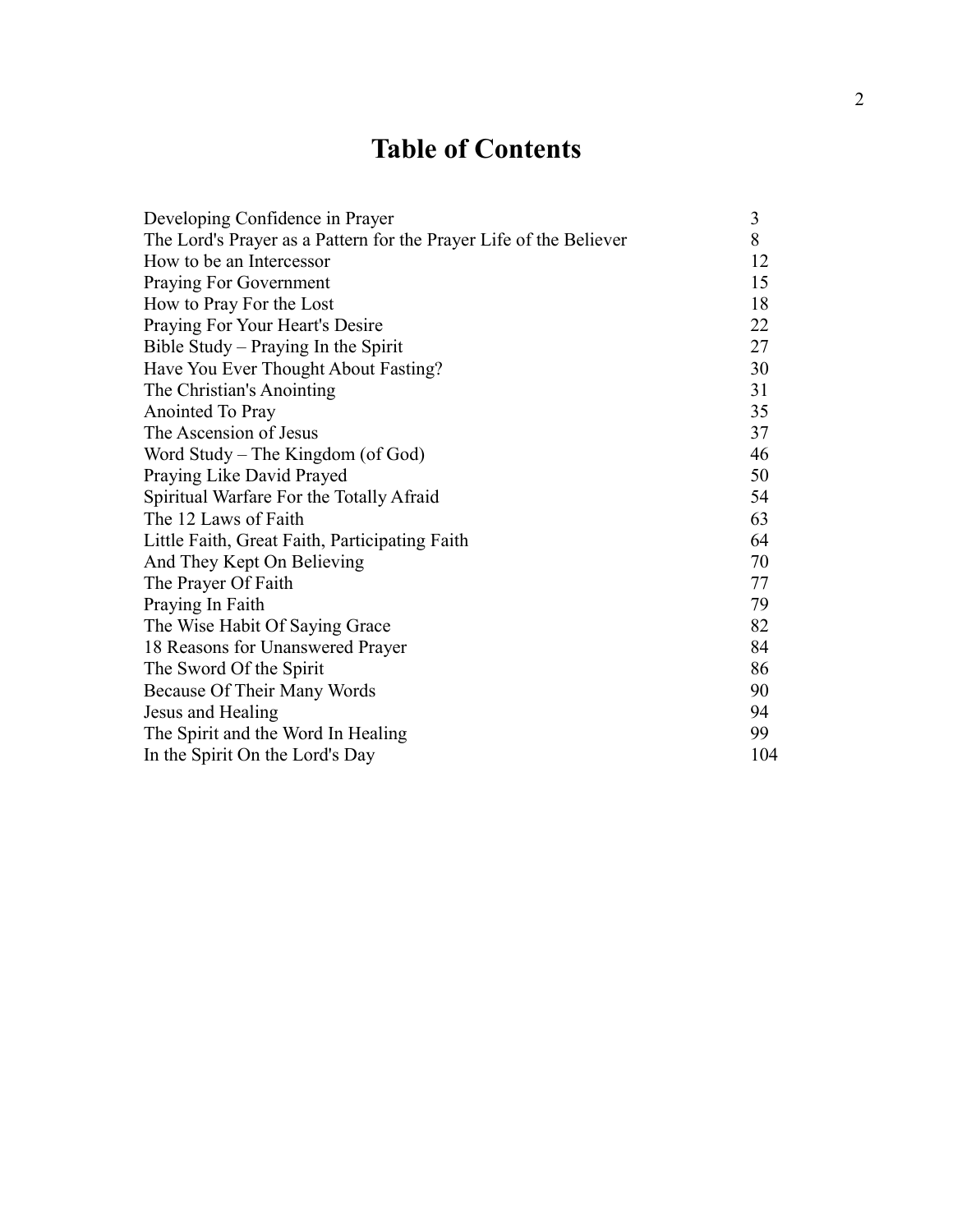# **Developing Confidence In Prayer**

This sermon works on a very simple idea – pray what God wants you to pray!

Confidence in prayer is often eroded over the years by unanswered prayer on issues that are important to us or by praying for a promises out of context and ending up disappointed with God.

For instance God promises Cyrus AI will give you the treasures of darkness". I cannot claim this specific prophecy to a particular individual to myself unless I have it very clearly confirmed to me by the Holy Spirit. Not every Christian can rule a vast empire!

Getting our confidence in prayer back again involves going to the Scripture and praying:

- 1. For the things God asks us ordinary believers to pray for.
- 2. Satisfying the conditions He places upon us for answered prayer.

As we will see there are ten things that God specifically asks us to pray for and even PROMISES us by His faithfulness that He will answer. These include:

- 1. Salvation and Forgiveness
- 2. The Holy Spirit and His Gifts
- 3. Provision of Daily Needs
- 4. Wisdom
- 5. The Ability To Cope With Today/Deliverance From Temptation
- 6. The Difficult People In Your Life
- 7. The Good Things That You Are Seeking God For
- 8. Bold Proclamation Of The Gospel
- 9. For Governments To Grant Freedom To The Proclamation Of The Gospel
- 10. The Cries Of The Church In Unity
- 11. Healing Based On Repentance and Confession

#### **Issues of Authority**

Sometimes we lack confidence in our prayers because we lack confidence in our authority in Christ.

- 1. God asks us to pray.(See the next three pages of verse!)
- 2. God gives us the Holy Spirit to help us pray. (Romans 8:26)
- 3. He is a gracious and generous God. (Romans 8:32 NASB) He who did not spare His own Son, but delivered Him up for us all, how will He not also with Him freely give you all things?
- 4. He has seated us in heavenly realms (Eph 2:6,7) where we shall judge angels (1 Cor 6:3) and made us citizens of heaven with direct access to God (Eph 1:19,20; Hebrews 4:14-16).

5. He has forgiven us our sins so they are no longer an obstruction to our prayers and fellowship with Him (Col1:13-15; 1 John 1:7-10).

6. Elijah was a man with a nature like ours and was able to pray mighty prayers (James 5:16-18). God promises to hear our prayers that are in His will ( 1 John 5:14,15).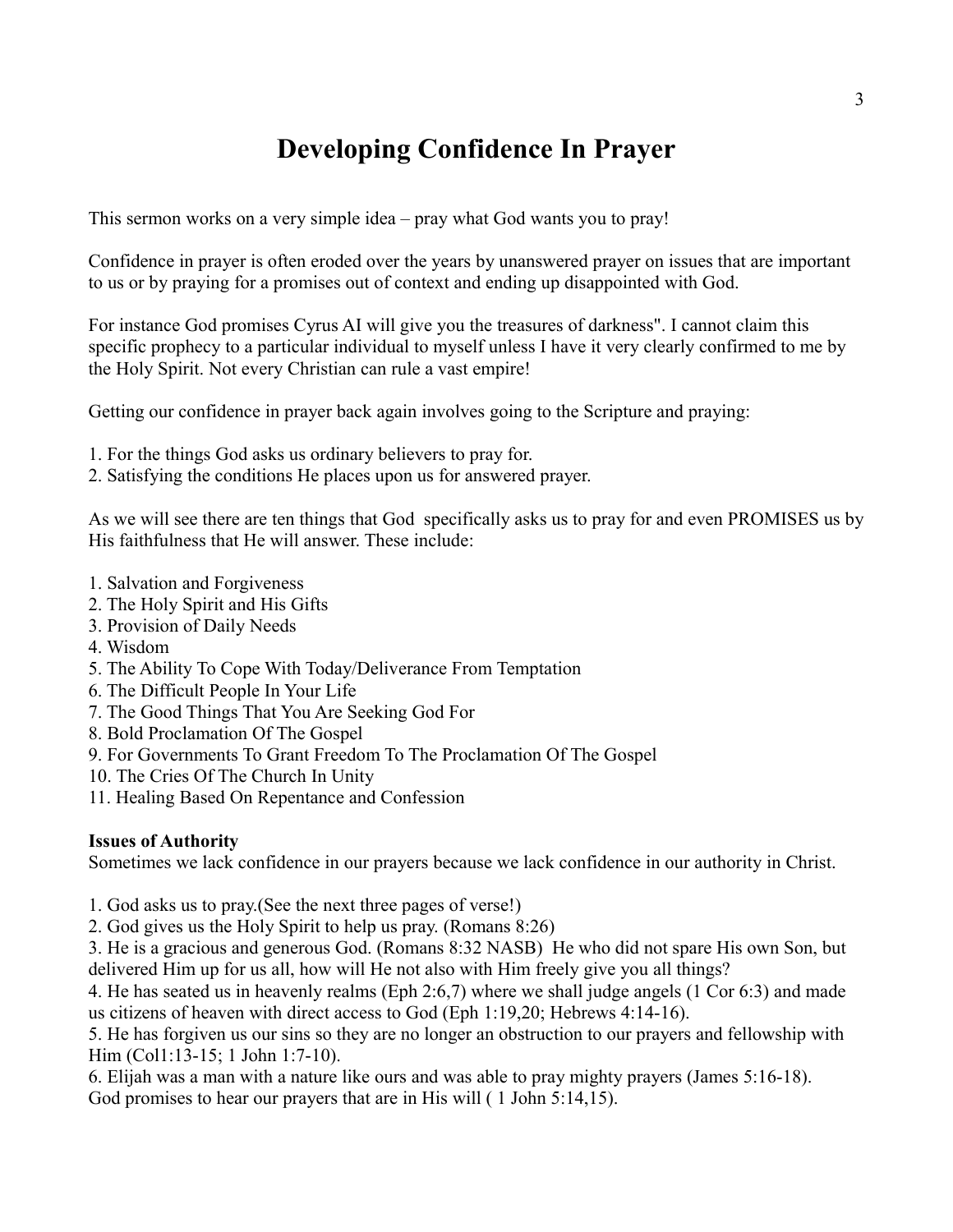#### **General Promises**

And Jesus answered and said to them, "Truly I say to you, if you have faith, and do not doubt, you shall not only do what was done to the fig tree, but even if you say to this mountain, 'Be taken up and cast into the sea,' it shall happen. (22) "And all things you ask in prayer, believing, you shall receive."(Matthew 21:21-22 NASB)

And whatever you ask in My name, that will I do, that the Father may be glorified in the Son. (14) If you ask Me anything in My name, I will do it. (John 14:13-14 NASB)

If you abide in Me, and My words abide in you, ask whatever you wish, and it shall be done for you. (John 15:7 NASB)

You did not choose Me, but I chose you, and appointed you, that you should go and bear fruit, and that your fruit should remain, that whatever you ask of the Father in My name, He may give to you.(John 15:16 NASB)

"And in that day you will ask Me no question. Truly, truly, I say to you, if you shall ask the Father for anything, He will give it to you in My name. (24) "Until now you have asked for nothing in My name; ask, and you will receive, that your joy may be made full. (John 16:23-24 NASB)

You lust and do not have; so you commit murder. And you are envious and cannot obtain; so you fight and quarrel. You do not have because you do not ask. (3) You ask and do not receive, because you ask with wrong motives, so that you may spend it on your pleasures. (James 4:2-3 NASB)

And whatever we ask we receive from Him, because we keep His commandments and do the things that are pleasing in His sight.(1 John 3:22 NASB)

And this is the confidence which we have before Him, that, if we ask anything according to His will, He hears us. {15} And if we know that He hears us in whatever we ask, we know that we have the requests which we have asked from Him.(1 John 5:14-15 NASB)

#### **Salvation and Forgiveness**

And forgive us our debts, as we also have forgiven our debtors. (13) And do not lead us into temptation, but deliver us from evil. For Thine is the kingdom, and the power, and the glory, forever. Amen. (14) For if you forgive men for their transgressions, your heavenly Father will also forgive you. (15) But if you do not forgive men, then your Father will not forgive you transgressions. (Matthew 6:12-15 NASB)

If anyone sees his brother committing a sin not leading to death, he shall ask and God will for him give life to those who commit sin not leading to death. There is a sin leading to death; I do not say that he should make request for this.(1 John 5:16 NASB)

That if you confess with your mouth Jesus as Lord, and believe in your heart that God raised Him from the dead, you shall be saved; (10) for with the heart man believes, resulting in righteousness, and with the mouth he confesses, resulting in salvation. (11) For the Scripture says, "WHOEVER BELIEVES IN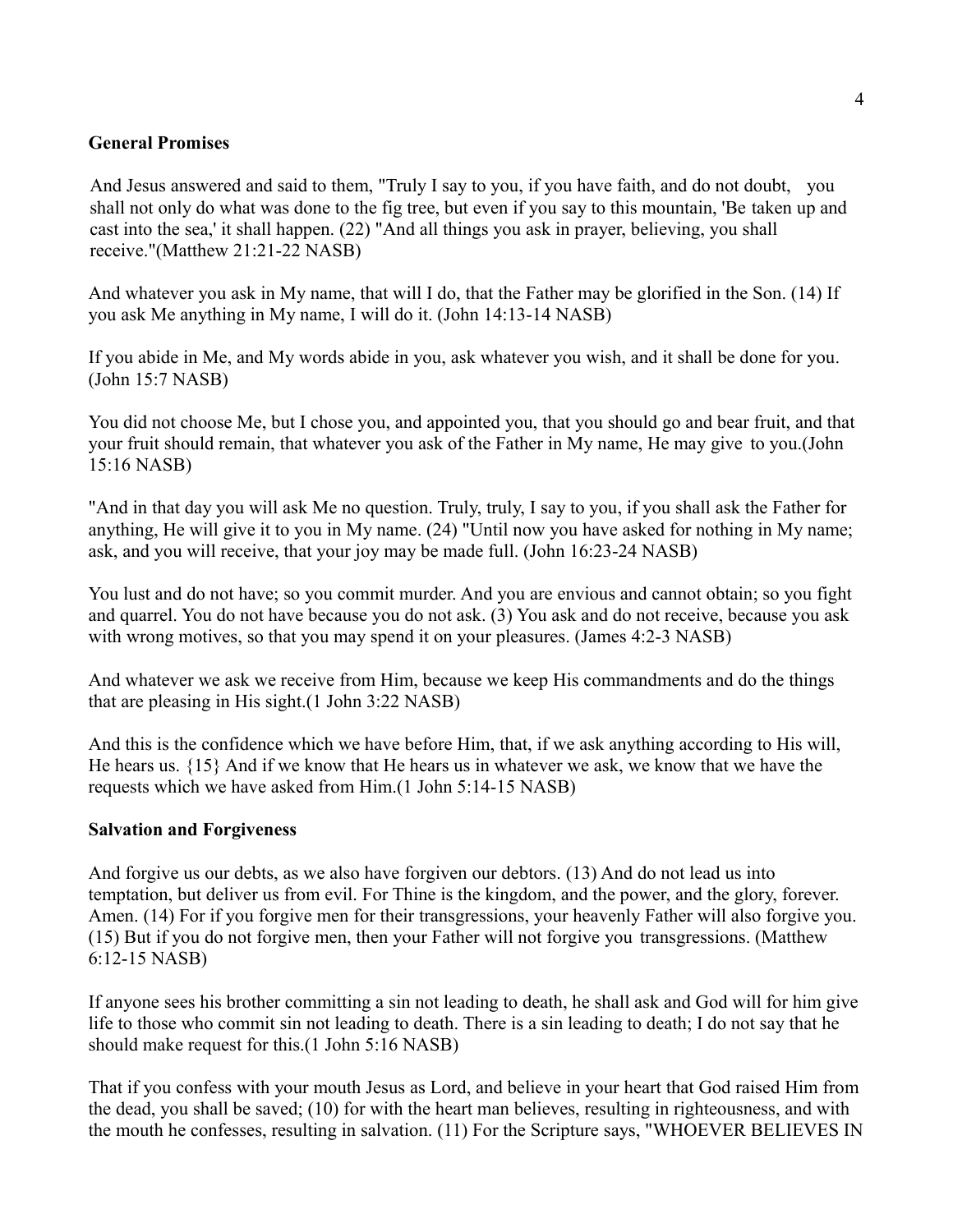HIM WILL NOT BE DISAPPOINTED." (12) For there is no distinction between Jew and Greek; for the same Lord is Lord of all, abounding in riches for all who call upon Him; (13) for "WHOEVER WILL CALL UPON THE NAME OF THE LORD WILL BE SAVED."(Romans 10:9-13 NASB) (author's emphasis)

#### **The Holy Spirit And His Gifts**

"For everyone who asks, receives; and he who seeks, finds; and to him who knocks, it shall be opened. {11} "Now suppose one of you fathers is asked by his son for a fish; he will not give him a snake instead of a fish, will he? {12} "Or if he is asked for an egg, he will not give him a scorpion, will he? {13} "If you then, being evil, know how to give good gifts to your children, how much more shall your heavenly Father give the Holy Spirit to those who ask Him?"(Luke 11:10-13 NASB)

Pursue love, yet desire earnestly spiritual gifts, but especially that you may prophesy. (1 Corinthians 14:1 NASB)

Therefore let one who speaks in a tongue pray that he may interpret. (1 Corinthians 14:13 NASB)

#### **Provision of Daily Needs**

Give us this day our daily bread. (Matthew 6:11 NASB)

"But if God so arrays the grass of the field, which is alive today and tomorrow is thrown into the furnace, will He not much more do so for you, O men of little faith? (31) "Do not be anxious then, saying, 'What shall we eat?' or 'What shall we drink?' or 'With what shall we clothe ourselves?' (32) "For all these things the Gentiles eagerly seek; for your heavenly Father knows that you need all these things. (33) "But seek first His kingdom and His righteousness; and all these things shall be added to you. (Matthew 6:30-33 NASB)

#### **The Ability To Cope With Today/ Deliverance From Temptation**

And do not lead us into temptation, but deliver us from evil. (Matthew 6:13 NASB)

And said to them, "Why are you sleeping? Rise and pray that you may not enter into temptation."(Luke 22:46 NASB)

But pray that your flight may not be in the winter, or on a Sabbath. (Matthew 24:20-22 NASB) Therefore do not be anxious for tomorrow; for tomorrow will care for itself. Each day has enough trouble of its own.(Matthew 6:34 NASB)

No temptation has overtaken you but such as is common to man; and God is faithful, who will not allow you to be tempted beyond what you are able, but with the temptation will provide the way of escape also, that you may be able to endure it.(1 Corinthians 10:13 NASB)

Be anxious for nothing, but in everything by prayer and supplication with thanksgiving let your requests be made known to God. {7} And the peace of God, which surpasses all comprehension, shall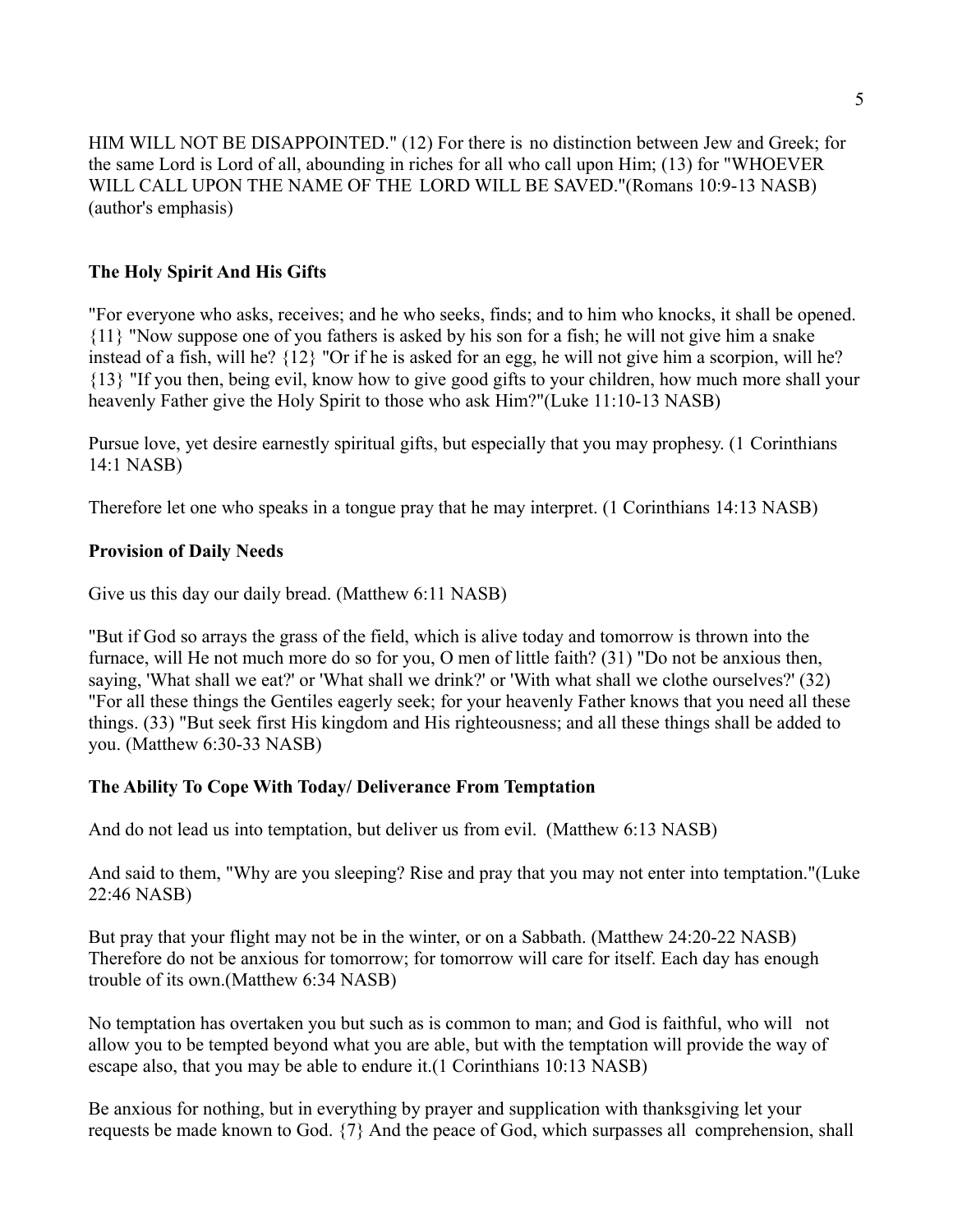guard your hearts and your minds in Christ Jesus. (Philippians 4:6-7 NASB)

#### **For The Difficult People In Your Life**

"But I say to you, love your enemies, and pray for those who persecute you bless those who curse you, pray for those who mistreat you.(Matthew 5:44; Luke 6:28 NASB)

#### **Wisdom**

But if any of you lacks wisdom, let him ask of God, who gives to all men generously and without reproach, and it will be given to him. {6} But let him ask in faith without any doubting, for the one who doubts is like the surf of the sea driven and tossed by the wind. {7} For let not that man expect that he will receive anything from the Lord, {8} being a double-minded man, unstable in all his ways. (James 1:5-8 NASB)

We have not ceased to pray for you and to ask that you may be filled with the knowledge of His will in all spiritual wisdom and understanding. (Colossians 1:9 NASB)

#### **The Good Things That You Are Seeking God For**

"Ask, and it shall be given to you; seek, and you shall find; knock, and it shall be opened to you. {8} "For everyone who asks receives, and he who seeks finds, and to him who knocks it shall be opened. {9}"Or what man is there among you, when his son shall ask him for a loaf, will give him a stone? {10} "Or if he shall ask for a fish, he will not give him a snake, will he? {11} "If you then, being evil, know how to give good gifts to your children, how much more shall your Father who is in heaven give what is good to those who ask Him! (Matthew 7:7-11 NASB)

#### **Bold Proclamation Of The Gospel**

Then He said to His disciples, "The harvest is plentiful, but the workers are few. {38} "Therefore beseech the Lord of the harvest to send out workers into His harvest." (Matthew 9:37-38 NASB)

With all prayer and petition pray at all times in the Spirit, and with this in view, be on the alert with all perseverance and petition for all the saints, {19} and pray on my behalf, that utterance may be given to me in the opening of my mouth, to make known with boldness the mystery of the gospel,  $\{20\}$  for which I am an ambassador in chains; that in proclaiming it I may speak boldly, as I ought to speak. (Ephesians 6:18-20 NASB)

Devote yourselves to prayer, keeping alert in it with an attitude of thanksgiving; {3} praying at the same time for us as well, that God may open up to us a door for the word, so that we may speak forth the mystery of Christ, for which I have also been imprisoned; {4} in order that I may make it clear in the way I ought to speak. (Colossians 4:2-4 NASB)

#### **For Governments To Give Freedom To The Proclamation Of The Gospel**

First of all, then, I urge that entreaties and prayers, petitions and thanksgivings, be made on behalf of all men, {2} for kings and all who are in authority, in order that we may lead a tranquil and quiet life in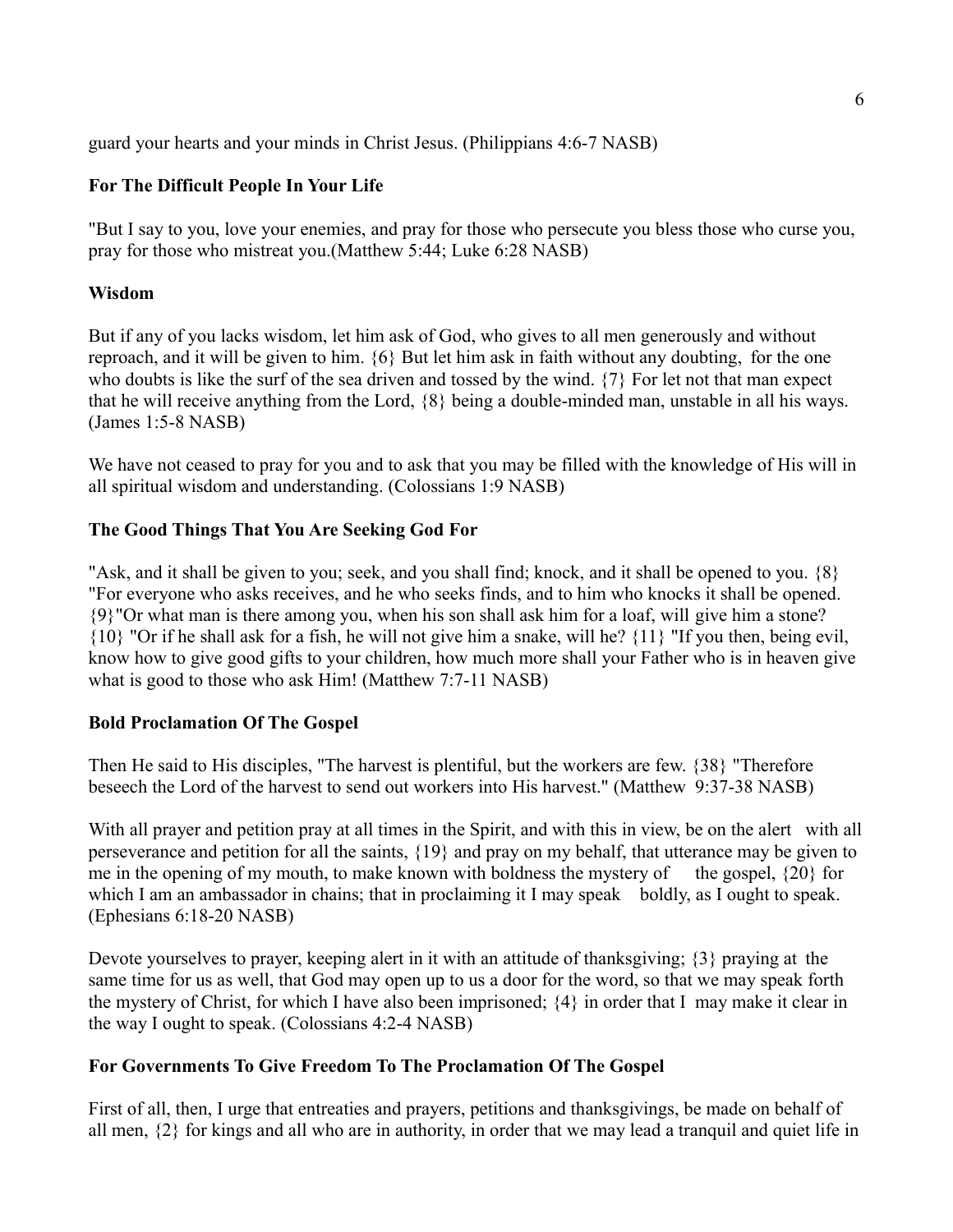all godliness and dignity. {3} This is good and acceptable in the sight of God our Savior, {4} who desires all men to be saved and to come to the knowledge of the truth. (1 Timothy 2:1-4 NASB)

#### **The Cries Of The Church In Unity**

"Again I say to you, that if two of you agree on earth about anything that they may ask, it shall be done for them by My Father who is in heaven. {20} For where two or three have gathered together in My name, there I am in their midst." (Matthew 18:19-20 NASB)

#### **Healing Based On Repentance And Confession**

Is anyone among you sick? Let him call for the elders of the church, and let them pray over him, anointing him with oil in the name of the Lord; {15} and the prayer offered in faith will restore the one who is sick, and the Lord will raise him up, and if he has committed sins, they will be forgiven him. {16} Therefore, confess your sins to one another, and pray for one another, so that you may be healed. The effective prayer of a righteous man can accomplish much. (James 5:14-16 NASB)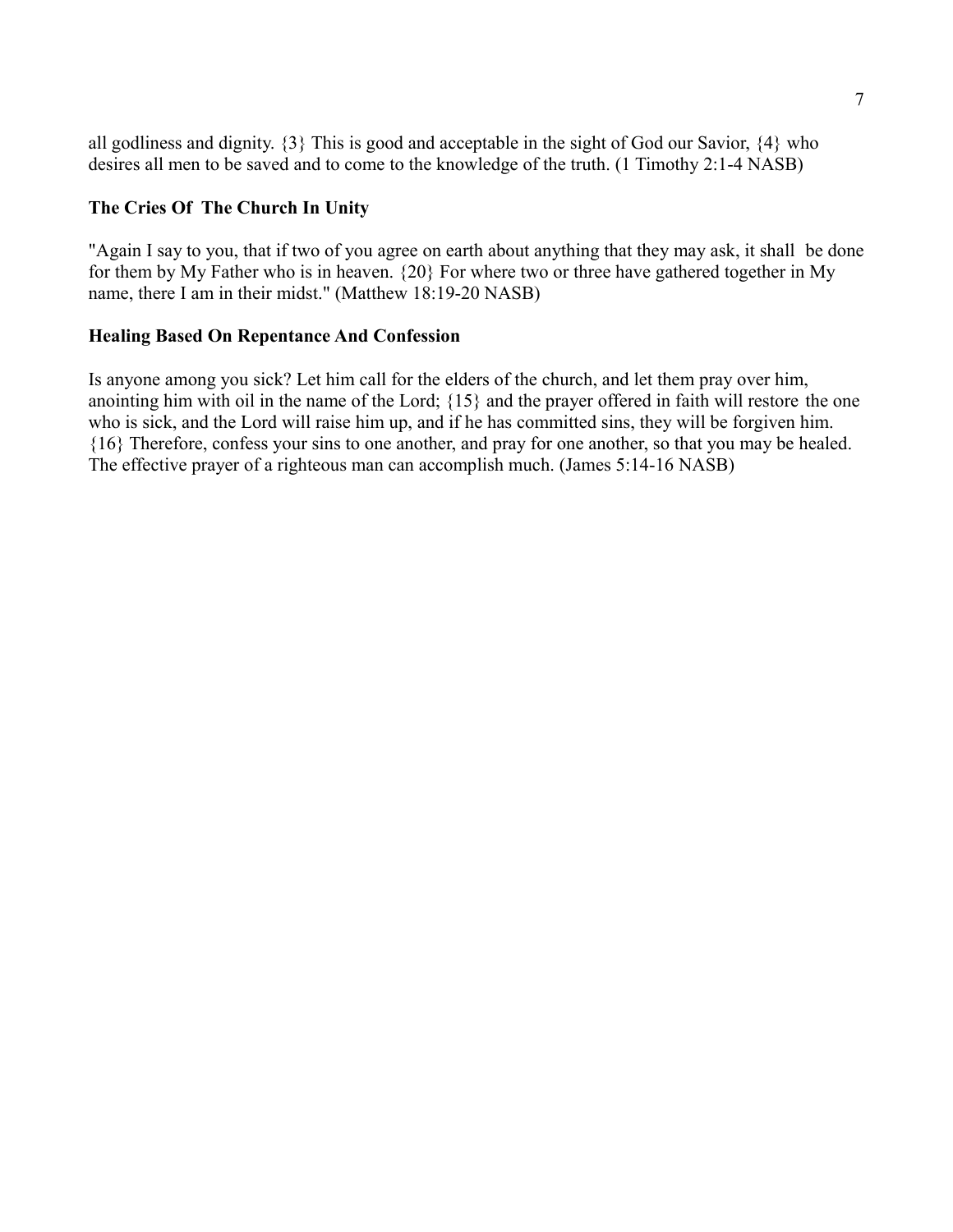## **The Lord's Prayer as a Pattern for the Prayer Life of the Believer**

#### **Introduction**

As Christians we are to love the Lord our God with all our heart and mind and soul and strength which means we will pray to him regularly as the one we love. We are also called to love our neighbor as ourselves - which means, in part, that we will be regularly praying because we love our neighbors and bring the needs of our fellow man to God. So prayer is essential to our relationship to God and part of our duty toward our neighbor. While there is no command in the Bible "thou shalt have a daily quiet time" it is fairly obvious that prayer is to have a large part of the Christians life. Commands such as "pray without ceasing", "pray at all times in the Spirit" indicate regular times of prayer which were meant to be kept up. People who are on fire for God are people who pray regularly. However prayer is an art form and a bit of a struggle at first. Many people give up on prayer because they expect it to come easily and spontaneously. It doesn't - you have to be taught how to pray.

One of the first things you need is a simple flexible structure to direct your praying. If you don't at least have some idea of a structure then daydreams and distractions take over. Our minds tend to run away from prayer. Structure in prayer trains us to be successful in prayer.

Next we need help expressing our thoughts and emotions to God - at least to start with. Praise is a fairly unnatural activity for Australians and we are not much given to outbursts of passion. Our hearts and minds need to be directed upward.

Thirdly, we need open-endedness so we can keep on growing in God.

Fourthly, our prayer style should guide us into the will of God and the realm of answered prayer.

The Lord's Prayer does all these things when it is used as the structure behind your prayer life. The first five minutes of your quiet time can be spent hallowing God's name, the next five minutes praying for "Thy Kingdom come , thy will be done on earth as it is in heaven..." touching on everything from missionaries to wise decisions.

Then on to your needs "give us this day our daily bread", another few minutes asking for forgiveness of self and forgiving the hurts others have done to you, finally asking for protection from the evil one and perceived threats and temptations ending the eyes being raised to God in praise. If only five minutes is given to each section - you can easily pray for half an hour. Without that structure most of us are flat out praying for ten minutes. This sermon will simply teach you how to use the Lord's Prayer as the backbone of your prayer life.

#### **The Lord's Prayer Explained**

The "Lord's Prayer" breaks a few of the conventional rules of prayer. For instance, confession is one of the last activities, not one of the first. There is much praise and intercession before there is any confession. There is no grovelling in sin. The cross of Christ is foreshadowed in this prayer in that for the Christian sin is not a catastrophe. All your sins past present and future have been dealt with by Christ according to the kindness and grace of God. Sin should never be treated lightly and confession is important to your spiritual health. However, its place is last not first. We can come boldly into the presence of God and find grace and help in time of need.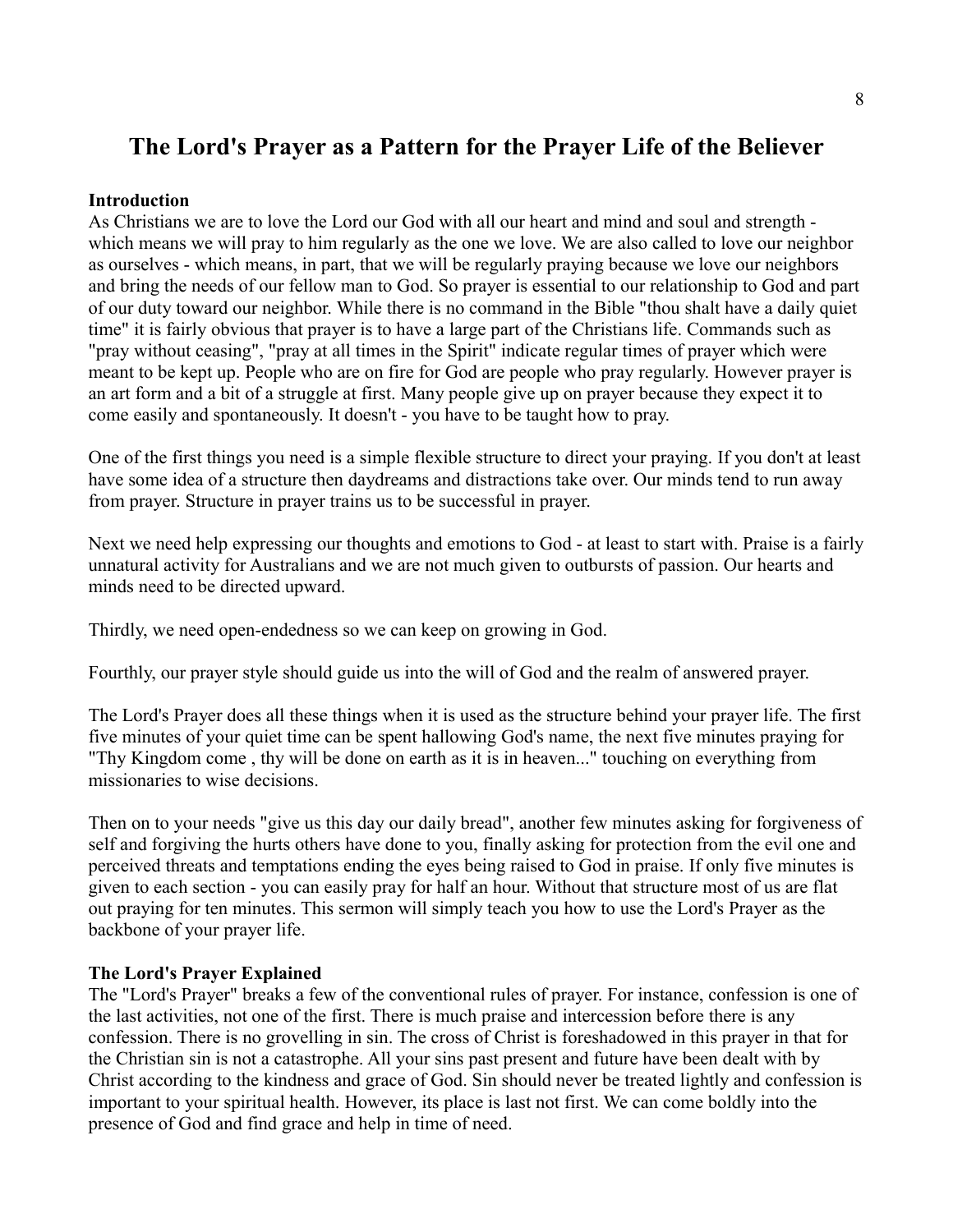The next unusual thing about the Lord's Prayer is its apparent brevity. It takes only 30 seconds or so to say. It is almost disappointingly short. There are I think two reasons for this – firstly, it was meant to be memorized. Secondly, it had two uses 1.) As a guide to praying 2.) As a model prayer. In both uses Jesus wanted His Kingdom prayer to contrast with the "meaningless babble of the pagans", or the extended vain-glorying of the scribes and Pharisees. So His ideal prayer was to the point and focused on the glory of God.

Thirdly, the prayer at no points attempts to persuade God. God is presented as a loving Father who knows our needs and is willing to answer them. He is not abstract or far removed but close and personal.

Fourthly, it is unusual in that there is only one condition for it being answered – and it is not that we be good boys and girls. The condition is that we forgive those who have been bad boys and girls. Selfrighteousness is the only thing that can stop the Lord's Prayer being answered. We are all seen as in need of forgiveness. We are all called sinners in need of grace by the Lord's Prayer and we are to extend grace. Softness of heart will overflow with blessings from God.

Some verses I often come back to on this topic are found in Luke 6:35-38.

But love your enemies, do good to them, and lend to them without expecting to get anything back. Then your reward will be great, and you will be sons of the Most High, because he is kind to the ungrateful and wicked. (36) Be merciful, just as your Father is merciful. (37) "Do not judge, and you will not be judged. Do not condemn, and you will not be condemned. Forgive, and you will be forgiven. (38) Give, and it will be given to you. A good measure, pressed down, shaken together and running over, will be poured into your lap. For with the measure you use, it will be measured to you."

Fifthly, and perhaps most startling, the Lord's prayer invites us into the very counsels of God. His name, His Kingdom and the doing of His will are now our concerns. We are allowed to call Him Father and ask for heavenly things that are "too high for us". I cannot think of anyone in the Old Testament who called YHWH Father up until the Lord's prayer and the resurrection and ascension of Christ, the business of heaven was in general, the business of the Lord alone. Now we are invited in. You and I in our quiet time can pray that the angels in heaven may praise and serve God more faithfully, we can pray that nations may bend to the will of God, we direct some of the resources of heaven to places of need in the Kingdom of God. We can pray for the salvation of souls. We can influence angels, men and nations.

#### **Getting Inside The Lord's Prayer**

So far we have had a few brief glances at the Lord's prayer and what it means to us. Whole books have been written on that topic and we have to leave that section behind to move on to the "how to " bit. How can we change the Lord's Prayer from a boring ritual into the living backbone of our quiet time? We need to "get inside" the Lord's Prayer and picture what it is about. This is best done one phrase at a time.

Firstly, repeat the phrase in your mind, or even aloud until it starts to click - maybe two, three or four times. "Our Father, who is in heaven, hallowed be your name.." Let the picture build in your mind, see God on His throne, see the angels praising Him. Maybe you feel like singing a chorus...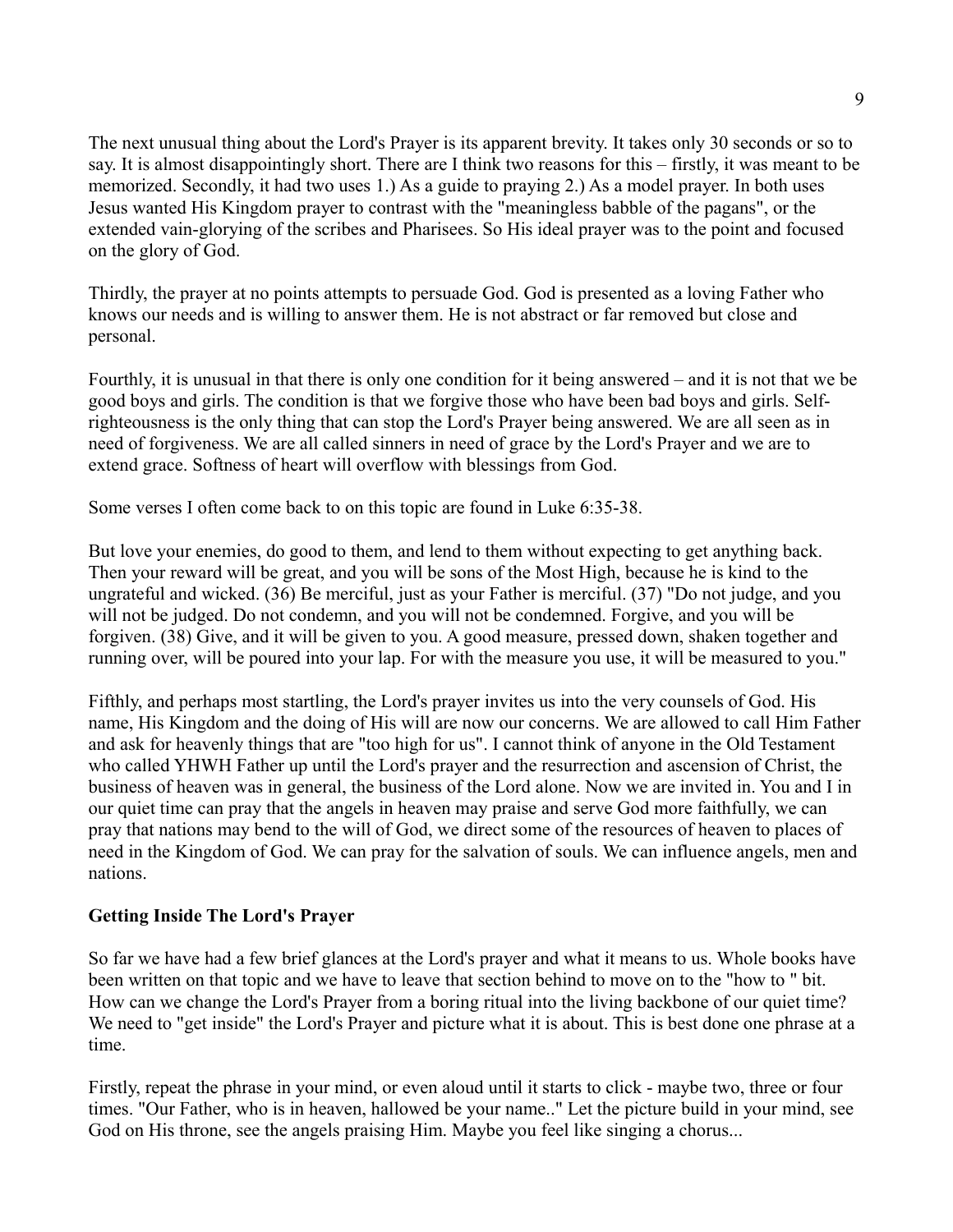As you do this a picture may form of a need "Lord help our church to really worship you..." or "Lord make my heart holy, teach me to praise you...As the though fades come back to the Lord's Prayer and the phrase Our Father, who is in heaven, hallowed be your name...let it soak in a new w picture might come to mind, pray for that, just keep the thought of hallowing God's name before you, treating him with respect, seeing him as Holy, Beautiful, wonderful, Almighty, worthy of praise.

#### **Your kingdom come, Your will be done , on earth as it is in heaven**

Focus on the battle, on God moving forward, on God overcoming, on the wonderful return of the Lord Jesus to judge the living and the dead. Picture what it would be like if God's will was done on earth as it is in heaven. Picture everyone healthy, picture all tears wiped away, picture all wickedness banished forever, picture total love, picture families together, picture glory covering the earth. Picture God's perfect will done in every single life and pray for it.

#### **Give us this day our daily bread**

The bills on the fridge spring to mind. Pray for your neighbors needs as well. Pray for the needs of the church. Remind God we need to function. Put down your self-sufficiency and admit to God that you really need His blessing. Grab hold of God and don't let Him go until you are blessed.

#### **Forgive us our sins as we forgive those that sin against us**

Confess pride, greed, bitterness, self-centeredness, desire for glory. Forgive the annoying, the ungrateful, the jealous, the backbiting. picture your sins being put on the cross and nailed there out of the way. Or picture them as balloons that pop when you confess them. Picture your most un-favorite person and then picture Jesus forgiving that person just as Jesus forgave you. Ask God to forgive them of their sins, their failures, forgive them for disappointing you, forgive them for not loving you. Take all your anger towards that person and drop it over the side of a boat traveling over the sea, watch all your anger float away then sink down, turn around feeling lighter. Bless the person you just forgave in the Spirit.

#### **Lead us not into temptation but deliver us from evil**

Think of the tough situations you are going through. Ask God to reduce the testing, to have mercy on you, to take Satan out of the way if the evil one is involved.

Think of a temptation. Picture the fridge door with your temptation written in big letters across it. Pray for self-control. See yourself doing the right thing over and over. Picture yourself winning in the strength Christ supplies. Praise God that He will lift you above it. Rehearse in your mind and your Spirit how you will overcome your temptations and tests. Do it until you are sure of God's strength helping you through. Commit your life to Him.

#### **For Yours is the Kingdom and the Power and the Glory**

Raise yours eyes to God again. See His greatness. See Him in control of the Universe, see Him hearing and answering your prayers. Give Him praise and perhaps sing a hymn or chorus. Rest in God. Finish your prayer time.

God has given us the ability to dwell on His word vividly and to "get inside" Scripture and experience it. We do not do this to empty our minds like in New Age meditation, rather we do it to fill our minds with the truth of God's word. We always come back to the Scripture properly interpreted as the basis for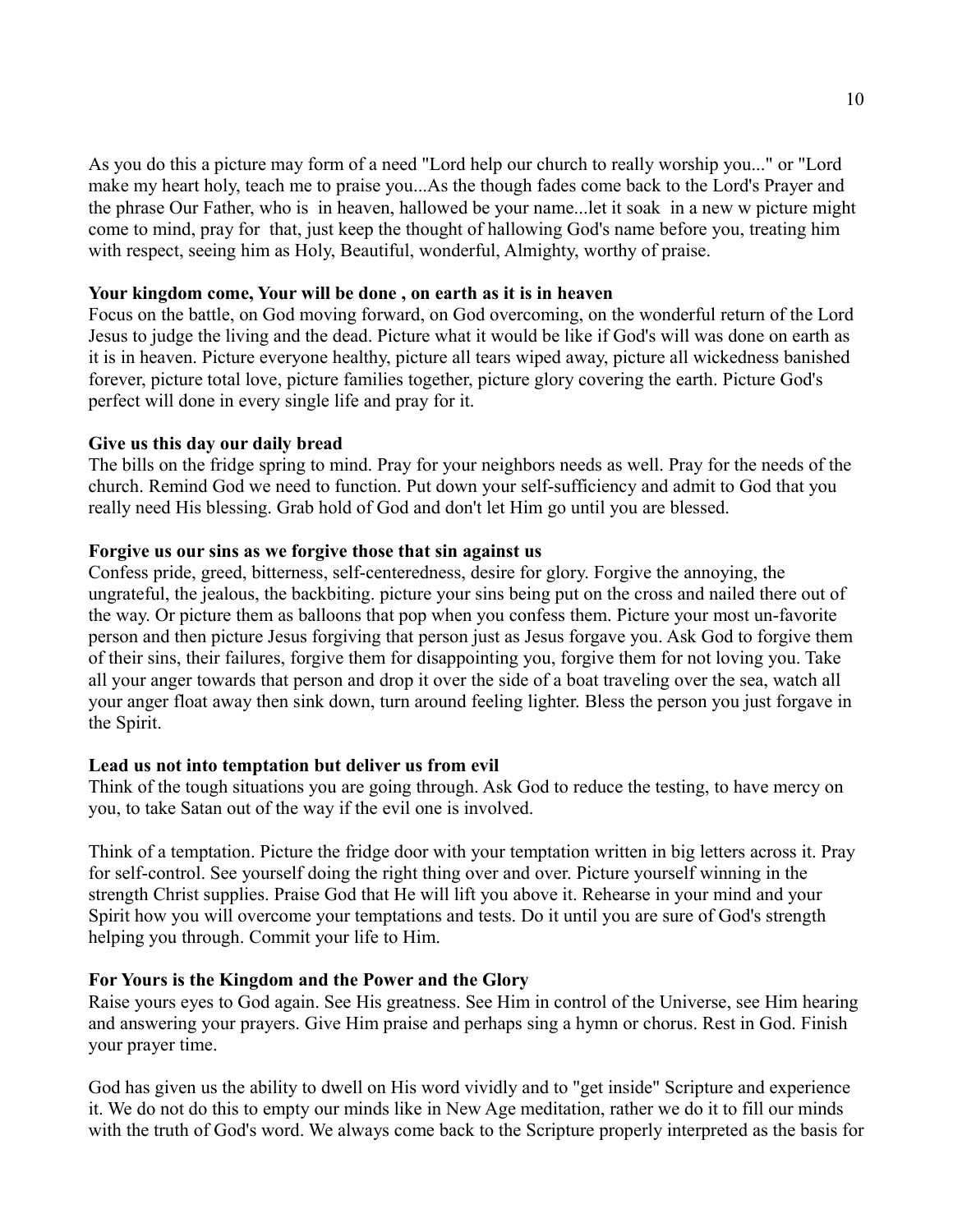our thinking and picturing. I want you to get inside the Lord's prayer in anyway you can and turn it from a boring ritual into the exciting backbone of your prayer life.

#### **Believing The Lord's Prayer**

One of the great advantages of the Lord's prayer is that it leads you to pray in the will of God. Therefore, when you use it as a structure for your quiet time you are quite likely to have your prayers answered. It is easier to have faith when you are sure what you are doing and saying is in the will of God. How then can we have faith-filled Spirit filled quiet times?

1. Remind yourself of your position in Christ and of the great grace of God.

2. Open the Word of God and think on it ,ask God to allow His word to come alive to you and bring response from the Holy Spirit who dwells in all who believe.

3. Ask the Holy Spirit to help you pray.

4. Turn to the Lord's prayer, taking one phrase at a time. Think on and repeat each phrase. Make requests on the same theme as that phrase. Picture the things happening.

5. Be confident that Jesus taught us to pray that way because it is in the will of God and because it leads to answered prayer. Thank God He has answered your prayers and rejoice.

Let's go over those steps again.

Awareness of Position and Grace Bible's Inspiration Spirit's Help Lord's Prayer Faith and Thanksgiving

#### **Conclusion**

Because we must love God and our neighbor we must pray and pray regularly. However, we need a way of overcoming boredom and distraction. I suggest the Lord's Prayer to you as God's Model Quiet Time.

Tonight I want you to go back committed to renewing your times with God, to improving both the quality and quantity of your praying and to learn how to dwell in the Spirit and to walk with God. You and I were made for prayer – let's get on with it.

Some of you may have been touched by tonight's sermon and want to do business with God. Bring the burdens of your heart down the front and set them before God. There will be elders here to talk to you if you want someone. While the front is open to any and every need some of you may want to take this moment to promise God that you will renew your prayer life and ask Him to teach you how to pray. Come down the front and let it all be dealt with and make a fresh start for God.

#### **Blessing**

Jesus said, "Ask, and it shall be given to you; seek and you shall find; knock and it will be opened to you." May the Lord teach you to ask seek and knock, and may you see His grace and kindness to in open and obvious ways . May you grow in the love of God and may the peace of God surround your hearts and minds in Christ Jesus. Amen.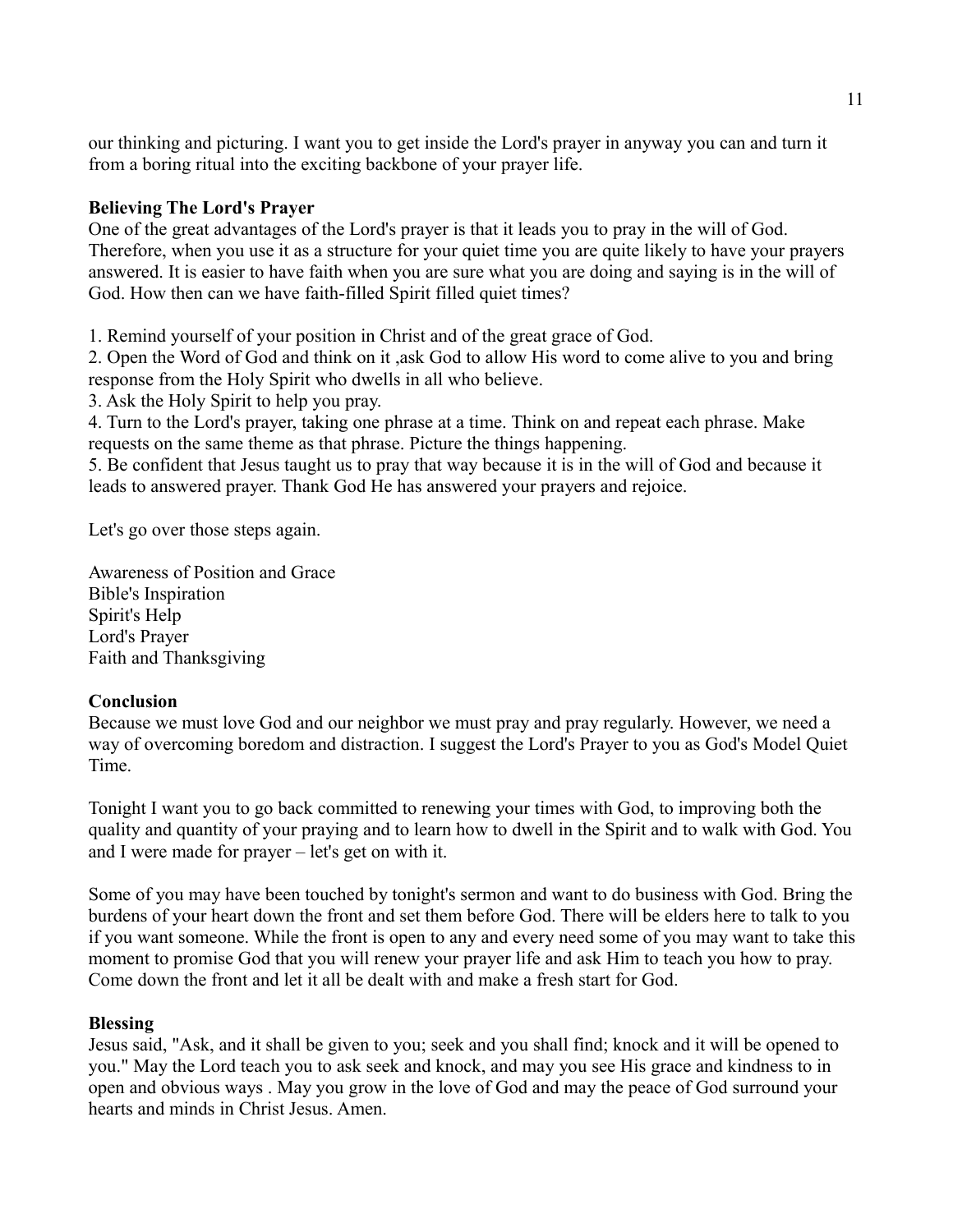## **How To Be An Intercessor**

The disciples asked Jesus "Teach us to pray, just as John the Baptist taught his disciples to pray". So we see that John the Baptist and Jesus both taught people how to pray. Jesus taught the disciples the Lord's Prayer. He also taught much about prayer in the Sermon on the Mount and at numerous other points in His ministry. Therefore, we can conclude that prayer – like tying our shoelaces – is something we have to be taught, and it is something we should learn early on in our walk with God.

Intercession is the self-sacrificial work of pouring one's self out for others in prayer. Jesus intercession for us is the model. In His work of "standing in the gap" for us, He:

- a. Left the comfort and glory of Heaven.
- b. Took on our nature and our place in life.
- c. Became a servant.
- d. Became subject to death. Completely pouring himself out for those He interceded for.
- e. Got results and is bringing many to glory as a result of what He has done.

Here are some starting comments about how to enter in to the glory-filled ministry of intercession.

#### **1. Start slowly it is hard and intense work.**

#### **2. Read some of the great intercessory prayers of Scripture (John 17; Daniel 9:1-19; Exodus 32:7- 14; Genesis 18:22-33).**

#### **3. You need to ask God to show you His glory.**

Moses saw God in the burning bush before he went to intercede for Israel. Isaiah saw God in His glory in the temple before going out to proclaim his prophetic message. Paul saw Jesus as a bright light on the Damascus Road before becoming an apostle to the Gentiles and "suffering all things for the sake of the elect" (2 Tim 2:10). The revelation of the glory of God is an essential prerequisite to powerful ministry – especially that of intercession. It is impossible, or nearly so, to sustain a passionate prayer life to a God we know only in theory. We need to know how great and wonderful God is. How holy he is. How dark sin is. How much God is merciful. How necessary we are to His plan. He calls us into a relationship of usefulness. We are instruments of his glory. Sent by His power. Getting His results.

#### **4. You need ask God to show you the glory of those who are saved and the terrible fate of those who are lost.**

Intercession involves having an intense vision for the lives of others in the light of God. We need a knowledge – a certain knowledge that God is full of glory and that He intends to make all who believe in Him glorious. We need to see that without the gospel people will decay into hate and selfishness and become like rotting tires on a dump, that they will "perish". That the only possibility of eternal glory for anyone lies in Christ. Without this certainty and knowledge intercession will be fruitless and unsustainable. You cannot continuously pray out of duty - you must also pray out of a deep love and concern for those who are lost. Check out the following Bible verses ( Romans 8:28-30; 1 Corinthians 15: 35-58;1 Corinthians 2:7; Colossians1:27-29; Luke 13:1-5; John 3:15,16; Revelation 20:1-11,Isaiah; 66:18-24, Daniel 12:2,3).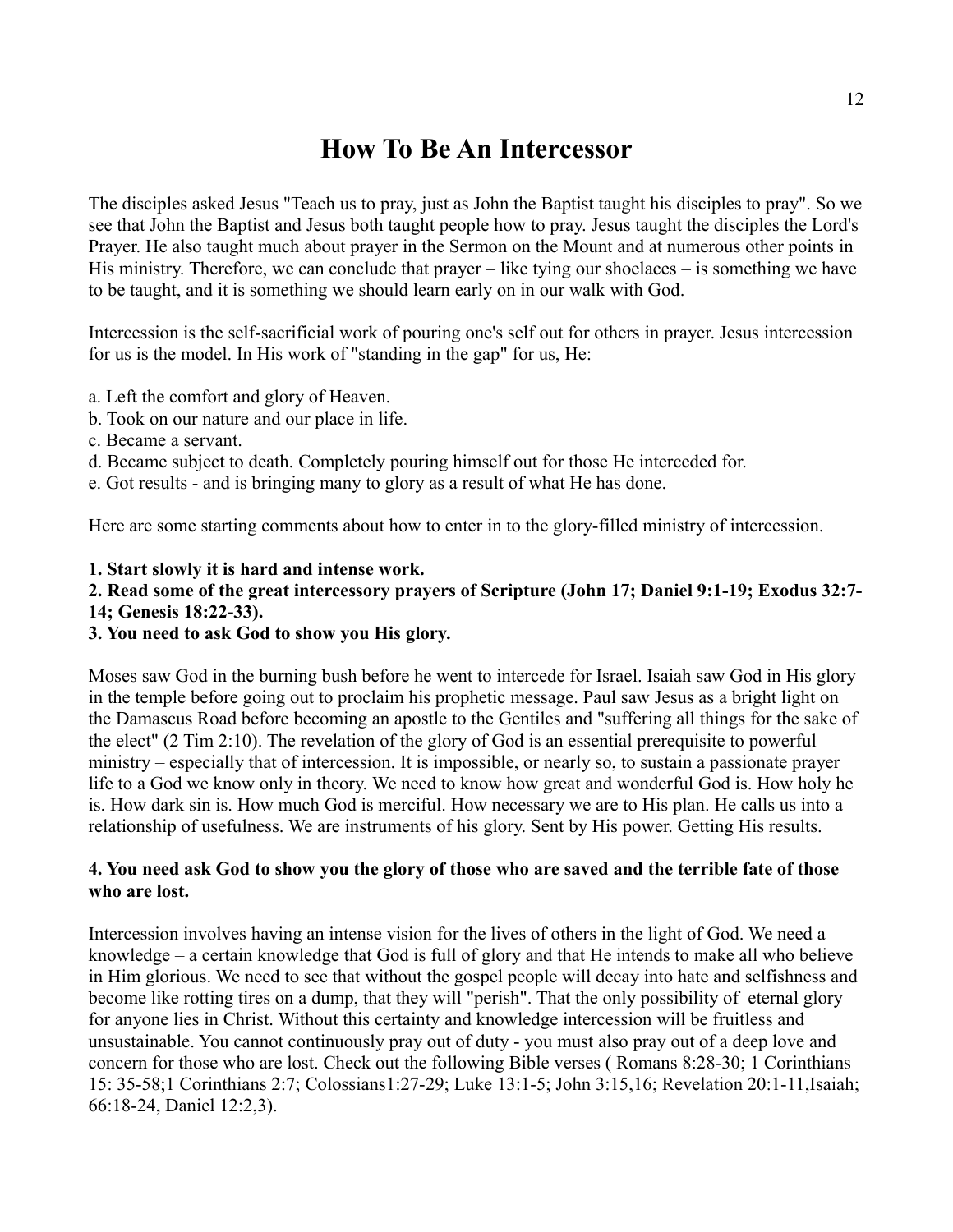#### **5. Get to know the basics of prayer.**

Do the basic studies at the start of this book first – especially the study on the ascension of Jesus Christ. Without a clear understanding of our place in the heavenly realms we will be powerless confused and ineffective.

#### **6. Make a list of people to pray for and get going.**

God will teach you as you do it. Learning is a combination of theory and practice in a circle called "praxis". We learn about the theory of prayer and then we go and out and do it which in turn raises more questions so we go back to our theory and reflect on it a bit more then go back and practice... which raises more questions so we dive into Scripture again... It is a wonderful, fruitful lifestyle. So learn about prayer -then do it!

#### **7. Be aware of the spiritual powers and how to engage in conflict with them.**

Jesus faced the devil in the wilderness. Paul says "we wrestle not against flesh and blood but against powers and principalities...in the heavenly realms." Here is a prayer to help you:

Praying for those under demonic influence.

I confess the sins of my parents and ancestors. (Exodus 34:6-8) (Particularly those involving participation in idol worship, magic, sorcery, witchcraft and the occult including some Lodges.)

I renounce all the works of the devil. (Leviticus 19:26-31; Deu. 7:5, 25 18:9-14; Acts 19:17-20; Gal 5:19-21).

I ask God to cleanse me completely from sin through the powerful work of the blood of Jesus Christ (1 John 1:7-10).

I give back to God any ground in my life that Satan may have had control of and place myself completely under the Lordship of Jesus Christ. I also ask Jesus to fill me completely with the Holy Spirit (Acts 2:33; Ephesians 5:18) and to break all bondages of Satan in my life (Jn 8:33-36) and remove all blindness from my heart (2Cor 4:3,4; Eph 4:17,18; 1Jn 2:11).

I take my authority as a son of God (John 1;1) knowing that one day I shall judge angels (1Cor 6:3) and that I am raised up with Christ and seated with Him in heavenly realms (Eph 2:6) far above all authority in heaven and on earth. (Eph 1:20,21). In the name of Jesus who holds all authority in heaven and on earth (Matthew 28:18) I command Satan and all his hosts to depart from me, my family and my house to the place God has appointed for them, never to return.

This prayer can be prayed for others as well as for oneself. (see Daniel 9:1-17) Pray twice daily for two to three weeks.

(See also some other articles on this topic: "Demons Defeated", "Dealing With Curses, Hexes And Spells", "What's Wrong With The Occult?", "Spiritual Warfare For The Totally Afraid".)

#### **8. Make a study of fasting (and do it!).**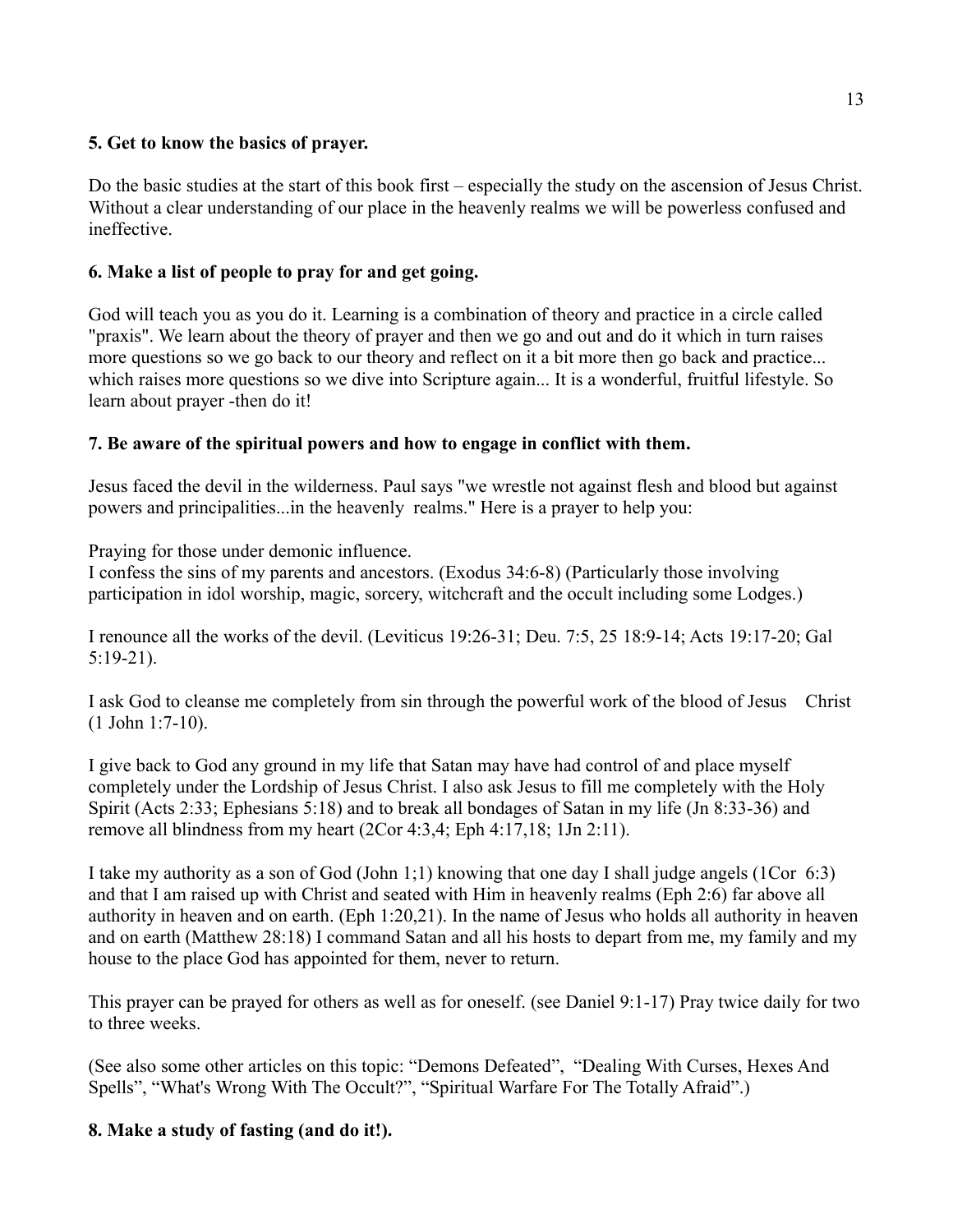Many of the great saints of God have practiced fasting and there are many good reasons for fasting – among them to know God's will and receive power in prayer. I don't have enough space here to discuss it but see my article on fasting for some guidelines.

#### **Conclusion**

There is a lot more I could say about intercession but this is long enough already. Ask God to teach you. Read the Scripture. Read biographies of great intercessors – "Rees Howells -Intercessor" by Norman Grubb is one that I guarantee will inspire you. Also "Bone of His Bone" by Baron Von Heugel or "Prayer" by O.Hallesby. "Prayer" by Richard Foster is a very deep book and "Don't Just Stand There Pray Something" by Ronald Dunn is a good starting out book. Anyway if you have any questions just e-mail me!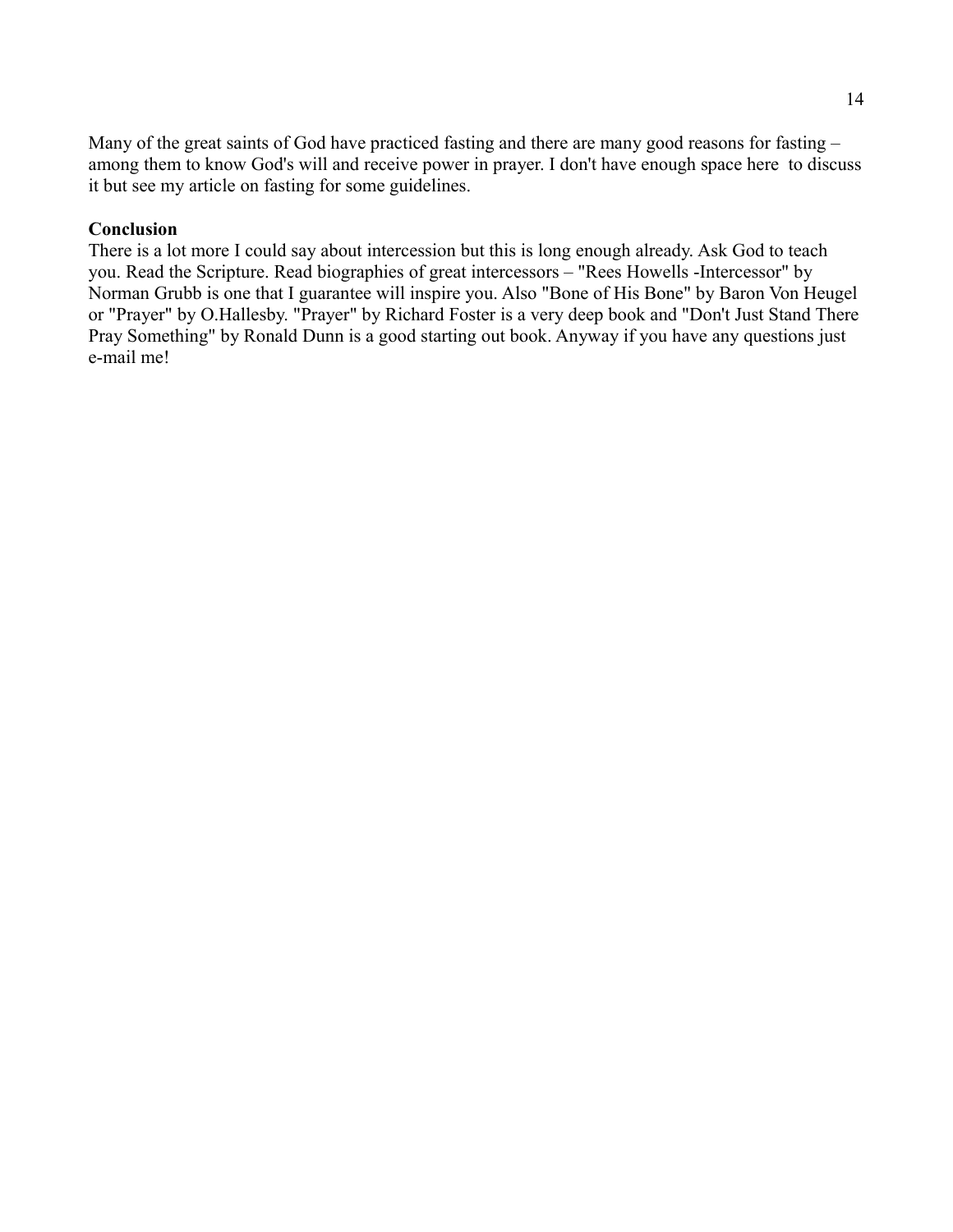# **Praying For Governments**

First of all, then, I urge that supplications, prayers, intercessions, and thanksgivings be made for everyone, {2} for kings and all who are in high positions, so that we may lead a quiet and peaceable life in all godliness and dignity. {3} This is right and is acceptable in the sight of God our Savior, {4} who desires everyone to be saved and to come to the knowledge of the truth.(1 Timothy 2:1-4 NRSV)

There are five reasons given here for praying for governments:

- 1. That Christians may lead a quiet and peaceable life.
- 2. That Christians may be able to have godliness and dignity.
- 3. It is right and acceptable in God's eyes.
- 4. That people may be able to be saved.
- 5. That people may be able to come to a knowledge of the truth.

When governments are favorable to Christianity as they are in the Pacific Island nations of Vanuatu, Fiji, Tonga, and Papua New Guinea the Christians are able to live quite and peaceable lives, their pursuit of godliness is respected and they are not humiliated in anyway for their faith. They can have dignity. God sees this as good and acceptable.. In these countries it is easy to spread the gospel and for people to come to know the truth about God, themselves and the world around them. Substantial nation-wide or city-wide revivals are reasonably common.

In contrast Albania was, for many years, the most atheistic and anti-Christian country on earth. Christians were actively persecuted and humiliated, they could not pursue godliness, live in dignity or spread the gospel. Albanians did not come to a knowledge of the truth about God themselves or the world around them. This situation is not God's will. A whole generation of Albanians did not receive salvation as a result. The country is now as economically bankrupt as it was spiritually bankrupt.

The difference between Albania and Tonga is the difference that intercessory prayer can make to a nation. The Pacific Island nations were founded on missionary effort and have active prayer groups praying for their government. In Papua New Guinea "Operation Brukim Skru" (Operation Bended Knee) has 100,000 people praying for the PNG government (out of a population of only 3.5 million). Wherever you are in the world you can transform your nation through prayer.

#### **How To Pray For Your Government**

let's look at David's prayer for the government of his newly crowned son - Solomon.

Give the king your justice, O God, and your righteousness to a king's son. {2} May he judge your people with righteousness, and your poor with justice. (Psalms 72 NRSV)

Pray that the government will be just and that it will be given discernment of right and wrong that comes from God.

{3} May the mountains yield prosperity for the people, and the hills, in righteousness. Pray that the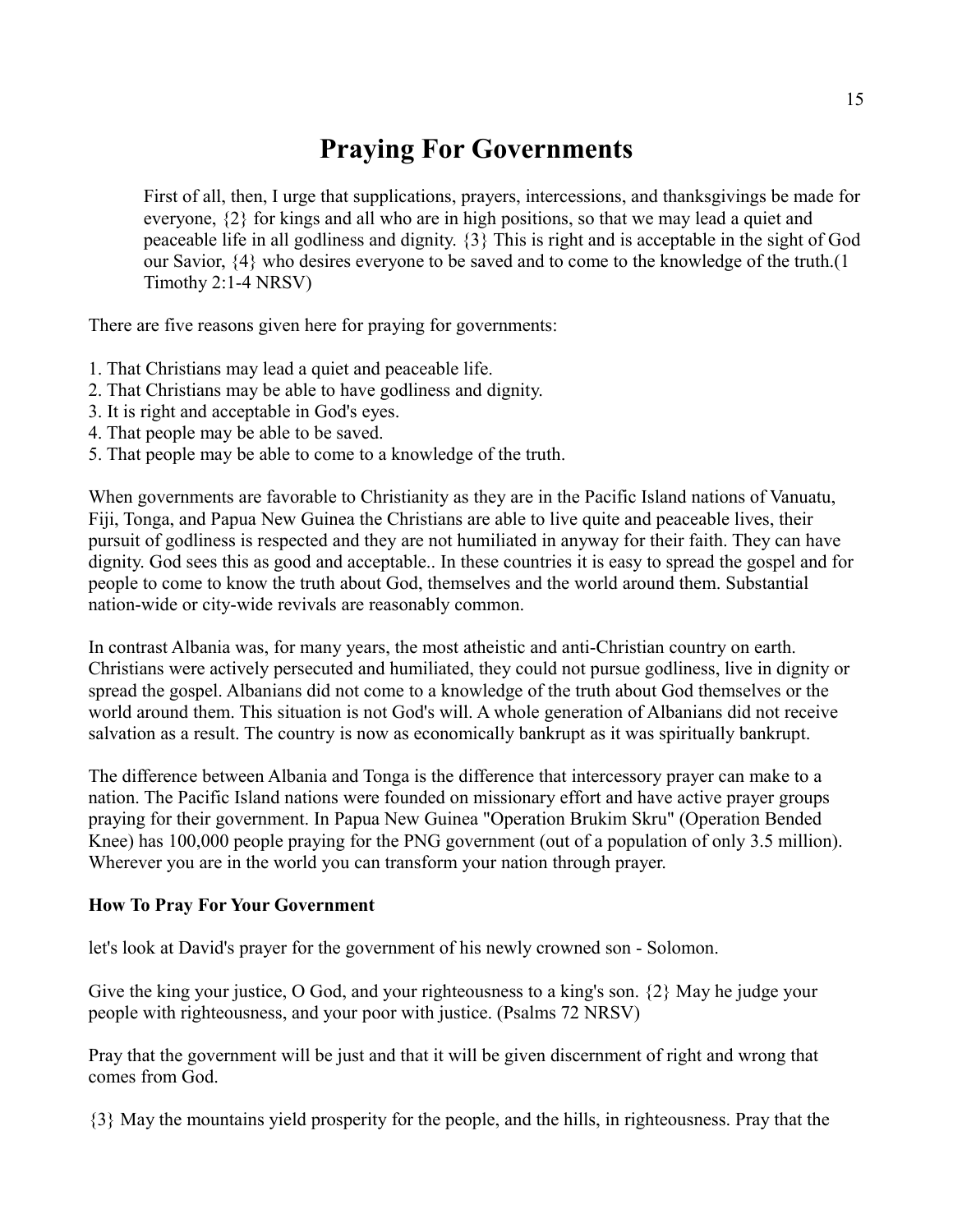government may have a prosperity that reaches "the people" not just the leadership. {4} May he defend the cause of the poor of the people, give deliverance to the needy, and crush the oppressor.

Pray that the government defends the just cause of the needy. Pray that it has the moral fortitude to crush the oppressor and stand up to the powerful who are wicked. Pray that it will support programs that bring deliverance to the needy.

{5} May he live while the sun endures, and as long as the moon, throughout all generations.

Pray for the personal health and prosperity of those in government.

{6} May he be like rain that falls on the mown grass, like showers that water the earth. Pray that the government is refreshing to the people and a source of goodness, blessing and growth. {7} In his days may righteousness flourish and peace abound, until the moon is no more. Pray for enduring peace and stability and a well-founded and lasting moral order. {8} May he have dominion from sea to sea, and from the River to the ends of the earth. {9} May his foes bow down before him, and his enemies lick the dust. {10} May the kings of Tarshish and of the isles render him tribute, may the kings of Sheba and Seba bring gifts. {11} May all kings fall down before him, all nations give him service.

Pray that it may be a powerful and well honored government because it has served God well. Pray that it may not be humiliated by powerful nations but instead may be honored by all.

{12} For he delivers the needy when they call, the poor and those who have no helper. {13} He has pity on the weak and the needy, and saves the lives of the needy. {14} From oppression and violence he redeems their life; and precious is their blood in his sight.

Pray that the government may consider every human life to be precious and have the "needy on their agenda". Pray that it may be the helper of the helpless. That the government may consider itself a servant of the needs of the people and despise no-one.

{15} Long may he live! May gold of Sheba be given to him. May prayer be made for him continually, and blessings invoked for him all day long.

Pray for the spiritual protection and blessing of the government – that "prayer may be made for him continually". Pray for the personal salvation and continuing sanctification of those in power. Pray for their protection from the snares of the devil – especially greed, sexual temptation and pride.

{16} May there be abundance of grain in the land; may it wave on the tops of the mountains; may its fruit be like Lebanon; and may people blossom in the cities like the grass of the field.

For an abundance of basic necessities and food. For people to "blossom" and grow, for the nation to experience God's "shalom" - blessedness and prosperity.

{17} May his name endure forever, his fame continue as long as the sun. May all nations be blessed in him; may they pronounce him happy.

For a good international reputation.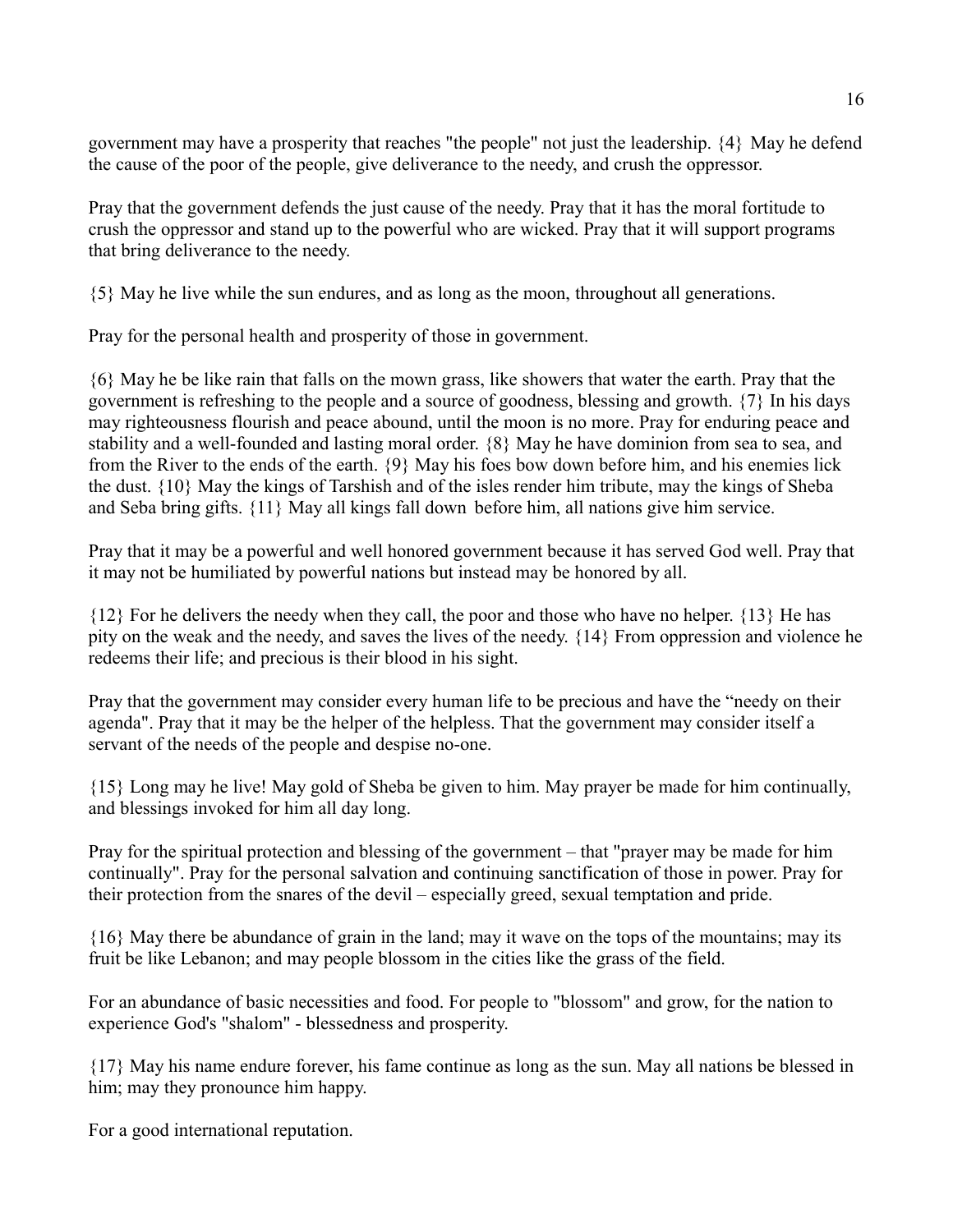{18} Blessed be the LORD, the God of Israel, who alone does wondrous things. {19} Blessed be his glorious name forever; may his glory fill the whole earth. Amen and Amen. {20} The prayers of David son of Jesse are ended. Praise God who alone does wondrous things for their transformation that He can work in your nation.

Pray on the basis of God's glory being enhanced through godly governments. Claim the promise that His glory will fill the earth and this includes your nation and every city, state and county within it.

#### **Supplications, Prayers, Intercessions, and Thanksgivings**

First of all, then, I urge that supplications, prayers, intercessions, and thanksgivings be made for everyone, {2} for kings and all who are in high positions, so that we may lead a quiet and peaceable life in all godliness and dignity.(1 Timothy 2:1-2 NRSV)

Supplication indicates an earnest heartfelt prayer for God's extra-ordinary authority to be used in a particular matter. It is asking for an extraordinary move of God. Something "outside the normal channels". It is "special pleading". This may include asking God to send a revival, stop the passage of ungodly legislation , protection from invasion or war, or to act in a mighty way for the good of His gospel. Prayers is the normal word for petitions and includes the everyday requests for the health, prosperity and wisdom of the government. "Intercessions" comes from the Greek "deesis" meaning "to chance upon" or "to have an audience with a king". Hence, "to have the good fortune to have an audience with a King", in this case it is the King of Kings. We are to take the kings to their King!

Thanksgivings... whoops! Grumblers against governments take heed! We are to give thanks for them because they uphold justice and stop the world descending in anarchy and chaos. (Romans 13:1-7) We also need to give thanks for governments as we are to give thanks for in things. (1 Thessalonians 5:18 NKJV) in everything give thanks; for this is the will of God in Christ Jesus for you. If we appreciate a good government and its good actions they are likely to be repeated and become strongholds of goodness and prosperity. Thank God today for what He is doing through your government - feeding the hungry, healing the sick, punishing the wicked, setting standards for housing and infrastructure, building highways and communication networks, administering justice, educating your children, defending your liberty.

#### **What To Do About Discouragement With The Government**

There are two things to do about discouragement 1. Start believing in a God who can do all things. 2. Get together with other positive like-minded Christians to pray for your government. When we try and tackle national level change alone we can end up like Elijah fleeing to a cave and crying out "I alone am left...". Companionship such as he later experienced with Elisha and the school of the prophets got things going again.

Do not give in. Praying for governments opens the doorway for revival and for the continued proclamation of the gospel. Praying for governments will mean that not just this year but for years to come you will be able to live a godly life in quietness and peace. Finally, let's give it Paul's priority..."first of all"(1Timothy 2:1).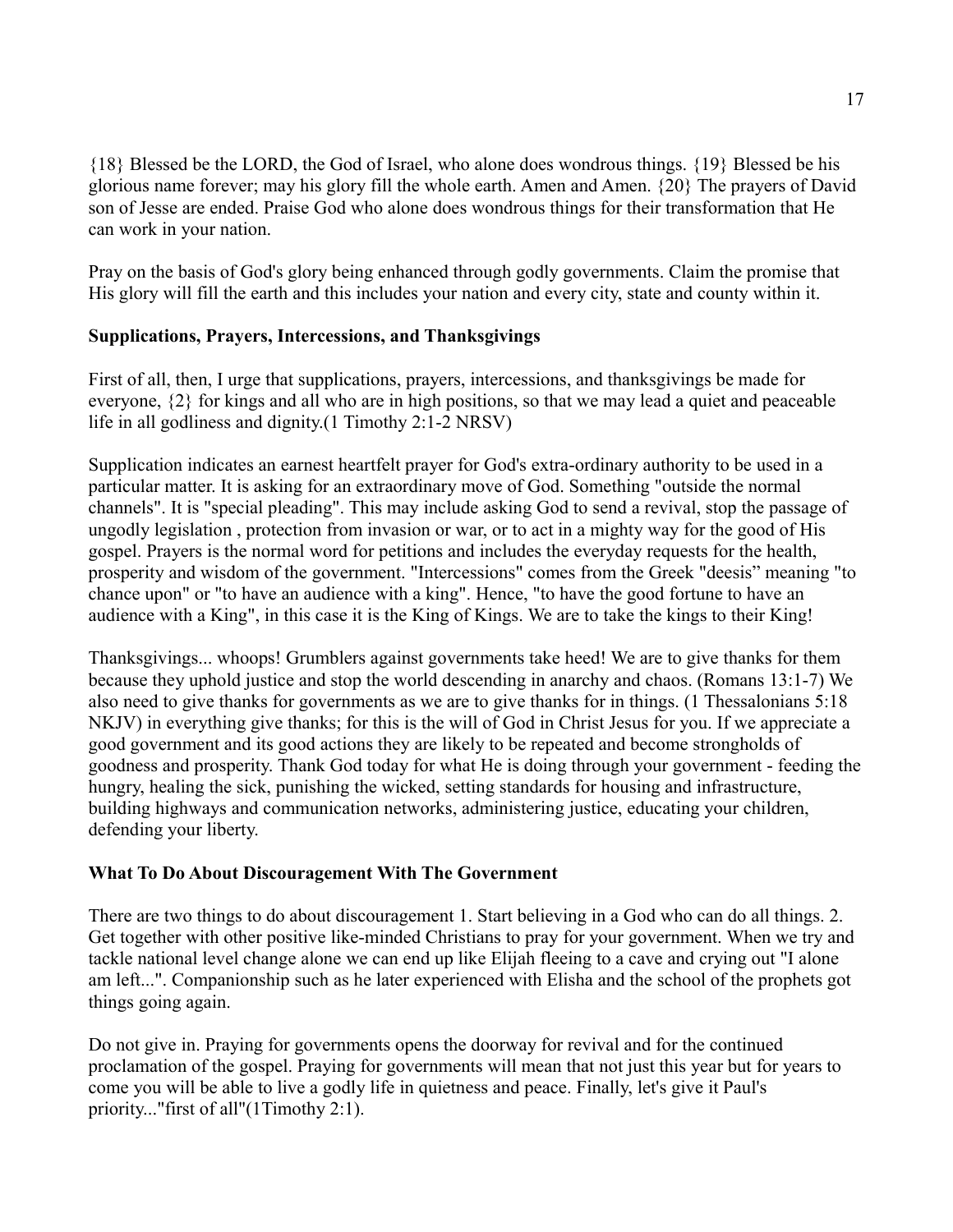## **How To Pray For The Lost**

Many of us - if not all of us , owe our conversion to friends and family who prayed us into the Kingdom. Prayer is the big weapon for the salvation of souls. Argument and debate without prayer is dry and fruitless. Do not spend all your time bashing your head against the arguments of people. Instead, bash into Heaven with strong prayers on behalf of those you want to be saved.

Why should we pray for the lost?

1. Out of love - if we love our neighbor as ourselves we will want him or her to know Jesus Christ as Lord and Savior too.

2. Out of holy fear - if we realize that Hell is for real and for eternity then we will not want our friends, family or neighbors to go there.

3. Out of knowledge of the nature of God - who loves to be merciful and desires that all men should be saved and come to a knowledge of the truth.

4. Out of knowledge of the power of prayer - prayer often succeeds when all else has failed. It is the only way we have of asking God to move in someone's life and heart. We know that the prayer of a righteous person is powerful and effective. We know that prayers according to God's will are answered. This is not spiritual manipulation from a distance. Rather prayer grants the person the ability to see clearly and make a free and informed choice, free from the manipulative bondages and blindness that the devil tries to impose. We can legitimately pray that a person may be able to freely choose between the mercy and glory of God and the temporary trash of this world. We can pray that their blindness be removed and Christ shown to them convincingly and clearly. Imagine if we could present every non-Christian with a clear convincing presentation of the facts. Imagine they were made to choose between the love of Jesus Christ, eternal glory, a magnificent resurrection body , life in heaven etc. versus pain and torment and death and disgrace for all eternity . Only a crazy person would choose to remain a non Christian. Prayer allows the unbeliever to glimpse the facts for what they are and to make a sensible choice. It is not unfair or manipulative -it is the fairest, most freeing way we have.

#### **Praying for Structures**

Paul writes to Timothy about his FIRST PRIORITY in 1 Tim 2:1-8.

I urge, then, first of all, that requests, prayers, intercession and thanksgiving be made for everyone (2) for kings and all those in authority, that we may live peaceful and quiet lives in all godliness and holiness. (3) This is good, and pleases God our Savior, (4) who wants all men to be saved and to come to a knowledge of the truth. (5) For there is one God and one mediator between God and men, the man Christ Jesus, (6) who gave himself as a ransom for all men--the testimony given in its proper time. (7) And for this purpose I was appointed a herald and an apostle--I am telling the truth, I am not lying--and a teacher of the true faith to the Gentiles. (8) I want men everywhere to lift up holy hands in prayer, without anger or disputing.

God wants us to pray - for kings and all those in authority... in order that people may be saved and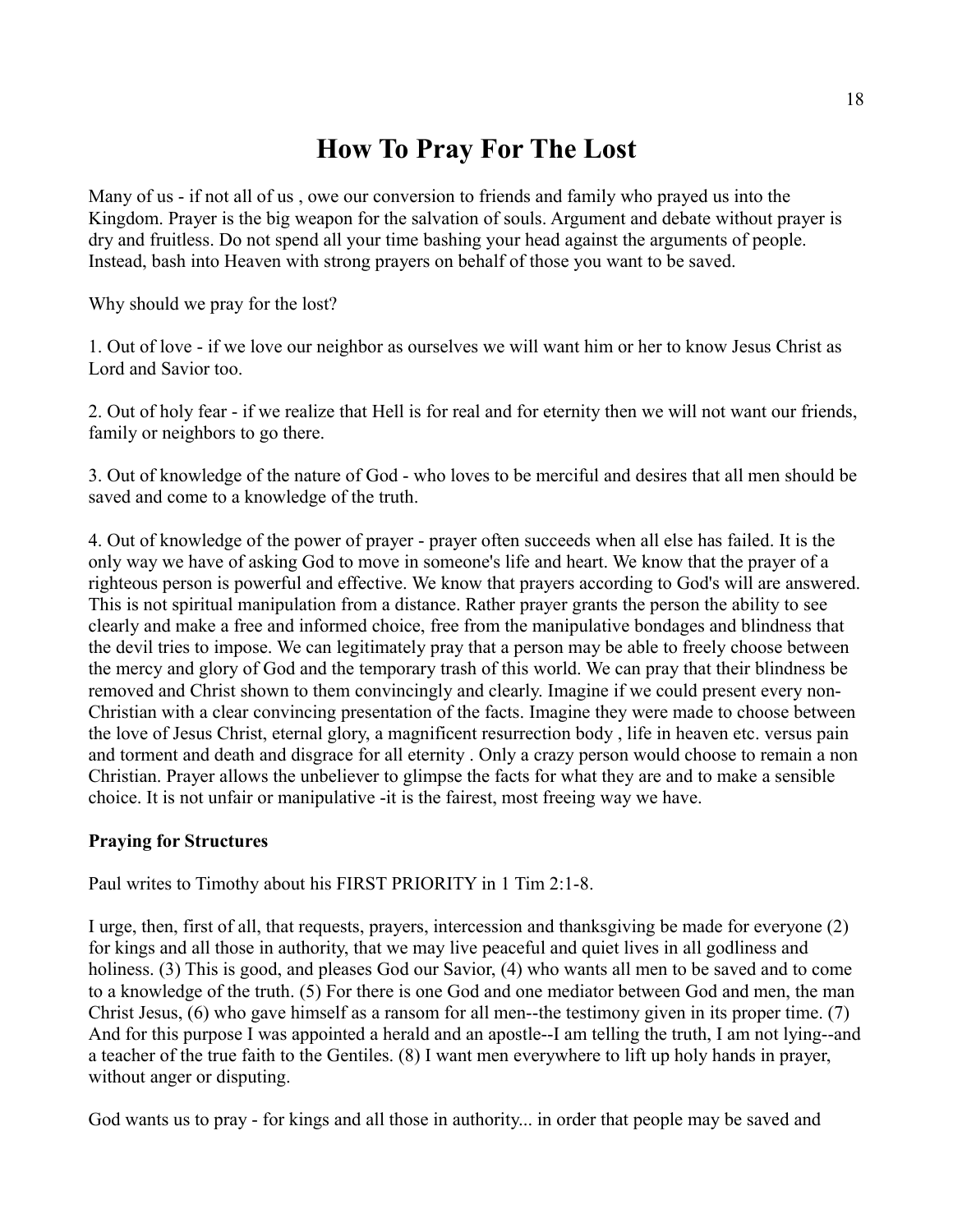come to a knowledge of the truth. This points out a sometimes forgotten aspect about praying for the lost - that governments can do a lot to help or to hinder the process of evangelism. For instance, in Albania, one of the world's most atheistic communist states a generation of people has been raised without the remotest awareness of Jesus Christ or the gospel. Albania is in ruins as a result and is without the social services or human compassion that the influence of the gospel brings. On the other hand Samoa and some of the Pacific nations are very Christian and the Government actively encourages participation in Christian activities. Everyone has some knowledge of the gospel and many are saved.

God wants "all people everywhere" – that means the lot of you without exception – to pray for those in authority so that we may openly have permission to preach the gospel without hindrance. Please pray that: Our school system may remain open to Christian chaplaincy and R.E. That tax concessions for some areas of Christian work may remain in place and that more areas e.g. donations to missionary societies may be made tax exempt. That anti-Christian laws in some States may be repealed. That the Government recognize the contribution that true Christianity can make to Australia . That we change from being a secular country to a Christian nation. That we may remain able to proclaim Christianity , in all its truths, in all areas of our society. That people such as nurses who have difficult issues of conscience be allowed to be truly Christian and abstain from practices they consider inappropriate to their faith.

Also as issues such as pornography laws etc. pop up from time to time we can make them a matter of prayer by "all people everywhere". I look upon such praying is as paving the way for the gospel - it is very hard to sow the seeds of faith in a mind filled with pornographic trash. Pornography greases the path to Hell and banning it is a positive action not a negative one.

So part of our praying for the lost is praying for structures that block the spread of the gospel to be removed. The second part of praying for the lost is praying for individuals, families, villages and nations to be saved.

#### **How To Pray for The Lost**

The following ideas have been pinched from a small pamphlet called "How To Pray For The Lost" which I discovered years ago and have found very useful. I have also added in a few practical hints of my own.

The first thing you need to understand when praying for the lost is that the price has been paid. When Jesus died upon that cross He paid the price for every single sinner on the earth. When you are praying for the lost remember that the price has been paid and make that the starting point for prayer.

"Lord you bought Joe Bloggs at Calvary, he is yours and so is his wife Joanne Bloggs and now we are asking You to claim Joe and Joanne for yourself, to remove the chains that bind them. Don't let the devil have those you have bought Lord, be glorified in them and through them Lord. Take them back to yourself , set them free, Christ has done it, now we claim it . Amen "

Knowing that Christ has paid the price gives us confidence to pay boldly. It is not as if we have to bargain at all. The price is paid – that person rightly belongs to God who has bought them back out of slavery and sin. The technical name for this is "praying on the basis of redemption" or in some circles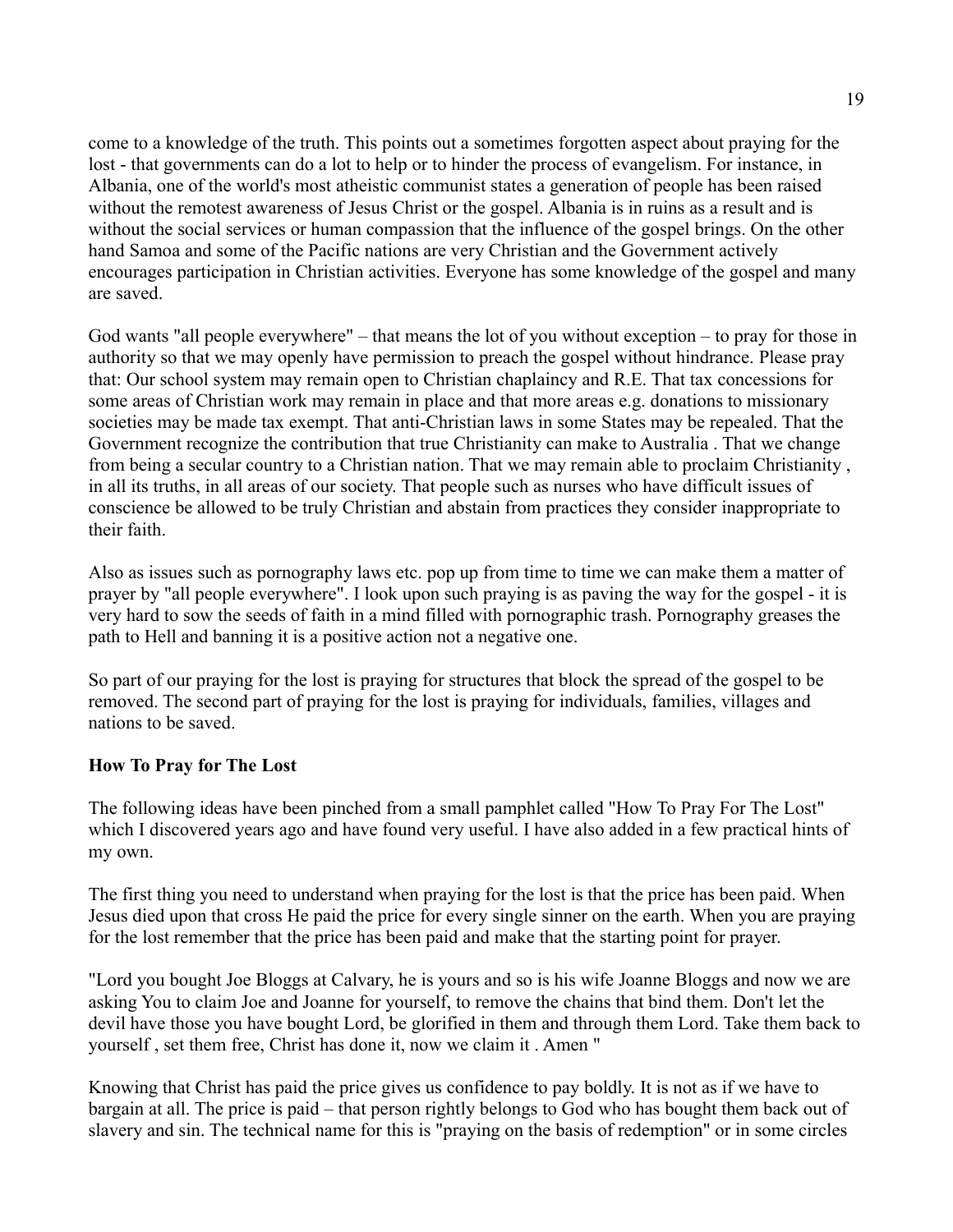"praying for the lost in the power of the blood of Jesus" . Stand before God, confident that He wants your friend saved and confident that He has already paid the price for that to happen.

PERSISTENTLY AND REGULARLY – praying for people to be saved can at times be a very long battle. We need to pray persistently and regularly for those we want to be saved. In Luke 18:1 ff Jesus makes it clear that persistence pays off and tells us that w ought to "pray and not get weary.."

PRAY WATCHFULLY - It pays to be alert to the spiritual state of the unbeliever and to pray appropriately - are they curious about God yet? Are they convicted about their sin? Are they attracted to Jesus? Are they involved in something they would find very difficult to give up if they became a Christian? Pray specifically for where the person is at spiritually so they can take one or two steps closer to faith in God. "Lord you know how Joe finds it hard to believe your Bible – please show him it is true and that it can be relied on..."

#### **Specific Things to Pray for:**

1. That God will make them curious about spiritual things. The first hurdle is often sheer apathy with regard to the truth. Pray that God will stir them up to search out the truth about Life, The universe and Everything -for themselves.

2. Pray that God will surround your friend with witnessing Christians. Pray that they will feel absolutely surrounded and unable to escape from God. This forces people to consider Christ and the difference between their lives and the lives of true Christians.

3. Ask that they may clearly grasp that they are sinful. Unless there is a clear perception of sin there can be no true repentance from sin. They must know that they are in the wrong.

4. That God will grant them an almighty thirst for God's Word. That even as unbelievers they will want to read the Bible especially Genesis, Psalms, Isaiah and the Gospels.

5. Plead for a clear understanding of Jesus as Savior and Lord. With some of the heresies abroad today Jesus is often misunderstood. Pray that your friends may see Jesus as real and historical and also as divine. Pray that God may clear up any misunderstandings in these areas and be prepared to answer questions. Be clear about Jesus being the only way to a true and favorable relationship with God.

6. Intercede for your friends at any points where they are being held under Satan's power. Ask for release from wrong ways and bad influences. Their friends may be a real obstacle to their salvation, pray that they may not give in to them but may instead have the courage to believe in God. There is today an increasing interest in the occult and some people are badly hooked -pray for their release from this dark addiction so that they may be free to believe.

7. Ask for grace toward your friends so that they may develop godly tastes which lead them toward God and salvation. Pray that they may start liking Christian music or if they are literature buffs that C.S. Lewis, John Donne, Milton and T.S. Elliot may hold a fascination for them. If classical music – pray that the great Christian works of Bach and Handel may intrigue them. If rock music that the contemporary Christian rock bands with good messages may become their passion. Pray that in everything from bush-walking to building models that somehow their tastes will be drawn to that which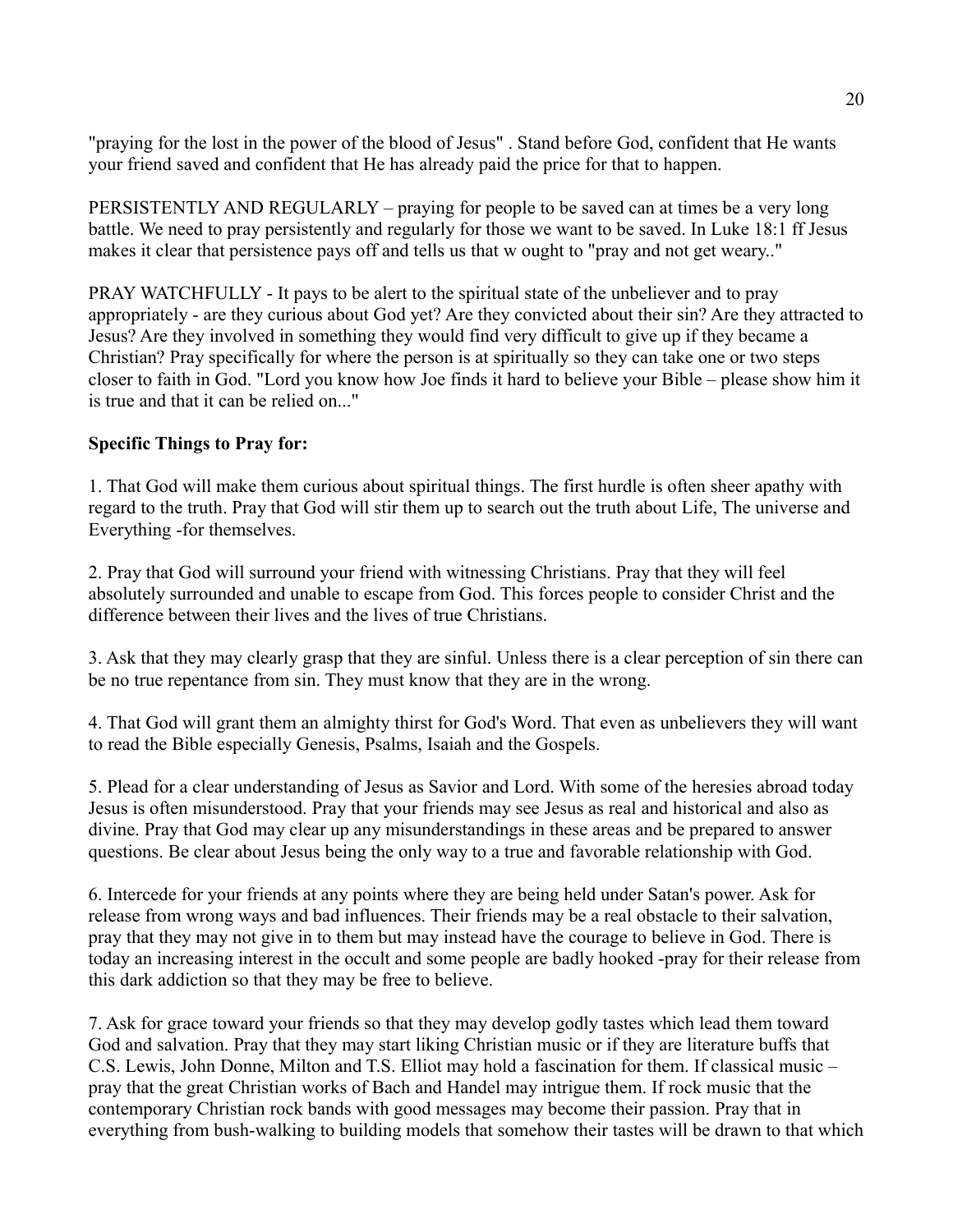witnesses to Christ.

CHALLENGE I am going to leave you with the challenge of making a list of people you will pray for . Also, get your home groups to buy a small notebook, rule it up, "Person," "What We Will Pray", "When It Was Answered." We can really see things happen when we persistently pray for the lost on the basis of what Christ has done on the cross.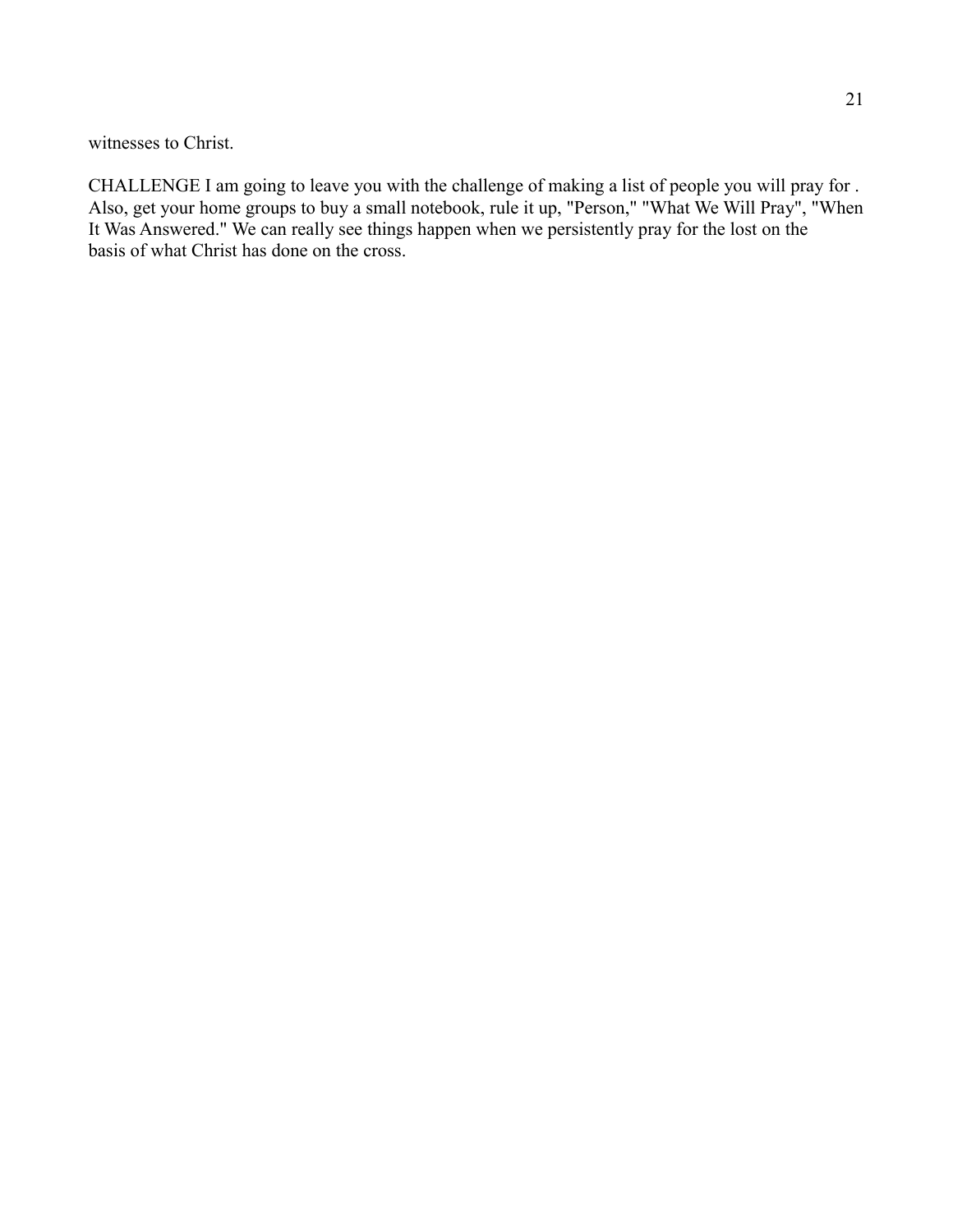## **Praying For Your Heart's Desires**

Delight yourself also in the LORD, And He shall give you the desires of your heart. {5} Commit your way to the LORD, Trust also in Him, And He shall bring it to pass. {6} He shall bring forth your righteousness as the light, And your justice as the noonday. {7} Rest in the LORD, and wait patiently for Him; Do not fret because of him who prospers in his way, Because of the man who brings wicked schemes to pass. {8} Cease from anger, and forsake wrath; Do not fret; it only causes harm. (Psalms 37:4-8 NKJV)

So I tell you, whatever you ask for in prayer, believe that you have received it, and it will be yours. (Mark 11:24 NRSV)

Those conflicts and disputes among you, where do they come from? Do they not come from your cravings that are at war within you? {2} You want something and do not have it; so you commit murder. And you covet something and cannot obtain it; so you engage in disputes and conflicts. You do not have, because you do not ask. {3} You ask and do not receive, because you ask wrongly, in order to spend what you get on your pleasures. {4} Adulterers! Do you not know that friendship with the world is enmity with God? Therefore, whoever wishes to be a friend of the world becomes an enemy of God. (James 4:1-4 NRSV)

Let your gentleness be known to all men. The Lord is at hand.  $\{6\}$  Be anxious for nothing, but in everything by prayer and supplication, with thanksgiving, let your requests be made known to God; {7} and the peace of God, which surpasses all understanding, will guard your hearts and minds through Christ Jesus. (Philippians 4:5-7 NKJV)

Now this is the confidence that we have in Him, that if we ask anything according to His will, He hears us. {15} And if we know that He hears us, whatever we ask, we know that we have the petitions that we have asked of Him. (1 John 5:14-15 NKJV)

Briefly review the above Bible verses and extract all the principles on prayer that you can find..

The great challenge of prayer for the ordinary person is to be granted the desires of their heart. Prayer, for most of us who are not specially called to intercession, is getting God to grant us the righteous and good desires of our heart. How frustrating it is when they are not! When a sin does not budge, when a friend is not converted, when we struggle in loneliness or illness or poverty. The promises seem so powerful and reality so distant from them. The promise of prayer and the practice of prayer seem so different.

Point one is that God grants "the desires of our heart". Prayer needs to be telling God about our whole hearted desires. I have learned that whole-heartedness is essential to miraculous answers to prayer, when Peter took those first few triumphant steps on the water it was because he was whole-hearted in following Jesus. He let his whole heart lead. Daniel 9 is a whole-hearted prayer for the return of the Jews that may well have moved heaven and Cyrus!

James tells us that prayer is to be "without doubting" and that double-minded (lit. double-souled, dipsuchos) person "receives nothing". I find that most Christians have to struggle to get in touch with the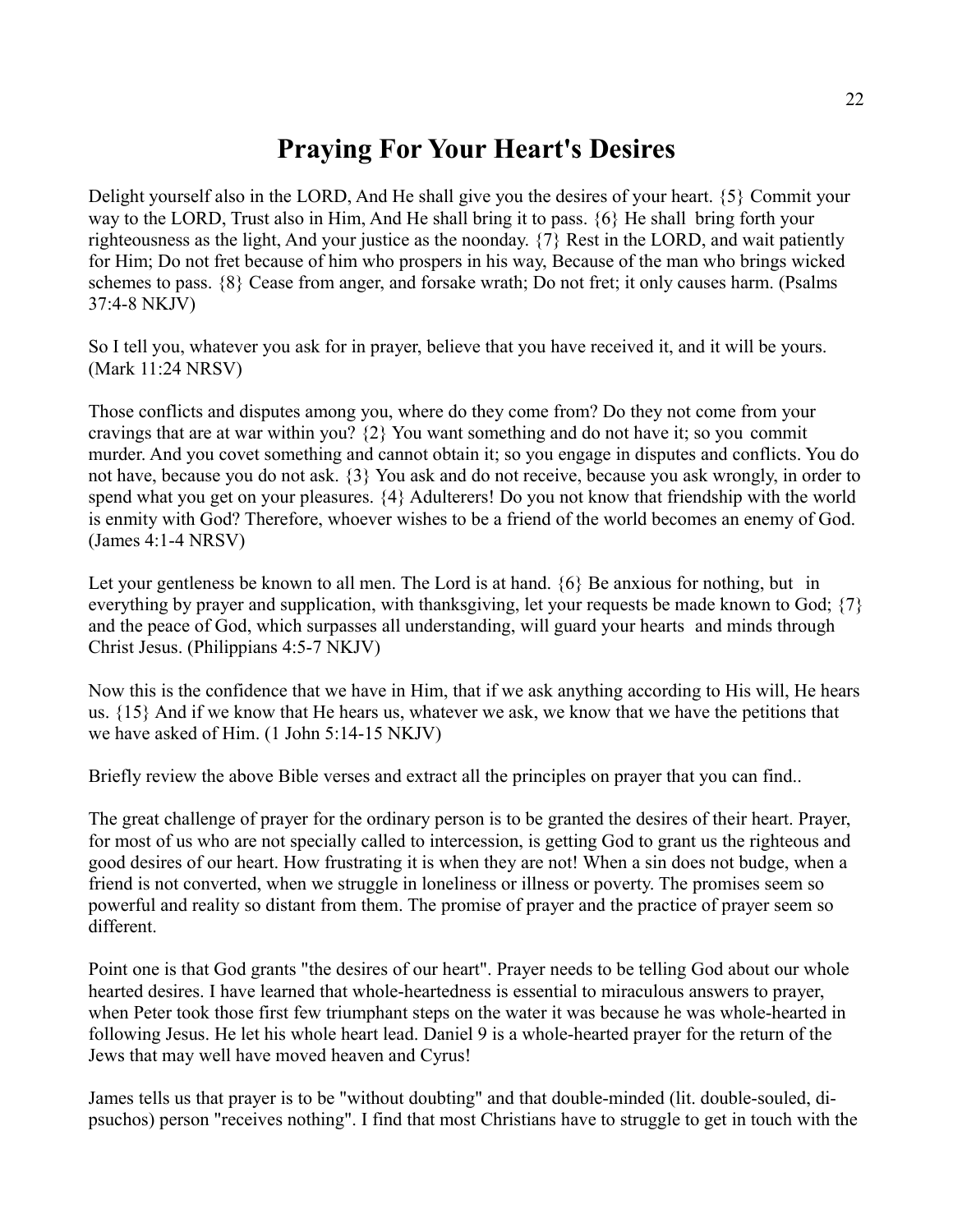desires of their heart where Jesus lives. Its like there are a number of layers of confusion, for me there is the layer of mental confusion, anxiety and intellectual doubt - the area of the plausible and the implausible, the possible and the impossible, "I don't think that can happen ..etc". That is the outer layer. Then there is the layer of confused emotions "I understand x but I feel y". This is the area where we "can't believe that God would be like that". Where we come up with the "God loves missionaries but not me" and the "God can't possibly be paying attention to me.." feelings. Underneath all those waves there is the still place where the Spirit lives and prayer begins. That is the place of the desires of my heart. I just tell God what I desire. Its up to Him to make it possible. Don't pray your doubts, don't try and tell God the mechanism or you will end up full of doubts and confusion, don't tell God how to move the mountain just tell him that you want it moved.

When you pray the fundamental questions are:1. Do I want it 2. Can God allow it.(if its immoral or significantly violates someone else' free will then God cannot allow it). Assuming that it is neutral or a good request then ask yourself "Do I want this with my whole heart". If you do then pray it and expect to receive it. Forget about what your mind says is possible or your emotions say is going to happen, just let God know your whole-hearted desire no matter what is.

This leads us to the "how to". How do we get our prayers answered and results for the Kingdom, our daily needs met and our hearts desires answered. Here are the steps:

1. Ascertain whether the request is within the broad bounds of His moral will. When John uses the term "according to His will" here he means according to the broad moral will of God. It is only in modern parlance that we have coined the phrase "God's will" to refer to specific things such as which person to marry. In Scripture the term always refers to things such as the Ten Commandments. When it comes to who to marry the terms Scripture uses are "the counsel of the Lord" or "the word of the Lord" (on a specific matter). It may seem like semantics but it is important in this case. Far too many people get blocked at this step and get in a lather about whether their perfectly OK request is "God's will" or not. Its a mix up that is not needed.

2. If we are believers and the request is within the bounds of Scripture then we can be confident that God has heard our prayer.

3.Once we know He has heard us we can be confident that we will receive what we have asked of Him.

4. In which case we should believe that we have received it. We should hold on to that fact. We should believe God as Abraham did when praying for Isaac despite being 100 years old. (Romans 4:20-22 NKJV) He did not waver at the promise of God through unbelief, but was strengthened in faith, giving glory to God, {21} and being fully convinced that what He had promised He was also able to perform. {22} And therefore "it was accounted to him for righteousness."

5. After believing we have received it we wait in expectant hope - and we DO RECEIVE. This works. Scripture says it will work. I have seen it work. I would not teach it to you if it did not work.

6. There are two main obstacles that you will have to remove if you are not to waver in unbelief. The first is your belief about what is possible with God and what is not possible with God. This includes thinking that God has to use "normal means". God has means we don't know about or understand. Abraham believed God for a son despite him being 100 and Sarah 90. He put aside human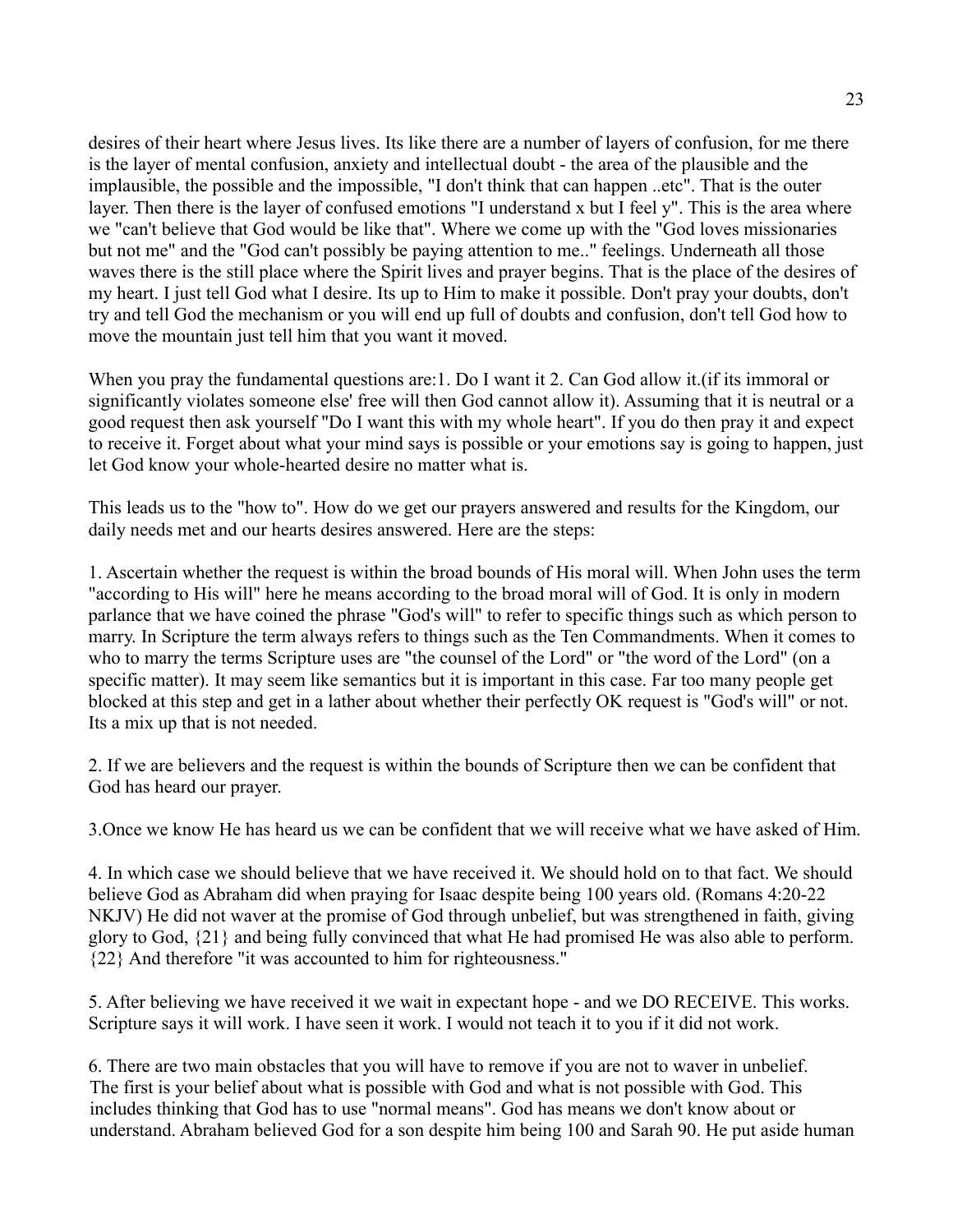reasoning and calculation and believed the promise of God.

Secondly, we have to put aside our feelings about the situation. There are often deep emotional blocks to faith. These include "I am unworthy", "God doesn't care for me", "these things don't happen for people like me.." and many others. Sarah displayed this emotional blockage when she laughed at the idea of conceiving a son. She saw it as God playing a huge joke on her. There is a certain degree of spiritual discipline required in order to keep these interfering things out and stay on track especially if the request is a long-term one.

OK I hope you have got the idea. May I emphasize two things a) This is not for worldly gain or fleshly pleasures b) It works! It works! It works! I have seen it work for 20 years. God is faithful to His word.

#### **Review and Practice**

Write down one or two things that you desire with your whole heart and bring them to God in prayer each day for a week. Also do the following workshop with some friends in your Bible study group

#### **Praying For Your Heart's Desires Workshop**

Trust in the LORD, and do good; Dwell in the land, and feed on His faithfulness. {4} Delight yourself also in the LORD, And He shall give you the desires of your heart. {5} Commit your way to the LORD, Trust also in Him, And He shall bring it to pass. (Psalms 37:3-5 NKJV)

Now this is the confidence that we have in Him, that if we ask anything according to His will, He hears us. {15} And if we know that He hears us, whatever we ask, we know that we have the petitions that we have asked of Him. (1 John 5:14-15 NKJV)

1. List three desires of your heart that, to your understanding, are in God's moral will.

| (A)                                                                                  |
|--------------------------------------------------------------------------------------|
| B)                                                                                   |
| C)                                                                                   |
| 2. Now list the anxieties and intellectual doubts you have about God answering them. |
| (A)                                                                                  |
|                                                                                      |
| C)                                                                                   |

3. Use the Scriptures, logic and your Christian testimony to answer these doubts.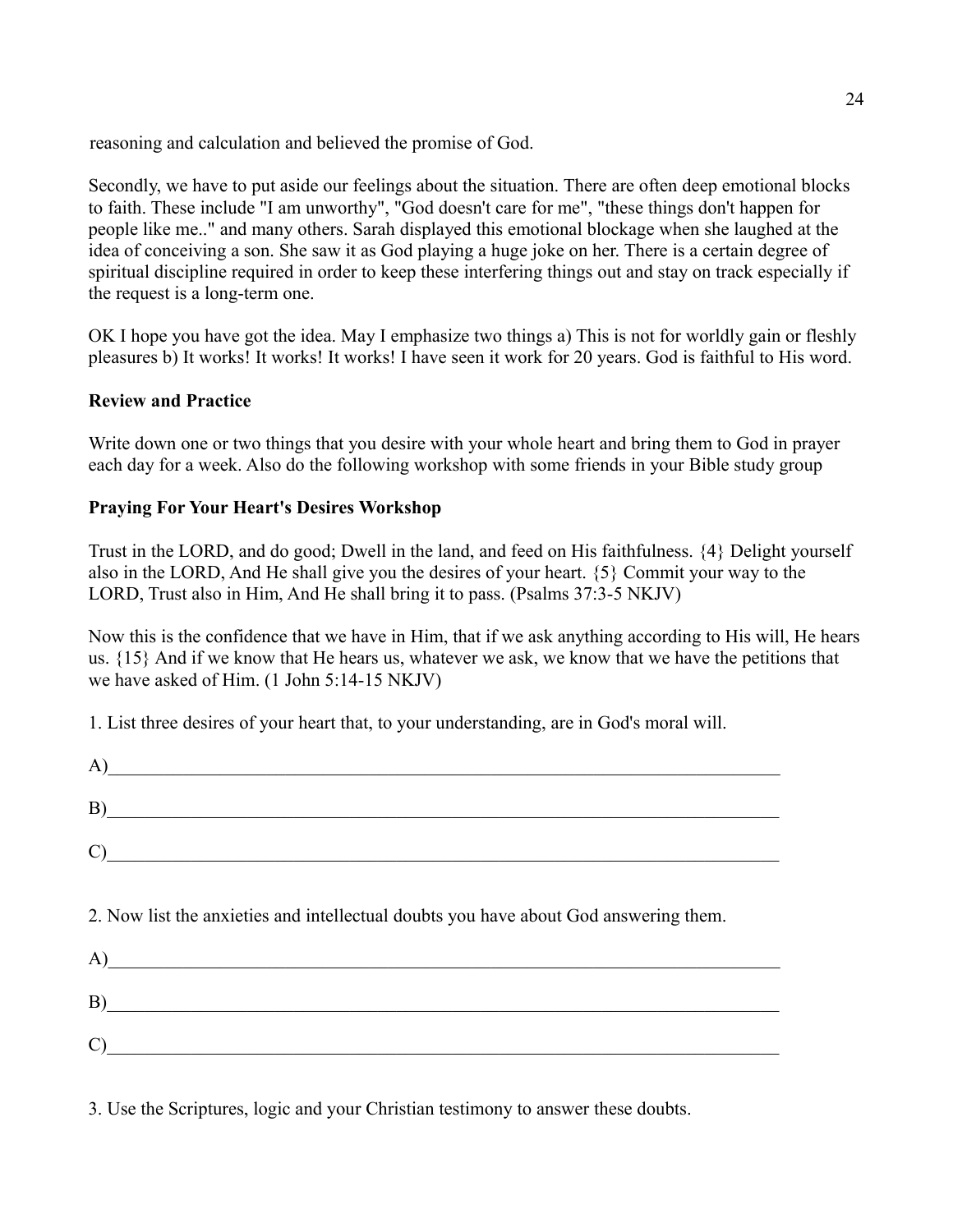| A)                                                                                                                                                                                                                                                                                                                                                                                                       |  |  |
|----------------------------------------------------------------------------------------------------------------------------------------------------------------------------------------------------------------------------------------------------------------------------------------------------------------------------------------------------------------------------------------------------------|--|--|
|                                                                                                                                                                                                                                                                                                                                                                                                          |  |  |
|                                                                                                                                                                                                                                                                                                                                                                                                          |  |  |
|                                                                                                                                                                                                                                                                                                                                                                                                          |  |  |
| B)                                                                                                                                                                                                                                                                                                                                                                                                       |  |  |
|                                                                                                                                                                                                                                                                                                                                                                                                          |  |  |
|                                                                                                                                                                                                                                                                                                                                                                                                          |  |  |
| $\mathcal{C}$ $\qquad \qquad$ $\qquad \qquad$ $\qquad \qquad$ $\qquad \qquad$ $\qquad \qquad$ $\qquad \qquad$ $\qquad \qquad$ $\qquad \qquad$ $\qquad \qquad$ $\qquad \qquad$ $\qquad \qquad$ $\qquad \qquad$ $\qquad \qquad$ $\qquad \qquad$ $\qquad \qquad$ $\qquad \qquad$ $\qquad \qquad$ $\qquad \qquad$ $\qquad \qquad$ $\qquad \qquad$ $\qquad \qquad$ $\qquad \qquad \qquad$ $\qquad \qquad$ $\$ |  |  |
|                                                                                                                                                                                                                                                                                                                                                                                                          |  |  |

4. Now list the emotional blocks, feelings and sheer unbelief you have about God being good enough or powerful enough or nice enough or you being worthy enough etc.

| A)                                                                                                                                                                                                                           |  |  |
|------------------------------------------------------------------------------------------------------------------------------------------------------------------------------------------------------------------------------|--|--|
|                                                                                                                                                                                                                              |  |  |
| $C)$ and $C$ and $C$ and $C$ and $C$ and $C$ and $C$ and $C$ and $C$ and $C$ and $C$ and $C$ and $C$ and $C$ and $C$ and $C$ and $C$ and $C$ and $C$ and $C$ and $C$ and $C$ and $C$ and $C$ and $C$ and $C$ and $C$ and $C$ |  |  |

You may also sense some deep spiritual blocks that need to be prayed through. Ask Jesus for help (Mark 9:24 NKJV) Immediately the father of the child cried out and said with tears, "Lord, I believe; help my unbelief!"

5. Now use Scriptures, logic, your Christian testimony and the encouragement of your brothers and sisters in the Lord and tackle these blocks to belief.

| A)                                                                                                                                                                                                                           |  |  |
|------------------------------------------------------------------------------------------------------------------------------------------------------------------------------------------------------------------------------|--|--|
|                                                                                                                                                                                                                              |  |  |
|                                                                                                                                                                                                                              |  |  |
|                                                                                                                                                                                                                              |  |  |
| $C)$ and $C$ and $C$ and $C$ and $C$ and $C$ and $C$ and $C$ and $C$ and $C$ and $C$ and $C$ and $C$ and $C$ and $C$ and $C$ and $C$ and $C$ and $C$ and $C$ and $C$ and $C$ and $C$ and $C$ and $C$ and $C$ and $C$ and $C$ |  |  |
|                                                                                                                                                                                                                              |  |  |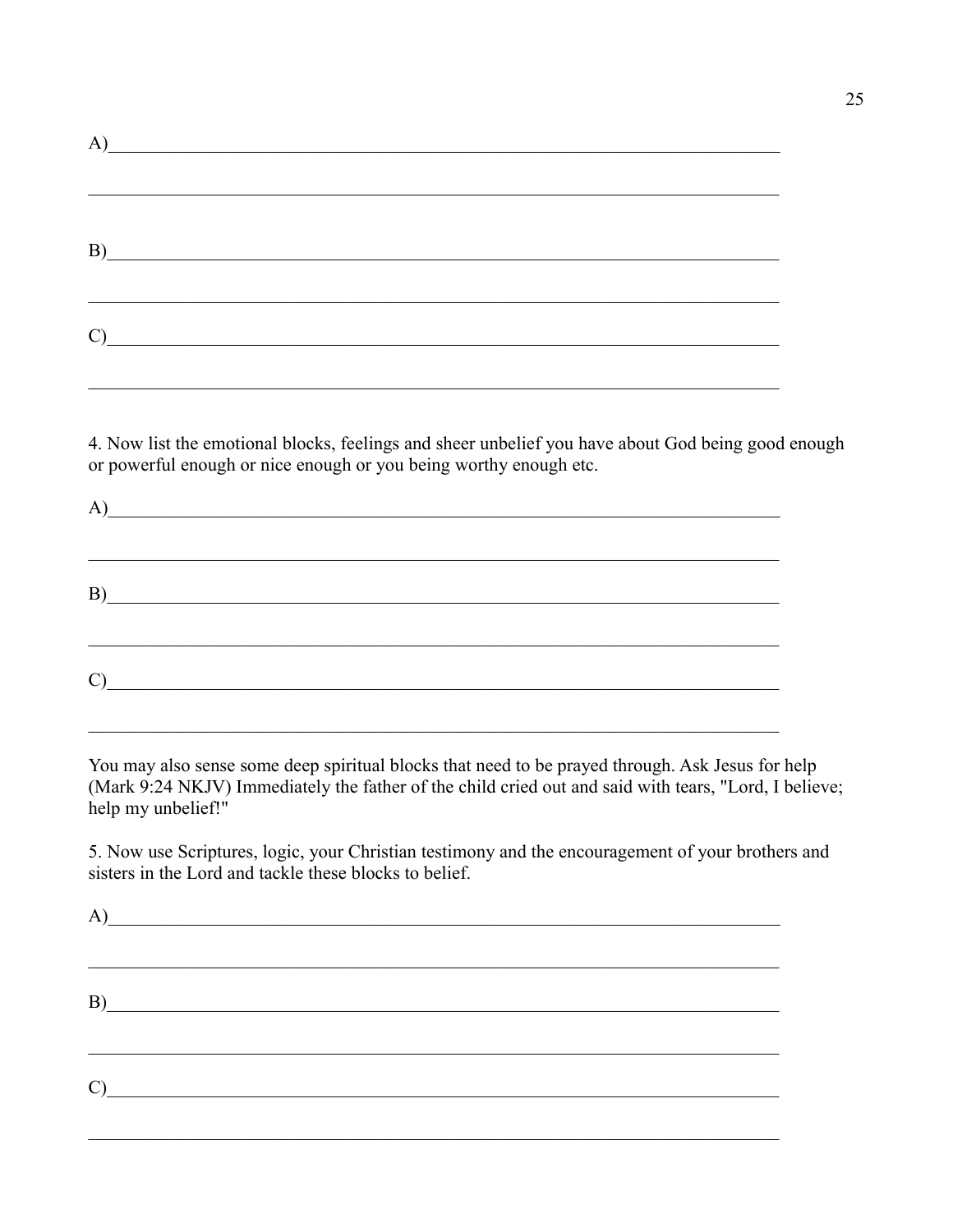6. Now agree in prayer together and bring each others heart's desires to God.

"Again I say to you that if two of you agree on earth concerning anything that they ask, it will be done for them by My Father in heaven. {20} "For where two or three are gathered together in My name, I am there in the midst of them." (Matthew 18:19-20 NKJV)

7. Have you reached a feeling of breakthrough in prayer? Do you sense God answering? Has He said anything to you about the desires of your heart? Write down what you are sensing from Him.

| (A)                                                                                                                                                                                                                                                                                                                                               |  |  |
|---------------------------------------------------------------------------------------------------------------------------------------------------------------------------------------------------------------------------------------------------------------------------------------------------------------------------------------------------|--|--|
|                                                                                                                                                                                                                                                                                                                                                   |  |  |
|                                                                                                                                                                                                                                                                                                                                                   |  |  |
| $\mathbf{B}$                                                                                                                                                                                                                                                                                                                                      |  |  |
|                                                                                                                                                                                                                                                                                                                                                   |  |  |
|                                                                                                                                                                                                                                                                                                                                                   |  |  |
| $\mathcal{C}$ $\qquad \qquad$ $\qquad \qquad$ $\qquad$ $\qquad$ $\qquad$ $\qquad$ $\qquad$ $\qquad$ $\qquad$ $\qquad$ $\qquad$ $\qquad$ $\qquad$ $\qquad$ $\qquad$ $\qquad$ $\qquad$ $\qquad$ $\qquad$ $\qquad$ $\qquad$ $\qquad$ $\qquad$ $\qquad$ $\qquad$ $\qquad$ $\qquad$ $\qquad$ $\qquad$ $\qquad$ $\qquad$ $\qquad$ $\qquad$ $\qquad$ $\$ |  |  |
|                                                                                                                                                                                                                                                                                                                                                   |  |  |
|                                                                                                                                                                                                                                                                                                                                                   |  |  |

8. Do you sense a course of action that you must undertake for your heart's desire to be realized? Is there some way you can "put legs under your prayers"?

| A                     |  |
|-----------------------|--|
| В                     |  |
| $\mathbf{\mathbf{C}}$ |  |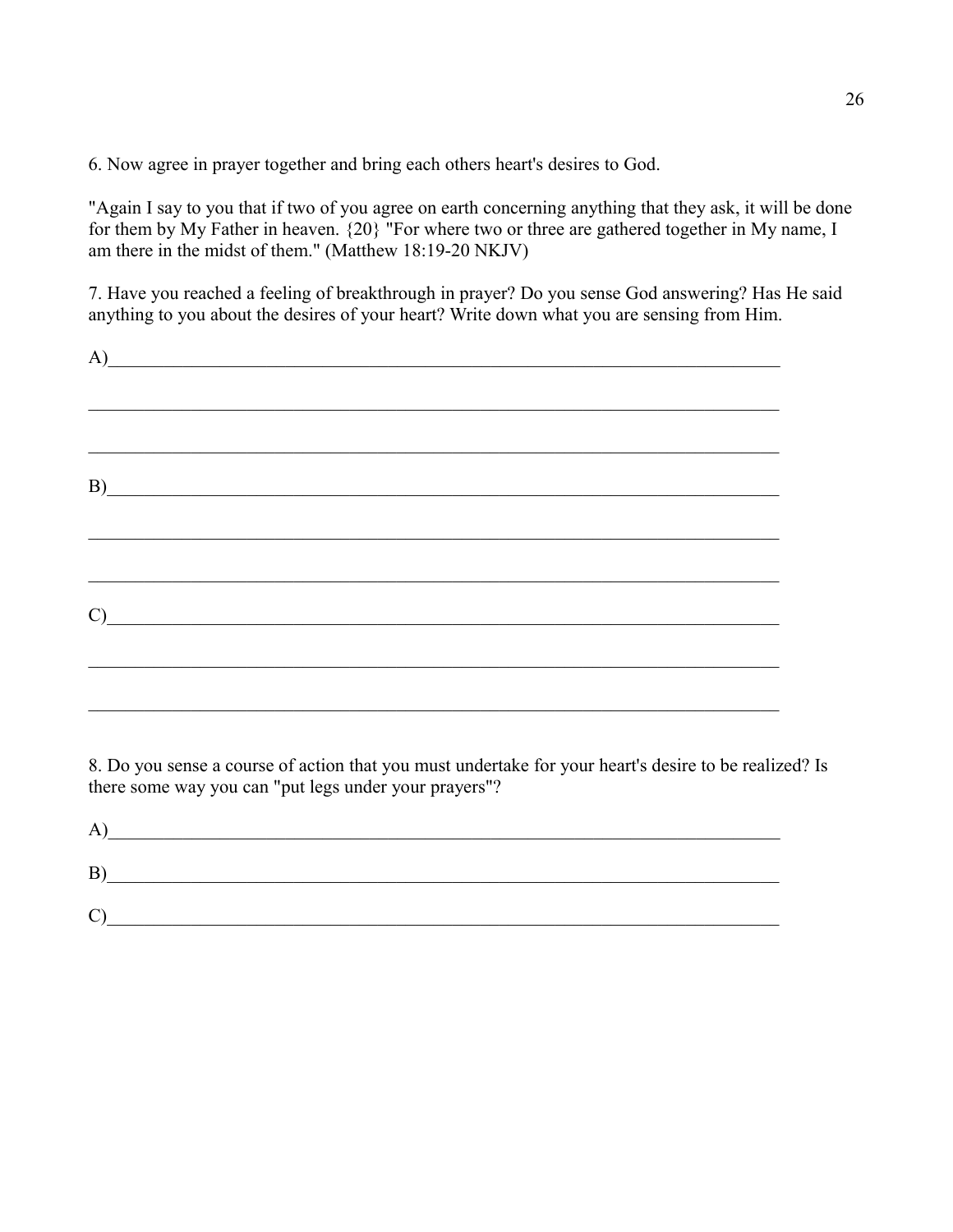## **Bible Study - Praying In The Spirit**

This is one of those nasty Bible studies where I don't tell you the answers. You actually have to read the Bible and work them out under God's gracious guidance.

May the Lord richly bless you as you study His Word!

Let the word of Christ dwell in you richly in all wisdom, teaching and admonishing one another in psalms and hymns and spiritual songs, singing with grace in your hearts to the Lord. (Colossians 3:16 NKJV)

(A) Research the following verses surrounding the topic "Praying in the Spirit".

Romans  $8:26$  $\_$  , and the contribution of the contribution of the contribution of the contribution of  $\mathcal{L}_\text{max}$ 1 Corinthians 14:2-5  $\_$  , and the contribution of the contribution of the contribution of the contribution of  $\mathcal{L}_\text{max}$ 1 Corinthians 14:14-16\_\_\_\_\_\_\_\_\_\_\_\_\_\_\_\_\_\_\_\_\_\_\_\_\_\_\_\_\_\_\_\_\_\_\_\_\_\_\_\_\_\_\_\_\_\_\_\_\_\_\_\_\_\_\_\_\_\_\_\_\_\_\_\_  $\_$  , and the contribution of the contribution of the contribution of the contribution of  $\mathcal{L}_\text{max}$ Ephesians  $6:18$  $\mathcal{L}_\mathcal{L} = \{ \mathcal{L}_\mathcal{L} = \{ \mathcal{L}_\mathcal{L} = \{ \mathcal{L}_\mathcal{L} = \{ \mathcal{L}_\mathcal{L} = \{ \mathcal{L}_\mathcal{L} = \{ \mathcal{L}_\mathcal{L} = \{ \mathcal{L}_\mathcal{L} = \{ \mathcal{L}_\mathcal{L} = \{ \mathcal{L}_\mathcal{L} = \{ \mathcal{L}_\mathcal{L} = \{ \mathcal{L}_\mathcal{L} = \{ \mathcal{L}_\mathcal{L} = \{ \mathcal{L}_\mathcal{L} = \{ \mathcal{L}_\mathcal{$ 

(B) Research the following references to the phrase "In the Spirit"

| John 11:33           |  |
|----------------------|--|
| Acts 18:5            |  |
| Acts 18:25           |  |
| Romans 8:10,11       |  |
| Romans 2:28,29       |  |
| Galatians 3:3-5      |  |
| Galatians 5:16-18,25 |  |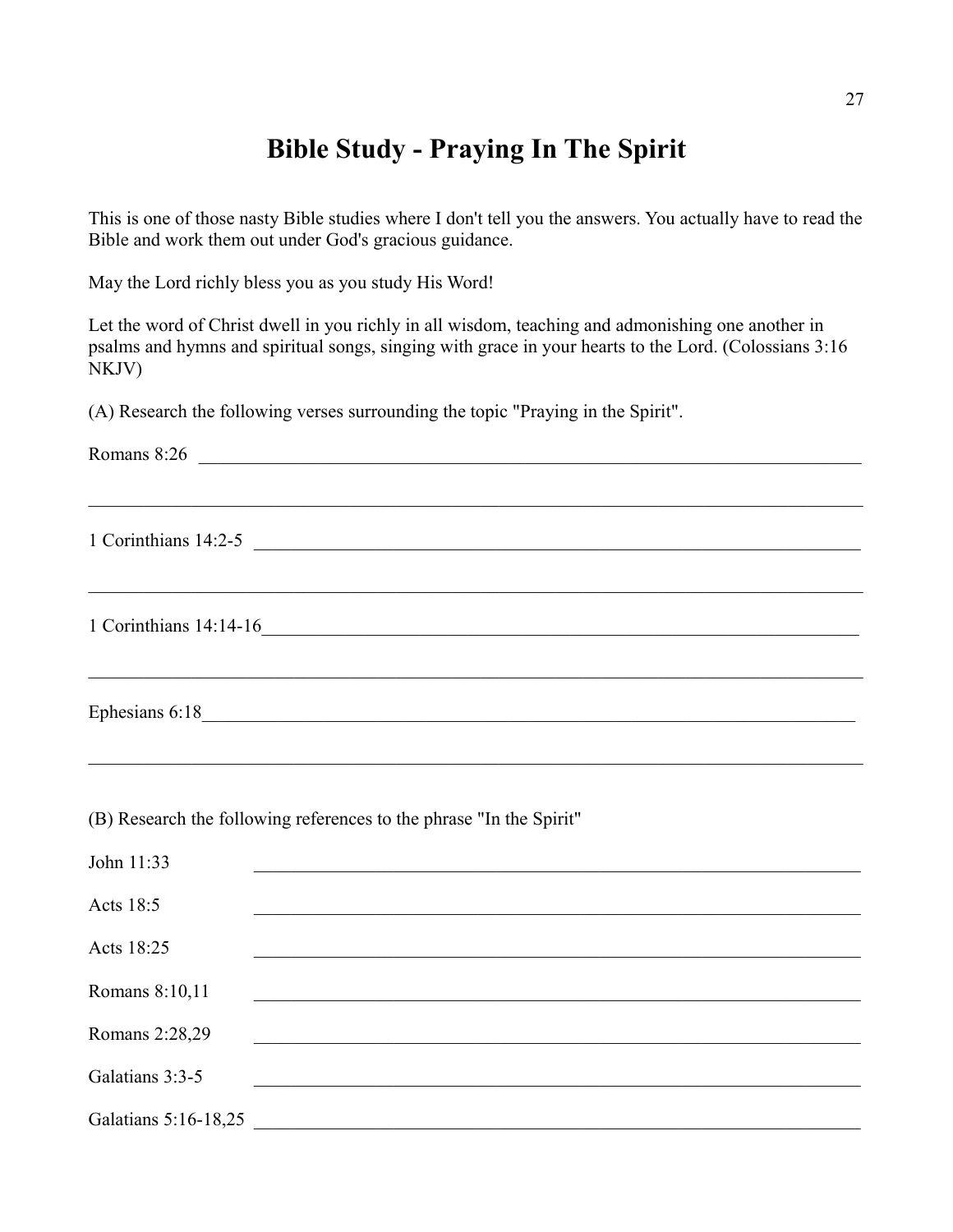| Ephesians 4:23ff   |  |
|--------------------|--|
| Philippians 3:3    |  |
| Colossians 2:5     |  |
| 1 Timothy $3:16$   |  |
| Revelation 1:10,11 |  |
|                    |  |

Q.1) Describe a "typical case" of Spirit-filled prayer - what stands out most to you?

Q.2) How are the things like unity, love, peace, joy associated with prayer in the Spirit?

Q.3) How many of these experiences are ecstatic?

Q.4) How many are relatively normal?

Q.5) How can we pray in the Spirit? How is like learning to live and "walk" in a new way?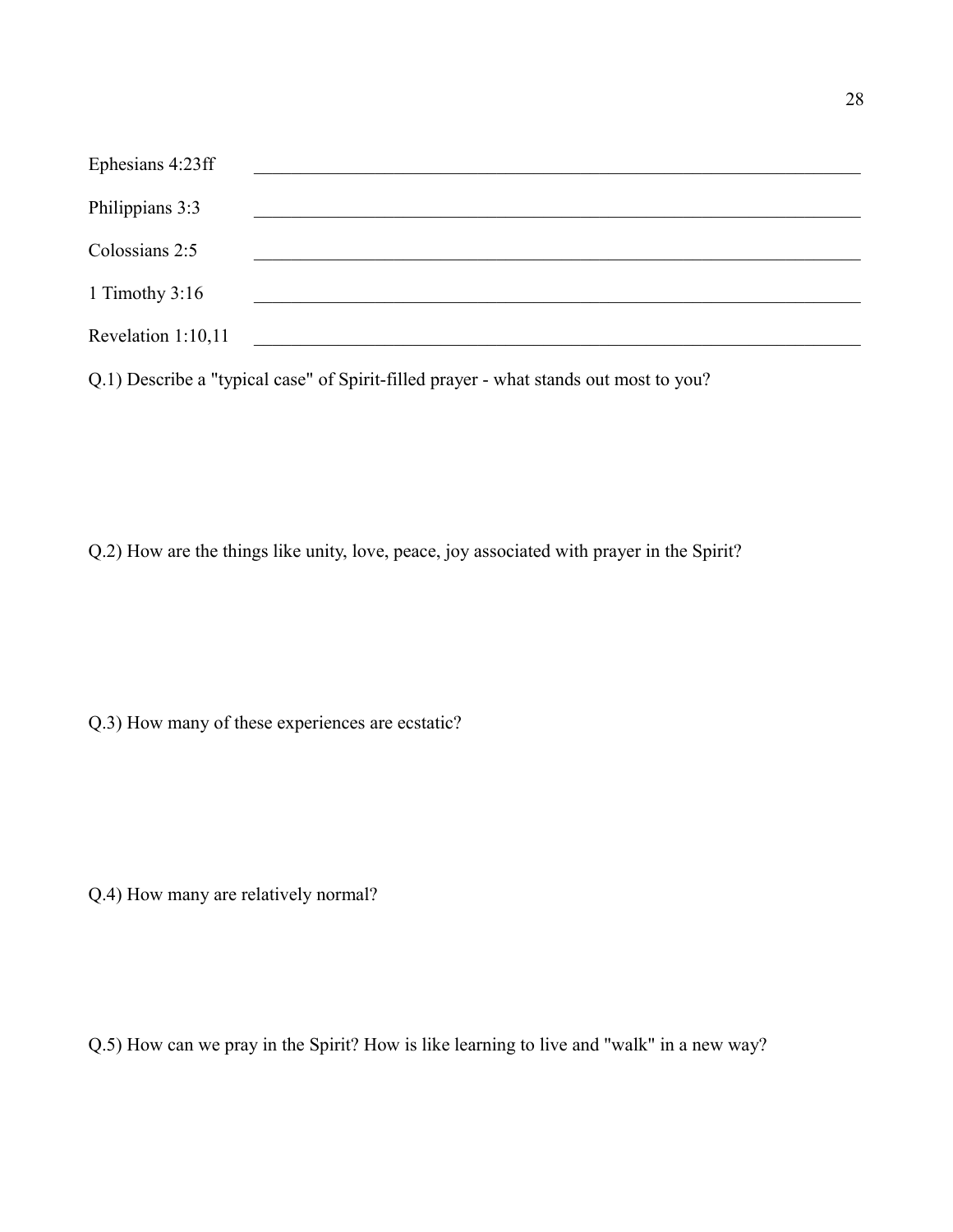#### Q.6) How would praying in the Spirit change you?

#### PRACTICE SESSION

List six items, that are God's will ( 1 John 5:14,15) that you want to pray for.

Ask God to fill you with His Holy Spirit - the Spirit of Jesus (Eph. 5:18)

Ask for guidance as you pray in the power of His Holy Spirit.

Ask God to pray in you and through you. (Romans 8:26f)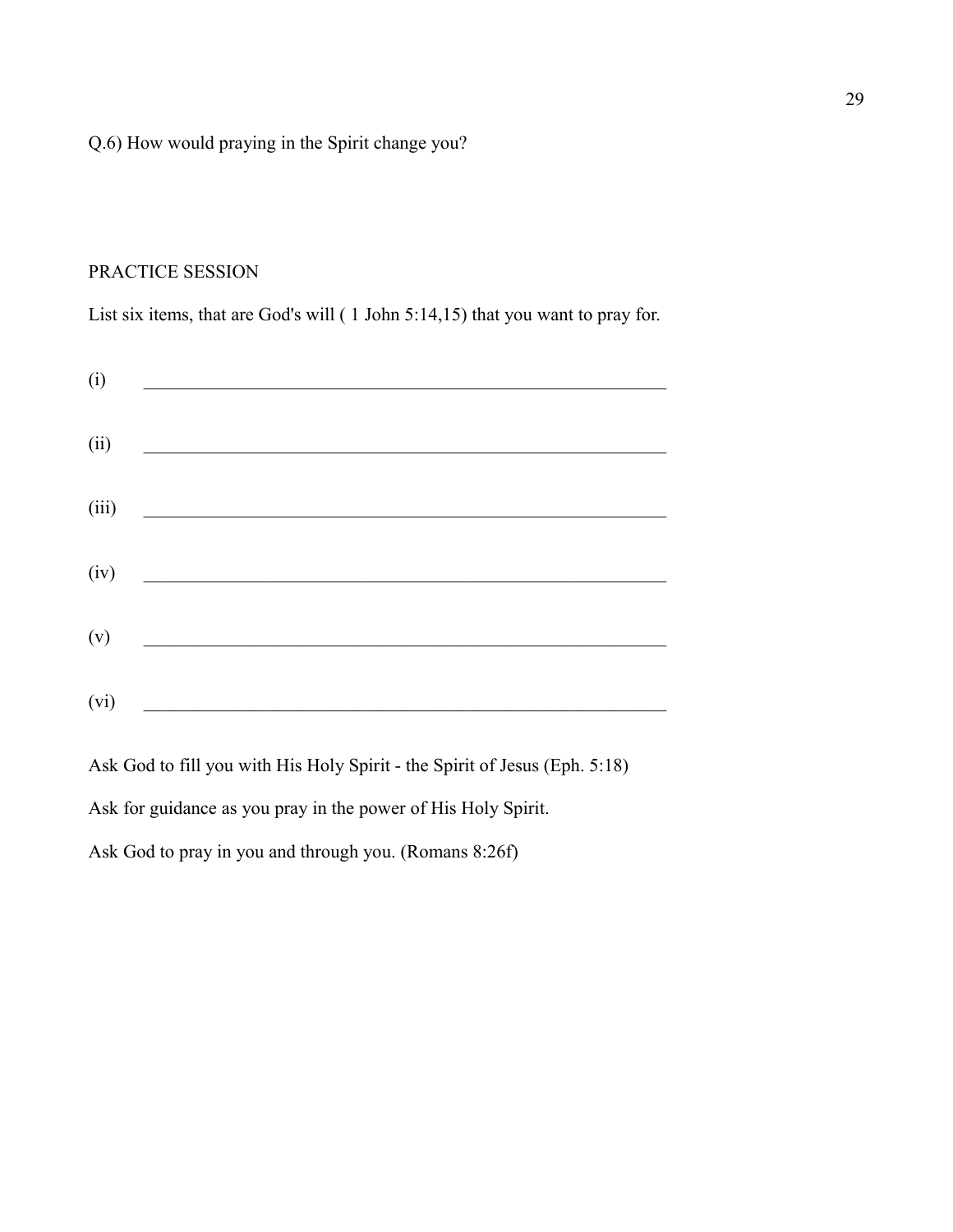### **Have You Ever Thought About Fasting?**

Fasting has a good biblical pedigree, it was practiced by Jesus, John the Baptist, the apostles, the Old Testament saints and the New Testament church. It has also been regularly practiced wherever revival has come and many of the Christian greats such as John Wesley, Martin Luther, John Calvin John Knox, Finney and Moody practiced prayer and fasting to enhance ministry effectiveness.

The merest suggestion of self-denial sends cold shivers down the spine of most modern Christians. We seem to find every excuse to dodge fasting. I might have the wrong motives. My health isn't quite up to it... Isn't it a bit fanatical. Unfortunately for us Jesus did say that we were to deny ourselves, take up our cross daily and follow Him (Mark 8:34). The spirit of the world is firmly against self-denial and preaches ungodly and profligate indulgence. Perhaps this is why fasting is proving so powerful for church growth today - because it represents Christians making a serious break with the spirit of the world in order to consecrate themselves to God.

The motive behind fasting is all important. Fasting in order to lose weight and look good is hardly a Christ-centered, cross-bearing act of self-denial. It may still be difficult and painful but it is essentially self-centered. Fast whenever you desperately want God to do something. Fast when you want power in the spiritual realm for Kingdom purposes here on earth.

Fasting is a potent spiritual weapon for the transformation of difficult situations faced by Gods people. Esther declared a three day fast (Esther 4:3) when her people were threatened with destruction from the wicked Haman. Deliverance came from God, her people were rescued, Haman hung and the Jews victorious. Jesus fasted to conquer Satan in the wilderness. (Matthew 4:2) Saul and Barnabas were sent out on their first missionary journey after a session where the leadership of the church in Antioch were ministering to the Lord and fasting (Acts 13:3) David even prayed for his enemies when they were ill – with sackcloth and fasting, for their deliverance. (Psalm 35:13) Countless saints have fasted to find the will of God for their lives or intercede for loved ones. True godly fasting is powerful tool for personal, social and spiritual change. But beware of imitations! Fasting can become a source of spiritual pride as it did for the Pharisee (Luke 18:2) or become a public show (Matthew 6:16) Jesus says such fasting is self-rewarded and ineffective. True fasting is not just a ritual but involves a determination to obey God in all areas of life. (Isaiah 58:1-14) . This leads us to the problem of how to go about it.

Start with one day fasts where you allow yourself fruit-juice. Skip breakfast and lunch and after the sun sets eat well. After you have done this a number of times gradually move to two and three day fasts. Most spiritual problems can be resolved in two to three days and I have never had to fast for longer. Wait on God He will indicate to your spirit how long you need to fast for. It is generally wise not go on ten day or longer fasts without a medical checkup from a sympathetic Christian GP. You don't have to pray all day when you fast. Just carry on with your daily work and use the normal meal and snack times for prayer. Jesus tells us to anoint our heads with oil..in other words look happy and act normal while you are fasting. Don't look like a bucket of gloom. Alert those who need to know and those who prepare meals but otherwise keep fasting private. The results of fasting make it enjoyable. When prayers are answered and lives changed you will love fasting for the joy it brings into the world and the discipline will seem worthwhile. Well as the shoe ad says Just do it.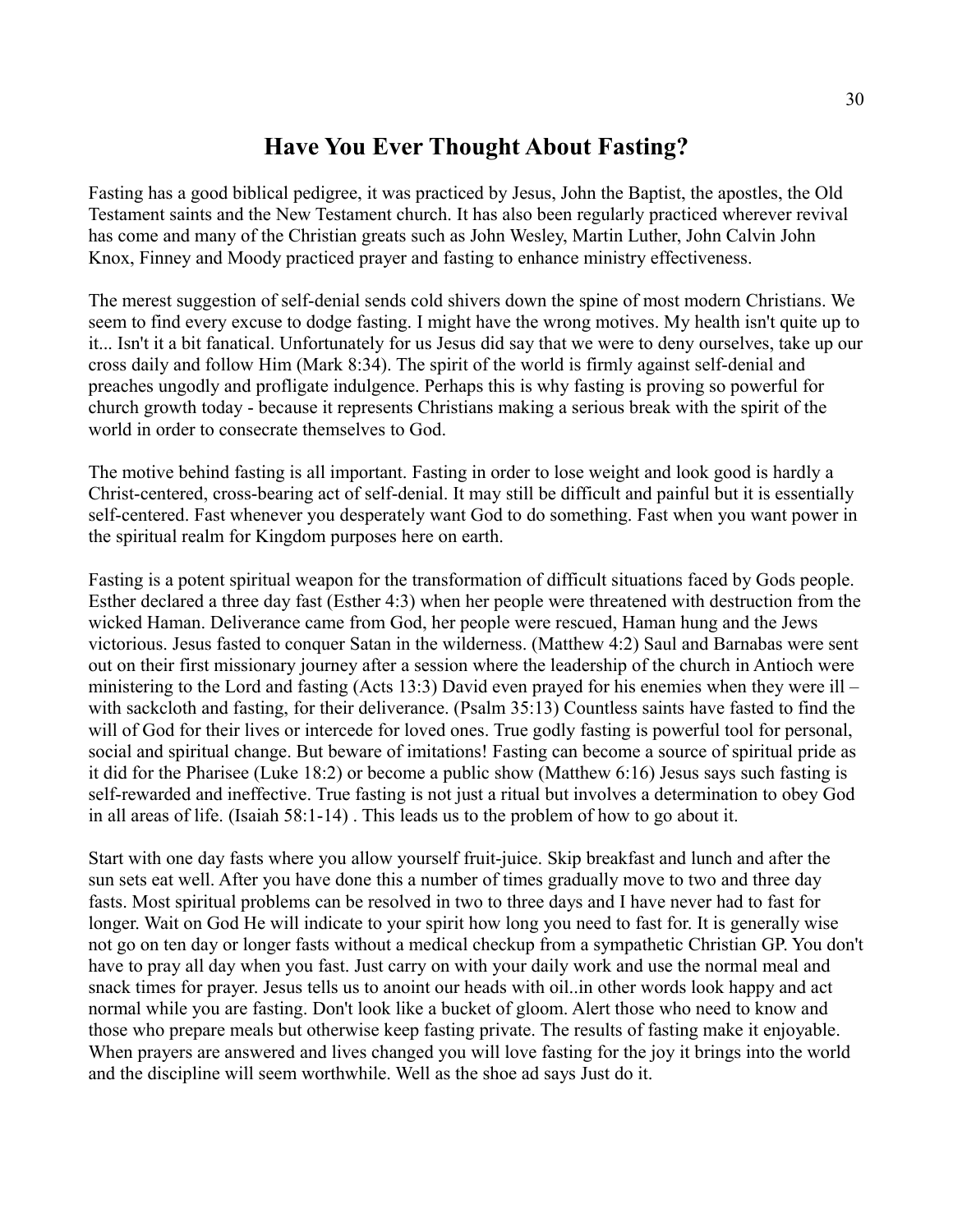## **The Christian's Anointing**

But you have an anointing from the Holy One, and you know all things. (1 John 2:20 NKJV)

But the anointing which you have received from Him abides in you, and you do not need that anyone teach you; but as the same anointing teaches you concerning all things, and is true, and is not a lie, and just as it has taught you, you will abide in Him.(1 John 2:27 NKJV)

Now He who establishes us with you in Christ and has anointed us is God, {22} who also has sealed us and given us the Spirit in our hearts as a guarantee. (2 Corinthians 1:21-22 NKJV)

I counsel you to buy from Me gold refined in the fire, that you may be rich; and white garments, that you may be clothed, that the shame of your nakedness may not be revealed; and anoint your eyes with eye salve, that you may see. (Revelation 3:18 NKJV)

There are 19 references to anointing in the New Testament. Four refer to anointing the sick. Four refer to the spiritual anointing that was on Jesus. Two refer to anointing as an ordinary Jewish custom. Five refer to the anointing of Jesus feet or His anointing for burial. The remaining four refer to the spiritual anointing that is on Christians and they are the verses shown above.

These verses show that the main purpose of the Christian's anointing is to help us to know God better. Both references in 1 John refer to knowledge and the teaching ministry of the Holy Spirit, the Corinthians reference is to us being established in God, the reference in Revelation to spiritual perception. There is no implication that we ordinarily have to seek this particular anointing, it is something that all Christians have (1 John 2:20,27). It is part of the deposit of the Holy Spirit in our lives and comes as part of our salvation. (2 Corinthians 1:21,22)

This is consistent with other Scriptures that outline the teaching ministry of the Holy Spirit.(John 14:26 NKJV) "But the Helper, the Holy Spirit, whom the Father will send in My name, He will teach you all things, and bring to your remembrance all things that I said to you. (1 Corinthians 2:10-12 NKJV) But God has revealed them to us through His Spirit. For the Spirit searches all things, yes, the deep things of God. {11} For what man knows the things of a man except the spirit of the man which is in him? Even so no one knows the things of God except the Spirit of God. {12} Now we have received, not the spirit of the world, but the Spirit who is from God, that we might know the things that have been freely given to us by God. "These verses show us that the Holy Spirit takes the things of God and reveals them to Christians so they can understand what a wonderful salvation they have. The anointing helps us to see what we have received in Jesus.

The anointing brings us knowledge which helps us to see. Just as a bird-watcher who knows about birds sees more happening in the woods than someone who is ignorant of ornithology the Christian who knows the things of God sees more and learns more from life. A continuous loop of learning is formed. The anointing opens our eyes that we may see, we then learn under the anointing and see even better which brings even more knowledge and so on. As Jesus said(Matthew 25:29 NKJV) 'For to everyone who has, more will be given, and he will have abundance; but from him who does not have, even what he has will be taken away. On the other hand unbelief results in lack of actual experience of the things of God and the gradual loss of knowledge so that the Christian loses the ability to see and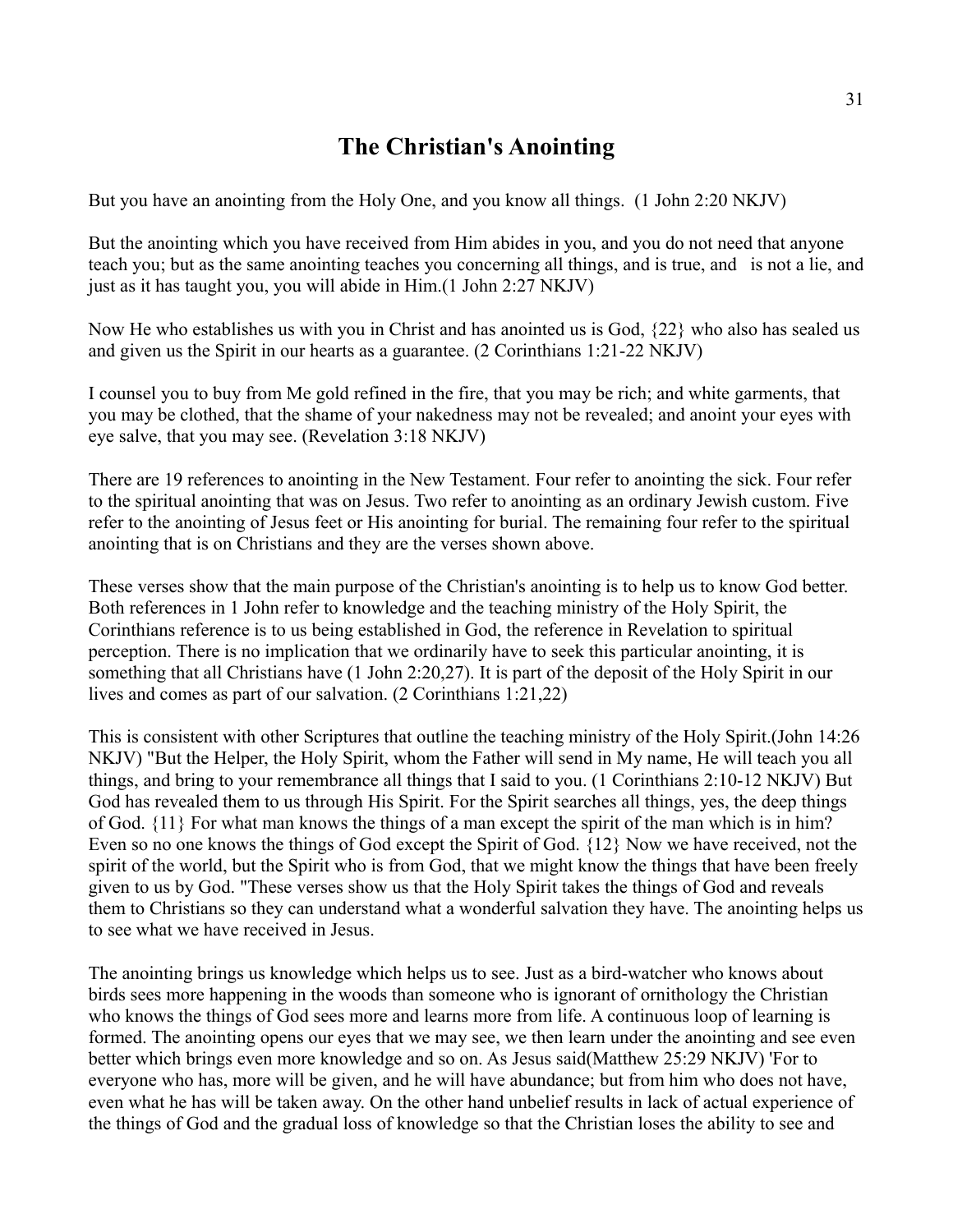spiritual darkness descends. The final sentence is"I am about to spit you out of my mouth.". If we are not learning the things of God for ourselves and finding that more and more is being given to us then we are sliding backwards and in danger of judgment.

A rather grim passage of warning in Hebrews tells us what is involved in being enlightened...

For it is impossible for those who were once enlightened, and have tasted the heavenly gift, and have become partakers of the Holy Spirit, {5} and have tasted the good word of God and the powers of the age to come, {6} if they fall away, to renew them again to repentance, since they crucify again for themselves the Son of God, and put Him to an open shame. (Hebrews 6:4-6 NKJV)

The enlightened Christian whose eyes have been opened by the Holy Spirit is a "taster" of the things of God. Tasting is experiential knowledge. Unlike seeing or hearing which can be done at a distance or even touching which can be "at arm's length" tasting involves immediate personal knowledge where you come close to, experience, and even take in some of the things of God. The anointing brings us into contact with the Holy Spirit, the good word of God, and the powers of the age to come. The person who wishes to continue in the anointing must taste the things of God and approve them. They must "eat" and "drink". They must not refuse what they now know for certain to be good. Most people do not think that the things of God a bad. They just think the things of the world are better. If we are to keep our spiritual eyes open we must highly value the things of God and gain an eternal perspective on the things of this world. Just before he wrote about the anointing the apostle John said...

Do not love the world or anything in the world. If anyone loves the world, the love of the Father is not in him. {16} For everything in the world—the cravings of sinful man, the lust of his eyes and the boasting of what he has and does comes not from the Father but from the world. {17} The world and its desires pass away, but the man who does the will of God lives forever.(1 John 2:15-17 NIV)

What had gone wrong with the Laodecian church – so wrong that they needed an anointing of their spiritual eyes"and anoint your eyes with eye salve, that you may see."? They were blind! Jesus says to them...(Revelation 3:17 NKJV) "Because you say, 'I am rich, have become wealthy, and have need of nothing'; and do not know that you are wretched, miserable, poor, blind, and naked;"Their love of the world had made them blind to the things of God. They needed a new anointing if they were to understand even basic spiritual truths. Why do some Third World Christians seem to "see" the truths of God so much more clearly than we tend to? Why are so many Western Christians riddled with doubt? Why are our churches filled with sexual immorality, greed and apathy? Perhaps because we have not paid due attention to our anointing that helps us see. Perhaps because we think we know when we don't know at all. We receive from men but never directly for ourselves from God. If you think that you may not be seeing the things of your salvation clearly then ask Jesus to show you how to walk and live in the anointing you have already received. Ask Him to send the Holy Spirit to open your spiritual eyes. Let's go get some eye salve from Jesus!

#### **Opening our spiritual eyes**

Paul sees prayer as a vital weapon in developing our spiritual perception and "applying the eye salve" so that we can see the things of God most clearly.

I keep asking that the God of our Lord Jesus Christ, the glorious Father, may give you the Spirit of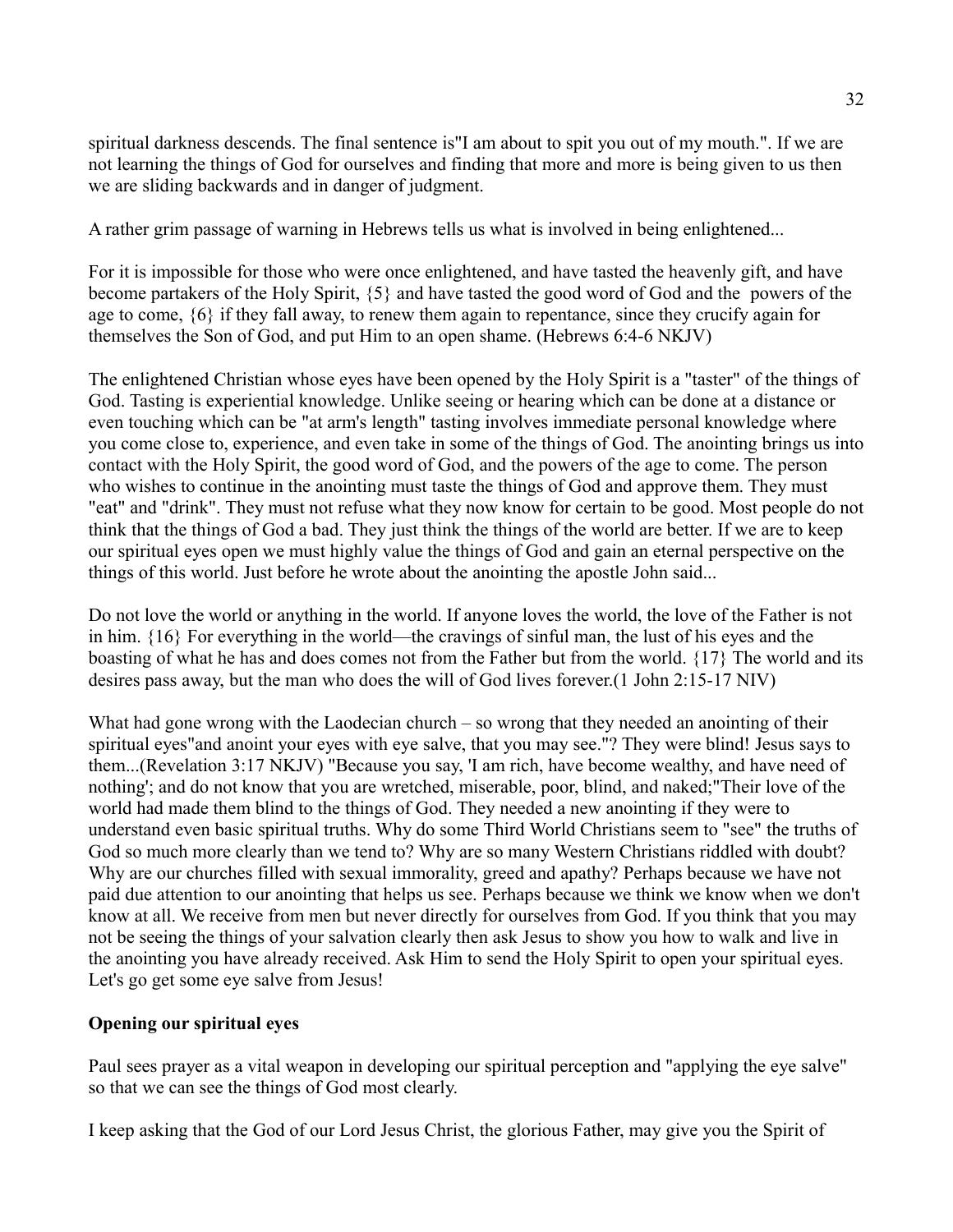wisdom and revelation, so that you may know him better. {18} I pray also that the eyes of your heart may be enlightened in order that you may know the hope to which he has called you, the riches of his glorious inheritance in the saints, {19} and his incomparably great power for us who believe. That power is like the working of his mighty strength, {20} which he exerted in Christ when he raised him from the dead and seated him at his right hand in the heavenly realms. (Ephesians 1:17-20 NIV)

Though the Ephesians were undoubtedly Christians they still needed the eyes of their heart to be enlightened. This awakening is different to the awakening that occurs at conversion. This is not an awakening to sin but an awakening to hope. Look at what Paul says...

I pray also that the eyes of your heart may be enlightened in order that you may know the hope to which he has called you, the riches of his glorious inheritance in the saints, {19} and his incomparably great power for us who believe.

Only saved people can know these sorts of truths. The anointing opens our eyes to the amazing goodness and immense power of God. I can testify that I am still learning about just how good and how powerful Jesus Christ is.

It is obviously God's will that we grow in the knowledge of Jesus. He has sent us His precious Holy Spirit to enable it. However it is far from automatic. We need to value and seek after truth. However He has promised to be abundant and generous to those who seek Him...

"Ask and it will be given to you; seek and you will find; knock and the door will be opened to you. {8} For everyone who asks receives; he who seeks finds; and to him who knocks, the door will be opened. {9} "Which of you, if his son asks for bread, will give him a stone? {10} Or if he asks for a fish, will give him a snake? {11} If you, then, though you are evil, know how to give good gifts to your children, how much more will your Father in heaven give good gifts to those who ask him! (Matthew 7:7-11 NIV)

Therefore, the depths of the knowledge of God - the fruit of the anointing will be best found by those who diligently pursue it in faith. Thus the anointing requires a zealous obsession in those on whom it dwells. The cure for the Laodecian church was a renewal of zeal and right direction in their pursuit of God.

"As many as I love, I rebuke and chasten. Therefore be zealous and repent. (Revelation 3:19 NKJV)

Finally, receptiveness to the anointing is essential for its proper operation in our lives. We are to welcome Jesus work in us instead of resisting Him or locking Him out.(Matthew 10:14 NIV) If anyone will not welcome you or listen to your words, shake the dust off your feet when you leave that home or town. This receptiveness needs to be a deep internal work as the parable of the four soils shows.

But the one who received the seed that fell on good soil is the man who hears the word and understands it. He produces a crop, yielding a hundred, sixty or thirty times what was sown."(Matthew 13:23 NIV)

Spiritual things need to be received with an open-hearted faith.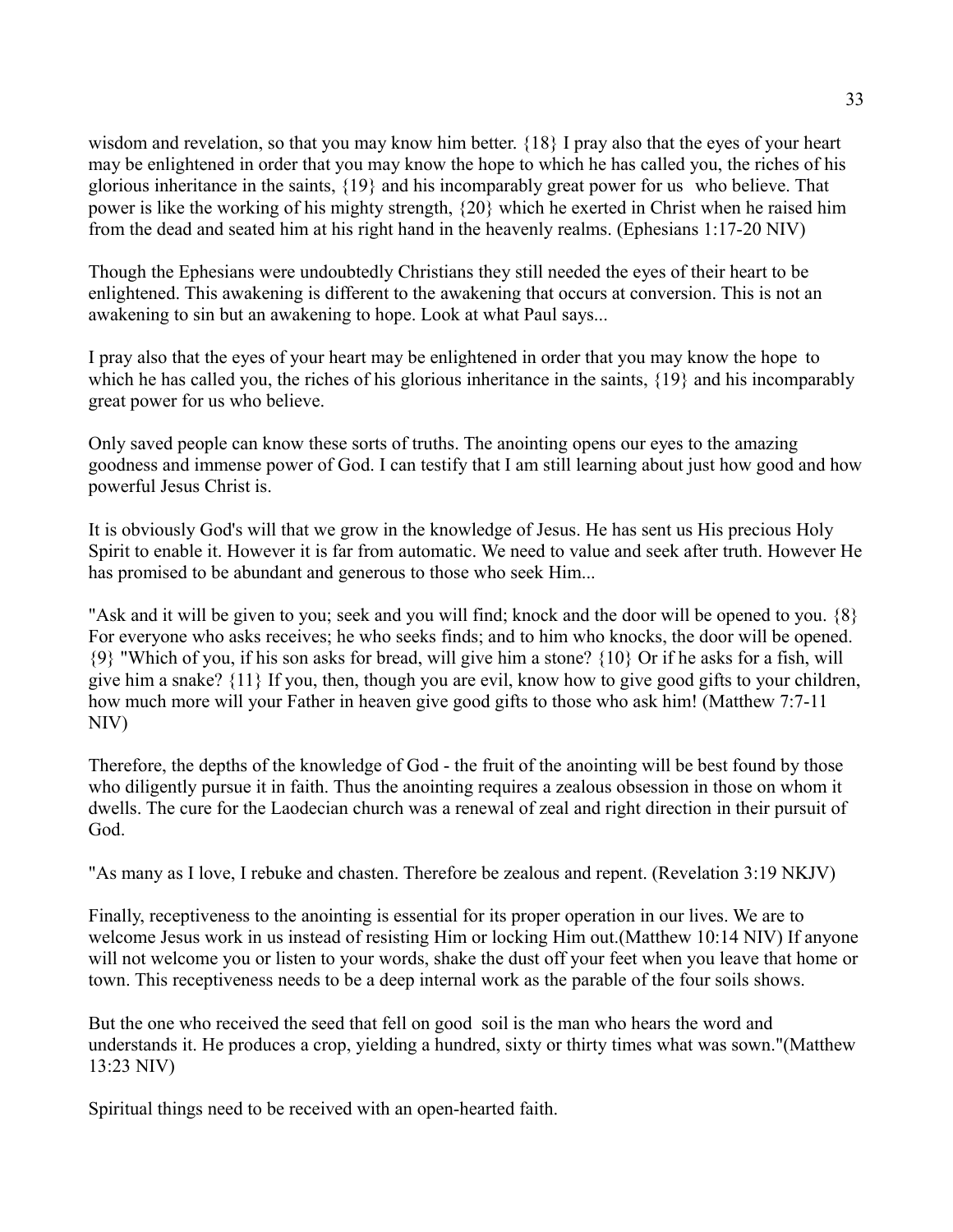I tell you the truth, anyone who will not receive the kingdom of God like a little child will never enter it." (Mark 10:15 NIV)

Thus Jesus exhorted the Laodecian church to again become receptive to His ministry in their midst.

Here I am! I stand at the door and knock. If anyone hears my voice and opens the door, I will come in and eat with him, and he with me. (Revelation 3:20 NIV)

Thus we need to open doors in our hearts to receive what to us is new revelation through the anointing. We must be open to being astonished and surprised by God for He is not predictable and His truths do not fit the traditions of this world. I am not suggesting that we be blown around be every wind of doctrine but rather that we be open to new truth springing forth from the word of God. It must be scripturally based. But as Luther said "There is yet more light to break forth from the Word of God".

#### **Summary and Conclusion**

All Christians have been given an anointing from God so that we may know the things that are of God. This anointing teaches us all things and is responsible for opening our spiritual eyes. Disregarding the anointing out of a preference for the things of the world is an insidious trap that leads to spiritual blindness and rejection by God. If we have headed in this direction we need to quickly repent. We can walk in the fullness of God's anointing power by prayer, by zealous pursuit of the knowledge of God and by receiving Him deeply into our hearts like a little child.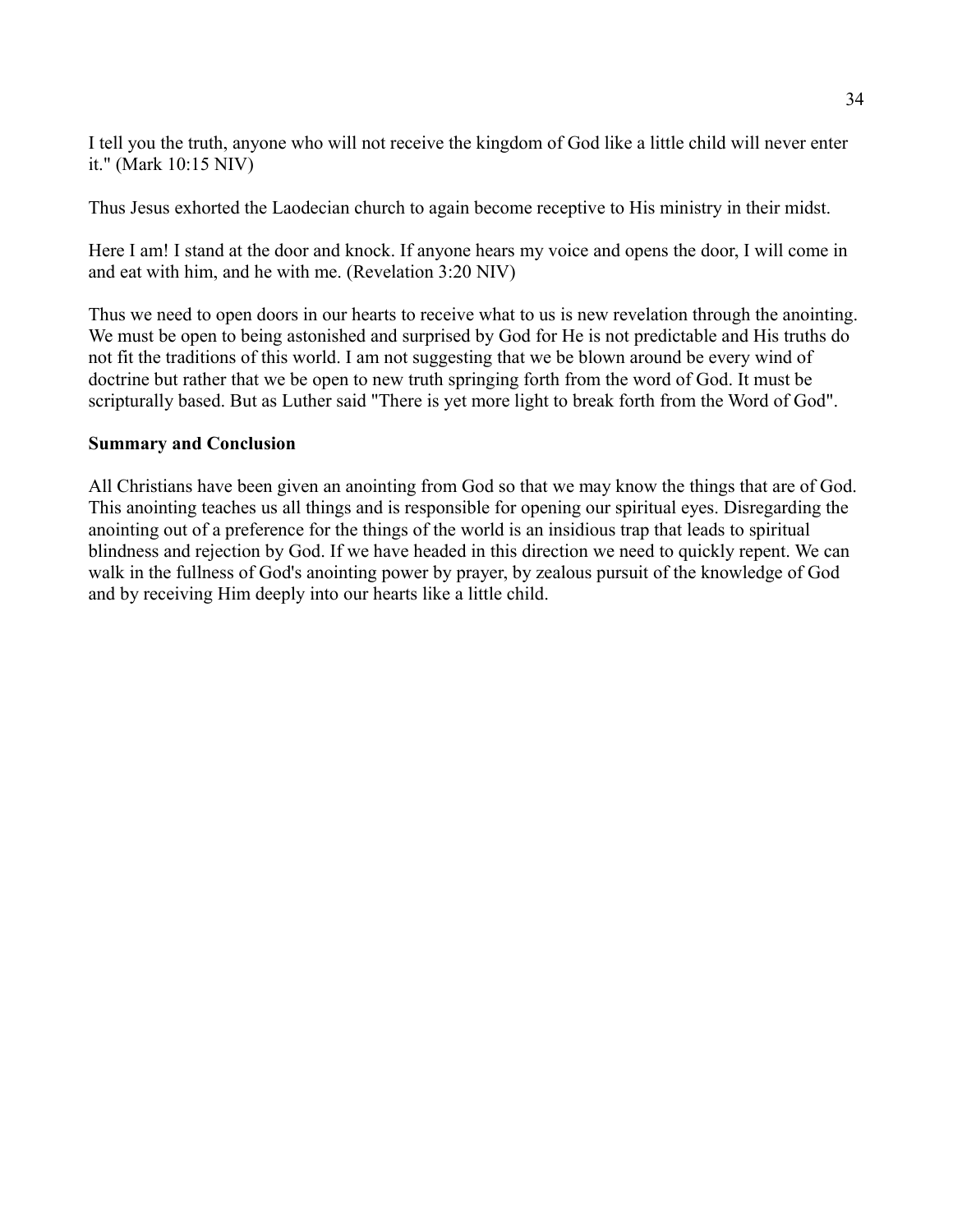## **Anointed To Pray**

But you have an anointing from the Holy One, and all of you know the truth. (21) I do not write to you because you do not know the truth, but because you do know it and because no lie comes from the truth. (24) See that what you have heard from the beginning remains in you. If it does, you also will remain in the Son and in the Father. (25) And this is what he promised us--even eternal life. (26) I am writing these things to you about those who are trying to lead you astray. 27 As for you, the anointing you received from him remains in you, and you do not need anyone to teach you. But as his anointing teaches you about all things and as that anointing is real, not counterfeit--just as it has taught you, remain in him. (1 John 2:20,21,24-27)

These verses are the only place in the New Testament where Christians are said to have an anointing.

What does the anointing do? Who has it? Why do we need it?

In the Old Testament kings and priests and prophets were anointed. However in the New Testament:

But you are a chosen people, a royal priesthood, a holy nation, a people belonging to God, that you may declare the praises of him who called you out of darkness into his wonderful light. (10) Once you were not a people, but now you are the people of God; once you had not received mercy, but now you have received mercy. (1 Peter 2:9-10)

We are all priests and kings now because of the grace of God. Because of what Jesus has done for us we now have an exalted place in the heavenly realms and we are all "anointed ones". Let's look at some more verses, first of all at the mind-blowing in Matthew 11:11-13.

I tell you the truth: Among those born of women there has not risen anyone greater than John the Baptist; yet he who is least in the kingdom of heaven is greater than he. (12) From the days of John the Baptist until now, the kingdom of heaven has been forcefully advancing, and forceful men lay hold of it. (13) For all the Prophets and the Law prophesied until John.

Did you know that the least Christian is greater than the Old Testament saints such as John the Baptist, Elijah, and Moses. Notice I did not say "better" I said "greater" because that's what the Bible says, that's what Jesus said. Greater simply because in Jesus we have a higher place than Old Testament saints. We are not better we have just received more grace. What is this "high place" I keep talking about? let's look at a few more verses.

And God raised us up with Christ and seated us with him in the heavenly realms in Christ Jesus, (7) in order that in the coming ages he might show the incomparable riches of his grace, expressed in his kindness to us in Christ Jesus. (Ephesians 2:6-7)

Which he exerted in Christ when He raised Him from the dead and seated Him at His right hand in the heavenly realms, 21 far above all rule and authority, power and dominion, and every title that can be given, not only in the present age but also in the one to come. (Ephesians 1:20-21)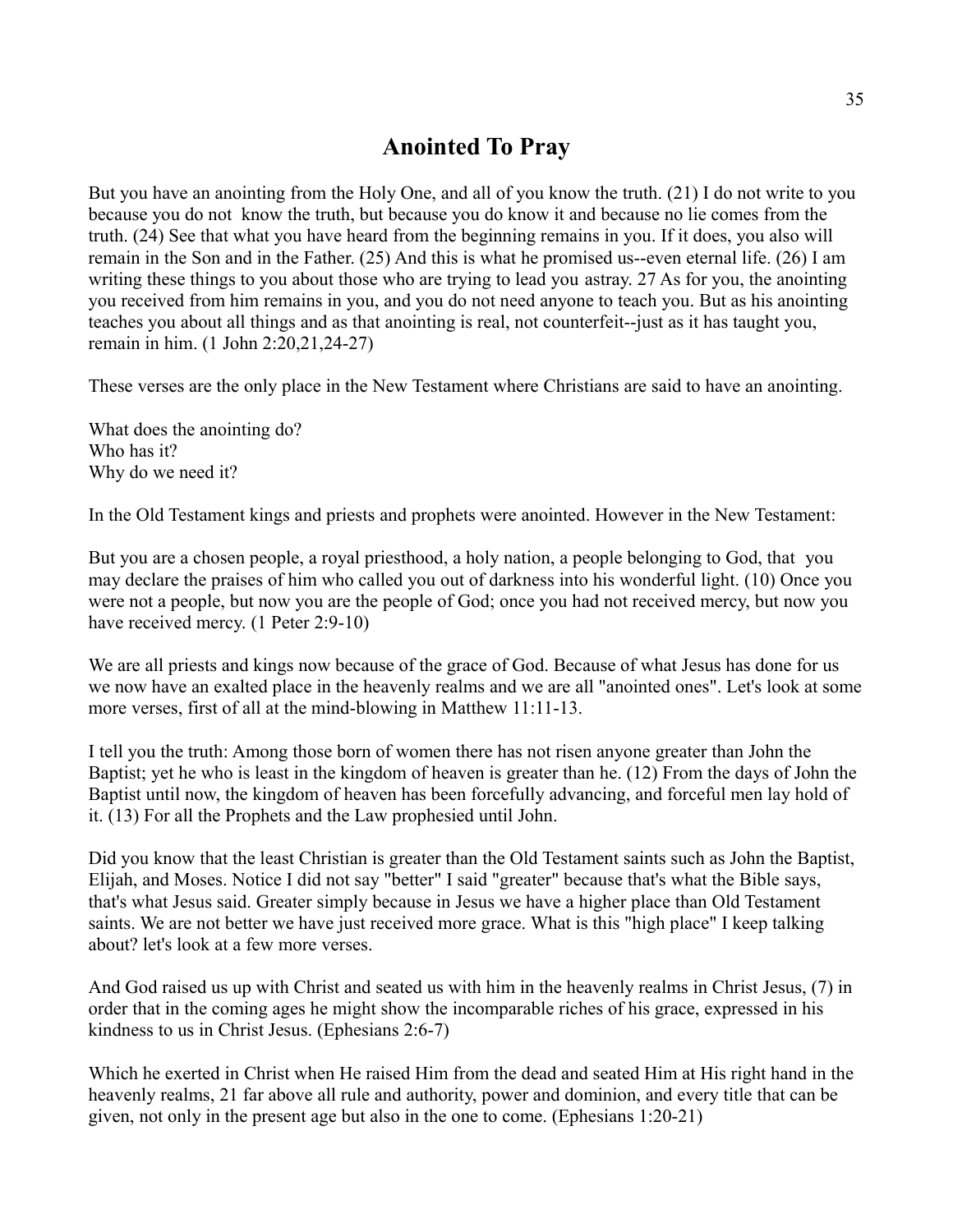I have given them the glory that you gave Me, that they may be one as We are One: (23) I in them and you in Me. May they be brought to complete unity to let the world know that you sent Me and have loved them even as you have loved Me. (24) "Father, I want those you have given Me to be with Me where I am, and to see my glory, the glory you have given Me because you loved Me before the creation of the world. (John 17:22-24)

Since, then, you have been raised with Christ, set your hearts on things above, where Christ is seated at the right hand of God. (2) Set your minds on things above, not on earthly things. (3) For you died, and your life is now hidden with Christ in God. (4) When Christ, who is your life, appears, then you also will appear with him in glory. Colossians 3:1-4

We have been admitted into the inner counsels of God. We are seated with Christ at God's right hand far above all power and dominion. We have been given glory from God and our life is hidden with Christ in God.

The great authority and power we now wield goes unappreciated by most Christians. We are generals in God's army - who have forgotten how to use their authority. Paul gives us an interesting glance into the authority of the believer in 1 Corinthians 6:3.

Do you not know that we will judge angels? How much more the things of this life.

We also have the authority to combat and overcome the forces of darkness:

For our struggle is not against flesh and blood, but against the rulers, against the authorities, against the powers of this dark world and against the spiritual forces of evil in the heavenly realms. (Ephesians 6:12)

For though we live in the world, we do not wage war as the world does. (4) The weapons we fight with are not the weapons of the world. On the contrary, they have divine power to demolish strongholds. (5) We demolish arguments and every pretension that sets itself up against the knowledge of God, and we take captive every thought to make it obedient to Christ. (2 Corinthians 10:3-5)

Our position "in Christ" gives us cosmic authority. We are greater than kings, Old Testament saints, and will one day judge the angels. We are an anointed people. But what use are we to put this anointing to? We are anointed to pray!

1. Think of three or four situations needing powerful, authoritative prayer. Break into groups of at least three and pray for them.

2. Thank God for placing you with Christ at God's right hand and giving you great glory and authority just because He wanted to demonstrate His kindness to you (Ephesians 2:6,7).

3. Write out three ways you intend improving your prayer life when you get back from camp.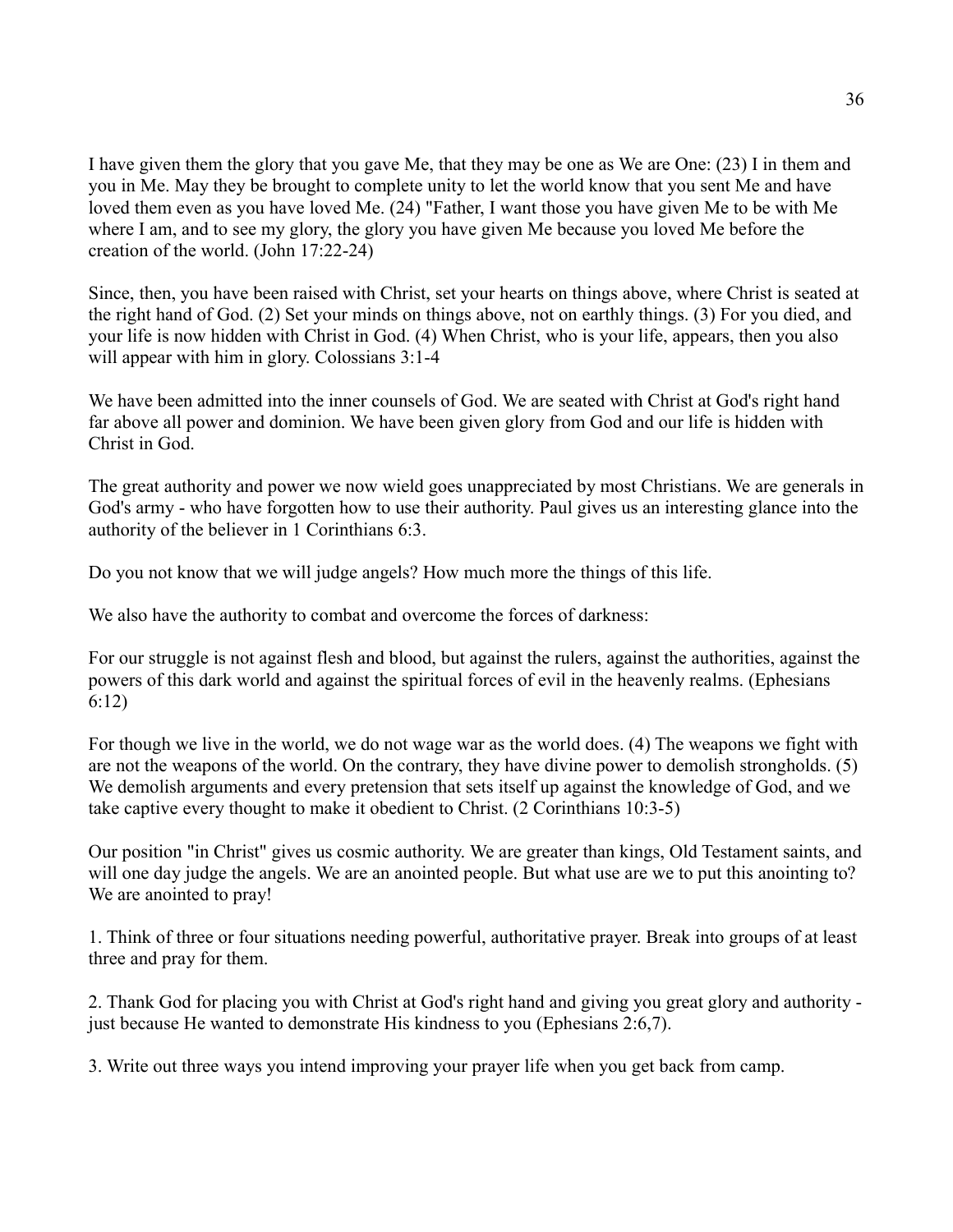### **The Ascension of Jesus Christ**

The consequences of the ascension of Jesus Christ are so amazing that they changed the whole way that people prayed and worshiped God and participated in Him. Jesus took apart the heavenly realm when He ascended and removed the power of the evil principalities and powers to dominate the life of those who believed in Him (Ephesians 4:8-13; Col 2:13-13). Furthermore, He took us with Him on His journey into the heavenly realms so that the believer in Jesus Christ is now a citizen of heaven (Philippians 3:20), a resident of the heavenly Jerusalem (Hebrews 12: 22-24) and is seated with Christ in the heavenly realms (Ephesians 2:6) with a graciously given heavenly status that was previously impossible for any human to achieve under the Law (Matthew 11:11-13, Ephesians 2:4-10). Jesus ascension also resulted in the outpouring of the Holy Spirit (John 7:39; 16:7; Acts 2:33) and the giving of spiritual gifts to the church (Ephesians 4:8-13).

Perhaps the best starting point is the purpose statement given in Ephesians by Paul. This is the "why" of the Ascension and of Pentecost.

Therefore, He says: "When He ascended on high, He led captivity captive, And gave gifts to men." {9} (Now this, "He ascended"; what does it mean but that He also first descended into the lower parts of the earth? {10} He who descended is also the One who ascended far above all the heavens, that He might fill all things.) {11} And He Himself gave some to be apostles, some prophets, some evangelists, and some pastors and teachers, {12} for the equipping of the saints for the work of ministry, for the edifying of the body of Christ, {13} till we all come to the unity of the faith and of the knowledge of the Son of God, to a perfect man, to the measure of the stature of the fullness of Christ. (Ephesians 4:8- 13 NKJV)

Now Paul's purpose statement lists a number of reasons behind the ascension-outpouring. The ultimate reason for the ascension is that"He might fill all things"(Eph 4:10). See Col 1:15ff for more on that! What does he want to fill all things with? Himself! What then is the outpouring of the Holy Spirit about – filling ALL believers with Jesus! Being filled with the Spirit of Jesus is the purpose of Pentecost and the ascension.

This connects with the other great purpose expressed in this passage. That believers may come to a unity of faith and become"a perfect man"in the stature and fulness of Christ. That is the objective we see most clearly now. To build up Christians, God sovereignly gives the ability to edify His body to certain people as a gift.

On the way to do this Jesus takes"captivity captive"spoiling the demonic world of its spiritual powers. Like the conqueror He is He then distributes spiritual gifts to men. They include the five-fold ministries and the gift of tongues on the day of Pentecost and the various spiritual manifestations necessary for the building up of the body of Christ. So we see that the purposes behind the ascension-Pentecost are that Christ might fill all things, that captivity would be captured, that spiritual gifts might be given to the church , which would then become like Christ. The purpose of Pentecost is Spirit-filled and empowered images of Jesus Christ.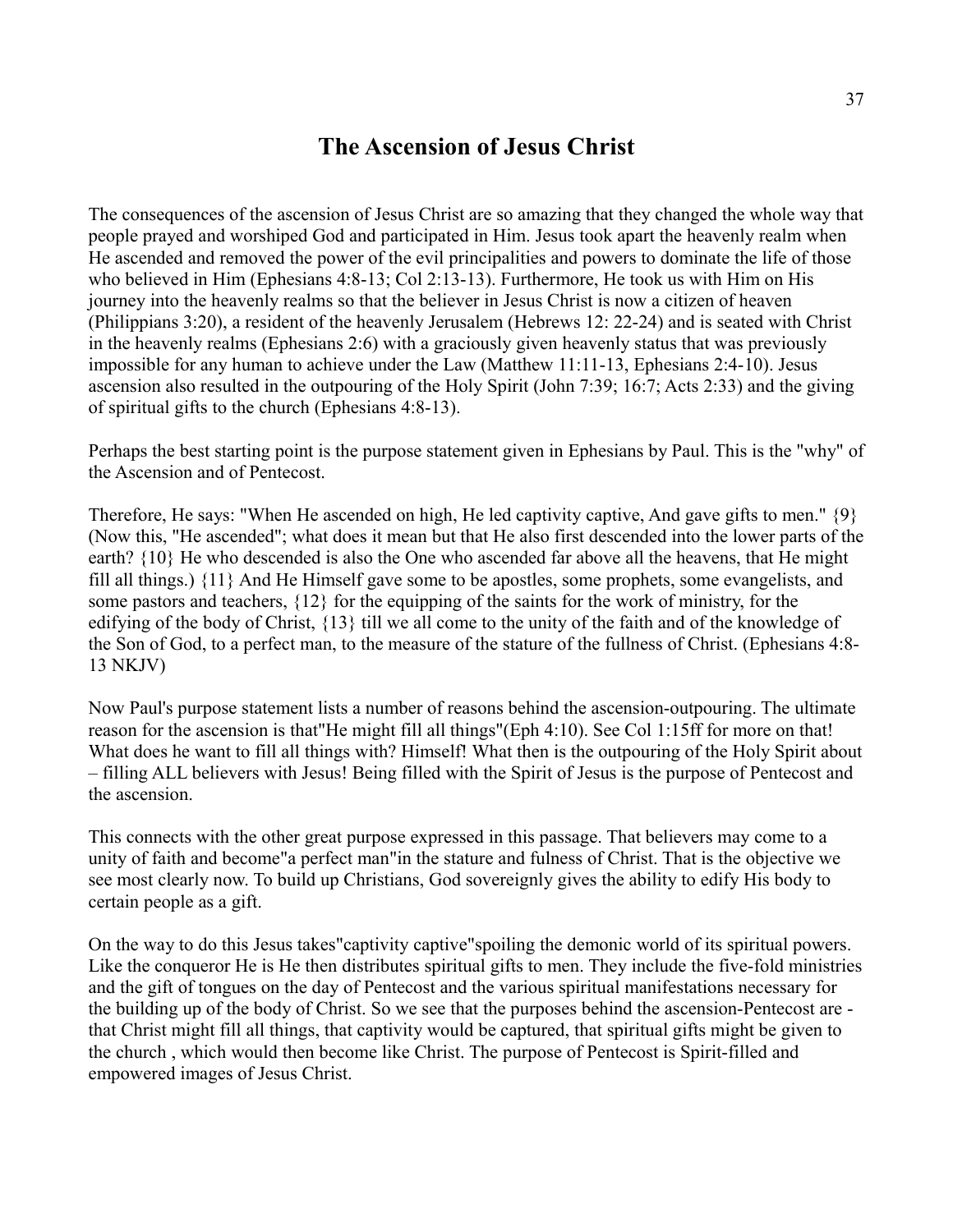#### **Taking Captivity Captive**

The following is a schematic diagram of how things were in Old Testament times. It shows how much both Jews and Gentiles were captives. The Jews were captives under the Law and the Gentiles captives under their demonic religions. Quite obviously not everything can be fitted onto a single diagram and it is not to scale or meant to be theologically normative but it will, I hope, help us to grasp what the state of things was.



# The Old Testament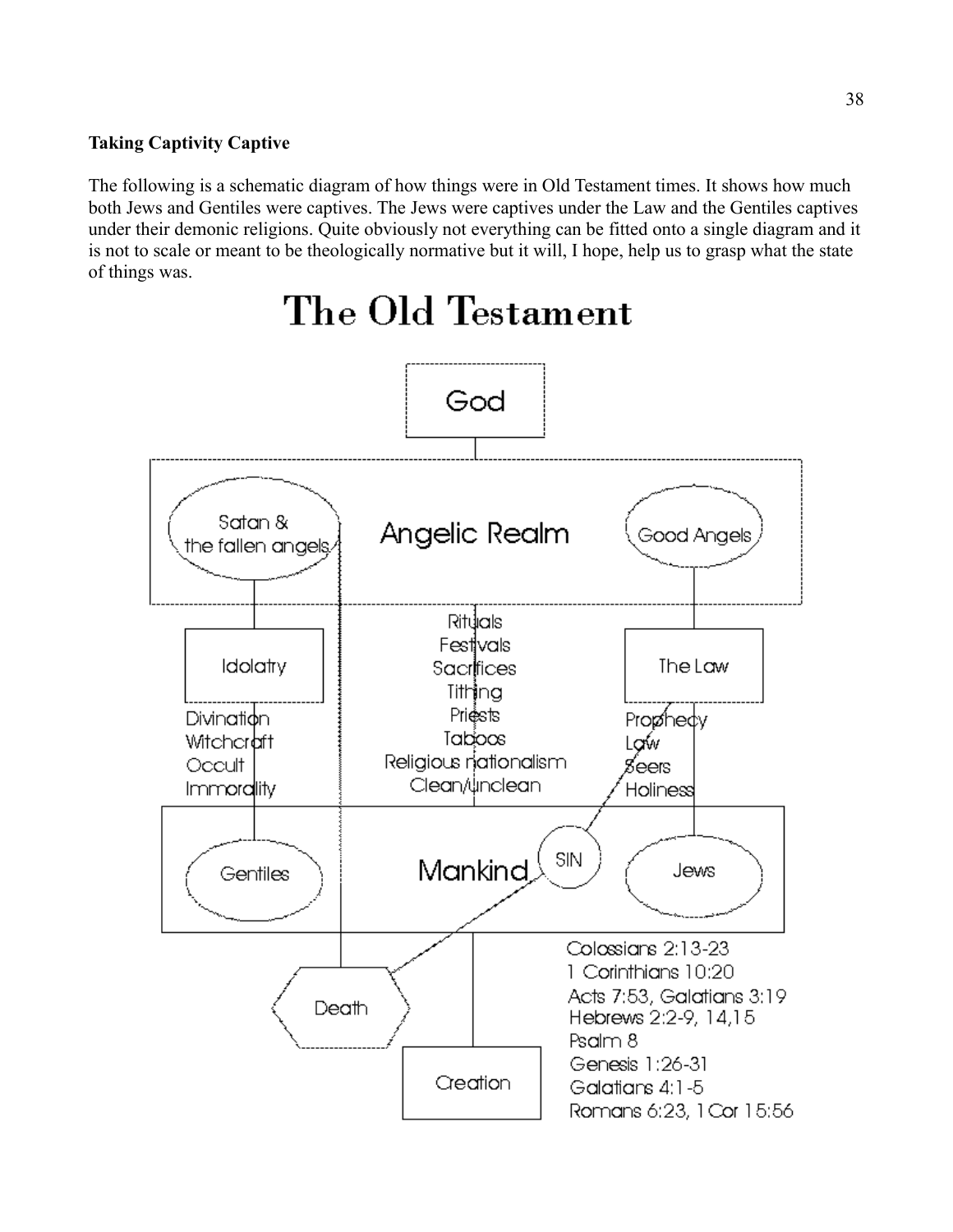Let's look at what it is trying to tell us. There are four levels - God, the angelic realm (inhabited by both good and evil angels), mankind and creation in general. Mankind rules creation, the angelic realm is more powerful than mankind and God rules over all. It is the middle portion of the diagram that is the most interesting. We can see from Acts 7:53 and Galatians 3:19 that the Law was given through angels. 1 Corinthians 10:20 also tells us that the Gentile religions were the work of demons and that the worshipers worshiped demons and not God. So we see that before Christ both Jewish and Gentile religion was under the direct control of the angelic realm. The good angels mediated the Jewish religion and the demons mediated the innumerable Gentile religions. Both systems were somewhat similar (though the Law was vastly superior) and listed in the middle of the diagram are some of the similarities. Both Jewish and Gentile religions had temples and priests and sacrifices and tithes and offerings and dietary restrictions and special days and festivals and various taboos and categories of clean and unclean things.

Though the Jewish religion was much holier and more moral it operated with much the same basic external structure as the Gentile religions. They had the same externals - though the internals were very different. Judaism however did not resort to witchcraft, divination, sorcery or magic which are exclusively in the domain of Satan. In both Colossians and Galatians Paul calls these external things the taboos, festivals etc the "elementary principles of this world" or the "stoichea". Thus mankind in the Old Testament was ruled by religions based on the exact performance of rituals and the keeping of numerous laws and taboos. Relationship to God was through a priestly caste and involved sacrifices. Except for a very few individuals there was no ongoing relationship with God. Sin led to death which, at that stage, was under the power of the devil (Hebrews 2:14,15). The general experience of both Jewish and Gentile believers was one of fear and bondage (Hebrews 2:14,15). All this was to change with the death, resurrection and ascension of Jesus Christ.

#### **After Jesus' Work On The Cross, Resurrection and Ascension**

Again we have a diagram - the main change being the creation of the Church and its high status in the heavenly realms.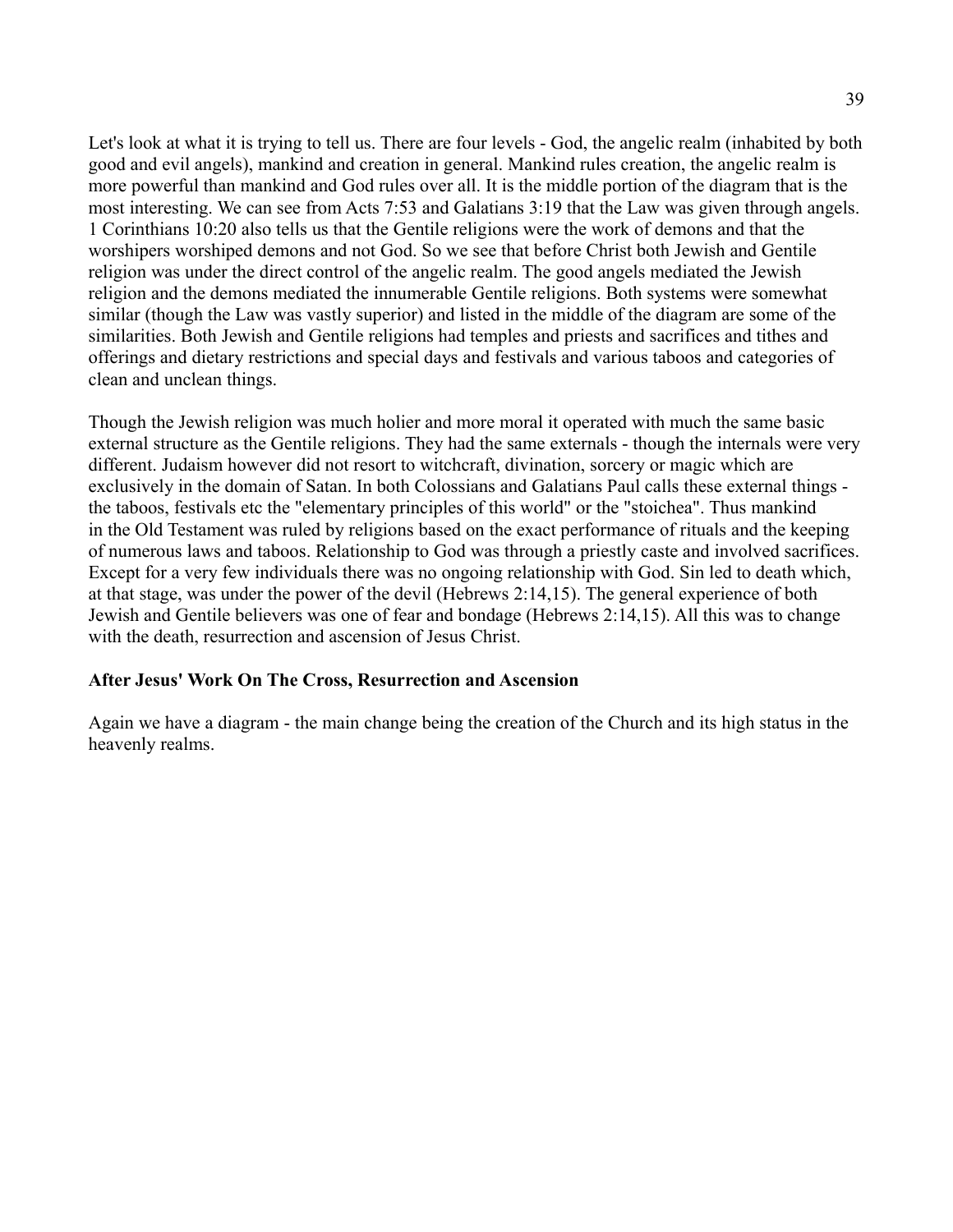

Let's look at some of the changes and seek to explain them. Death moves out of Satan's control (Hebrews 2:14,15) into that of Jesus Christ who now has the keys of Death and Hades (Revelation 1:18). The accusing power of the law over us is broken (Colossians 2:13-15) because it is nailed to the cross. Jesus has been raised up above every power and principality in the heavenly realms and we -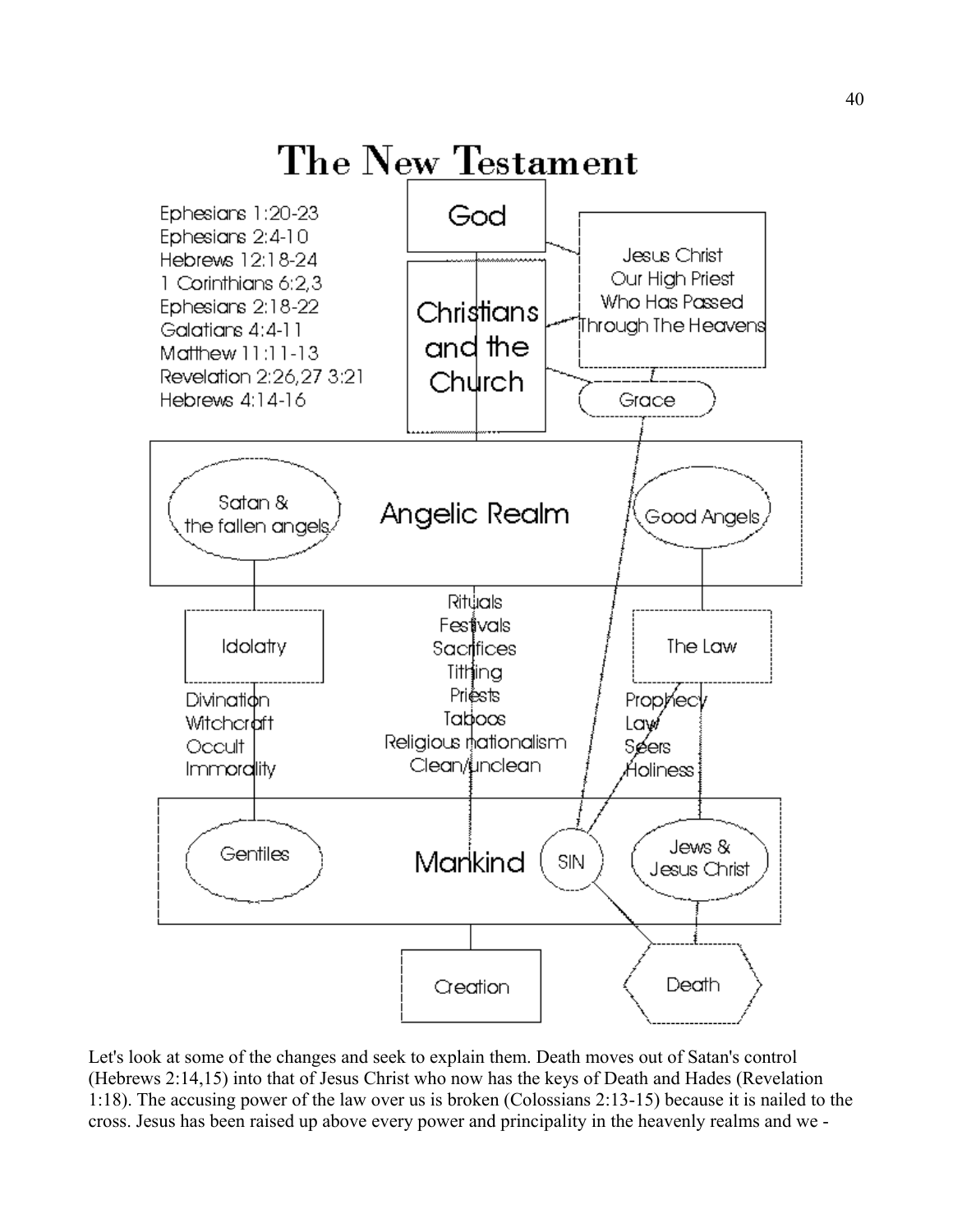who are "in Him" - are of course seated where He is. (Ephesians 1:20-23 NKJV) which He worked in Christ when He raised Him from the dead and seated Him at His right hand in the heavenly places, {21} far above all principality and power and might and dominion, and every name that is named, not only in this age but also in that which is to come. {22} And He put all things under His feet, and gave Him to be head over all things to the church, {23} which is His body, the fullness of Him who fills all in all.

The Church contains you and I so the exaltation of the Church is the exaltation of the believer. Thus the fact that the Church has been made to be the "fulness of Him who fills all in all" has amazing consequences for the believer. Paul continues to show how we have been raised "from the guttermost to the uttermost..."

And God raised us up with Christ and seated us with him in the heavenly realms in Christ Jesus, {7} in order that in the coming ages he might show the incomparable riches of his grace, expressed in his kindness to us in Christ Jesus. (Ephesians 2:6-7 NIV)

Thus we see that we have (past tense) been raised up with Christ and seated with Him in the heavenly realms in Christ Jesus (verse 6 above). This was done not because we were good but because of God's great grace which Paul calls"the incomparable riches of His grace...". Thus we have been taken from being sinners (Romans 3:23, Ephesians 2:1-4) and made into people who are"seated in the heavenly realms". We are now given a status and authority far beyond anything we deserve so that God may show just how gracious He can be.

This new spiritual status of the believer, this citizenship of heaven, is absolutely central to Paul's teaching. So much so that Paul is quite astonished when Christians do not grasp that we are to rule the world and judge the angelic realm.

Do you not know that the saints will judge the world? And if the world will be judged by you, are you unworthy to judge the smallest matters? {3} Do you not know that we shall judge angels? How much more, things that pertain to this life? (1 Cor 6:2-3 NKJV)

To Paul it is just a gospel basic that Christ has triumphed and that we share His triumph and rulership as inheritors of the Kingdom. Christ has ascended above the angelic realm and we have also done this "in Him" therefore, we have been invested with an authority greater than that of the angels and will one day judge them. (Note: Authority is different from strength, Napoleon was probably not the physically strongest member of his army but he had authority. So Christians do not have the power of angels yet but we do have position and authority and the right to be in command.) Thus Christians can exorcise demons because we are now at a higher level of authority than that of the fallen angels.

Since we are above the angels we are above their systems or the "stoichea". Thus Christians are not to observe taboos, festivals, days, months, years, Sabbaths, make sacrifices, or worry about tithes, offerings or priests. Let's look at this because it has been a stumbling block to so many believers.

Even so we, when we were children, were in bondage under the elements of the world ("stoichea"). {4} But when the fullness of the time had come, God sent forth His Son, born of a woman, born under the law, {5} to redeem those who were under the law, that we might receive the adoption as sons. {6} And because you are sons, God has sent forth the Spirit of His Son into your hearts, crying out, "Abba,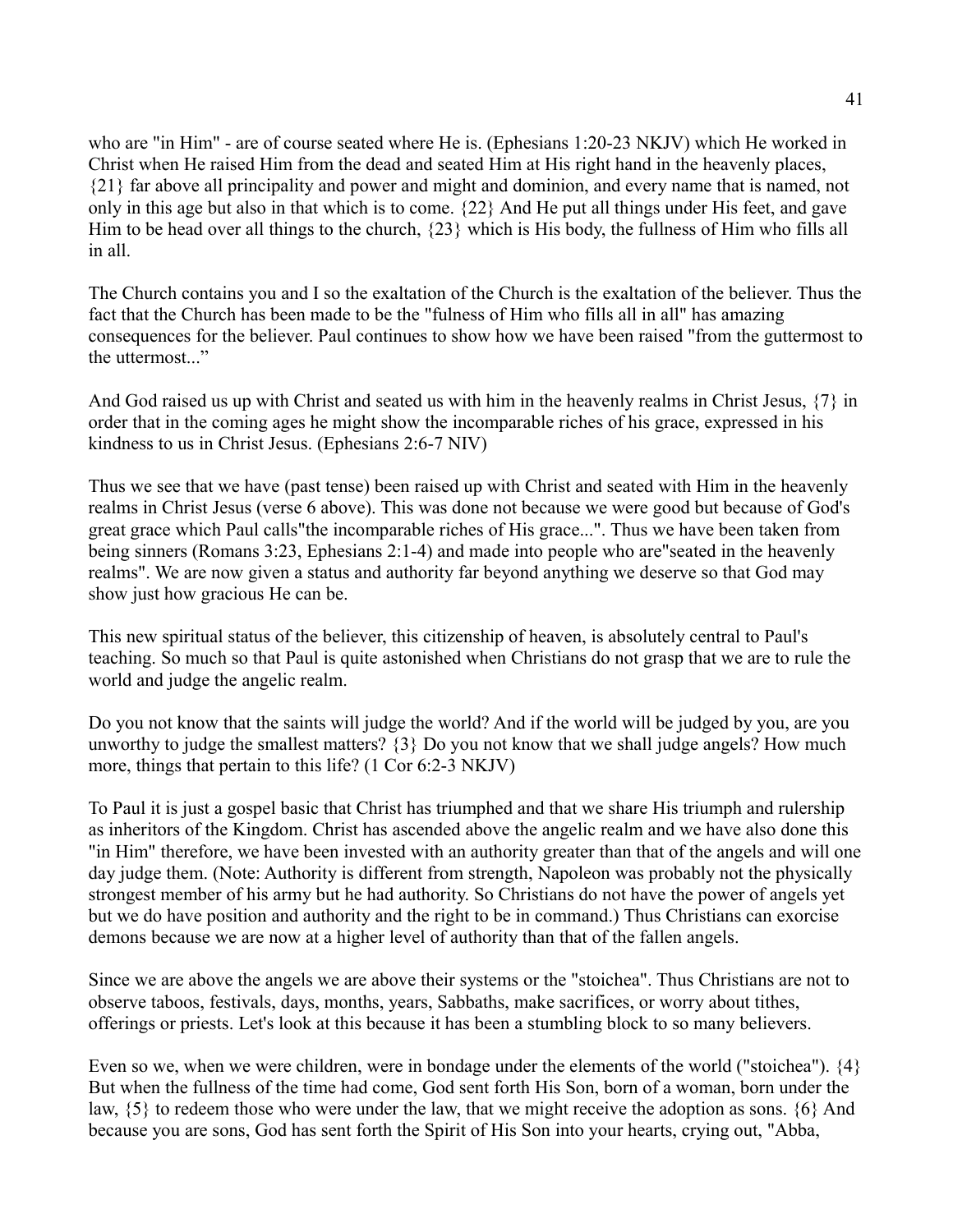Father!"  $\{7\}$  Therefore, you are no longer a slave but a son, and if a son, then an heir of God through Christ. {8} But then, indeed, when you did not know God, you served those which by nature are not gods. {9} But now after you have known God, or rather are known by God, how is it that you turn again to the weak and beggarly elements, to which you desire again to be in bondage? {10} You observe days and months and seasons and years. (Gal 4:1-10 NKJV)

Thus the religious observance of "days and months, and seasons and years" is a sign of being in bondage to the "elements of the world". These external observances are no longer a part of the Christian faith. You can use a calendar - but you must not attach any religious significance to the dates on it! Faith not festivals is what makes us closer to God.

Paul amplifies this at length in Colossians chapter 2 and I will only quote a portion of it here. Firstly He shows how the cross disarmed the principalities and powers and took away their legal right to enforce their taboos.

And you, being dead in your trespasses and the uncircumcision of your flesh, He has made alive together with Him, having forgiven you all trespasses, {14} having wiped out the handwriting of requirements that was against us, which was contrary to us. And He has taken it out of the way, having nailed it to the cross. {15} Having disarmed principalities and powers, He made a public spectacle of them, triumphing over them in it. (Col 2:13-23 NKJV)

Then Paul carefully goes through the consequences of being forgiven and of no longer being under the power of laws, taboos and ceremonies.

So let no one judge you in food or in drink, or regarding a festival or a new moon or Sabbaths, {17} which are a shadow of things to come, but the substance is of Christ. {18} Let no one cheat you of your reward, taking delight in false humility and worship of angels, intruding into those things which he has not seen, vainly puffed up by his fleshly mind, {19} and not holding fast to the Head, from whom all the body, nourished and knit together by joints and ligaments, grows with the increase that is from God.

The radical nature of our freedom from these "basic principles of the world" is described as a "death". Just how many responsibilities does a dead person have? None! So the Christian no longer has any obligatory responsibilities to cultural taboos, festivals, Sabbaths or dietary regulations. Paul continues...

Therefore, if you died with Christ from the basic principles of the world, why, as though living in the world, do you subject yourselves to regulations; {21} "Do not touch, do not taste, do not handle," {22} which all concern things which perish with the using; according to the commandments and doctrines of men? {23} These things indeed have an appearance of wisdom in self-imposed religion, false humility, and neglect of the body, but are of no value against the indulgence of the flesh.

To put it simply all "religiosity" has been put behind us when we enter into the death, resurrection and ascension of the Lord Jesus Christ.

#### **Freedom**

We have freedom, we do not have to live in fear as if we serve a God who will be angry over the smallest error. Its a bit like sending someone to mow the lawn and they come back nervously asking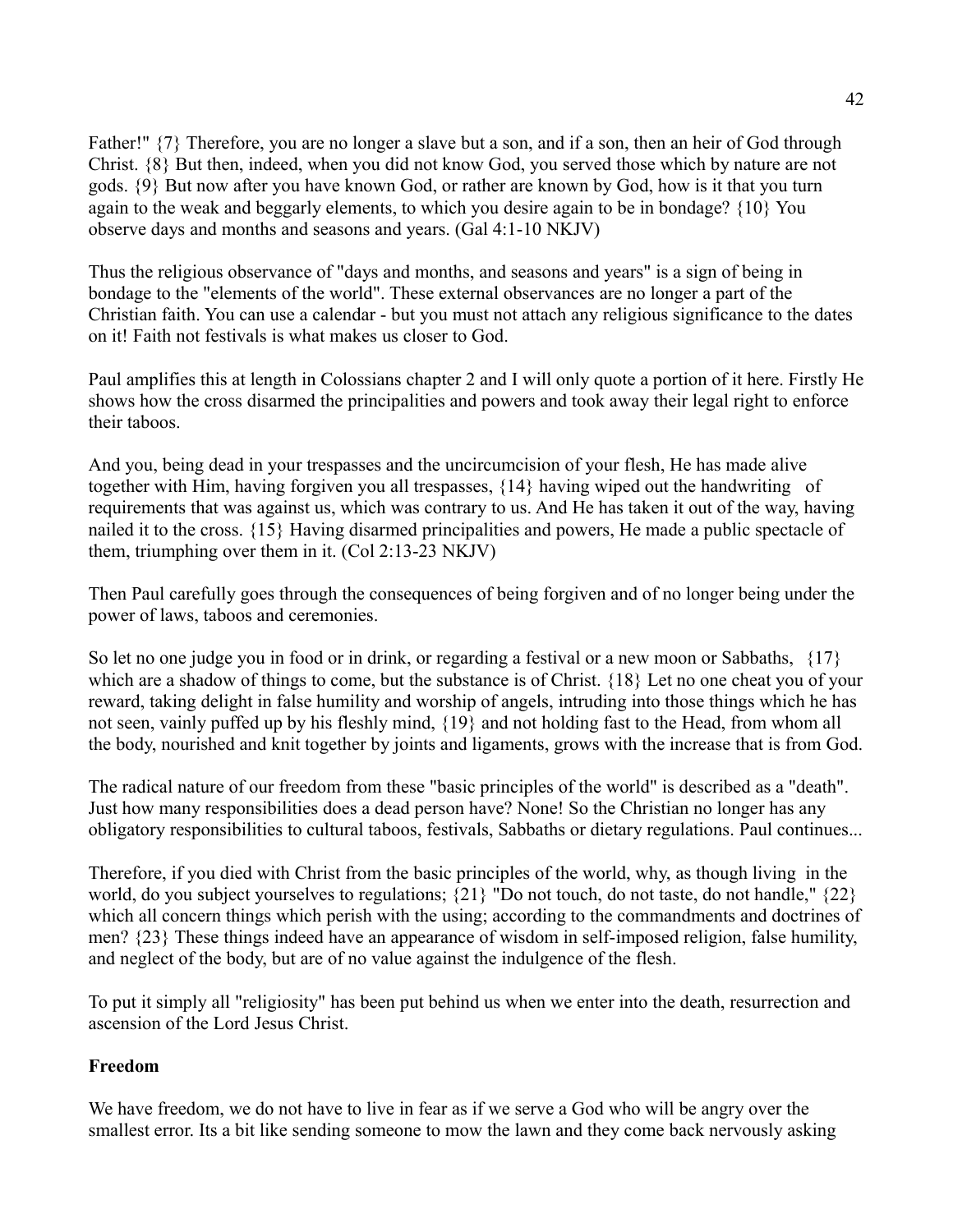"Which blade of grass do I mow first?" and you say "Start anywhere as long as it gets done". God has given us tremendous freedom and we don't have to live in a spirit of slavery worried about getting everything "just right" – about which blade of grass to mow first. Such is the spirit of religious fear. It is akin to the pagan dread of the spirits - if the ceremony is not done "just so" then curses would come forth. The "spirit of fear" produces people who cringe before God over every tiny detail. However with the death, resurrection and ascension of the Lord Jesus Christ that is done away with. The situation now is one of love and sonship.

For you did not receive the spirit of bondage again to fear, but you received the Spirit of adoption by whom we cry out, "Abba, Father." {16} The Spirit Himself bears witness with our spirit that we are children of God, {17} and if children, then heirs; heirs of God and joint heirs with Christ, if indeed we suffer with Him, that we may also be glorified together. (Rom 8:15-17 NKJV)

We are beloved sons of God living in freedom. As sons of God, above the angels, we are going to inherit a kingdom prepared for us since the foundation of the world. We are heirs. In that Kingdom we will be seated on thrones with Jesus (Revelation 3:21), we will rule over the nations (Revelation 2:26,27), we will judge the world and even angels (1 Corinthians 6:2,3), we will become beings with immortal and imperishable bodies (1 Corinthians 15:45-55) and dwell safely in amazing wealth, peace and freedom (Revelation 21  $& 22$ ). When this occurs what it means to be a "son of God" will be revealed. At the moment it is, at best, vaguely understood. When this occurs the meaning of our being seated in heavenly realms with Christ Jesus will become absolutely clear. Christ will take up His authority over all creation through us and amazing changes will occur. The whole world will be set free! Paul continues on in Romans 8 to say...

For I consider that the sufferings of this present time are not worthy to be compared with the glory which shall be revealed in us. {19} For the earnest expectation of the creation eagerly waits for the revealing of the sons of God. {20} For the creation was subjected to futility, not willingly, but because of Him who subjected it in hope; {21} because the creation itself also will be delivered from the bondage of corruption into the glorious liberty of the children of God. {22} For we know that the whole creation groans and labors with birth pangs together until now. (Rom 8:18-22 NKJV)

Thus the death, resurrection and ascension of the Lord Jesus Christ was the critical turning point that has ensured the total freedom of all creation! Creation, now in bondage, will move into "the glorious liberty of the sons of God". God is in the business of setting all things free. He desires liberty - not cringing enslavement, for all! However it is a two-step movement firstly there is freedom from the old religious system, our coming out from domination by the elementary principles of this world and from sin and death. Then step two is not anarchy - but having God's moral code written on our hearts through the Holy Spirit. (Hebrews 8:10) We are freed to become who we were always meant to be – righteous, holy, spirit-filled beings of love. (Galatians 5:16-24) This is the work of the Holy Spirit and why the ascension of Jesus Christ is also strongly associated with the sending of the Holy Spirit.

#### **The Holy Spirit and the Ascension of Jesus Christ**

"Most assuredly, I say to you, he who believes in Me, the works that I do he will do also; and greater works than these he will do, because I go to My Father. (John 14:12 NKJV)

Nevertheless I tell you the truth: it is to your advantage that I go away, for if I do not go away, the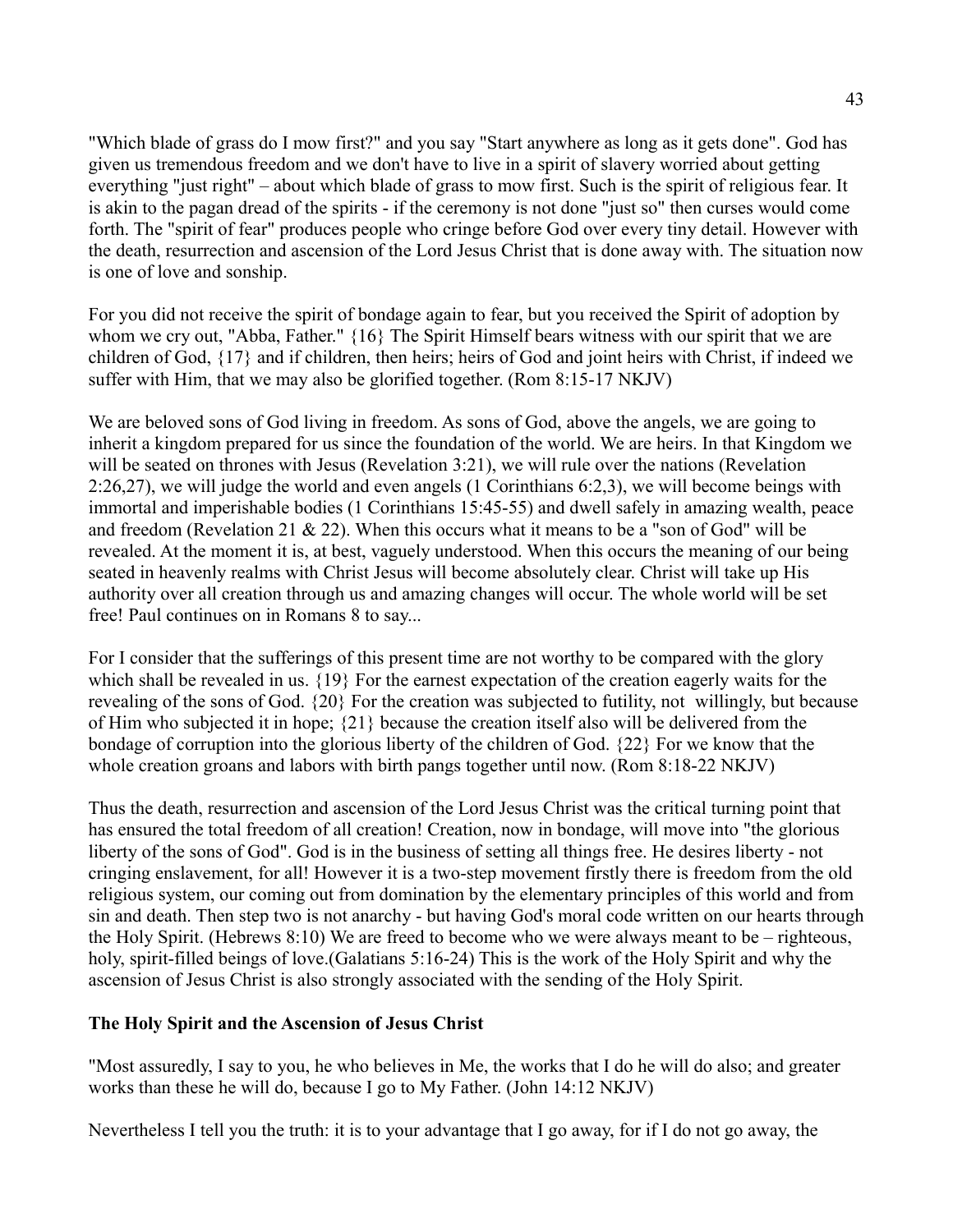Advocate will not come to you; but if I go, I will send him to you.(John 16:7 NRSV)

And being assembled together with them, He commanded them not to depart from Jerusalem,but to wait for the Promise of the Father, "which," He said, "you have heard from Me; {5}"for John truly baptized with water, but you shall be baptized with the Holy Spirit not many days from now." (Acts 1:4-5 NKJV)

Foreseeing this, David spoke of the resurrection of the Messiah, saying, 'He was not abandoned to Hades, nor did his flesh experience corruption.' {32} This Jesus God raised up, and of that all of us are witnesses. {33} Being therefore exalted at the right hand of God, and having received from the Father the promise of the Holy Spirit, he has poured out this that you both see and hear. (Acts 2:31-33 NRSV)

"And as I began to speak, the Holy Spirit fell upon them, as upon us at the beginning. {16} "Then I remembered the word of the Lord, how He said, 'John indeed baptized with water, but you shall be baptized with the Holy Spirit." (Acts 11:15-16 NKJV)

During the Last Supper Jesus clearly indicates that when He "went to the Father" something would happen to the disciples would enable them to do great works of power equivalent to His own (John 14:12). Later on in the upper room discourse He reveals this to be the sending of the Helper, the Holy Spirit which could only be sent after His departure.(John 16:7) In his last conversation with His disciples He termed this empowerment the baptism in the Holy Spirit (Acts 1:4,5) and promised them they would receive it soon and that it would make them powerful international witnesses to Him (Acts 1:8). On the day of Pentecost it was poured out in a manner that was both visible and audible (Acts 2:32-33) and likewise during the Gentile Pentecost at Cornelius' place where it is also referred to as "the baptism in the Holy Spirit". (Acts 11:15,16)

The heavenly realms are now occupied by Jesus and since we are in Him, we have been seated with Him in these realms (Ephesians 2:6). Therefore we can have confident access to God and unhindered participation in the things of the Spirit with Whom we have been baptized (1 Cor 12:13). This does not mean that we all have all gifts or that all will have one particular gift. God is sovereign in how He distributes the gifts of the Spirit. (1 Cor 12:7-11) Within His sovereignty there is evidently some room for us to ask for particular manifestations of the Spirit. (Luke 11:13, 1 Cor 12:31, 14:1)

To sum up... The purpose of Pentecost is Spirit-filled and empowered images of Jesus Christ. The Pentecost event is known as the baptism in the Holy Spirit which was received by the Jews (Acts 2:32,33), the Gentiles (Acts 11:15,16) and the Christians at Ephesus (Acts 19:1-6)and Corinth (1 Cor 12:13). It is for all the Church. The outcome of the Pentecost event is power for ministry (Acts 1:8) through the Holy Spirit "coming upon" people (Acts 2:32,33) and sovereignly giving spiritual gifts for the edification of the body of Christ (1 Cor 12:1-7).The Holy Spirit is not a mere "experience". He is Christ coming to fill all things.(Eph 4:10; 5:18) He wants to fill you with Jesus and transform you into His image.(Eph 4:8-13; Rom 8:29-31) He also wants to AIBI power you to be a witness for God. (Acts 1:8) You may ask for Him and God will gladly give the Holy Spirit to you (Luke 11:13) (in new ways. It's a puzzle, we have Him but we can still receive His power) though you should ask for "the greater gifts" to be used in love for the edification of the church. ( 1Cor 12:31, 14:1)

#### **Conclusion**

The ascension of Jesus Christ to "fill all things" was the end of religion as it is generally conceived and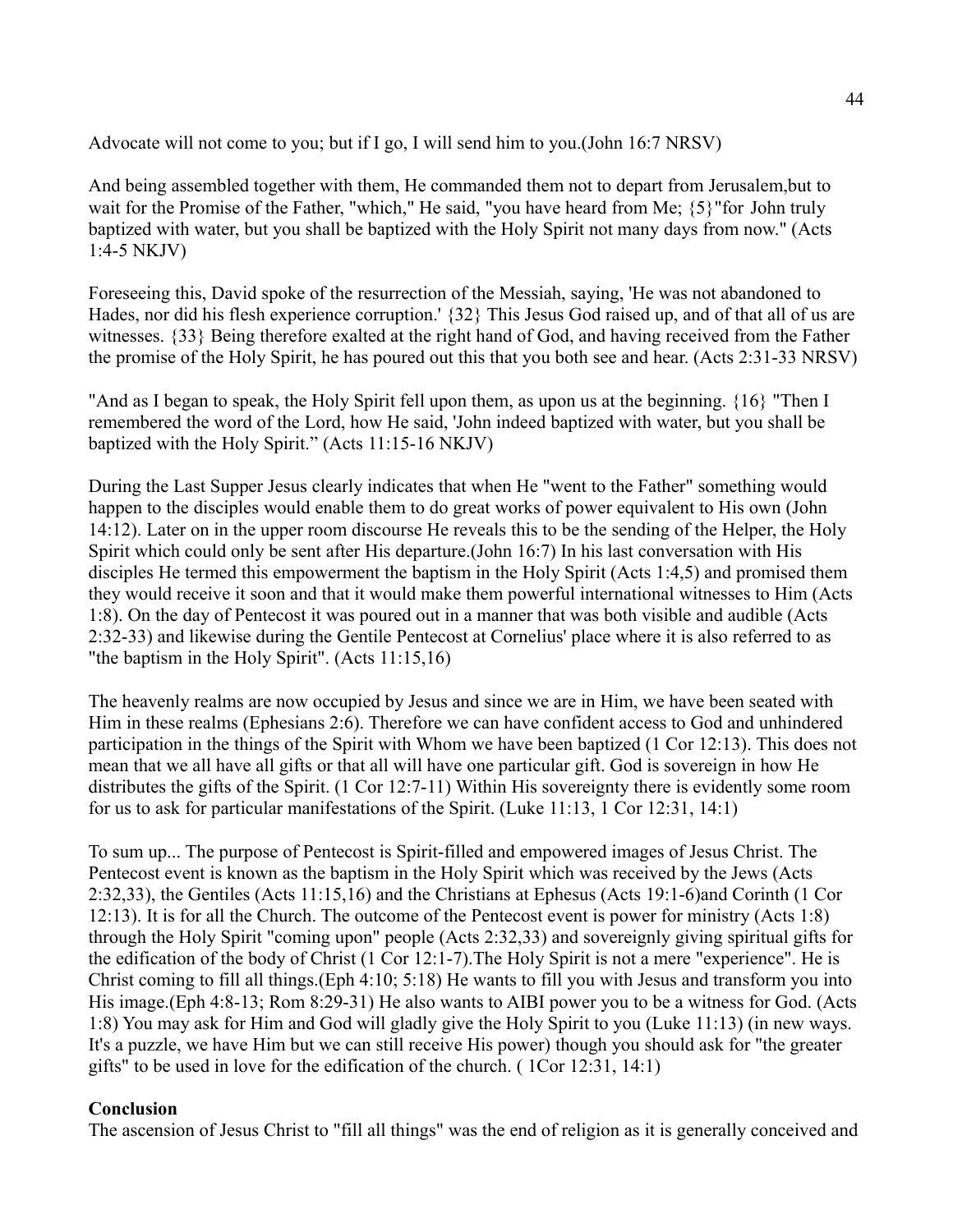the beginning of a Spirit-filled and joyous relationship with God. The main thing that Jesus wants to fill is you! To that end He has sent His Holy Spirit into this world to dwell in the hearts of believers sanctifying them to be like Him and empowering them to do good works. He has also created a new thing - the Church, which is distinct from the world and angels and which will rule over both. He has placed believers in the heavenly realms with Him and freed them from the innumerable fear-filled obligations of the old religious systems. He has brought us into sonship and membership of the household of God. This church is to consist of "images of Jesus Christ" indwelt by His Spirit and living in direct personal relationship with God. Therefore there is no longer any need to observe new moons, Sabbaths, tithing, religious festivals, to have a church building, a priest, or to abstain from alcohol, red meat, pork or certain types of seafood. There is no need to be celibate, be involved in rituals of self abasement or penance or to punish oneself. That is all gone. What has replaced it is a life that flows from being indwelt by God, a life that is characterized not by solemnity and punctilious observation of fearful rituals but by freedom and love and joy and peace.

But the fruit of the Spirit is love, joy, peace, long-suffering, kindness, goodness, faithfulness, {23} gentleness, self-control. Against such there is no law. (Gal 5:22-23 NKJV)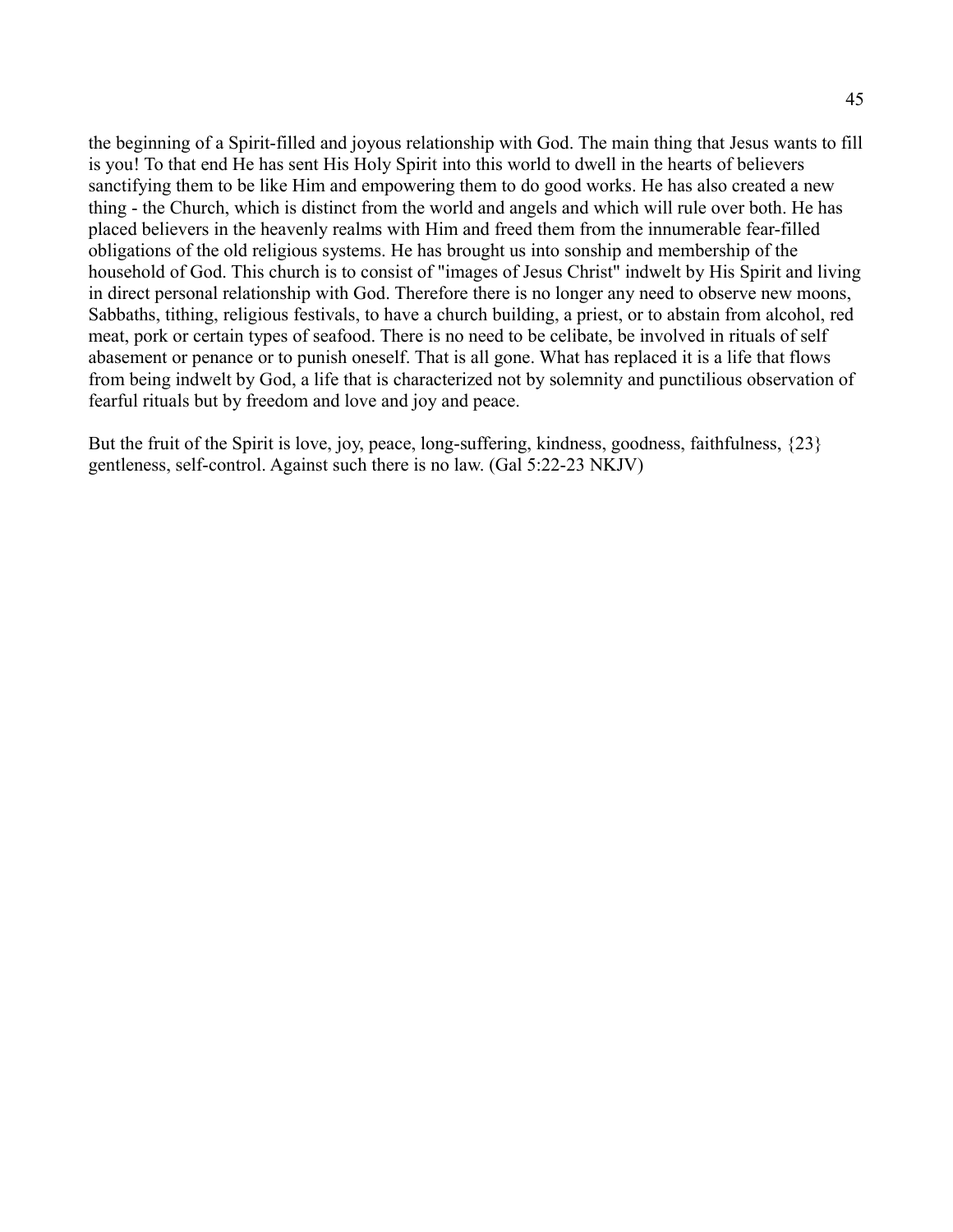## **Word Study – The Kingdom (of God)**

As the world draws close to the year 2000 and Christians ponder the meaning of a "New World Order" the Bible teaches us of a far more radical and truly ideal New World Order - the Kingdom of God, brought in through the ministry, death and resurrection of Jesus Christ of Nazareth and inaugurated in power on the day of Pentecost. This word study will help bring this powerful doctrine to light and give you confidence and hope as you face the future - no matter what the political outcomes are This article draws heavily upon from G.W. Bromiley's "Theological Dictionary of The New Testament".

The two main Greek words are "basileus" a King, and "basileia" a Kingdom. Ancillary words are "basileuo" to be king, to reign and "symbasileuo" to reign together with. The main phrases we will be concerned with are "basileia tou theou" Kingdom of God and "basileia ton ouranon" Kingdom of Heaven.

The "king" is the legitimate ruler. In both Greek and Hebrew thought the King derives his authority from God and is the source of all law in the land. For us this means that Jesus Christ is the authoritative governor of the heavens and the earth. It is His laws ultimately that must be obeyed. Even the kings, princes and tyrants of this world, the city state despots, the Jewish Sanhedrin and Caesar himself are accountable to the "royal law"(James 2:8) handed down by Jesus Christ. Thus Jesus is truly the King of Kings and Lord of Lords (1 Tim 6:16) before whom every knee will bow to the glory of God the Father (Phil 2:9-11).

Christ is king in the NT. He is first "king of the Jews" (Mt. 3:2; Mk 15;2, etc.), accused as such (Lk. 23:2-3), but also treated as a pretender (Jn. 19:12). The people want him as king in a political sense; hence he resists their pressure (Jn 6:15). Yet in a true sense he is indeed the promised "King of Israel" (Mt. 27:42; Mk.15:32).He enters Jerusalem as such (Zech. 9:9; Mt. 21:5), and as such will conduct the last judgment (Mt. 25:34). Outside the Gospels the NT seldom refers to Christ as King of the Jews or of Israel (though cf. Acts 17:7). John offers a christological definition of the kingdom in 18:37, and Revelation gives the royal title a cosmological dimension. I Tim. 6:16 gives Christ the same title as Revelation: "King of kings and Lord of lords:" I Cor. 15:24 implies the kingship of Christ when it speaks of the subjection of all other rule, authority, and power until at last the kingdom is handed to the Father.

There are three "ideal Kings" in Scripture – Melchizedek, David and Jesus Christ. Melchizedek is a priestly King who received tithes from Abraham. David was the great earthly King of Israel who, though flawed, walked with God and Jesus Christ is the Messiah, Redeemer and God. These three kings are important for our understanding of the Kingdom of God. The constant theme of the prophets is that the Kingdom of the Messiah would be a better version of David's reign(Isaiah 9:6,7; 16:5; 55:3- 5). A more ideal version where peace would be more profoundly experienced.(Jer 23:5-8) It was as if we were to look at the Davidic kingship as the closest human approximation to the Kingdom of God. When Jesus came His messiahship and the nature of His Kingdom was acknowledged by the title "Son of David" as well as "King of the Jews". Hebrews expands on the idea of priestly Kingdom with its exposition of the role of Melchizedek in chapters 6 and 7 and the vision of the heavenly Zion in Hebrews 12. The Kingdom of God is a kingdom of believer-priests (1 Peter 2:5,9, Revelation 1:6) with Jesus as the High Priest (Hebrews 8:1,2 , 9:11).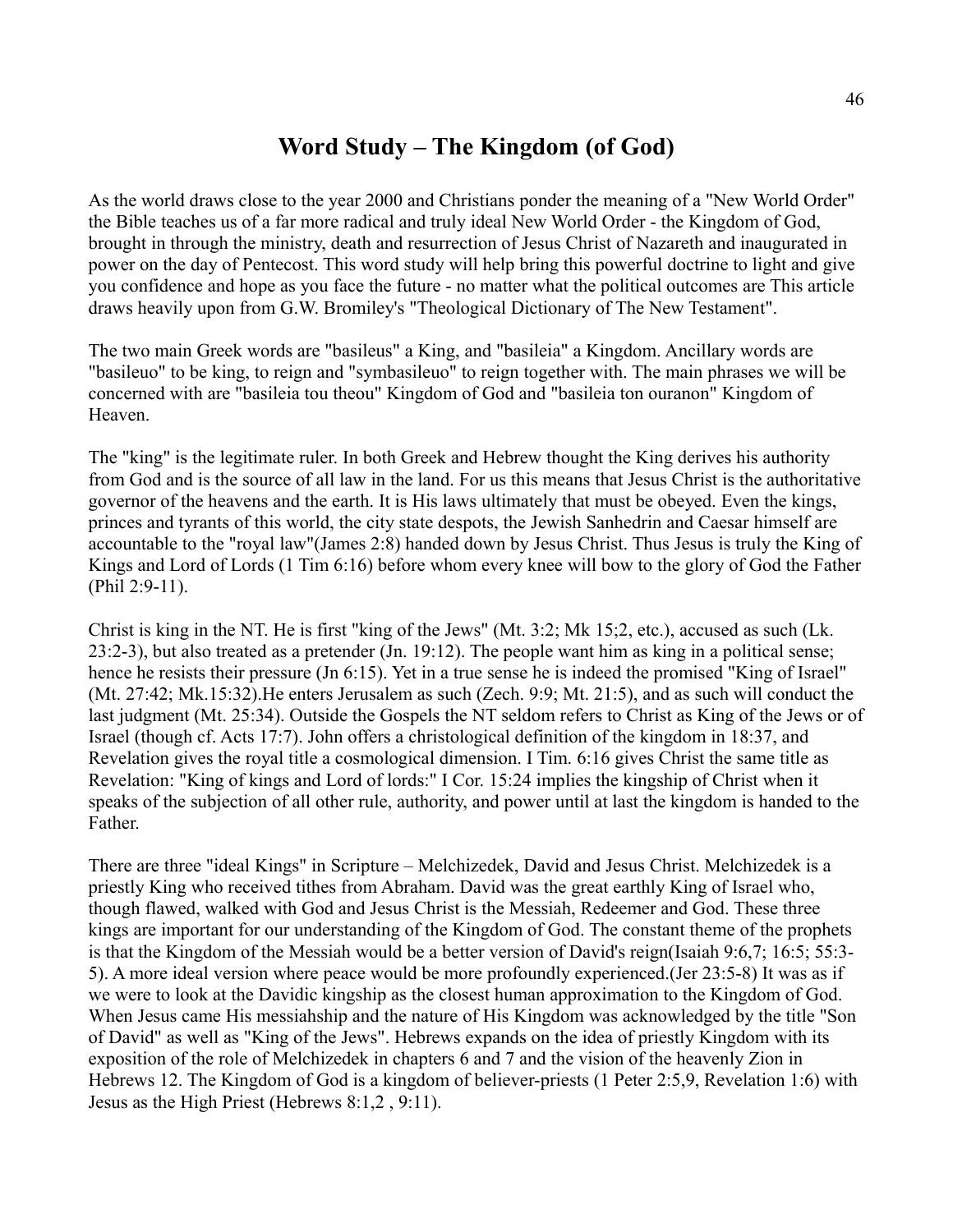#### **The Kingdom of God/Kingdom of Heaven/Kingdom of The Father/Kingdom of Christ**

These four expressions refer to slightly different aspects of the one reality. The Kingdom of Christ is the realm where Jesus Christ is the Messiah King, this Kingdom will put an end to all earthly Kingdoms (Rev. 11:15). Its present aim is stated in a difficult portion of 1 Corinthians 15: 24-25.

Then comes the end, when He delivers the kingdom to God the Father, when He puts an end to all rule and all authority and power. (25) For He must reign till He has put all enemies under His feet."

Thus we see that Christ's Kingdom while it "has no end" (Luke 1:33) gains its continuity from becoming the "Kingdom of the Father". As the purified and holy Messianic Kingdom it stands between the present evil age and all the ages to come. Thus wrongdoers will have to be gathered out of it by angels and the last judgment (Matt 13:41) and it will come while this earth in its present form and some will see the Son of Man in His Kingdom (Mt 16:28). It was inaugurated at the cross, death and resurrection of Jesus Christ- most particularly through the ascension. The thief on the cross realized that Jesus was in the process of entering into His Kingdom (Luke 23:42). Christ's Kingdom is "not of this world" John 18:36 and is not gained by force or militant discipleship (Jn 18:36). It is clearly linked with Christ's appearing (2 Timothy 4:1) and we are to be saved for it (2 Tim 4:16). Entrance into it is for Christians, especially those committed to spiritual growth (2 Peter 1:11). Christ's Messianic Kingdom will have no place for evil and sinners will have no inheritance in it (Ephesians 5:5). This verse also tells us that the kingdom is "the kingdom of Christ and of God".

For this you know, that no fornicator, unclean person, nor covetous man, who is an idolater, has any inheritance in the kingdom of Christ and God. (Ephesians 5:5 NKJV)

The kingdom of heaven emphasizes the nature of the Kingdom as being "from above" and both transcending and interpenetrating earthly Kingdoms just as heaven both transcends and interpenetrates our present reality. It is a term chiefly used by Matthew. It is clearly a reign of God that is not arrived at by human effort but which is graciously given "from above". The term "Kingdom of the Father" (Matt 13:43; 26:29; 25:34, Luke 12:32) It is His Kingdom that we are to pray for in the Lord's prayer (Luke 11:2)and His kingdom in which the righteous shall shine like the sun (Matt 13:43). The relationship between the various levels of Kingship (God, Christ and believers) is summed up in Luke 22:29,30.

And I bestow upon you a kingdom, just as My Father bestowed one upon Me, that you may eat and drink at My table in My kingdom, and sit on thrones judging the twelve tribes of Israel.

God bestows a kingdom on Christ who then bestows a kingdom on His followers so that they become "kings and priests to our God"(Rev. 1:6, 5:10). We are twice called co-rulers with Christ (1 Cor 4:8; 2 Timothy 2:12) but this information is not given to us so that we may be filled with inordinate pride as the Corinthians seemed to be (1 Cor 4:8) but so that we will be encouraged to endure in service with patience and obedience ((2 Timothy 2:12). However the concept of us reigning with Christ is of fairly broad application (Rev. 20:6) and Billheimer in his book "Destined For The Throne" has suggests that part of the reason for us learning to pray is so that we will "know the ropes" of Kingdom rulership when we take up our prepared places in the heavenly realms (Ephesians 2:7).

The major reference is of course to the "Kingdom of God" which is unshakeable (Hebrews 12:28), heavenly (2 Tim 4:18) and eternal (2 Peter 1:11). Here are 12 short notes on the Kingdom: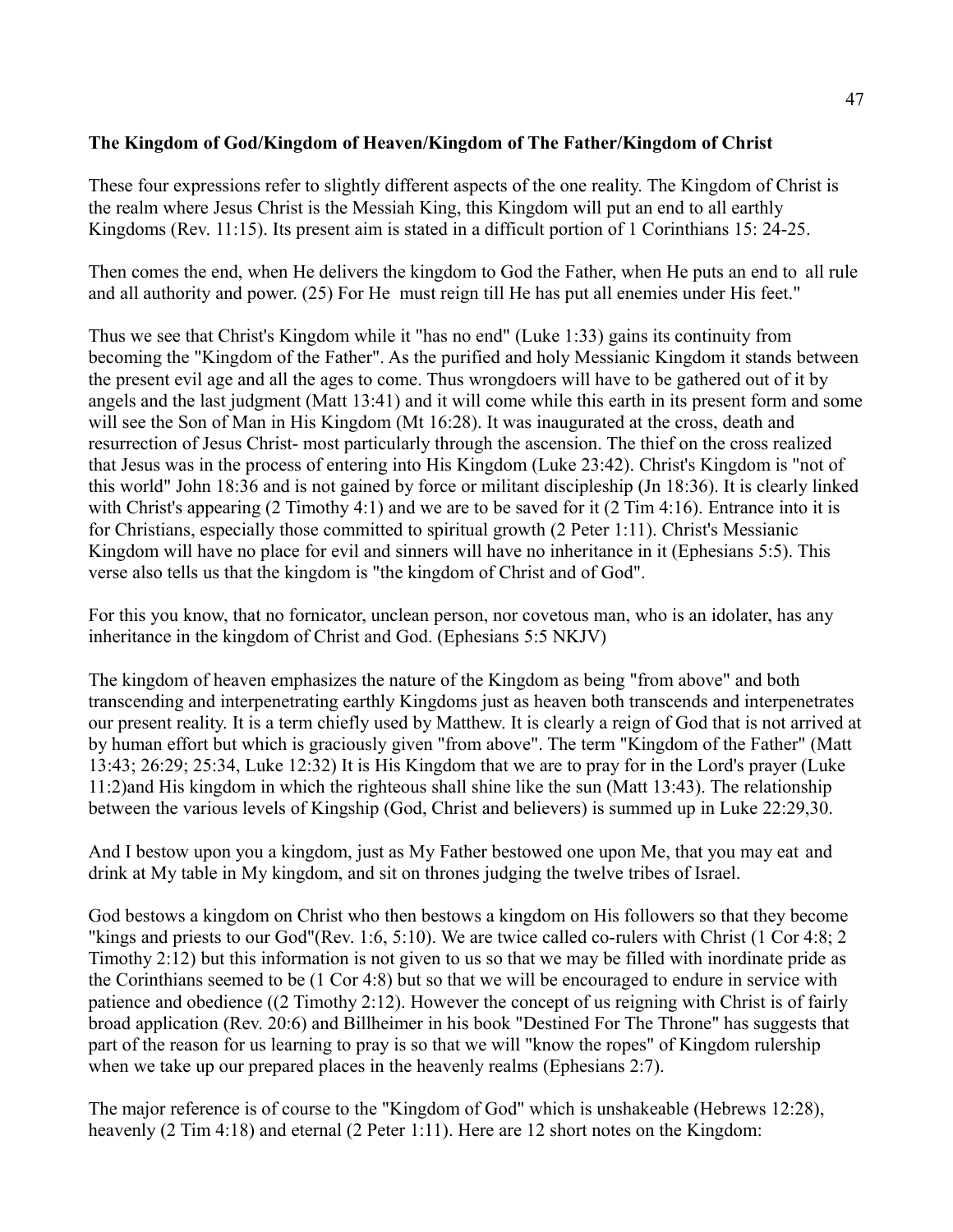1 God gives the Kingdom as a gift (Luke 12:32) to those who seek it above all things (Matt 6:33) God calls us to it (1 Thess 2:12), sets us in it (Col 1:13), and makes us worthy of it (2 Thess 1:5).

2. The Kingdom belongs to the poor in spirit, the persecuted and the "child-like" (Matt 5:3,10; 19:14).

3. The unaltered natural ("flesh and blood") man cannot enter the Kingdom of God(1 Cor 15:50). The Kingdom is entered by being "born again" (John 3:3)through irrevocable commitment (Luke 9:62) producing a new man in Christ Jesus (2 Cor 5:16,17).

4. The Kingdom is peace and joy in the Holy Spirit (Romans 14:17).

5. The Kingdom of God is accompanied by real power (Mark 9:1; 1 Cor 4:20) and is the most powerful kingdom of all (Revelations 11:15).

6. His Kingdom power is manifested in healings, miracles, exorcisms and raising of the dead (Matthew 4:23,24; 10:7,8 ; 12:28: Luke 9:2; 10:9).

7. It is a "glorious kingdom" - it will surpass all other kingdoms in wisdom ,beauty, power, and wealth (I Thess 2:12; Mark 10:37; Matt 6:13; 2 Tim 4:18; Rev. 21:10-22:5).

8. The Kingdom has small and humble beginnings – but grows! (Matt 13:31-32).

9. The Kingdom of God interpenetrates the structures of this world with an almost "invisible influence" (Matt 13:33, Luke 17:20-21) and is spiritually discerned (Mark 4;11; John 3:3, cf1 Cor 2:14). Eventually it will be made manifest or obvious to all (Matthew 25:31-34, Phil 2:9-11; 2 Tim 4:1,18), the structures of this world will collapse, (Rev 11;15, 18:1-19:7) the heavens and earth depart (2 Peter 3:10) and only the Kingdom of God remain. (Hebrews 12:26-29, Luke 1:33).

10. The kingdom is brought into being by being proclaimed – this proclamation can be to individuals or to entire communities. The Gospel is this proclamation (Mark 1:14, Matt 4:23, Luke 4:43, Acts 8:12).

11. The kingdom is "a living thing" and participates in the properties of living things such as growth, vigor and having a "time to harvest" (Matthew 13:24:33).

12. The Kingdom of God requires some diligence to enter in. Like a prized pearl or treasure it must be sought and valued above all things (Matthew 13:44, 45) And a certain spiritual alertness and readiness of heart is always required of believers. (Matt 25:1ff).Radical steps may be necessary if we are to fully enter it and leave the hindrances of those world behind (Matthew 5:29-30; 19:12).

Temporary enthusiasm is insufficient (Luke 9:62) and the cost must be counted(Luke 14:28) and sometimes the supreme sacrifice be paid (Matt 10:37-39).

The kingdom, and entering it, are so important for us that we must be 'diligent to enter in'. Some interpretations of grace minimize this aspect of diligence. Sin is the greatest hindrance and certain sins will ensure that we are 'outside the kingdom'. The intent of the process of sanctification and washing with the blood of Christ is to remove these sins from us.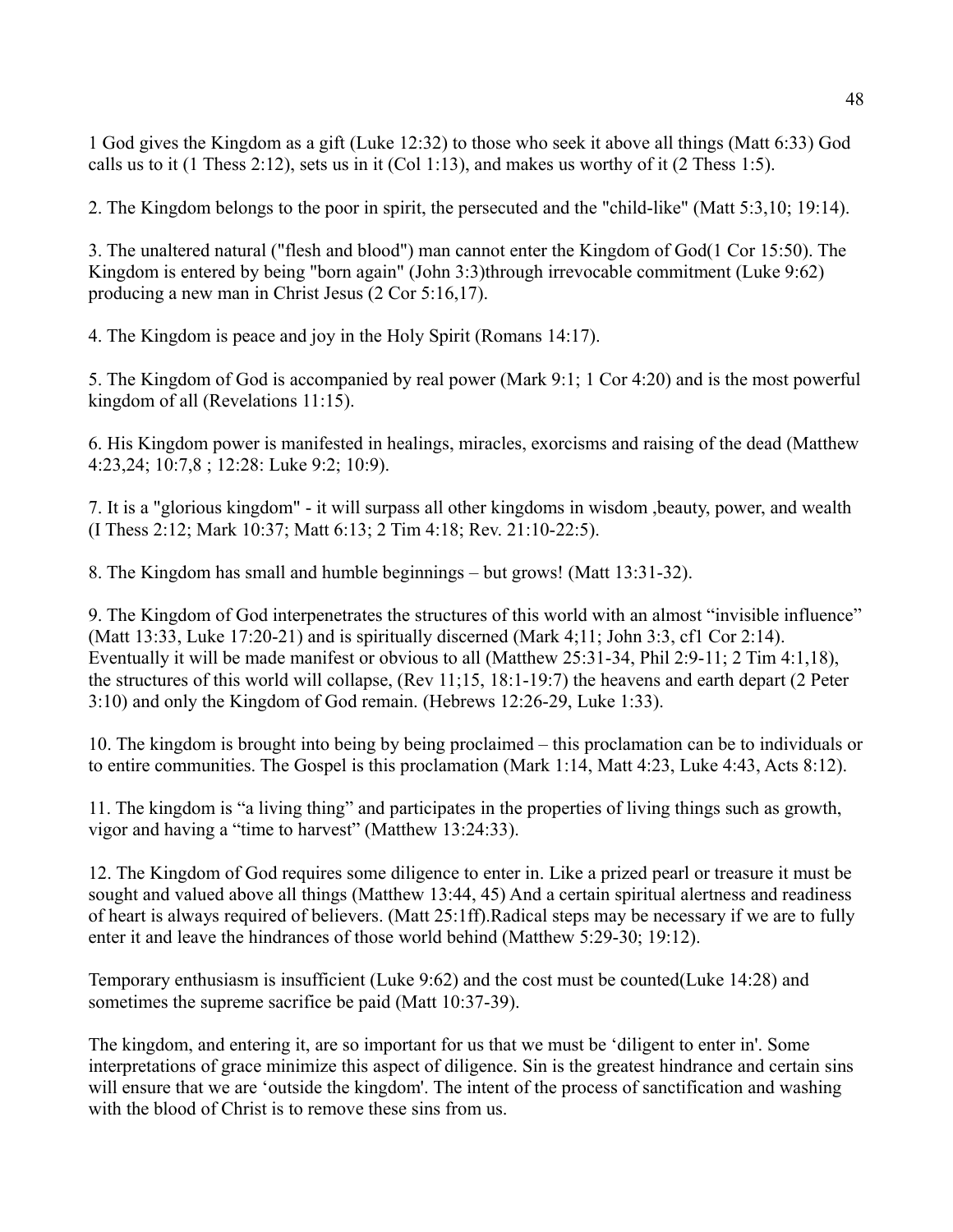Do you not know that the unrighteous will not inherit the kingdom of God? Do not be deceived. Neither fornicators, nor idolaters, nor adulterers, nor homosexuals, nor sodomites, {10} nor thieves, nor covetous, nor drunkards, nor revilers, nor extortioners will inherit the kingdom of God. {11} And such were some of you. But you were washed, but you were sanctified, but you were justified in the name of the Lord Jesus and by the Spirit of our God. (1 Corinthians 6:9-11 NKJV)

Wealth is another great hindrance to inheriting the Kingdom of God.

Then Jesus said to His disciples, "Assuredly, I say to you that it is hard for a rich man to enter the kingdom of heaven. {24} "And again I say to you, it is easier for a camel to go through the eye of a needle than for a rich man to enter the kingdom of God." (Matthew 19:23-24 NKJV)

As are a preoccupation with worldly things (Luke 9:20ff) , spiritual lethargy (Matthew 18;23ff; 25:1ff), and absorption into a self-centered lifestyle (Matthew 25:31-46). People can be hindered from entering by legalistic teachings (Luke 11:52) or released into it through the apostolic proclamation of Jesus as the Christ and the Son of God (Matthew 16:19).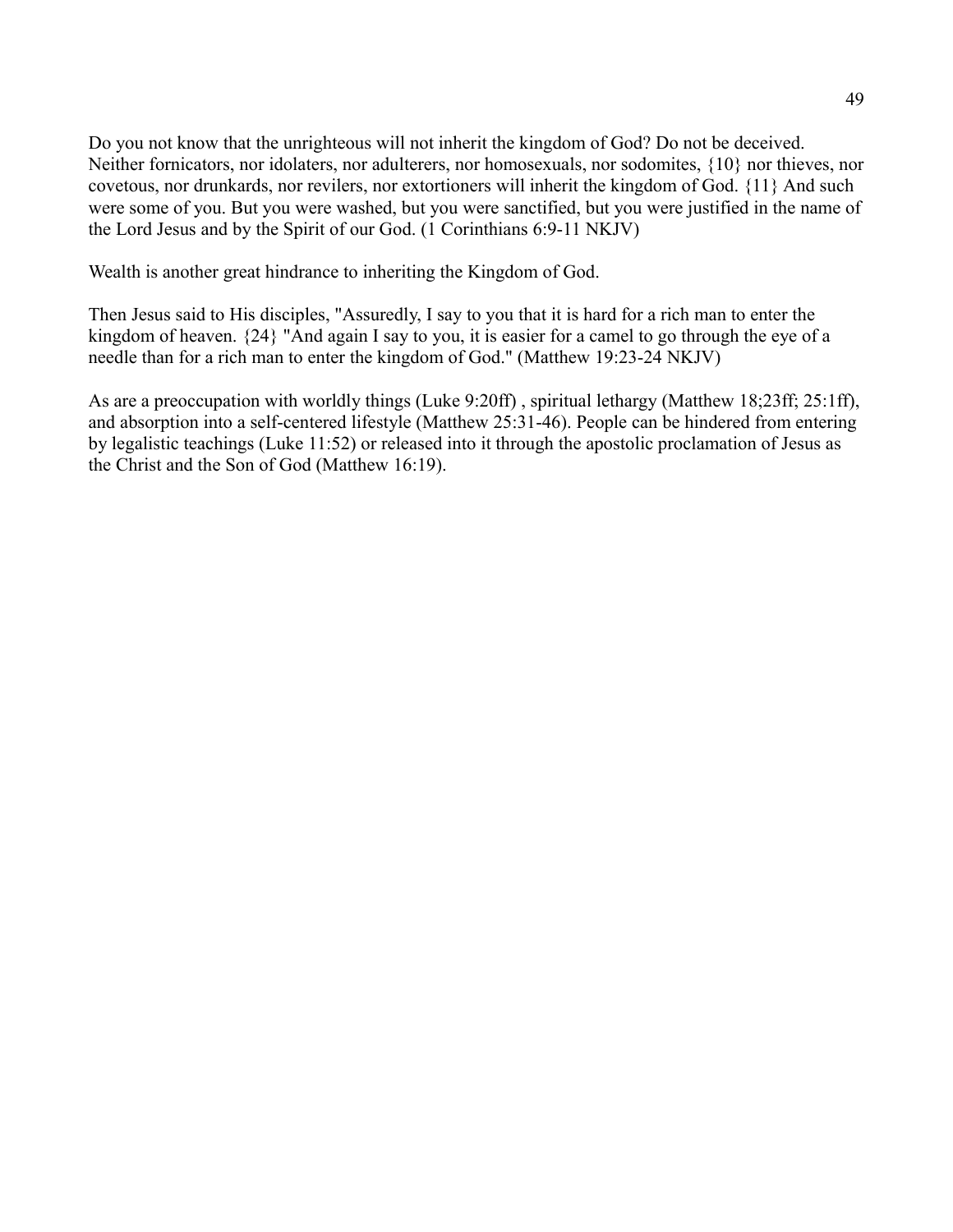## **Praying Like David Prayed**

In this article I would like to teach you to "pray as David prayed", to do this we shall be looking at the book of Psalms. But first we need to look at three aspects of praying as David prayed.

#### **The structure of the Psalm**

A Psalm is not a poem or a song though it may be set to music or be in poetic format. Psalms are not primarily works of art. A Psalm is an intense personal prayer between a man and his God. Psalms are anchored in life and reality with a vengeance. Psalms vary in structure greatly but a fairly good approximate structure is found in Psalm 25...

Initial Call To God Situation To God Thinking About God God To Situation Resolution Final Call To God

Look at Psalm 25, and see how it fits this pattern:

To you, O LORD, I lift up my soul; {2} in you I trust, O my God. Do not let me be put to shame, nor let my enemies triumph over me. {3} No one whose hope is in you will ever be put to shame, but they will be put to shame who are treacherous without excuse.  $\{4\}$  Show me your ways, O LORD, teach me your paths; {5} guide me in your truth and teach me, for you are God my Savior, and my hope is in you all day long.  $\{6\}$  Remember, O LORD, your great mercy and love, for they are from of old.  $\{7\}$ Remember not the sins of my youth and my rebellious ways; according to your love remember me, for you are good, O LORD. {8} Good and upright is the LORD; therefore he instructs sinners in his ways. {9} He guides the humble in what is right and teaches them his way. {10} All the ways of the LORD are loving and faithful for those who keep the demands of his covenant. {11} For the sake of your name, O LORD, forgive my iniquity, though it is great. {12} Who, then, is the man that f the LORD? He will instruct him in the way chosen for him.{13} He will spend his days in prosperity, and his descendants will inherit the land. {14} The LORD confides in those who fear him; he makes his covenant known to them. {15} My eyes are ever on the LORD, for only he will release my feet from the snare.{16} Turn to me and be gracious to me, for I am lonely and afflicted. {17} The troubles of my heart have multiplied; free me from my anguish. {18} Look upon my affliction and my distress and take away all my sins. {19} See how my enemies have increased and how fiercely they hate me! {20} Guard my life and rescue me; let me not be put to shame, for I take refuge in you.{21} May integrity and uprightness protect me, because my hope is in you. {22} Redeem Israel, O God, from all their troubles!

#### **Psalms and our Spiritual State**

The psalm is spirit calling to Spirit and as such comes from the inner being. Some Psalms are very broken , others raw and angry, others sorrowful and deep, whatever the Psalm is it is the spirit of the Psalmist calling out too God. Let's look at Psalm 51 together...

For the director of music. A psalm of David. When the prophet Nathan came to him after David had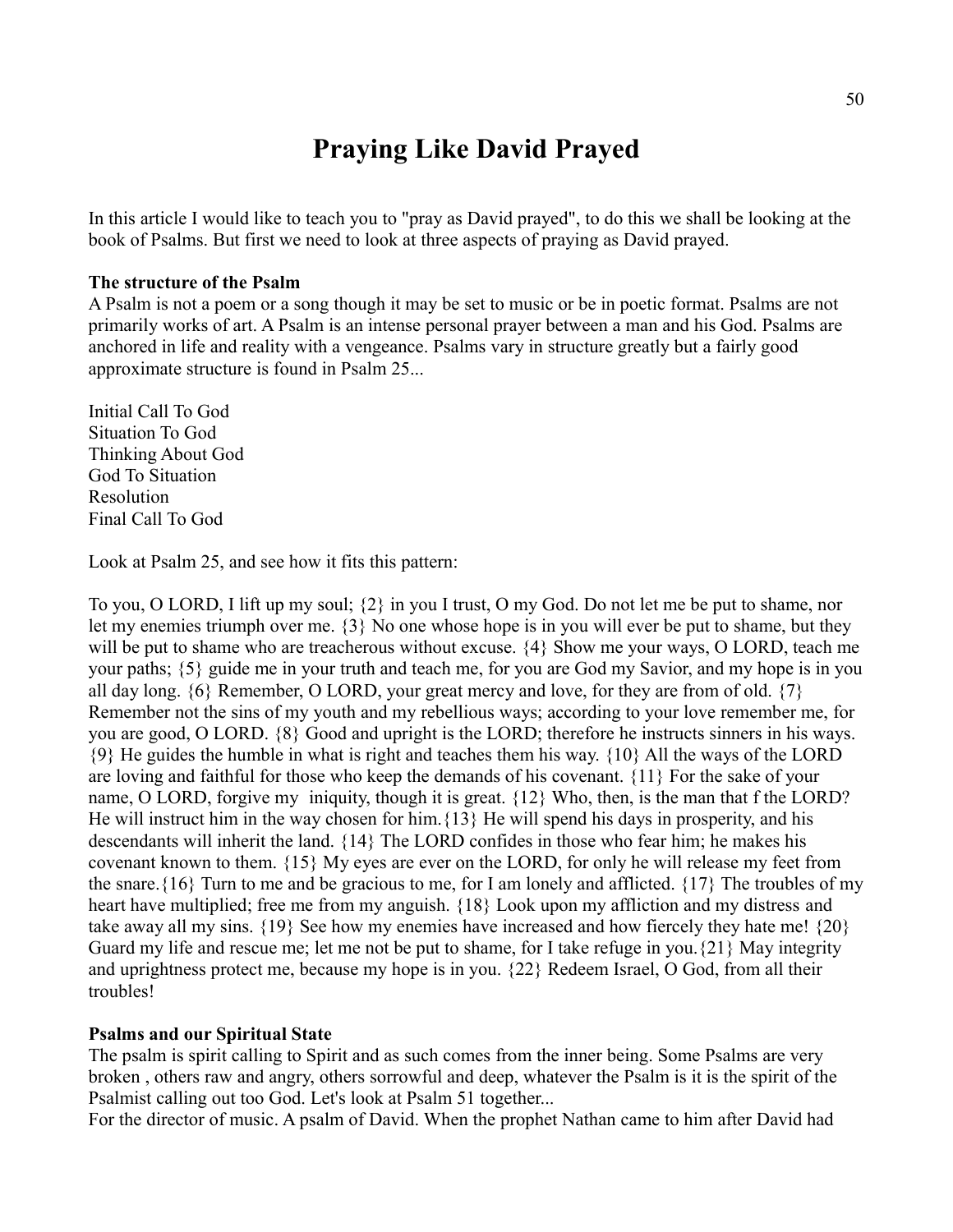committed adultery with Bathsheba.

Have mercy on me, O God, according to your unfailing love; according to your great compassion blot out my transgressions. {2} Wash away all my iniquity and cleanse me from my sin. {3} For I know my transgressions, and my sin is always before me. {4} Against you, you only, have I sinned and done what is evil in your sight, so that you are proved right when you speak and justified when you judge. {5} Surely I was sinful at birth, sinful from the time my mother conceived me. {6} Surely you desire truth in the inner parts ; you teach me wisdom in the inmost place. {7} Cleanse me with hyssop, and I will be clean; wash me, and I will be whiter than snow. {8} Let me hear joy and gladness; let the bones you have crushed rejoice. {9} Hide your face from my sins and blot out all my iniquity. {10} Create in me a pure heart, O God, and renew a steadfast spirit within me. {11} Do not cast me from your presence or take your Holy Spirit from me. {12} Restore to me the joy of your salvation and grant me a willing spirit, to sustain me.  $\{13\}$  Then I will teach transgressors your ways, and sinners will turn back to you. {14} Save me from blood guilt, O God, the God who saves me, and my tongue will sing of your righteousness. {15} O Lord, open my lips, and my mouth will declare your praise. {16} You do not delight in sacrifice, or I would bring it; you do not take pleasure in burnt offerings. {17} The sacrifices of God are a broken spirit; a broken and contrite heart, O God, you will not despise. {18} In your good pleasure make Zion prosper; build up the walls of Jerusalem. {19} Then there will be righteous sacrifices, whole burnt offerings to delight you; then bulls will be offered on your altar.

a) What is David's spiritual state as he begins this Psalm?

- b) What changes seem to occur?
- c) Would you be game to publish a poem as intimate as Ps 51?

#### **Calling for Blessings**

Many of the Psalms are bold requests for blessings from God, sometimes they even seem extravagant they ask so much. Read David's prayer for Solomon in Psalm 72, how extravagant does it seem? Was it fulfilled?

Endow the king with your justice, O God, the royal son with your righteousness. {2} He will judge your people in righteousness, your afflicted ones with justice. {3} The mountains will bring prosperity to the people, the hills the fruit of righteousness. {4} He will defend the afflicted among the people and save the children of the needy; he will crush the oppressor. {5} He will endure as long as the sun, as long as the moon, through all generations. {6} He will be like rain falling on a mown field, like showers watering the earth. {7} In his days the righteous will flourish; prosperity will abound till the moon is no more. {8} He will rule from sea to sea and from the River to the ends of the earth. {9} The desert tribes will bow before him and his enemies will lick the dust. {10} The kings of Tarshish and of distant shores will bring tribute to him; the kings of Sheba and Seba will present him gifts. {11} All kings will bow down to him and all nations will serve him. {12} For he will deliver the needy who cry out, the afflicted who have no one to help. {13} He will take pity on the weak and the needy and save the needy from death. {14} He will rescue them from oppression and violence, for precious is their blood in his sight. {15} Long may he live! May gold from Sheba be given him. May people ever pray for him and bless him all day long. {16} Let grain abound throughout the land; on the tops of the hills may it sway. Let its fruit flourish like Lebanon; let it thrive like the grass of the field. {17} May his name endure forever; may it continue as long as the sun. All nations will be blessed through him, and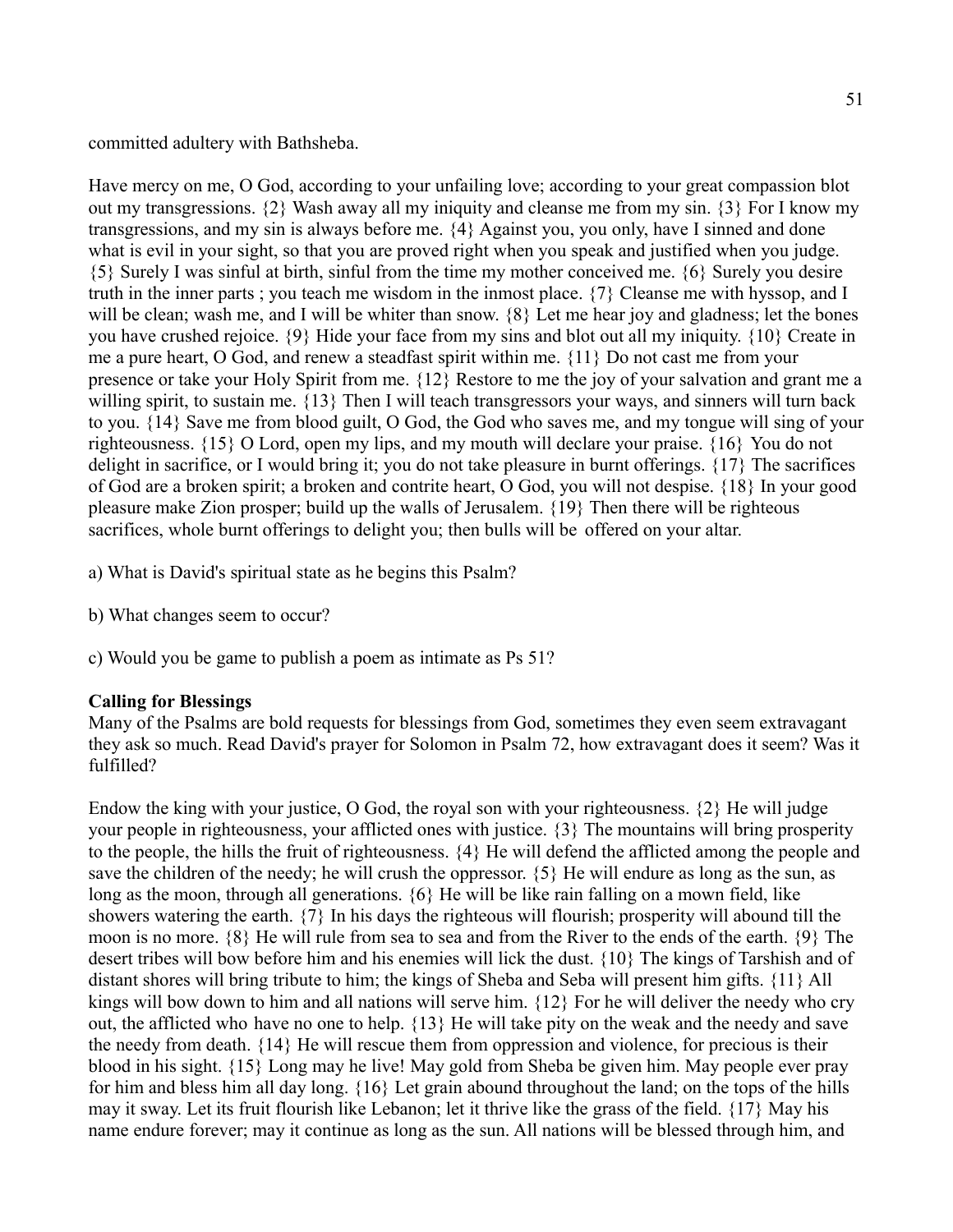they will call him blessed. {18} Praise be to the LORD God, the God of Israel, who alone does marvelous deeds. {19} Praise be to his glorious name forever; may the whole earth be filled with his glory. Amen and Amen. {20}

This concludes the prayers of David son of Jesse.

a) What blessings are being asked for?

b) How confident does David seem that Solomon would be blessed?

c) How many of these blessings tie in with promises of God?

#### **The "New Song"**

This is not license to indulge so called creativity or a call to Christian musicians to increase their output. It is a call to believers to sing about the marvelous things God is doing in their lives. The phrase a "new song" is used 6 times in Psalms and all of these occasions connect it directly to God DOING something. For instance, Psalm 98:1...

Sing to the LORD a new song, for He has done marvelous things; His right hand and His holy arm have worked salvation for Him.

The other references are Psalm 33:3-4; 40:1-3; 96:1-3; 144:9-10; 149:1-4.

Songs and actions go together in the Old Testament. For instance after the Red Sea, Miriam led the women in a few verses of a new song "the horse and rider thrown into the sea...". The occasion brings about the song. Thus the call to sing a new song is a call to believers to acknowledge God when He acts and sing to Him in praise for His mighty deeds. It is fundamentally a call to thankfulness, celebration and praise.

Praise the LORD. Praise the LORD, O my soul. {2} I will praise the LORD all my life; I will sing praise to my God as long as I live. {3} Do not put your trust in princes, in mortal men, who cannot save.  $\{4\}$  When their spirit departs, they return to the ground; on that very day their plans come to nothing.  $\{5\}$  Blessed is he whose help is the God of Jacob, whose hope is in the LORD his God,  $\{6\}$ the Maker of heaven and earth,the sea, and everything in them the LORD, who remains faithful forever. {7} He upholds the cause of the oppressed and give food to the hungry. The LORD sets prisoners free, {8} the LORD gives sight to the blind, the LORD lifts up those who are bowed down, the LORD loves the righteous. {9} The LORD watches over the alien and sustains the fatherless and the widow, but he frustrates the ways of the wicked. {10} The LORD reigns forever, your God, O Zion, for all generations. Praise the LORD. (Psalm 146)

a) What actions of God are calling forth this song?

b) Christians are sometimes accused of singing songs they don't really mean about a marvelous active God they have never experienced. Do you think it was the case with the Psalmist ?

c) How would your prayer life change if you could really see what God was doing and thank Him for it?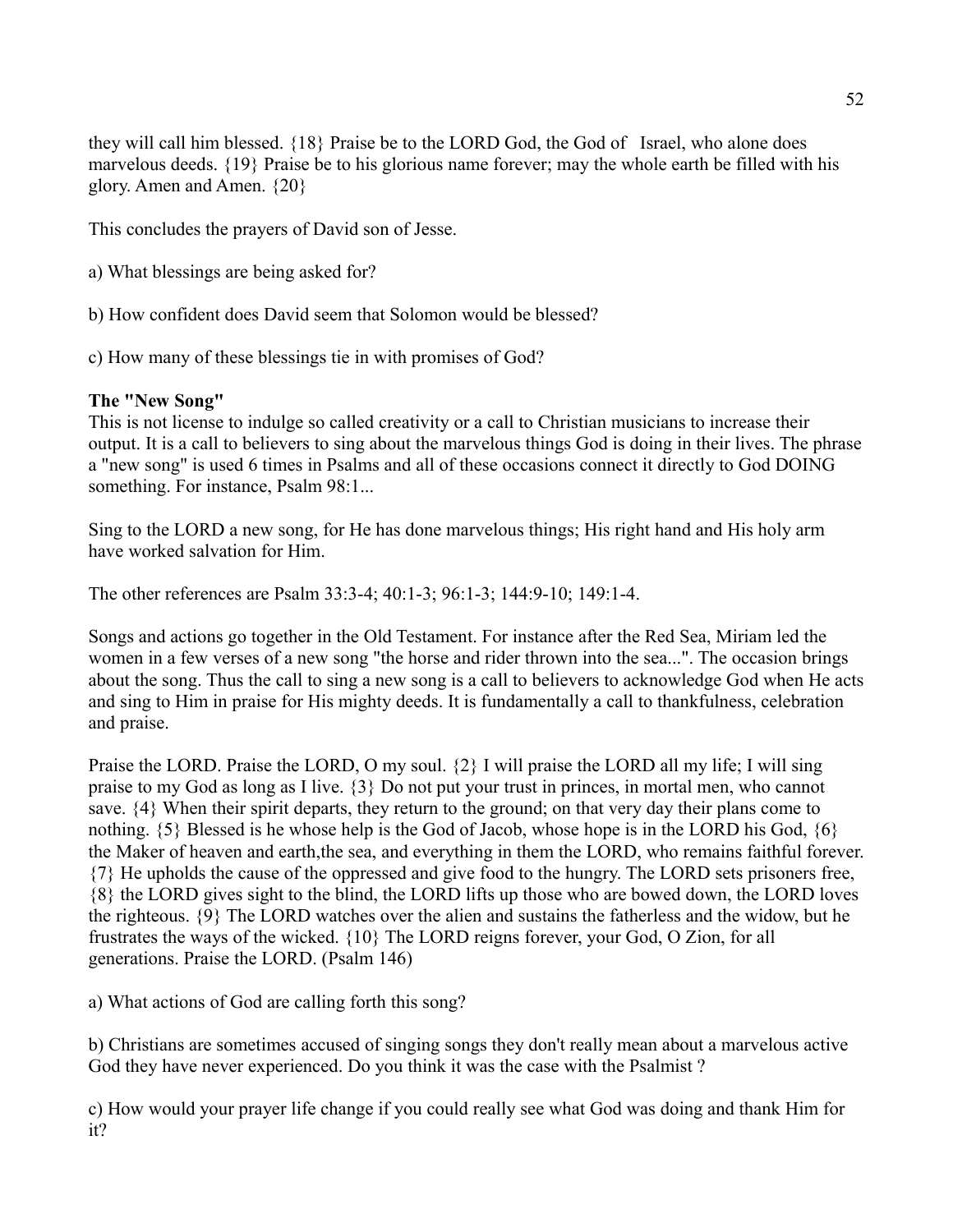#### **Exercises**

1. Compose a psalm the way David did, think of a situation in your life and write a short prayer to God going through the sequence Call To God, Situation to God, Thinking About God, God To Situation, Resolution, Final Call To God. Share your psalm with a friend.

2. Write a "new song", think of a "marvelous thing" the Lord has done in your life and praise Him for what He has done.

3. Call on God for a blessing, write a short call to God to pour out a specific blessing/series of blessings on you/your family/church etc. Tie it in with the nature and heart of God and His promises to us.

4. Pray for one another.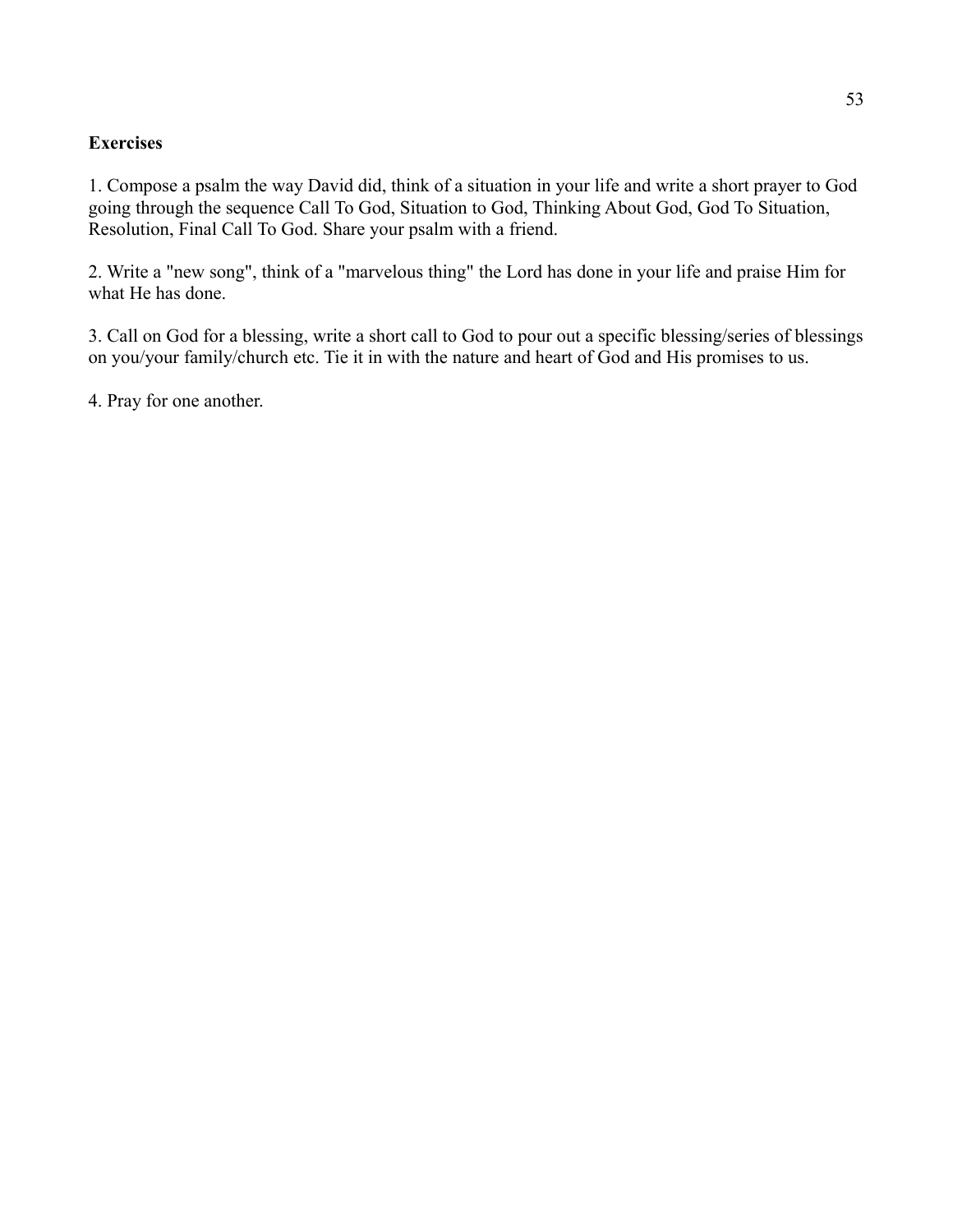## **Spiritual Warfare for the Totally Afraid**

Demons are variously caricatured as "naughty spirits" and even portrayed as "sources of wisdom" in some New Age teachings. The Bible however sees demons as truly evil and deceptive beings arrayed in rebellion against God and whose fate will be eternal torment imprisoned in a lake of fire. This latter view is far closer to the reality experienced by demon-possessed people and those who have dealt with demons in others.

A demon possessed person is often deeply deceived - thus showing the deceptive nature of demons, a demon-possessed person often engages in activities that display a lack of conscience toward others or a delight in the evil and the bizarre. This betrays the evil, amoral and actively wicked attitude of the demonic. A demon-possessed person is often angry at ministers, scornful of Scripture, fearful of communion, mocking at morality and may hold bizarre views of Christ. Christian praise and worship can cause strong negative reactions. This displays the demonic hatred of God and rebellion toward His legitimate authority over this Earth that He made. Those who deal with demons sometimes find that demons are both aware of and terrified of the eternal fate that awaits them. They believe in the lake of fire even if some theologians do not. This article will look at what the Bible says about demons, their fate, and how we can stop them hindering our Christian life.

Let's start with the positive.

#### **Jesus' Triumph Over The Demonic Realm**

He who sins is of the devil, for the devil has sinned from the beginning. For this purpose the Son of God was manifested, that He might destroy the works of the devil. (1 John 3:8 NKJV)

You are of God, little children, and have overcome them, because He who is in you is greater than he who is in the world. (1 John 4:4 NKJV)

We know that whoever is born of God does not sin; but he who has been born of God keeps himself, and the wicked one does not touch him. (1 John 5:18 NKJV)

The book of 1 John was probably written when the persecutions of the emperor Diocletian really began to bite. Satan and the his instrument - the pagan Roman Empire seemed to be indefinite ascendancy over the church, God and all the forces of good. 1 John is thus a very radical and bold epistle in its claims to victory in Christ. There are three realities described here:

1. The reality of Christ's mission in particular His incarnation. The reason Jesus Christ was manifested in human form was so that He could tackle Satan on his own turf and destroy all his works. Like a hand-grenade exploding in the Devil's face the incarnation brought the awesome power of the Son of God into proximity with evil so that it might completely destroy it.

2. The reality of Christ in us the hope of glory. He who is in us is He who came to destroy the works of the devil. Jesus overcame the world then, and now, He is in us, and continues to overcome the world.

3. The reality of the indestructibility of our real eternal selves which are based on Christ in us. A person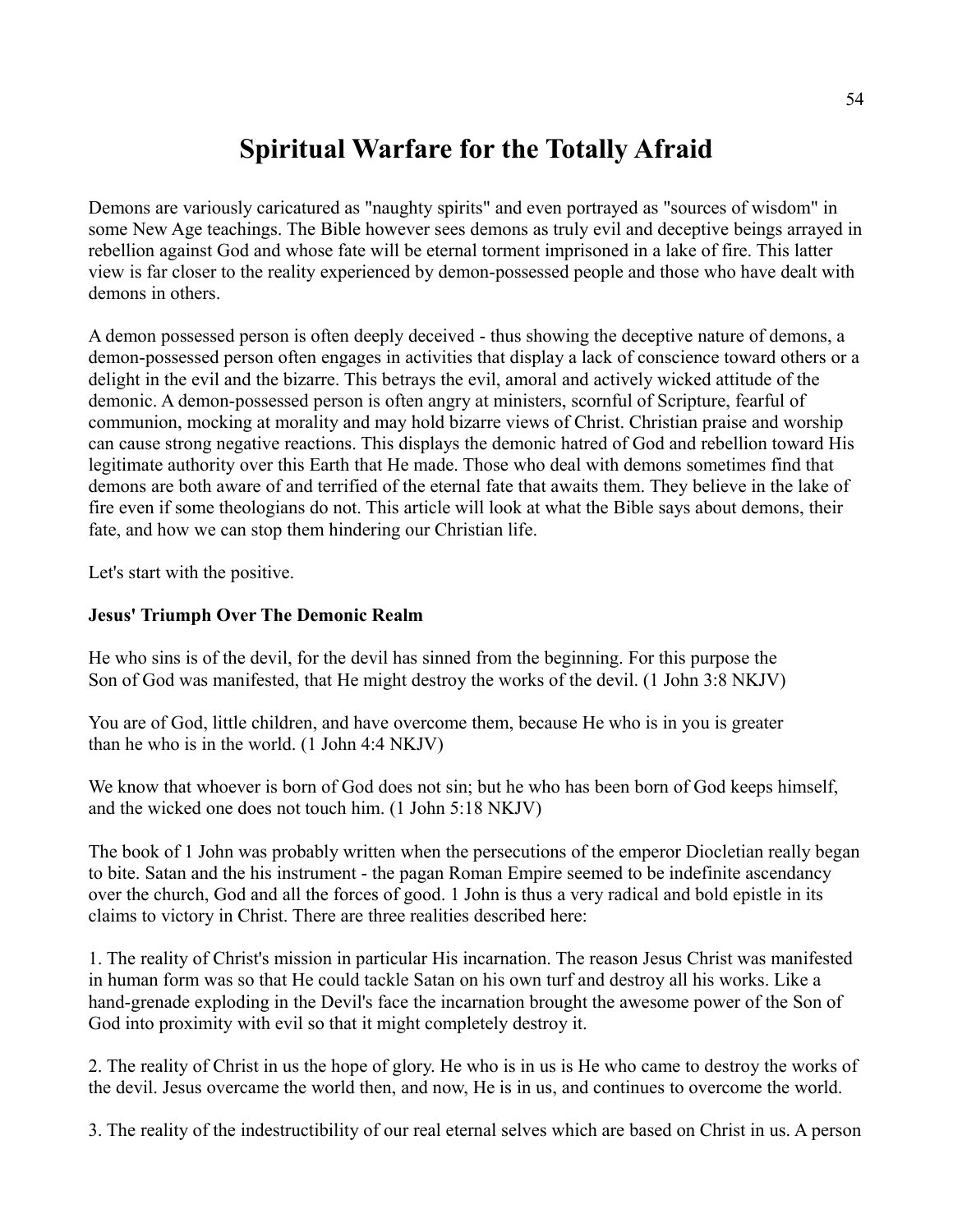who has been born again has a new self that is created on a new order and a higher plane. It is eternal, imperishable and indestructible, it cannot be defiled. It is sinless and cannot sin. It is born of God and partakes of the very principles of the nature of God (but on a much different scale).(1 John 3:9 NKJV) Whoever has been born of God does not sin, for His seed remains in him; and he cannot sin, because he has been born of God. This new self battles with the flesh in a life long struggle for dominance (Galatians 5:16-18) so Christians still do sin but this sin is not a part of them that will still be with them in Heaven. There will be no need for Purgatory, the new self has been sinless from the "new birth". This new self cannot be "touched" by the evil one. The person we will be for the next ten million years cannot be affected by sin , defilement or temptation and it has already passed out of the judgment of God (John 5:24, Romans 8:1,2). While Satan can destroy your flesh (1 Corinthians 5:5) he cannot touch the real eternal you.(See article on the Inner Man for more detail)

These three powerful realities mean that even though Satan and his demons are at times quite formidable foes they ultimately cannot harm us. They are defeated rebels whose rebellion will come to nothing in the end. Jesus Christ came to destroy ALL the works of the devil and through His church that task is being completed and will be finally climaxed at the return of Christ. Let's look at how the devil lost the weapons from his armory.

Inasmuch then as the children have partaken of flesh and blood, He Himself likewise shared in the same, that through death He might destroy him who had the power of death, that is, the devil. (Hebrews 2:14 NKJV)

The incarnation gave Jesus the flesh and blood He needed so that through death He could defeat Satan's ability to wield the power of death, keeping the world in fear and abject slavery.

And you, being dead in your trespasses and the uncircumcision of your flesh, He has made alive together with Him, having forgiven you all trespasses, {14} having wiped out the handwriting of requirements that was against us, which was contrary to us. And He has taken it out of the way, having nailed it to the cross. {15} Having disarmed principalities and powers, He made a public spectacle of them, triumphing over them in it. (Colossians 2:13-15 NKJV)

(For further expansion on this verse see the article "The Cross In Colossians"). These verses in Colossians indicate that the weapon of accusation has been removed. Satan has been disarmed by the forgiveness we have received. He no longer has any basis for accusing us. The Charge sheets are all nailed to the Cross.

Satan's ultimate defeat will be an ignominious vanquishing(Revelation 20:10 NKJV) The devil, who deceived them, was cast into the lake of fire and brimstone where the beast and the false prophet are. And they will be tormented day and night forever and ever.

#### **The Christian's Power and Authority Over the Demonic Realm**

The Christian's power and authority over the demonic realm is not based on having more "might" than the demonic realm (I do not know of any Christian with the spiritual might anywhere near that of Satan) but on authority. The distinction is important. Joash became king of Israel when he was 7 years old. Though physically puny and intellectually hardly a match for bad queen Athaliah he had more authority than her or any of his rivals. He was king. Similarly even a "baby Christian" has more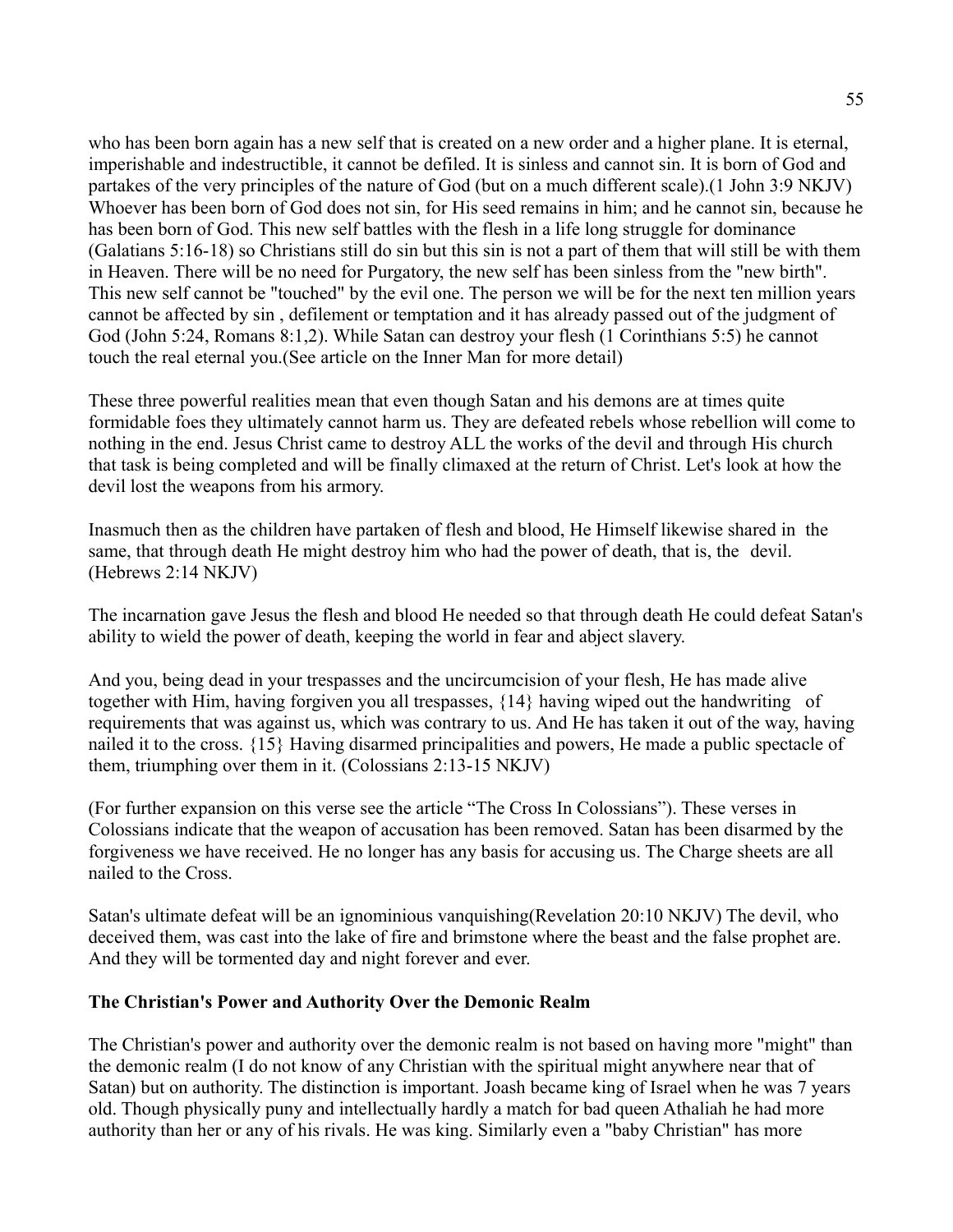authority in the spiritual realm than the biggest baddest demon on the block. As a small child is more important than the largest fiercest lion so God has deemed that even the least Christian outranks the mightiest power and principality. The authority comes because of their position in the heavenly hierarchy. In God's household we are the "sons" and angels, even the mightiest of them are just servants of God. And sons outrank servants.

Are they (i.e. angels) not all ministering spirits sent forth to minister for those who will inherit salvation? (Hebrews 1:14 NKJV)

(Do you not know that we shall judge angels? How much more, things that pertain to this life? 1Corinthians 6:3 NKJV)

We have undergone a spiritual transformation as a result of the gospel. In the Old Testament we were " a little lower than the angels", we were like children who, in their minority, have less status than say the butler and are expected to treat the household servants with respect. But with the gospel we have come of age and are now full-fledged sons of God.

But as many as received Him, to them He gave the right to become children of God, to those who believe in His name.(John 1:12 NKJV)

Therefore the law was our tutor to bring us to Christ, that we might be justified by faith. {25} But after faith has come, we are no longer under a tutor. {26} For you are all sons of God through faith in Christ Jesus. (Galatians 3:24-26 NKJV)

This transformation means that a huge change in status has occurred so that inhabitants of the Kingdom of God are truly awesome spiritual beings.

And raised us up together, and made us sit together in the heavenly places in Christ Jesus, {7} that in the ages to come He might show the exceeding riches of His grace in His kindness toward us in Christ Jesus. (Ephesians 2:6-7 NKJV)

Which He worked in Christ when He raised Him from the dead and seated Him at His right hand in the heavenly places,  $\{21\}$  far above all principality and power and might and dominion, and every name that is named, not only in this age but also in that which is to come. (Ephesians 1:20-21 NKJV)

Assuredly, I say to you, among those born of women there has not risen one greater than John the Baptist; but he who is least in the Kingdom of heaven is greater than he. (Matthew 11:11-13 NKJV)

We have been raised up with Christ and seated at His right hand in the heavenly realms far above all principalities and power and might and dominion so that Jesus could say of us that the least in the Kingdom of Heaven is greater than the mightiest of the Old Testament saints. This is "amazing grace" and is God displaying His kindness for all the world to see.

#### **Wielding Our Weapons**

With this in mind let's look the authority we have been given and how we are to wield it.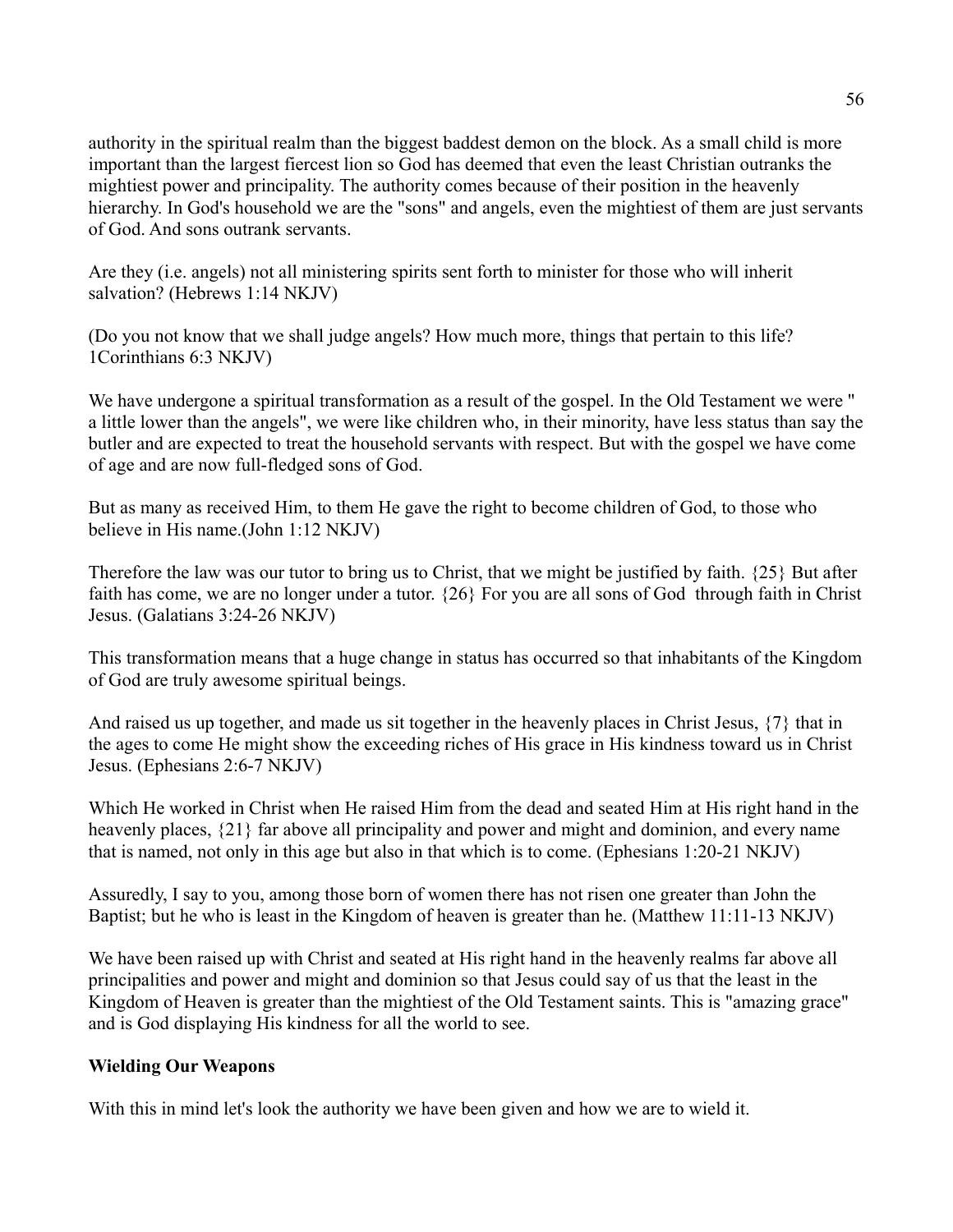Then He called His twelve disciples together and gave them power and authority over all demons, and to cure diseases. (Luke 9:1 NKJV)

After these things the Lord appointed seventy others also, and sent them two by two before His face into every city and place where He Himself was about to... Then the seventy returned with joy, saying, "Lord, even the demons are subject to us in Your name." {18} And He said to them, "I saw Satan fall like lightning from heaven. {19} "Behold, I give you the authority to trample on serpents and scorpions, and over all the power of the enemy, and nothing shall by any means hurt you.  $\{20\}$ "Nevertheless do not rejoice in this, that the spirits are subject to you, but rather rejoice because your names are written in heaven." {21} In that hour Jesus rejoiced in the Spirit and said, "I thank You, Father, Lord of heaven and earth, that You have hidden these things from the wise and prudent and revealed them to babes. Even so, Father, for so it seemed good in Your sight. {22} "All things have been delivered to Me by My Father, and no one knows who the Son is except the Father, and who the Father is except the Son, and the one to whom the Son wills to reveal Him." {23} Then He turned to His disciples and said privately, "Blessed are the eyes which see the things you see;  $\{24\}$  "for I tell you that many prophets and kings have desired to see what you see, and have not seen it, and to hear what you hear, and have not heard it." (Luke 10:1; 17-24 NKJV)

Jesus commissions the twelve and then the seventy to have power of evil. In these verses we discover three things:

1. The power we have over the demonic realm is a gracious gift from Jesus"I give you..."to equip us for ministry (it is in the context of a ministry trip).

2. This power is both offensive, "I give you the authority to trample on serpents and scorpions, and over all the power of the enemy"', and defensive, "and nothing shall by any means hurt you".

3. That our operating principle is not to be power consciousness but instead humble gratefulness for the grace of God."Nevertheless do not rejoice in this, that the spirits are subject to you, but rather rejoice because your names are written in heaven."

#### **Binding and loosing – the Apostle Peter**

"And I also say to you that you are Peter, and on this rock I will build My church, and the gates of Hades shall not prevail against it. {19} And I will give you the keys of the Kingdom of heaven and whatever you loose on earth will be loosed in heaven." (Matthew 16:18-19 NKJV)

#### **Christians in general**

"Assuredly, I say to you, whatever you bind on earth will be bound in heaven, and whatever you loose on earth will be loosed in heaven. {19} Again I say to you that if two of you agree on earth concerning anything that they ask, it will be done for them by My Father in heaven. {20} For where two or three are gathered together in My name, I am there in the midst of them."(Matthew 18:18-20 NKJV)

#### **Binding Satan and his demons**

"And if I cast out demons by Beelzebub, by whom do your sons cast them out? Therefore they shall be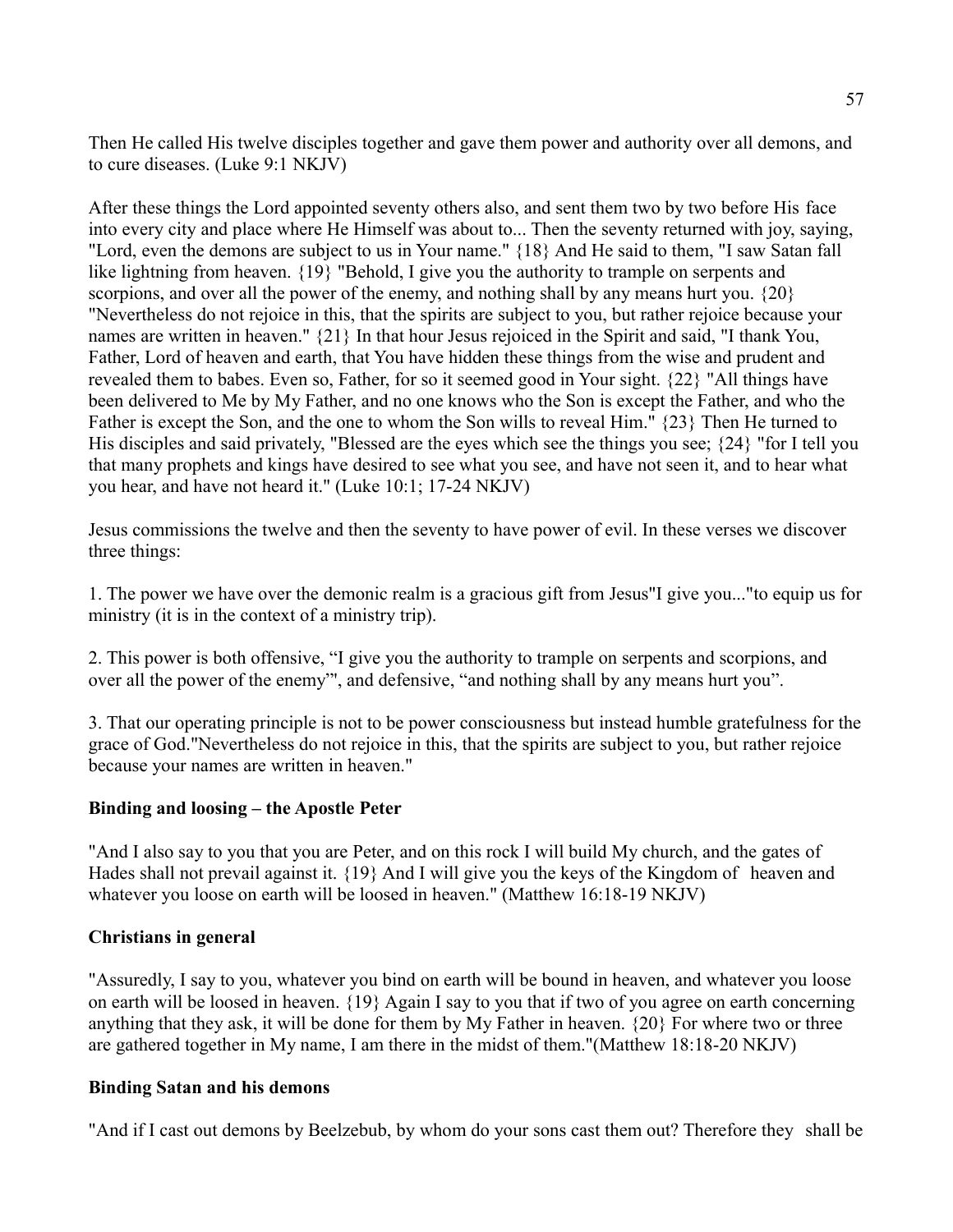your judges. {28} But if I cast out demons by the Spirit of God, surely the kingdom of God has come upon you. {29} Or how can one enter a strong man's house and plunder his goods, unless he first binds the strong man? And then he will plunder his house." (Matthew 12:27-29 NKJV)

"And if I cast out demons by Beelzebub, by whom do your sons cast them out? Therefore they will be your judges. {20} But if I cast out demons with the finger of God, surely the kingdom of God has come upon you. {21} When a strong man, fully armed, guards his own palace, his goods are in peace. {22} But when a stronger than he comes upon him and overcomes him, he takes from him all his armor in which he trusted, and divides his spoils." (Luke 11:19-22 NKJV)

Thus we see that the power to bind and to loose has been delivered over to God's church (Matthew 16:18-19) and can be exercised by any two or three Christians coming together in agreement before God (Matthew 18:18-20). Because of the authority we have been given on the basis of the completed work of Christ we can come against Satan as "someone stronger" and overpower him, binding his activities (Matthew 12:29), neutralizing his weapons (Luke 11:22) and taking back the things he claims ownership of. (Luke 11:22).

#### **In The Name Of Jesus**

And whatever you ask in My name, that I will do, that the Father may be glorified in the Son. {14} If you ask anything in My name, I will do it. (John 14:13-14 NKJV)

You did not choose Me, but I chose you and appointed you that you should go and bear fruit, and that your fruit should remain, that whatever you ask the Father in My name He may give you. (John 15:16 NKJV)

The seventy returned with joy, saying, "Lord, in your name even the demons submit to us!" {18} He said to them, "I watched Satan fall from heaven like a flash of lightning. {19} See, I have given you authority to tread on snakes and scorpions, and over all the power of the enemy; and nothing will hurt you. (Luke 10:17-19 NRSV)

She kept doing this for many days. But Paul, very much annoyed, turned and said to the spirit, "I order you in the name of Jesus Christ to come out of her." And it came out that very hour. (Acts 16:18 NRSV)

The name of Jesus is the delegated authority of the Son of God. In the Gilbert and Sullivan opera "The Pirates of Penzance" the pirates are arrested and the police say "We charge you yield in Queen Victoria's name...". They confront the pirates in the delegated authority of Her Majesty Queen Victoria. When we come against Satan and his demons we can say "We charge you yield in the name of Jesus Christ the Son of the Living God, King of Kings and Lord of Lords". The "name that is above every other name" is the ultimate source of authority. Say the pirates in the opera had answered...we resist in the name of the Pirate King..then there would have been a clash of authority (in fact they said "we love our Queen..it was very sarcastic..) In such a clash of authority it is the "highest name" that wins. A queen outranks a counts who outranks knights of the realm that outrank commoners etc. So it is in the heavenly realms. Such is the privilege of Christians that we are allowed to use "the name that is above every other name" when we challenge demonic authority. We come bearing the highest authority in the Universe.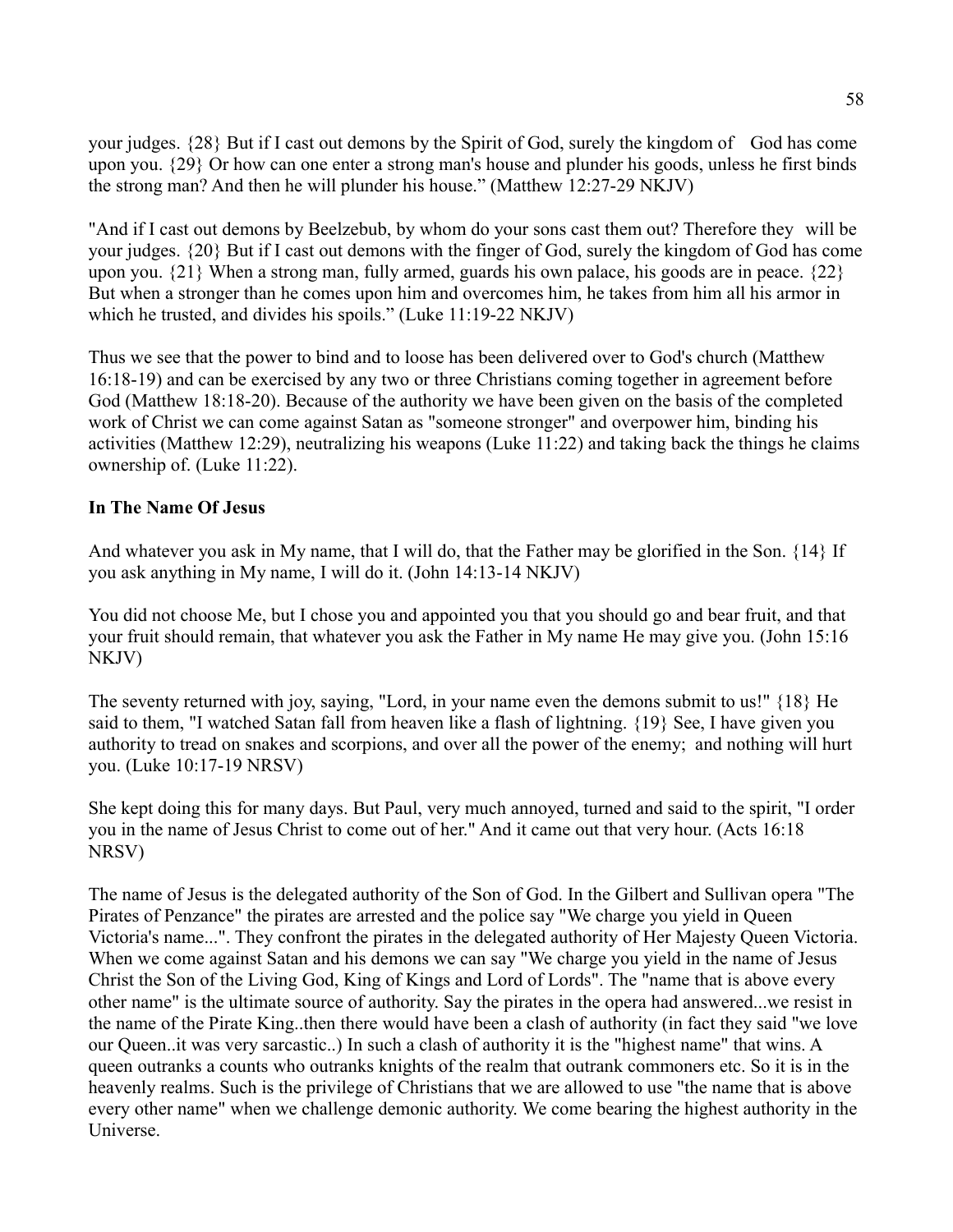And being found in appearance as a man, He humbled Himself and became obedient to the point of death, even the death of the cross. {9} Therefore God also has highly exalted Him and given Him the name which is above every name, {10} that at the name of Jesus every knee should bow, of those in heaven, and of those on earth, and of those under the earth, {11} and that every tongue should confess that Jesus Christ is Lord, to the glory of God the Father. (Philippians 2:8-11 NKJV)

So to use the name of Jesus in prayer is a declaration of authority. Even Jewish exorcists found it had enormous authority until it was challenged (Acts 19:13-18). They were operating on "bluff" they were not converted and had no right to use the authority of Jesus name in exorcism. The basis of praying in Jesus name is , first of all, being converted. Jesus name can be used in two ways 1)In declarative mode "In the name of Jesus I command..." e.g. when Peter healed the lame man at the Gate Beautiful (Acts 3:6 NKJV) Then Peter said, "Silver and gold I do not have, but what I do have I give you: In the name of Jesus Christ of Nazareth, rise up and walk.".

Secondly, it may be used to request things from God eg, in the verses from John's gospel above"And whatever you ask in My name, that I will do, that the Father may be glorified in the Son.". The difference between command mode and request mode is that we command lesser beings but command greater ones. So when addressing a demon, a disease or a mountain or a storm we operate in command mode as sons of God proudly bearing the authority of Jesus name. When addressing the Father or Jesus we do not presume on the authority we have been given but we come humbly as expectant children with every right to ask and to receive but always in wonder and awe for we have a majestic God.

Go boldly into the battle armed with the name of Jesus Christ.

#### **Tearing Down Strongholds**

For though we walk in the flesh, we do not war according to the flesh. {4} For the weapons of our warfare are not carnal but mighty in God for pulling down strongholds, {5} casting down arguments and every high thing that exalts itself against the knowledge of God, bringing every thought into captivity to the obedience of Christ. (2 Corinthians 10:3-5 NKJV)

Strongholds are built out of thoughts (Gk. noema). When Satan builds a stronghold in a human heart, a church, a nation or across a whole planet he uses thoughts. Thoughts of fear, hatred, envy, enmity and strife. Thoughts that create jealousy and distrust. Thoughts that turn people against God. Thoughts that entice to pride and rebellion. Greedy thoughts, lustful thoughts, evil and cruel thoughts. Brick by brick, thought by thought, constellating together into a demonic aggregate, a wall that blocks out the light and keeps a world in darkness. Note that they are described as "arguments and every high thing that exalts itself". A spiritual stronghold is often characterized by a form of pride known as hubris that exalts itself against God. Herod in the book of Acts is an example of this when he accepted worship from men and was struck dead by God. (Acts 12:21-23) The Gnostic heresies of Colossae (Colossians 2:8, 18-23) the bizarre "knowledge" of Corinth (1 Corinthians 8:1-3) and the "teaching of The Nicolaitans (Rev 2:6,15) seem also to fit this category. Those with religious delusions are nearly always full of pride and impossible to reason with. That is why Paul calls it a "stronghold". Bible-based apologetics has its place here on demolishing the "lofty arguments" and replacing them with truth. Jesus' confrontations with the Pharisees and Sadducees and His teaching on the Sermon On The Mount were real "stronghold busters" (You have heard it said...but I say to you...).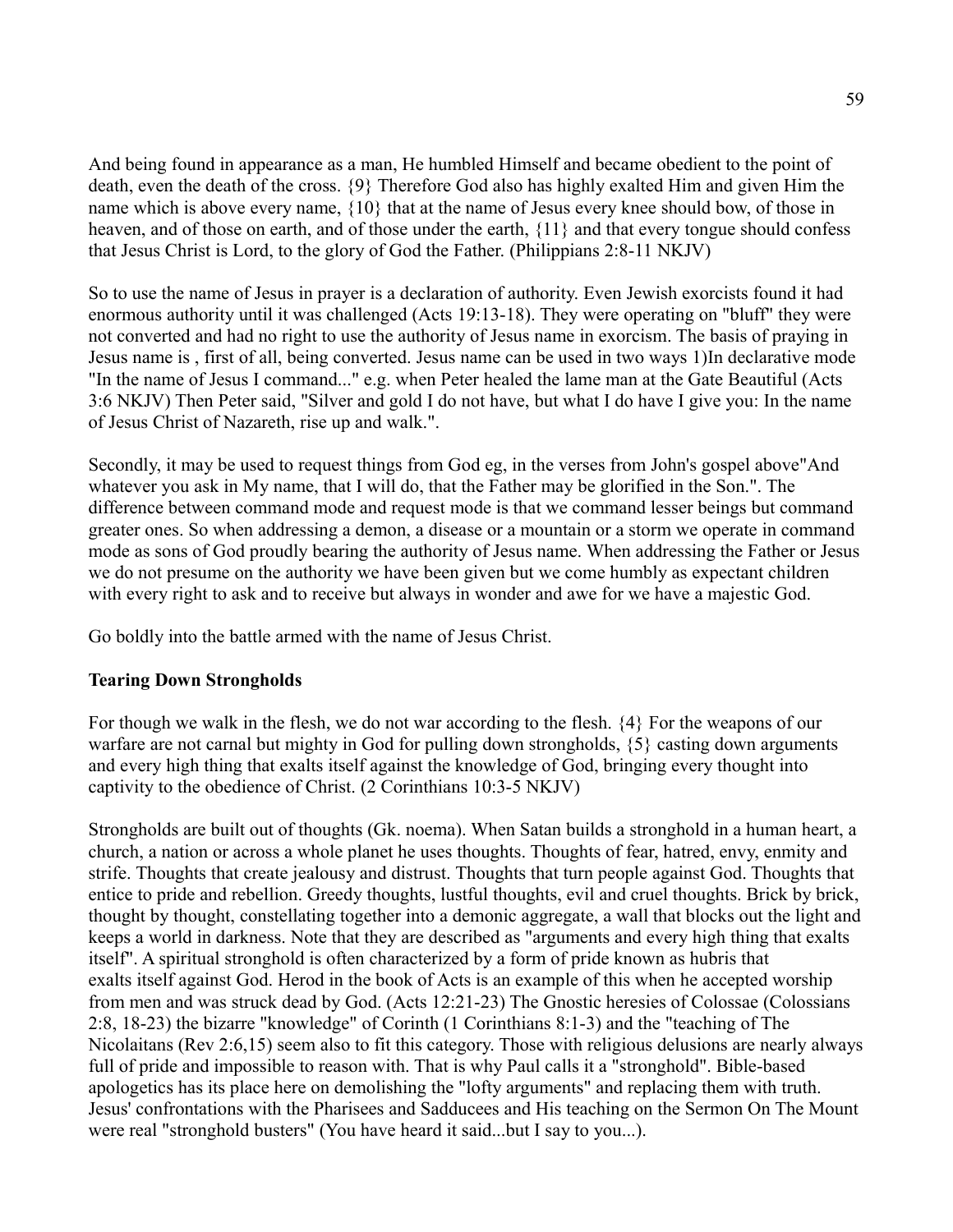Thoughts control emotions and actions. If your doctrine tells you that you are no good then you will feel worthless. If your doctrine demands perfection you will feel constantly guilty. This will lead to actions based on your thoughts and feelings e.g. a life of constant striving. A stronghold can become so intense that the person loses touch with reality. To see this in action we need only look at the severely demon-possessed with their destroyed thought life, shattered emotions, lack of contact with reality and constant fear.(Mark 5:1-20) Satan controls us to the extent that he can control our thinking. Yet God has given us weapons against this that are"mighty in God for the pulling down of strongholds"so there is no problem with our weapons ! Let's learn to use them. The weapons are listed in Ephesians 6:10-18.

Finally, my brethren, be strong in the Lord and in the power of His might. {11} Put on the whole armor of God, that you may be able to stand against the wiles of the devil. {12} For we do not wrestle against flesh and blood, but against principalities, against powers, against the rulers of the darkness of this age, against spiritual hosts of wickedness in the heavenly places. {13} Therefore take up the whole armor of God, that you may be able to withstand in the evil day, and having done all, to stand. {14} Stand therefore, having girded your waist with truth, having put on the breastplate of righteousness, {15} and having shod your feet with the preparation of the gospel of peace; {16} above all, taking the shield of faith with which you will be able to quench all the fiery darts of the wicked one. {17} And take the helmet of salvation, and the sword of the Spirit, which is the word of God;  $\{18\}$  praying always with all prayer and supplication in the Spirit, being watchful to this end with all perseverance and supplication for all the saints.

The strongholds of Satan are pulled down by people whose lives show moral integrity and faith and who know the word of God and can pray in the Spirit at all times. It is a soldierly combat. For example say Satan has established a stronghold of lustful thoughts in your mind. You need to pull down those lustful concepts about the opposite sex through a thorough study of God's word and knowing what the human body is, and is not, meant for . (see article Your Body Is A Temple Of The Holy Spirit) then you need to fill your mind with things that are noble and lovely and true (Phil 4:8)) praying in Jesus name for God to demolish this stronghold in your life. If the stronghold is in your church - say a spirit of parsimony and greed then you may need to teach on generosity and giving prayerfully wielding the sword of the Spirit until the false concepts of stewardship have come tumbling down and the church is renewed in faith. If the stronghold is in your nation you may need to debate publicly, use the media and refute the lies that keep people bound while guarding yourself and your own life from the counter attacks that will come. As I said earlier our weapons are "mighty in God" they are amazing weapons if wielded rightly. Do not be intimidated the authority of Jesus and the "big guns" of God's weaponry are on our side.

#### **A Tactical Armory**

The following table summarizes the ways Satan attacks and the way we should respond to these attacks. I have called it a tactical armory since it tells us which weapon to select for the battle. You may notice that many of the Scriptures for Satan's tactics also contain the remedy for it close by or in the same verse! God is wise.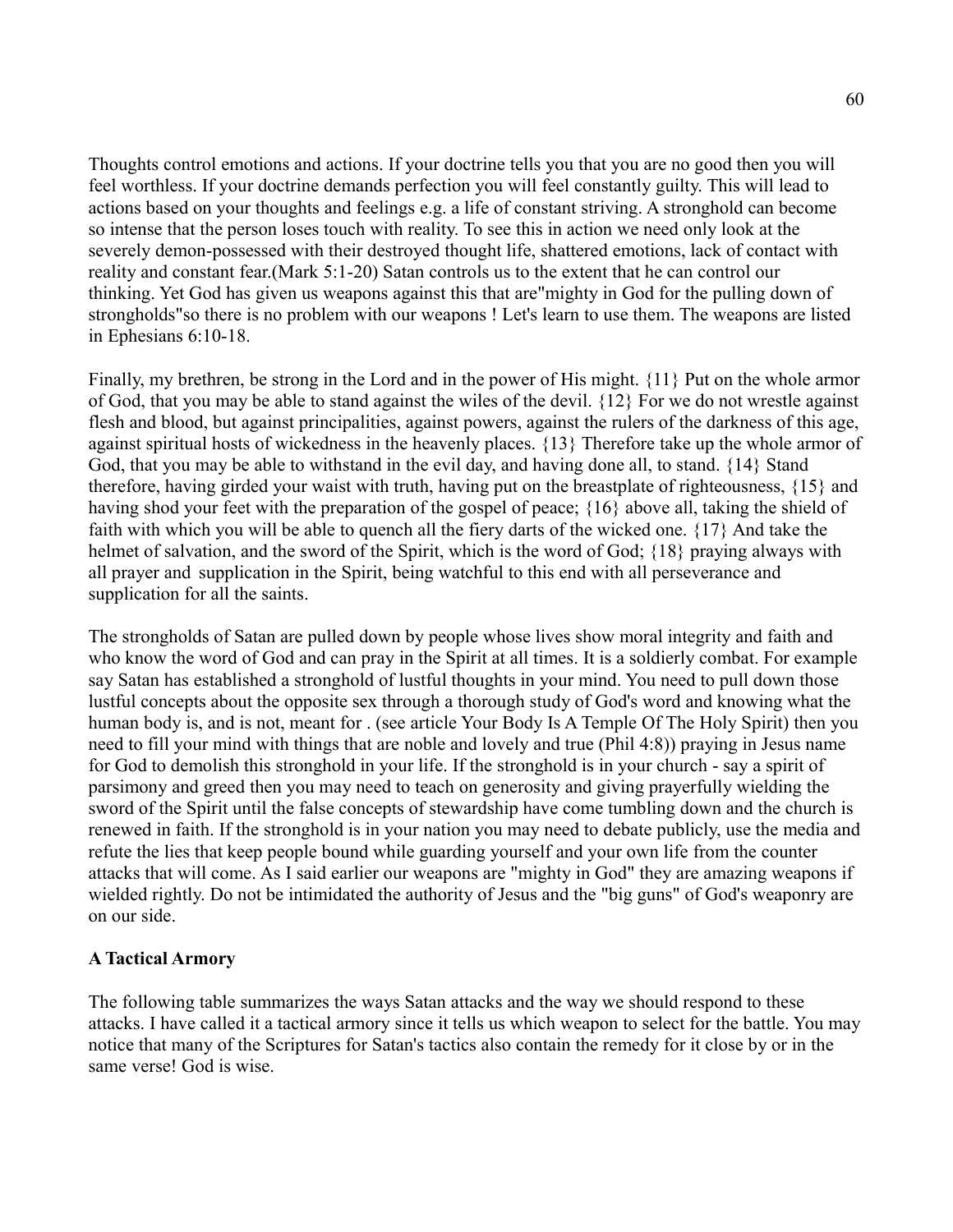| <b>How Satan Attacks</b>                                                                                                                                                                  | <b>Scripture References</b>                                                                            | <b>How We Should Respond</b>                                                                                                                                                                                         |
|-------------------------------------------------------------------------------------------------------------------------------------------------------------------------------------------|--------------------------------------------------------------------------------------------------------|----------------------------------------------------------------------------------------------------------------------------------------------------------------------------------------------------------------------|
| Steal, kill, and destroy.                                                                                                                                                                 | John 10:10                                                                                             | Take hold of the abundant life in<br>Christ                                                                                                                                                                          |
| Pride leading to condemnation.                                                                                                                                                            | Timothy 3:6,7                                                                                          | Be wise. Appointing of those in<br>spiritual authority                                                                                                                                                               |
| Accusation.                                                                                                                                                                               | Rev 12:10,11                                                                                           | The blood of the Lamb and the<br>word of their testimony<br>testifying to what the blood of<br>the Lamb has done for you.                                                                                            |
| Temptation through misapplied<br>Scriptures that seem to validate<br>fleshly desires for physical<br>appetite, specialness to God and<br>power.                                           | Luke 4:1-13                                                                                            | Knowing the Scripture so well<br>that you can spot the lie and<br>counter it with a more<br>appropriate Scripture.                                                                                                   |
| Deceptive false teachings.                                                                                                                                                                | 1 Timothy 4:1-7                                                                                        | Reject fanciful tales, teach the<br>Scripture, sound doctrine,<br>thankfulness, prayer                                                                                                                               |
| False assurance of salvation.                                                                                                                                                             | James 2:17-26; Matthew 7:15-28                                                                         | A godly life of good works based<br>on Jesus teaching is evidence of<br>having true faith.                                                                                                                           |
| Ensnarement in the occult,<br>divination, astrology, and the<br>worship of false gods.                                                                                                    | Deut 7:25; 18:10-13; 32:7; Lev<br>19:31; Isaiah 47:13; Acts 19:19;<br>1 Corinthians 10:14              | Destroy all objects associated<br>with it. Complete disassociation<br>from it.                                                                                                                                       |
| Strongholds made of thoughts<br>that oppose God – especially<br>prideful thoughts and unbelief.<br>These thoughts can control the<br>life and emotions of a person,<br>church or country. | 2 Corinthians 10:3-5; Ephesians<br>6:10-21; Romans 8:4-6; 12:1,2;<br>Philippians 4:8; Colossians 3:1-4 | Biblical apologetics, renewing<br>the mind. Setting the mind on the<br>things of the Spirit Use of our<br>spiritual armor combined with<br>faith, the word of God, prayer in<br>the Spirit and humble<br>submission. |

| Blinding the minds of<br>unbelievers. Especially those<br>who stubbornly refuse Christ.                   | Matthew 23:17,19,24,26; Luke<br>4:18; John 9:39; Romans10:7-<br>10,25; 2Corinthians 3:14-17,<br>4:3,4; Ephesians 4:17-24; 1 John  <br>2:10,11 | Turning to Christ. Having a<br>willingness to accept the light<br>and seek it further. Renewal of<br>the mind. Loving your brother in<br>Christ. Good teaching and<br>intercession can "open the eyes"<br>of the blind". |
|-----------------------------------------------------------------------------------------------------------|-----------------------------------------------------------------------------------------------------------------------------------------------|--------------------------------------------------------------------------------------------------------------------------------------------------------------------------------------------------------------------------|
| Religious ceremonies that appear $\vert$ 1 Corinthians 10:14-22<br>"cultural" but are in fact<br>demonic. |                                                                                                                                               | Awareness of the spiritual<br>realities that under-gird such<br>things. Not participating in them.                                                                                                                       |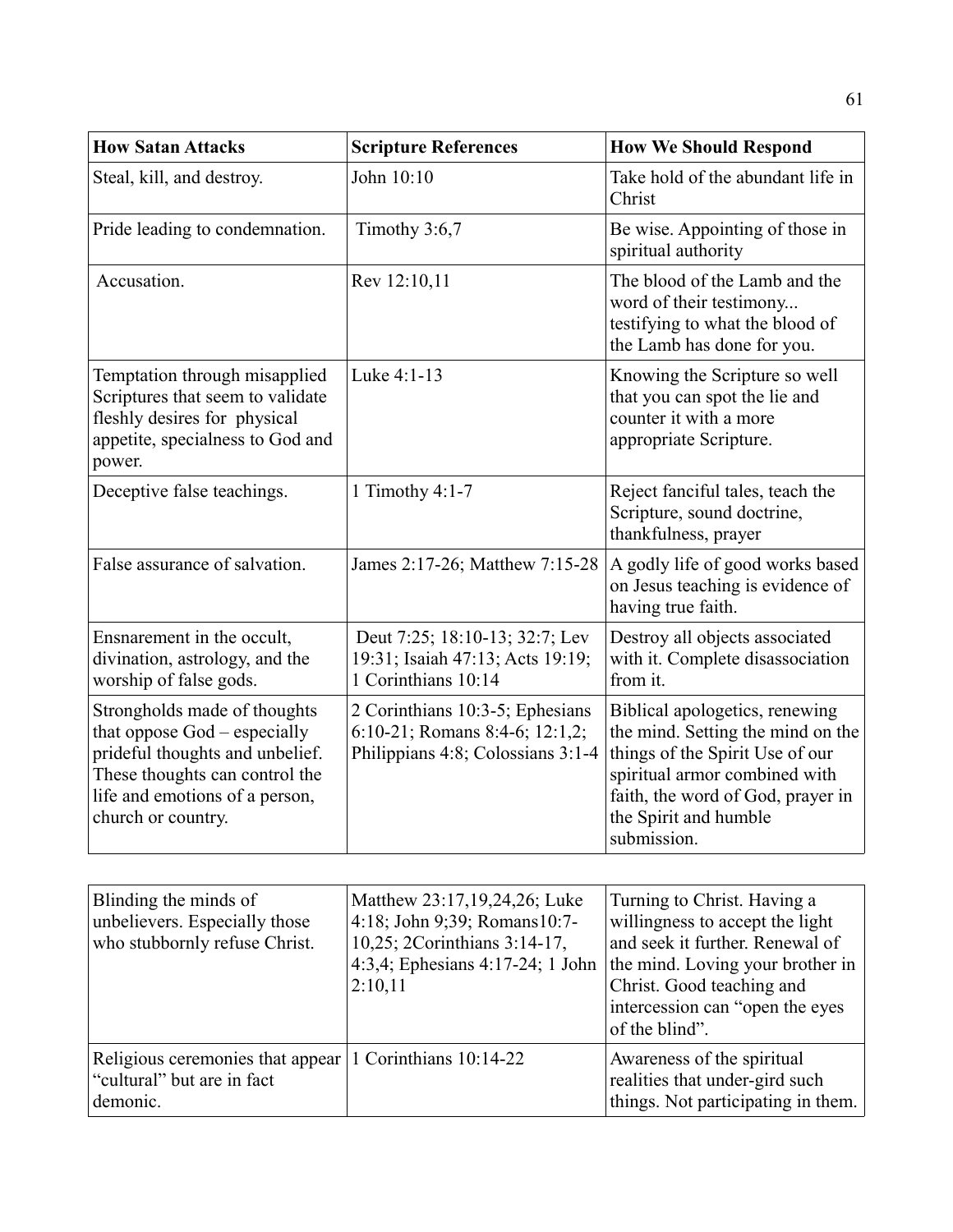| Unrestrained Satanic activity.<br>Spiritual wickedness in the<br>heavenly realms. Spiritual<br>"strong men" occupying a<br>person, place or nation. | Matthew 12:27-29; 16:19; 18:18-<br>20; Luke 11:19-22                                      | Binding and loosing in Jesus<br>name which may often have<br>corporate dimension to it.                                                                                                                                                                       |
|-----------------------------------------------------------------------------------------------------------------------------------------------------|-------------------------------------------------------------------------------------------|---------------------------------------------------------------------------------------------------------------------------------------------------------------------------------------------------------------------------------------------------------------|
| Disease caused y demons (not all<br>disease is meant).                                                                                              | Matthew 9:32-34; Luke 13:11-<br>16; Matthew 8;16,17; Mark<br>$9:14-29$                    | Healing. Prayer and fasting.<br>Faith. Use of command prayers<br>in the Name of Jesus.                                                                                                                                                                        |
| Demon-possession.                                                                                                                                   | Luke 10:17-19; Acts 16:16-18;<br>Mark 5:1-20; 9:14-29 Luke<br>$11:20-26$ ; Acts 5;16, 8:7 | Use of the name of Jesus with<br>authority. Command the demons<br>to leave. Sometimes it may help<br>to identify the demons. Then the<br>delivered person must live a<br>Holy Spirit filled life. Faith and<br>prayer are necessary and<br>sometimes fasting. |

#### **Conclusion**

I hope you are feeling a bit more confident in spiritual warfare by now. Please answer the following revision questions. They will help you learn the material.

- 1. What was one of the purposes in Christ's coming as a human being? (1 John 3:8 , Hebrews 2:14)
- 2. What victories did He win? (Eph 4:8; Colossians 2:13-15, John 16:33, 1 John 5:4)
- 3. What change took place in the heavenly status of believers between the time of John the Baptist and the day of Pentecost? (Mt 11:11-13)
- 4. Are Christians greater or lesser than angels in authority? (1 Cor 6:3, Heb 2:14, Eph 2;6,7)
- 5. What is the importance of authority in spiritual warfare? (See section on the power and authority of the Christian)
- 6. What are strongholds made of? How do we combat them? (2 Cor 10:3-5)
- 7. What are the two ways of using the name of Jesus? (Acts 3:6; 16:18; John 14;13,14; 15:16)
- 8. What is meant by binding and loosing? (Matt 12:27-29; 16:19; 18:18-20)
- 9. Why can the demonic realm "not touch us"? (1 John 4:4, 5:18)
- 10. What is the right tactic for combating involvement in the occult? (See diagram above)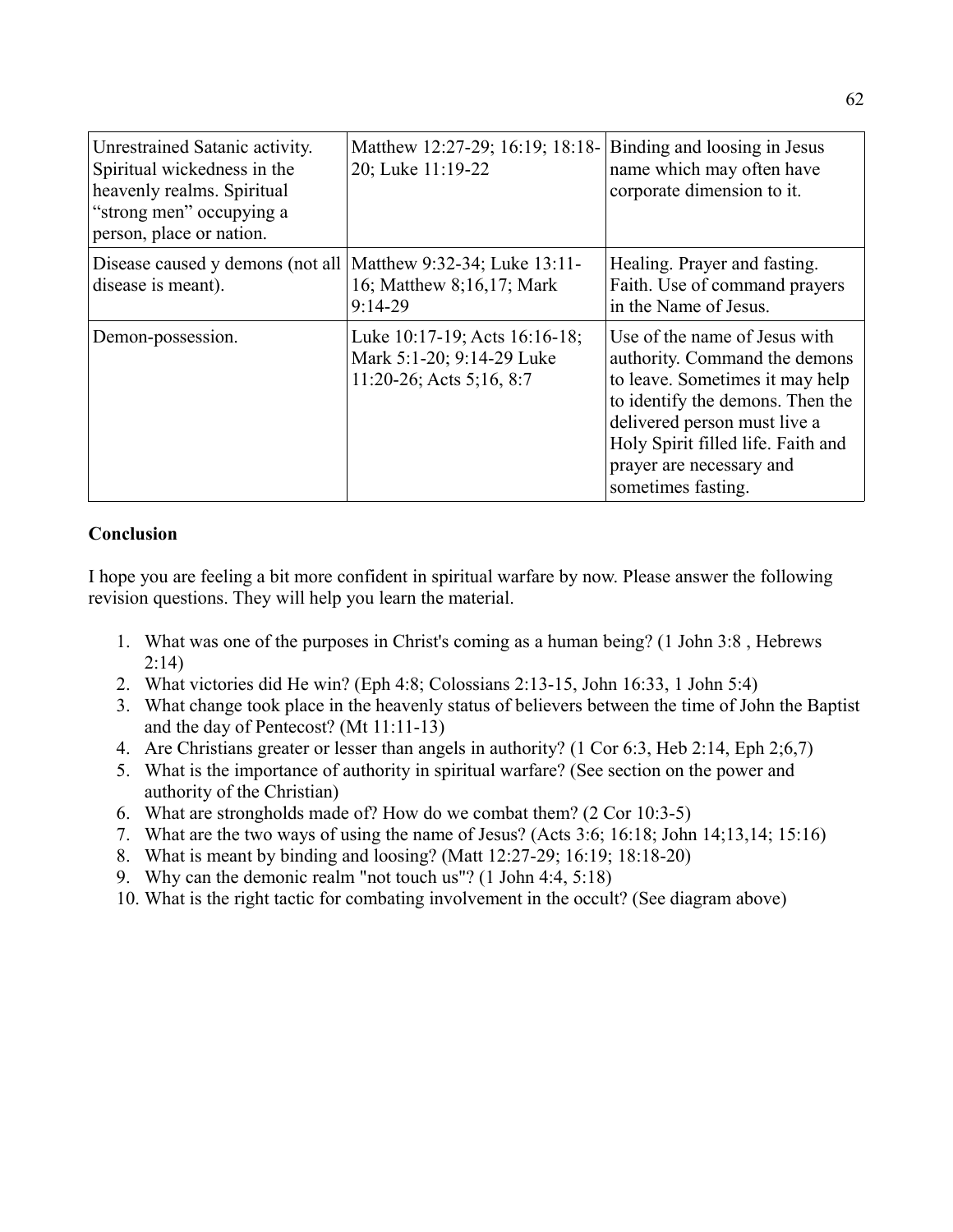# **The 12 Laws of Faith**

The following 12 laws of faith can be found in Hebrews 11.

1. The Law of Existence – you must believe that God is. Also that He is active with regard to you personally.

2. The Law of Just Providence – you must believe that He rewards those who diligently seek Him.

3. The Law of the Invisible – you must be prepared to believe in things beyond the experience of your senses, in things that have never happened before in your world.

4. The Law of the Future Preparation – you must believe that God s working for you and preparing things in advance for the people He loves who trust Him.

5. The Law of Endurance – you must be prepared to wait patiently until God's time and purposes are fulfilled. Faith hangs in there.

6. The Law of Assured Conviction – the ability to see the mountain sized problem as a mere acorn in God's hand. To acknowledge that you have the answer with certainty.

7. The Law of Incomplete Knowledge – Abraham went out not knowing where he was going.

8. The Law of Reliance on Rhema – Abraham believed God's personal Rhema word to him and it was counted to him as righteousness.

9. The Law of Heavenly Ambition – Faith is directed into God's purposes and to God's ends and cannot function properly if focused on the here and now. Faith seeks the city that is to come.

10. The Law of Possibility – all things are possible with God -even raising Isaac from the dead.

11. The Law of Renunciation – faith operates in renouncing all that is not-faith and grasping God's purposes ONLY. Faith is uncontaminated by the courts of Pharaoh and the ambitions of this world.

12. The Law of Conquest - external in conquering Canaan, internal in resisting persecution and testifying to God. Faith does not submit to circumstances.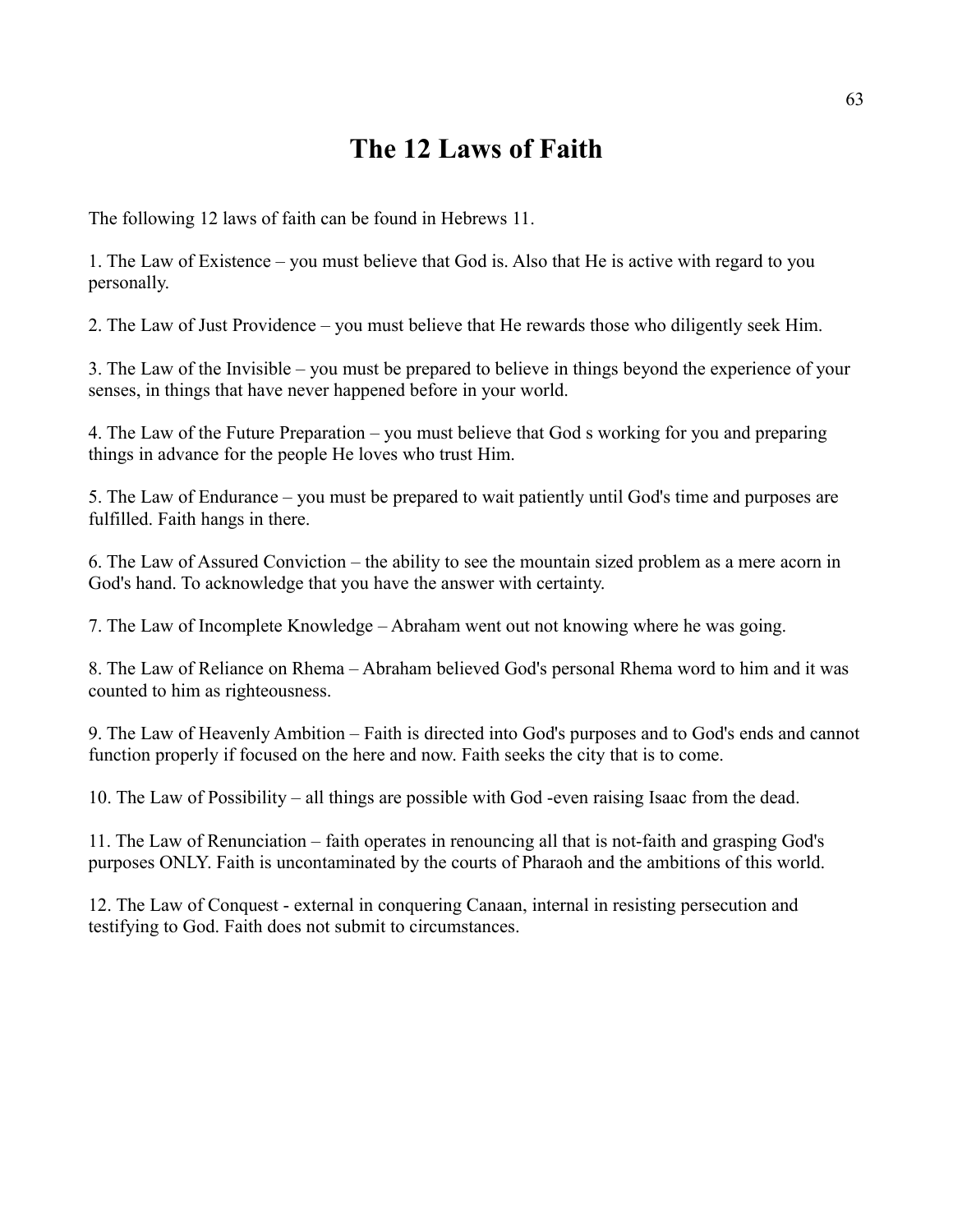# **Little Faith, Great Faith, Participating Faith**

#### **Little Faith**

The first thing we shall look at is the times when Jesus says people had little or inadequate faith. I want to say straight off that Jesus never said to any sick person "You remain sick because you lack faith." The closest He ever comes to that is when the disciples fail to heal the epileptic boy... and there He blames the disciples and not the boy. It was the failure of the disciples faith not the lack of the sick person's faith that worried Jesus.

Secondly, lack of faith can have many causes and we will look at them later. But basically lack of faith is the inability or refusal to see, grasp and use spiritual truth.

But if God so clothes the grass of the field, which is alive today and tomorrow is thrown into the oven, will he not much more clothe you--you of little faith? Matthew 6:30 (NRSV)

Here Jesus says anxiety over God's ability to provide the necessities of life is a lack of faith. God obviously provides food for the birds and clothes the lilies of the field in splendor, then He who knows what we need will not fail to supply. I remember reading this verse as a rather poor missionary and telling God off and saying that I was not well enough clothed and would He kindly keep His promise. Shortly afterward, a friend of a friend who owned a fashion store in Hong Kong sent me two suitcases full of silk clothes of the very highest quality and I lived in silk for years. God keeps His word – even to those of little faith.

#### **1. Little faith is saying God's clear promises, can't, won't or don't come true.**

The ones on the rock are those who, when they hear the word, receive it with joy. But these have no root; they believe only for a while and in a time of testing fall away. 14 As for what fell among the thorns, these are the ones who hear; but as they go on their way, they are choked by the cares and riches and pleasures of life, and their fruit does not mature. Luke 8:13-14 (NRSV)

Here faith lacks roots in the heart of the person. They are easily discouraged and give up under hard times or become barren and unfruitful Christian worriers rather than God's warriors.

#### **2. Little faith gives up easily on the things of God.**

And when he got into the boat, his disciples followed him. 24 A windstorm arose on the sea, so great that the boat was being swamped by the waves; but he was asleep. 25 And they went and woke him up, saying, "Lord, save us! We are perishing!" 26 And he said to them, "Why are you afraid, you of little faith?" Then he got up and rebuked the winds and the sea; and there was a dead calm. 27 They were amazed, saying, "What sort of man is this, that even the winds and the sea obey him?" Matthew 8:23- 27 (NRSV)

What a fantastic passage of Scripture. These faithful disciples follow Jesus into the boat. Then up comes a storm and they are close to sinking. They are terrified and wake Jesus. He says to the wind and the waves "Peace be still" (in Luke) and tells them off for having such little faith. The disciples are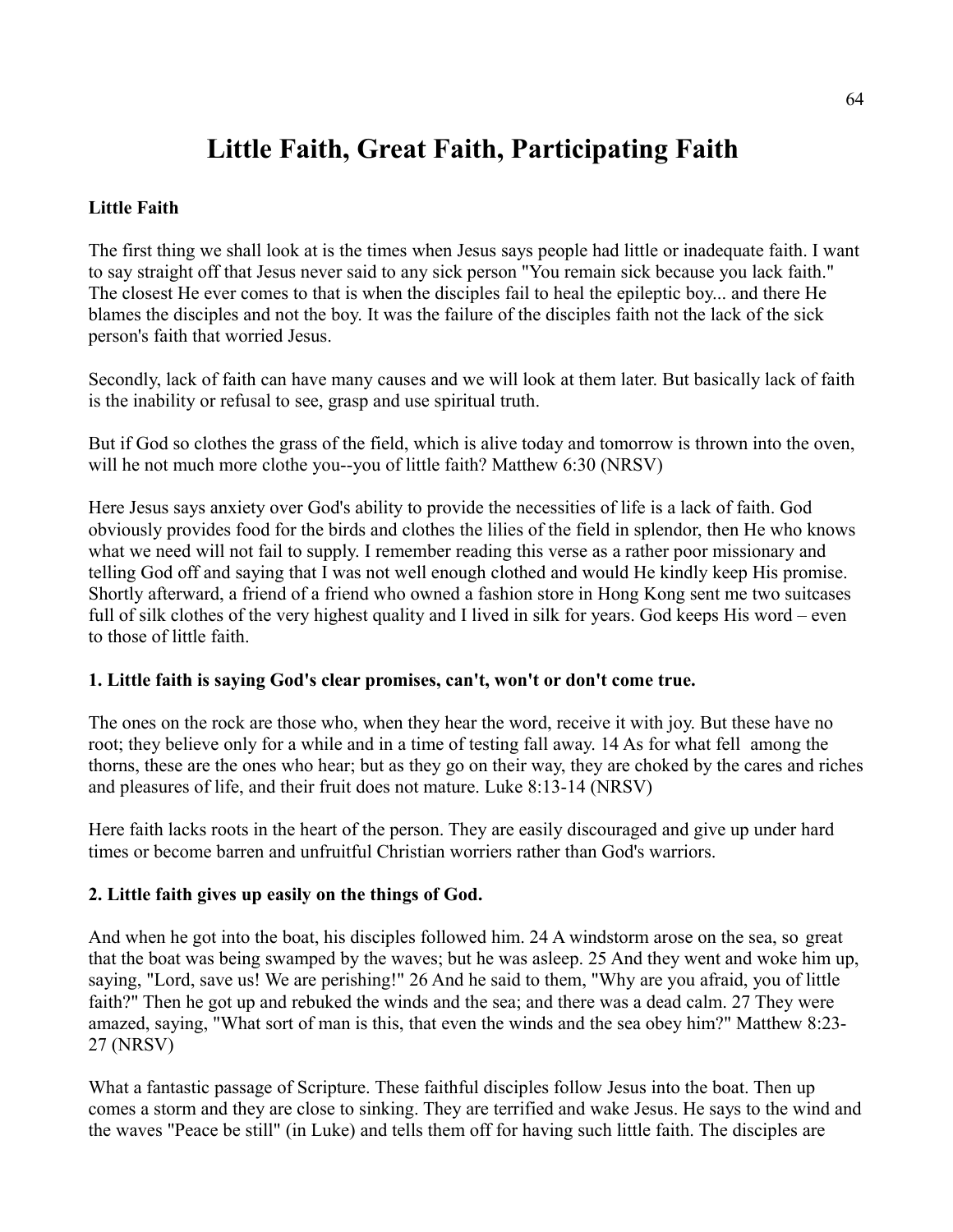expected to believe that God cares for their lives and will not let them come to an untimely end. Jesus expects them to look past the natural circumstances to the power and provision of God.

#### **3. Little faith only sees the circumstances and cannot grasp and apply God's truths at the necessary moment.**

And they went back and told the rest, but they did not believe them. 14 Later he appeared to the eleven themselves as they were sitting at the table; and he upbraided them for their lack of faith and stubbornness, because they had not believed those who saw him after he had risen. Mark 16:13-14 (NRSV)

But now, because you did not believe my words, which will be fulfilled in their time, you will become mute, unable to speak, until the day these things occur." Luke 1:20 (NRSV)

Here we see people who have put God in a box and said "he can do this much and no more" and "God would not do that for me..." We dare not ever limit God. Jesus knew of this tendency and the gospels record Jesus saying "All things are possible to those who believe"or "Nothing is impossible with God" nine times. We need to become people who genuinely see nothing as impossible with God.

#### **4. Little faith limits God. Little faith says "This is not possible – even with God, at least not for me".**

How can you believe when you accept glory from one another and do not seek the glory that comes from the one who alone is God? John 5:44 (NRSV)

Pride makes it impossible to grow in faith. God does not allow us to rely on other people for our "glory" and self-esteem. Faith needs us to be dependent on God for all things especially for our sense of who we are. Faith says "I am a humble child of God and He is my heavenly father who loves me therefore I am OK". Worldliness says "I am rich and powerful and attractive, therefore, I am OK" such an attitude is deadly to growth in faith.

5. Little faith is not humble toward God . Little faith loves the praise of men and seeks human reputation rather than the approval of God. It lacks the spiritual insight to focus on heavenly rewards.

So the five sources of little faith are:

- 1. Hardness of heart.
- 2. Giving up easily.
- 3. Being overwhelmed by circumstances and unable to apply God's truths.
- 4. Deciding what is possible and impossible for God.
- 5. Pride and the seeking of respectability.

#### **Great Faith**

If these things bring little faith then we would expect the opposites to bring great faith – and you would be dead right. The five ingredients for great faith are: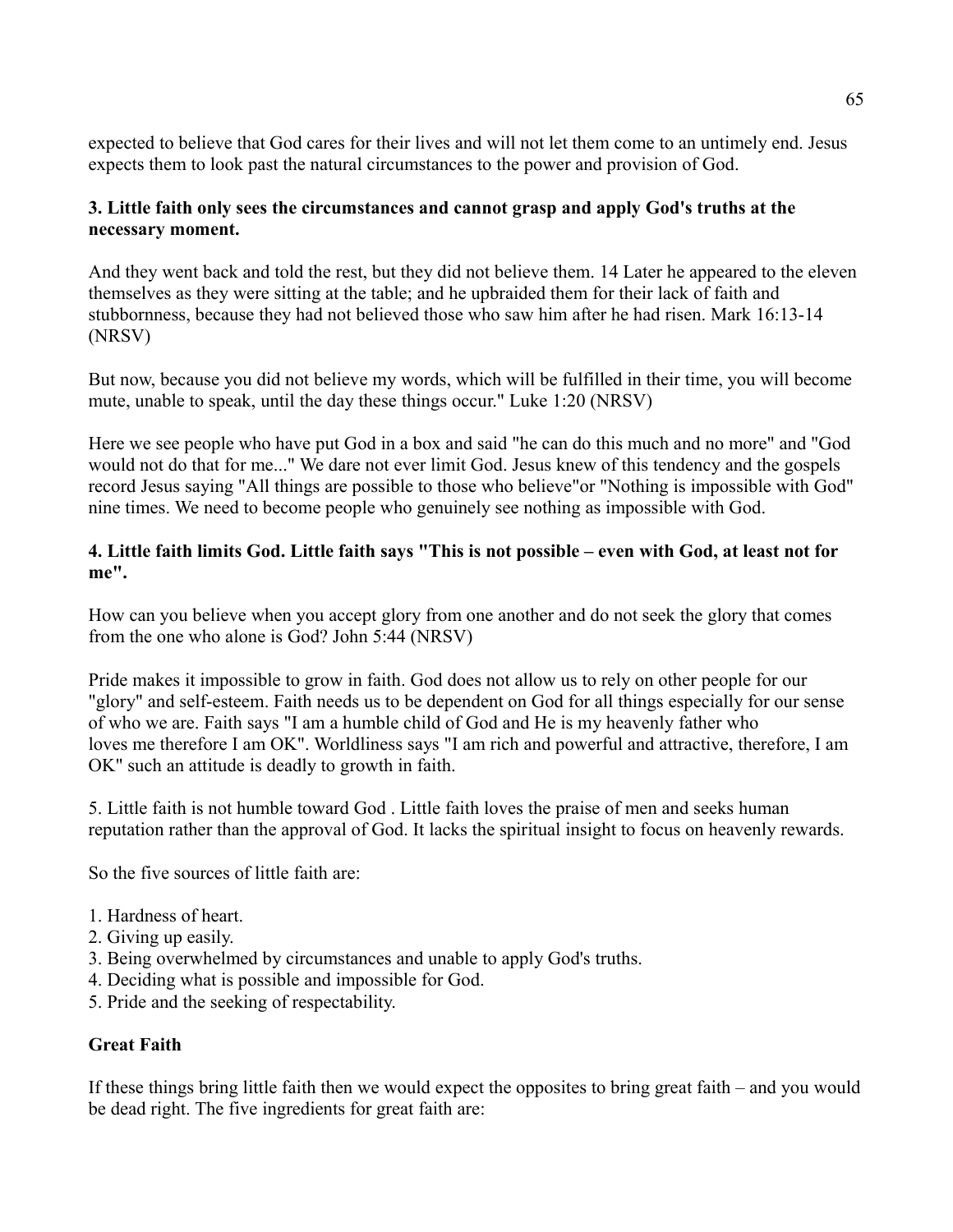- 1. Softness of heart (fruitful soil, parable of the sower).
- 2. Persistence and endurance in the faith.
- 3. Seeing, believing and acting on God's truths despite anxieties and circumstances.
- 4. Believing that nothing is impossible with God.
- 5. Humility, lowliness and glorying in God alone.

Let's see how Scripture supports this:

When he entered Capernaum, a centurion came to him, appealing to him (6) and saying, "Lord, my servant is lying at home paralyzed, in terrible distress." (7) And he said to him, "I will come and cure him." (8) The centurion answered, "Lord, I am not worthy to have you come under my roof; but only speak the word, and my servant will be healed. (9) For I also am a man under authority, with soldiers under me; and I say to one, 'Go,' and he goes, and to another, 'Come,' and he comes, and to my slave, 'Do this,' and the slave does it." (10) When Jesus heard him, he was amazed and said to those who followed him, "Truly I tell you, in no one in Israel have I found such faith. (11) I tell you, many will come from east and west and will eat with Abraham and Isaac and Jacob in the kingdom of heaven, (12) while the heirs of the kingdom will be thrown into the outer darkness, where there will be weeping and gnashing of teeth." 13 And to the centurion Jesus said, "Go; let it be done for you according to your faith." And the servant was healed in that hour. Matthew 8:5-13 (NRSV)

Jesus left that place and went away to the district of Tyre and Sidon. (22) Just then a Canaanite woman from that region came out and started shouting, "Have mercy on me, Lord, Son of David; my daughter is tormented by a demon." (23) But he did not answer her at all. And his disciples came and urged him, saying, "Send her away, for she keeps shouting after us." 24 He answered, "I was sent only to the lost sheep of the house of Israel." (25) But she came and knelt before him, saying, "Lord, help me." (26) He answered, "It is not fair to take the children's food and throw it to the dogs." (27) She said, "Yes, Lord, yet even the dogs eat the crumbs that fall from their masters' table." (28) Then Jesus answered her, "Woman, great is your faith! Let it be done for you as you wish." And her daughter was healed instantly. Matthew 15:21-28 (NRSV)

But as for that in the good soil, these are the ones who, when they hear the word, hold it fast in an honest and good heart, and bear fruit with patient endurance. Luke 8:15 (NRSV)

If you notice something the same about the Canaanite woman and the Roman Centurion it is that both had a deep sense of their unworthiness before God but an unshakable belief that God would act on their behalf. The centurion is commended for his great faith in understanding the nature of Jesus' authority...that all Jesus had to do was speak the word and his servant would be healed. He does not strut around before God but comes very humbly to Jesus. Jesus was willing to visit this man's house but he did not feel worthy to have Him. His word would be sufficient. Here we see four of the five principles of great faith at work. The Centurion had:

A soft and merciful heart.

An understanding of spiritual principles and God's authority.

He believed that nothing was impossible with God.

He was very humble and did not take up the opportunity to big-note himself in front of the crowd or Jesus or even to have the Messiah for lunch.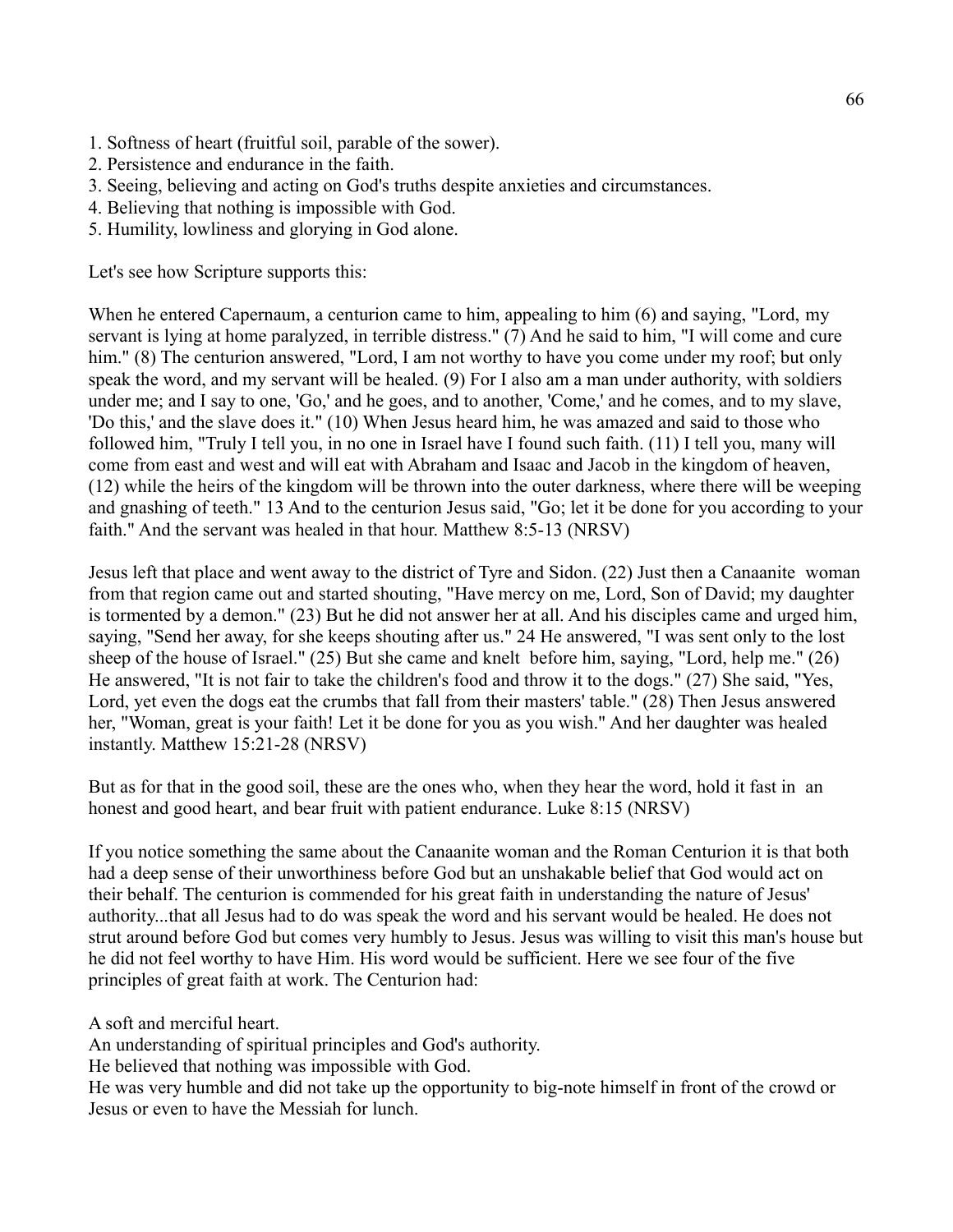The Canaanite woman with the demon-possessed daughter shows the this quality of persistence - to the point of annoying the disciples. She possessed an unshakable faith in the mercy that Jesus would bestow.

Again we see a soft and merciful heart, A grasping of spiritual truth despite adverse circumstances. In this case the truth that even Gentiles were not outside God's mercy .

Faith that nothing was impossible to God. **Persistence** A humble heart that abased itself before God.

Both the Roman Centurion and Canaanite woman were Gentiles and are the only people in the gospels commended by Jesus for their great faith.

#### **Growing Into Great Faith**

Now for the conclusion of the matter – how can you and I become men and women of faith who see things happen when they pray and whose lives please God. What qualities shall we try to work into our lives so that we eventually grow into great faith?

1. We will aim at being soft-hearted caring and merciful, open to the truths of God and the needs of others. As Luke puts it people who "hold fast the word in a good and honest heart".

2. We will aim at grasping spiritual truths and believing them. We will not scoff at the miraculous or the power of God but seek to understand His mercy, justice and power and how it operates.

3. We will believe that nothing is impossible with God and that no circumstance is too difficult for Him to change.

4. We will hold onto our faith like a pig-dog on a bone. We will persist before God with our requests and not let go. We will keep on believing even though circumstances would cause many others to doubt and give up.

5. We will not grandstand around before God or men but be gentle and lowly and humble of heart. We will seek our approval from God, not from the world around us.

#### **May I suggest four steps, the initials of which form the word ROPE.**

**R**epent of your pride, skepticism and unbelief. Confess to God that you are a person of little faith, that you do not believe as you should and that you want help to grow in faith. "Lord I believe, help thou mine unbelief"

**O**pen your heart to the word of God. Treasure the truths of God. Seek to find out how God acts and to trust God in all circumstances on the basis of what you have learned of Him.

**P**ersist in prayer and faith. Never, never, never give in. If its worthwhile hold on to it – and your faith is worth much.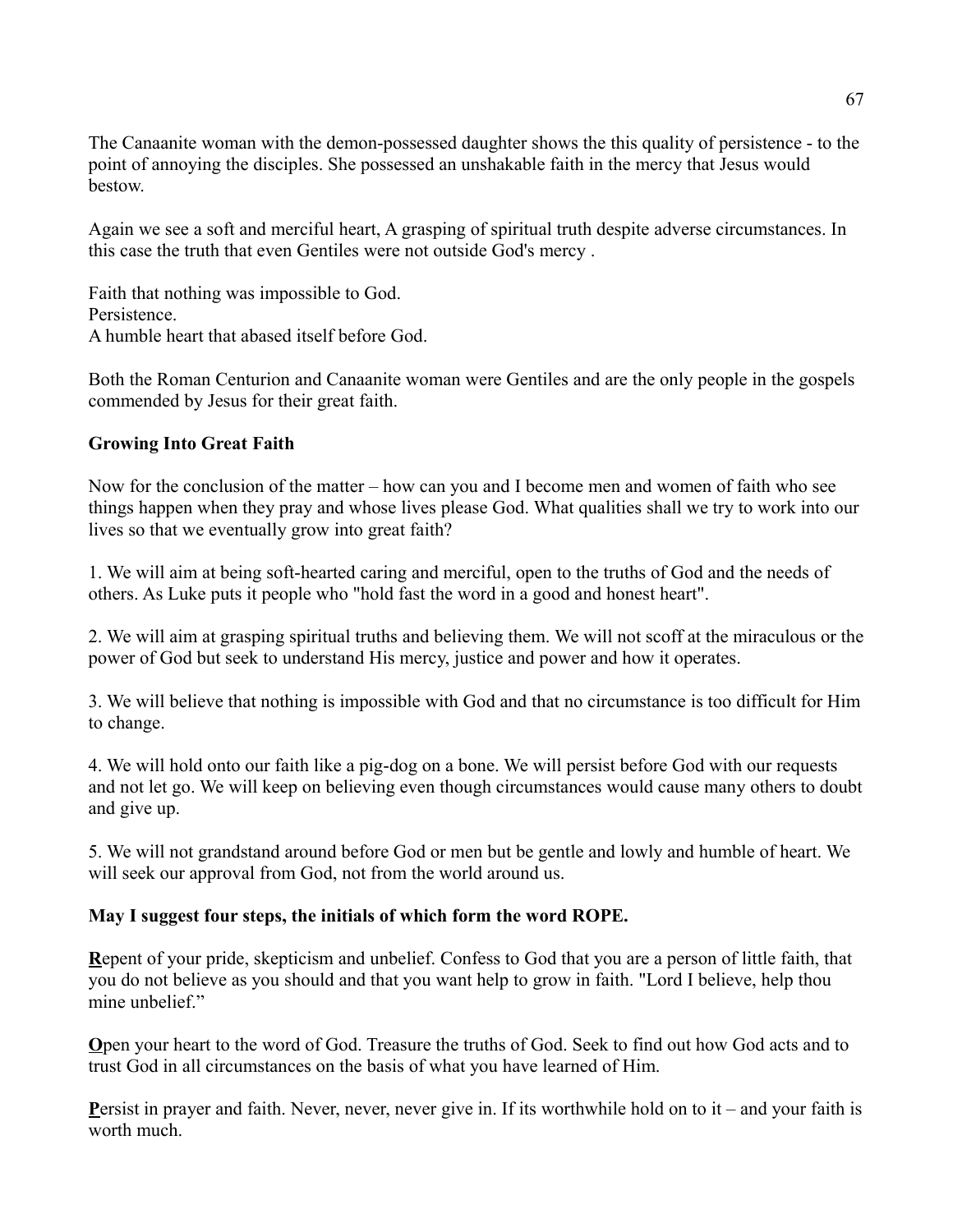**E**xpect great things from God, attempt great things for God. This was the motto of a famous missionary -either C.T. Studd or Hudson Taylor. The centurion and the Canaanite woman expected great things from God.

The apostles after Pentecost were filled with faith and expected great things from God and attempted great things for God – and they succeeded.

#### **Participating Faith**

The Bible doesn't use these exact words but they summarize for me the Hebrews 11 gift of exceptional faith. Though the centurion had great faith it was not the same as a Paul or a David or a Moses or an Abraham. These giants of the faith participated in the plans and purposes of God. They took God at his word and launched out not knowing where they were going. They sought a Kingdom that was not of this world. They ACTIVELY AND DELIBERATELY PARTICIPATED IN THE PROMISES OF GOD. Let's look at this a bit further.

Now faith is the substance of things hoped for, the evidence of things not seen. {2} For by it the elders obtained a good testimony. {3} By faith we understand that the worlds were framed by the word of God, so that the things which are seen were not made of things which are visible. {4} By faith Abel offered to God a more excellent sacrifice than Cain, through which he obtained witness that he was righteous, God testifying of his gifts; and through it he being dead still speaks. {5} By faith Enoch was taken away so that he did not see death, "and was not found, because God had taken him"; for before he was taken he had this testimony, that he pleased God. {6} But without faith it is impossible to please Him, for he who comes to God must believe that He is, and that He is a Rewarder of those who diligently seek Him. {7} By faith Noah, being divinely warned of things not yet seen, moved with godly fear, prepared an ark for the saving of his household, by which he condemned the world and became heir of the righteousness which is according to faith. {8} By faith Abraham obeyed when he was called to go out to the place which he would receive as an inheritance. And he went out, not knowing where he was going. (Hebrews 11:1-8 NKJV)

Each of these people demonstrated their inner conviction by outward actions that participated in the plans, purposes and promises of God. Abel offered an acceptable sacrifice. Enoch lived a life pleasing to God. Noah built an ark. Abraham went out not knowing where he was going. They took on God's plan as their life intent. Faith is the "substance of things hoped for". For these people faith was not wishing or hoping it was reckoning on God's promises as "substantial", as reliable, as something they could walk out on like a plank of wood.

The minimum level of faith is specified as believing that God is and that He rewards those who seek Him. (v6) The maximum is the ability to forsake all for God's Kingdom purposes as Abraham did many times and many saints have done since. These people know that though this life's rewards may be few that they WILL inherit something greater still in the resurrection. For them this is not fanciful theology or religious conjuring but a real hope - a hope with substance. Something that they can and do build their lives on.

These all died in faith, not having received the promises, but having seen them afar off were assured of them, embraced them and confessed that they were strangers and pilgrims on the earth. {14} For those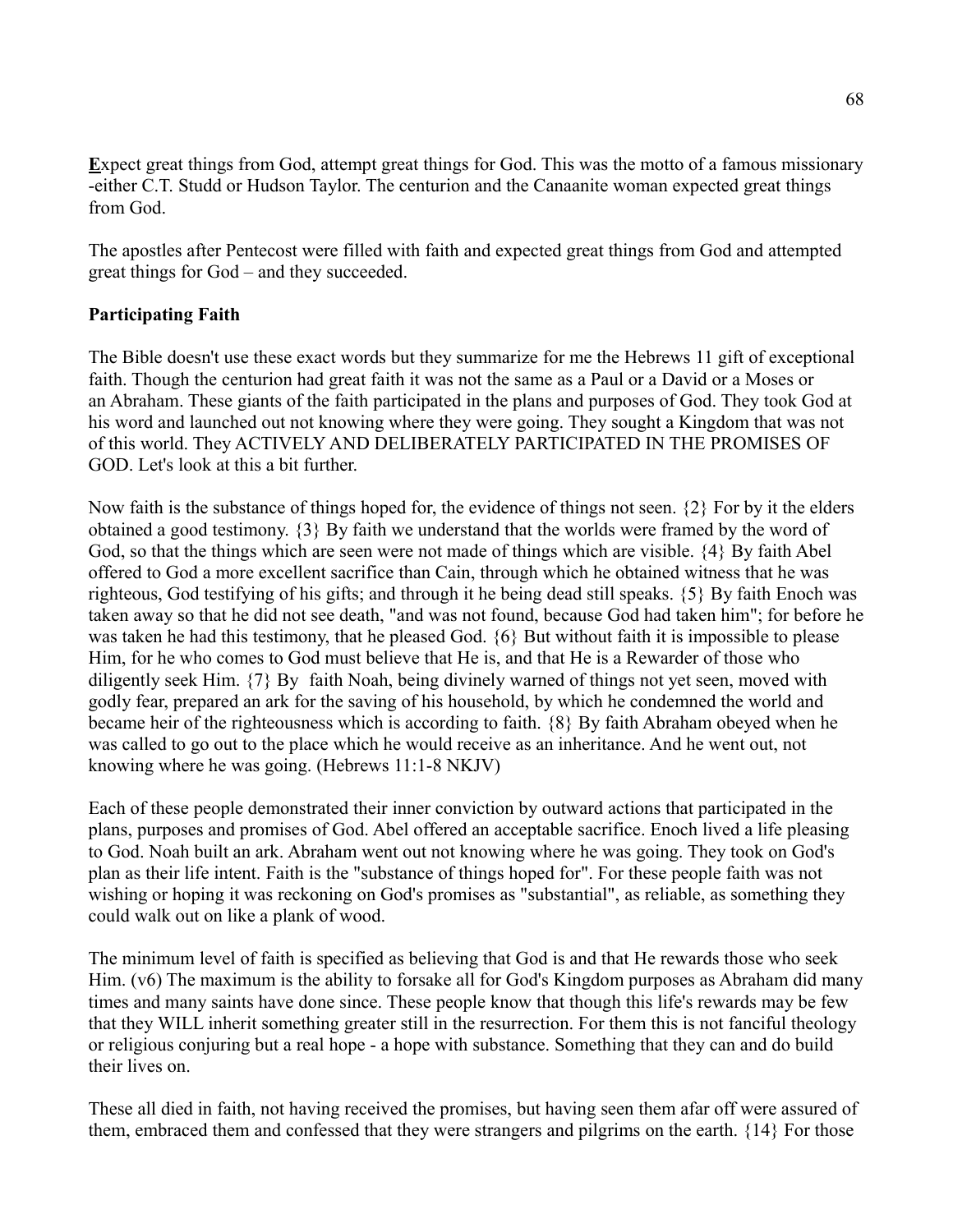who say such things declare plainly that they seek a homeland. {15} And truly if they had called to mind that country from which they had come out, they would have had opportunity to return. {16} But now they desire a better, that is, a heavenly country. Therefore God is not ashamed to be called their God, for He has prepared a city for them. {17} By faith Abraham, when he was tested, offered up Isaac, and he who had received the promises offered up his only begotten son, {18} of whom it was said, "In Isaac your seed shall be called," {19} concluding that God was able to raise him up, even from the dead, from which he also received him in a figurative sense. {20} By faith Isaac blessed Jacob and Esau concerning things to come. {21} By faith Jacob, when he was dying, blessed each of the sons of Joseph, and worshiped, leaning on the top of his staff. {22} By faith Joseph, when he was dying, made mention of the departure of the children of Israel, and gave instructions concerning his bones. {23} By faith Moses, when he was born, was hidden three months by his parents, because they saw he was a beautiful child; and they were not afraid of the king's command. {24} By faith Moses, when he became of age, refused to be called the son of Pharaoh's daughter, {25} choosing rather to suffer affliction with the people of God than to enjoy the passing pleasures of sin, {26} esteeming the reproach of Christ greater riches than the treasures in Egypt; for he looked to the reward. (Hebrews 11:13-26 NKJV)

The desire of those who have decided to participate in the plans and promises of God is for His purposes alone. They desire the heavenly city - not the earthly. They esteem the reproach of Christ to be greater riches than the treasures of Egypt – and how great those treasures were has only recently been revealed by modern archeology. This is the true love of God – to enter in to all He calls us to without reserve or hesitation and leaving this world behind as a vapor and a cloud. Will you set your heart on the purposes of God and start the journey, the pilgrimage, of participating faith?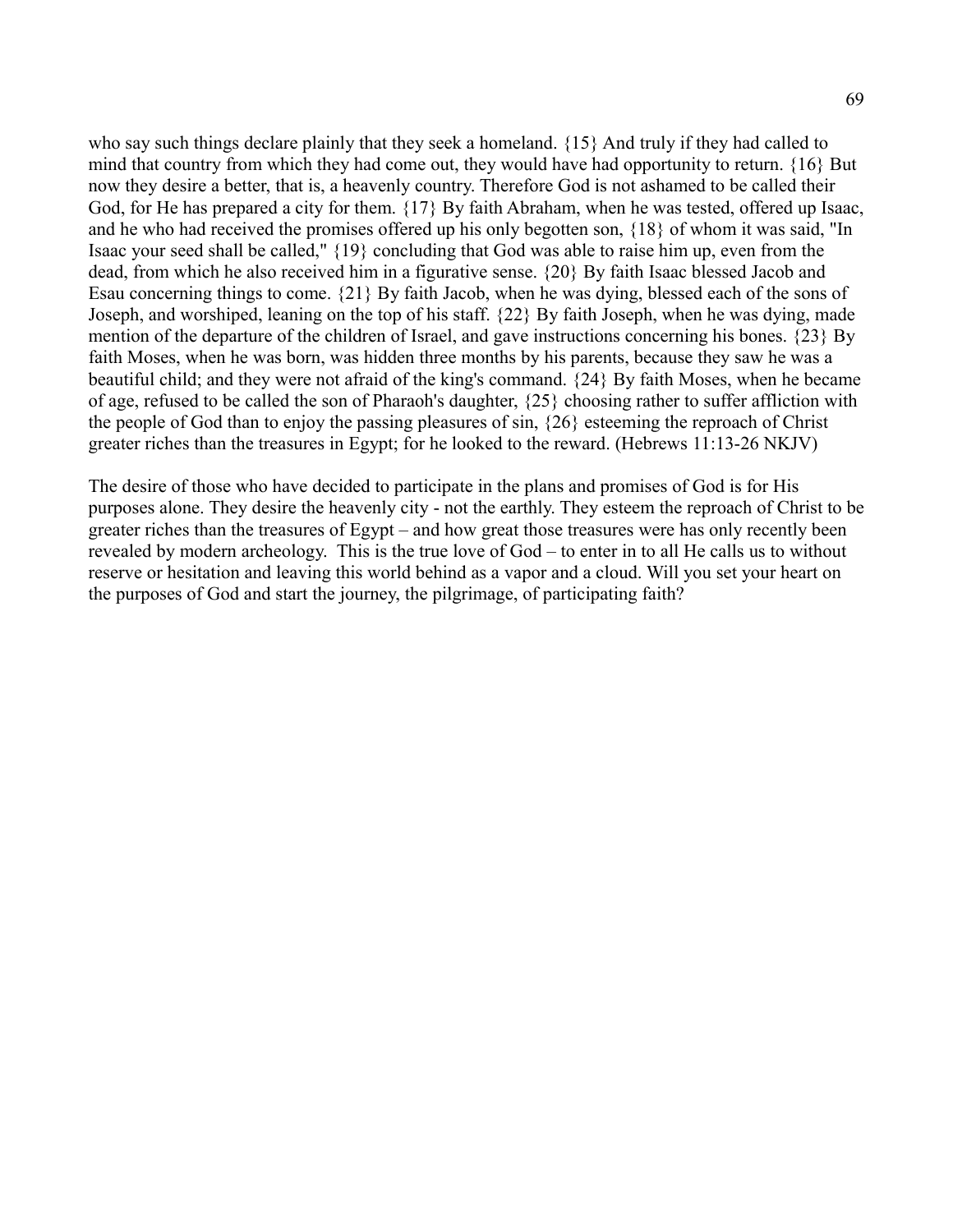## **And They Kept On Believing...**

Now faith is the substance of things hoped for, the evidence of things not seen. (2) For by it the elders obtained a good testimony. (3) By faith we understand that the worlds were framed by the word of God, so that the things which are seen were not made of things which are visible. (4) By faith Abel offered to God a more excellent sacrifice than Cain, through which he obtained witness that he was righteous, God testifying of his gifts; and through it he being dead still speaks. (5) By faith Enoch was taken away so that he did not see death, "and was not found, because God had taken him" for before he was taken he had this testimony, that he pleased God. (6) But without faith it is impossible to please Him, for he who comes to God must believe that He is, and that He is a Rewarder of those who diligently seek Him. (Hebrews 11:1-6)

#### **What is Faith?**

Faith is a sure trust in a good God. There are two definitions of faith in these first few verses of Hebrews 11. The first definition deals with what faith is. (Hebrews 11:1,6 NKJV)

Now faith is the substance of things hoped for, the evidence of things not seen.

The second definition tells us what faith believes and does.

But without faith it is impossible to please Him, for he who comes to God must believe that He is, and that He is a Rewarder of those who diligently seek Him.

**Faith is "the substance of things hoped for".** This peculiar phrase has caused much confusion. Some have erred by declaring that faith is a substance or a force. It is not, it is a personal disposition. It is a trusting attitude toward God. The Greek word used here is "hupostasis" which means "essence, substance, foundation, confident assurance, guarantee or attestation (as in attesting documents)". Thus faith is the essence or foundation of things hoped for. Faith is knowing that what you hope for is going to happen because God said it is going to happen. Thus long-lasting hope is based on solid faith. Faith is the humble and yet confident striding through life with your hand in the Hand of your Creator. Faith is believing what God says when He gives you a promise.

**Faith is the "evidence of things not seen".** Faith considers "God said it will happen.." as actual evidence. Looking at our italicized definition in the previous paragraph we see that men and women of faith know that what they hope for is going to happen. They know this on the evidence of God alone. If God has told them so then it will come to pass. Faith sees evidence where the world cannot see it. I am currently engaged to a girl I have not met except over the Internet. The confidence we feel is entirely due to the fact that we believe that God has brought us together. Unless that was so we would run a mile. The evidence for us is in God.

In verse 6 we see that the person of faith believes a) that He is and that, b) He is a Rewarder of those that diligently seek Him. Faith believes that God exists and is good and is accessible and is powerful enough to deliver rewards to His people. This is not the "god of the philosophers". Rather this is the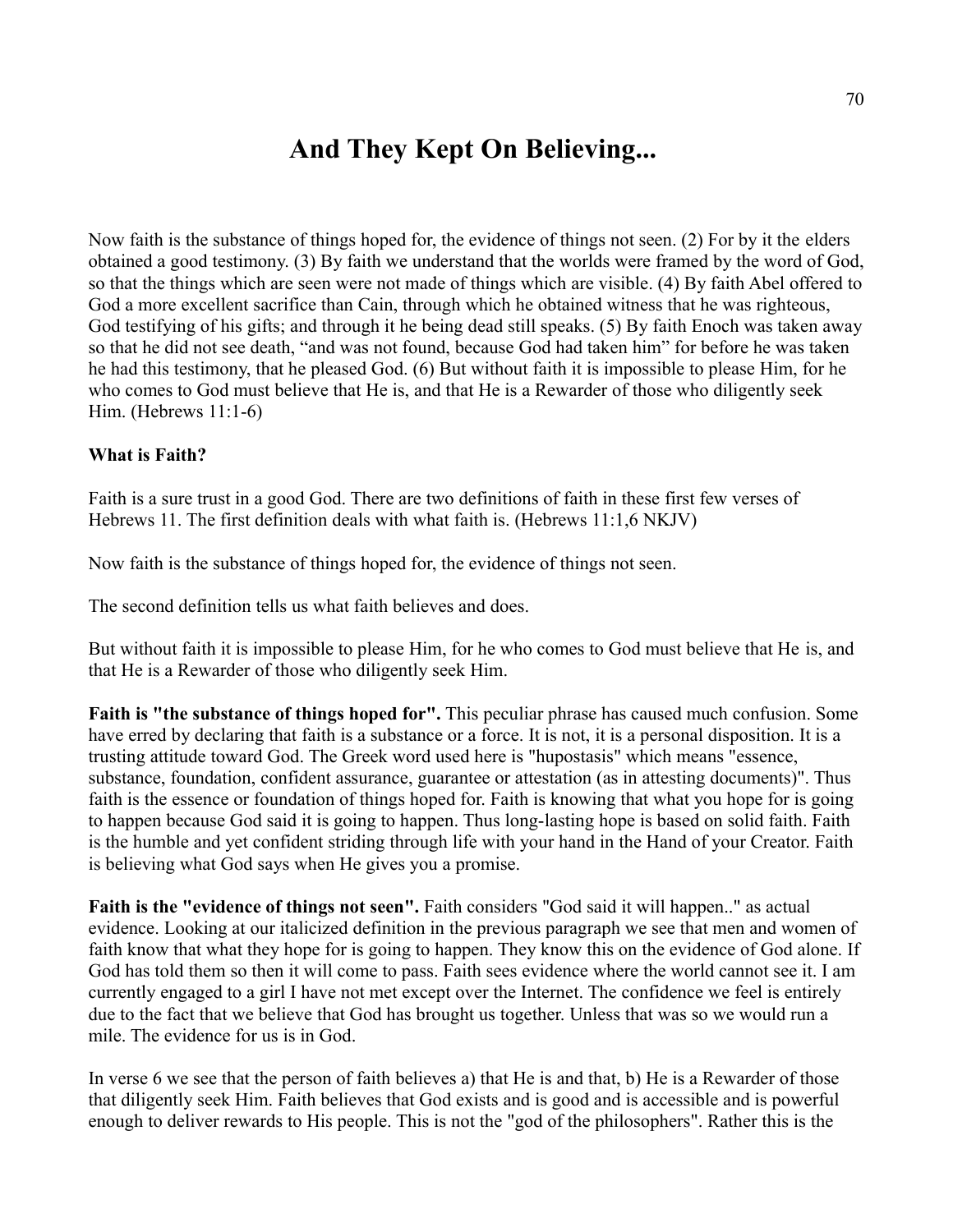God who acts in real life. He is not silent or remote or aloof. He is good and He is accessible. Furthermore, He is a Rewarder of those that diligently seek Him. Many "philosophers" scoff at the notion of God rewarding people as primitive and insufficiently elevated. However, those who are of faith grab hold of the reward! God does not reward the spiritually apathetic but instead rewards those who believe in Him enough to be diligent in their pursuit of God.

#### **What Is Not Faith?**

On the other hand four things are not of faith:

1. Anxious fear is when we come to the conclusion that the power of dire circumstances is greater than the power of God the Creator.

2. Unbelief is the rebellious act of refusing to believe what God has clearly said.

3. Doubt is the unstable process of oscillating between faith and unbelief.

4. Presumption is making something up and then "trusting it" as if God had said it.

None of these are faith!

Anxious fear (as contrasted with godly fear) may seem like "just a natural human response" yet it is not a godly response. Such fear does not factor God into life. Anxiety thinks on the natural plane and does not trust in the goodness and power of God. The goodness and power of God is seen as unreliable "when it comes to the crunch". Areas like our finances and our health are particularly prone to this. Jesus addresses such fears directly in Matthew 6:19-34 and the Bible verses quoted below. Thus anxious fear is not of faith and is sin.

But when Jesus heard it, He answered him, saying, "Do not be afraid; only believe, and she will be made well."(Matthew 6:30 NKJV)

Now if God so clothes the grass of the field, which today is, and tomorrow is thrown into the oven, will He not much more clothe you, O you of little faith? (Luke 8:50 NKJV)

Unbelief is the hard-hearted attitude of refusing to accept the Word of God as true. It can happen to Christians even the best of them!

Later He appeared to the eleven as they sat at the table; and He rebuked their unbelief and hardness of heart, because they did not believe those who had seen Him after He had risen. (Mark 16:14 NKJV)

So we see that even the 11 disciples after the resurrection suffered from a measure of unbelief. The trouble with unbelief is that it appears so rational. It seems more rational to believe that dead people stay dead. Unbelief is common today with the rise of the secular world view. That is why miracles are so uncommon in the West, we have become like Nazareth – overly familiar with Jesus and with a distinct, but wrong, idea of who He is.

"Is this not the carpenter's son? Is not His mother called Mary? And His brothers James, Joses, Simon,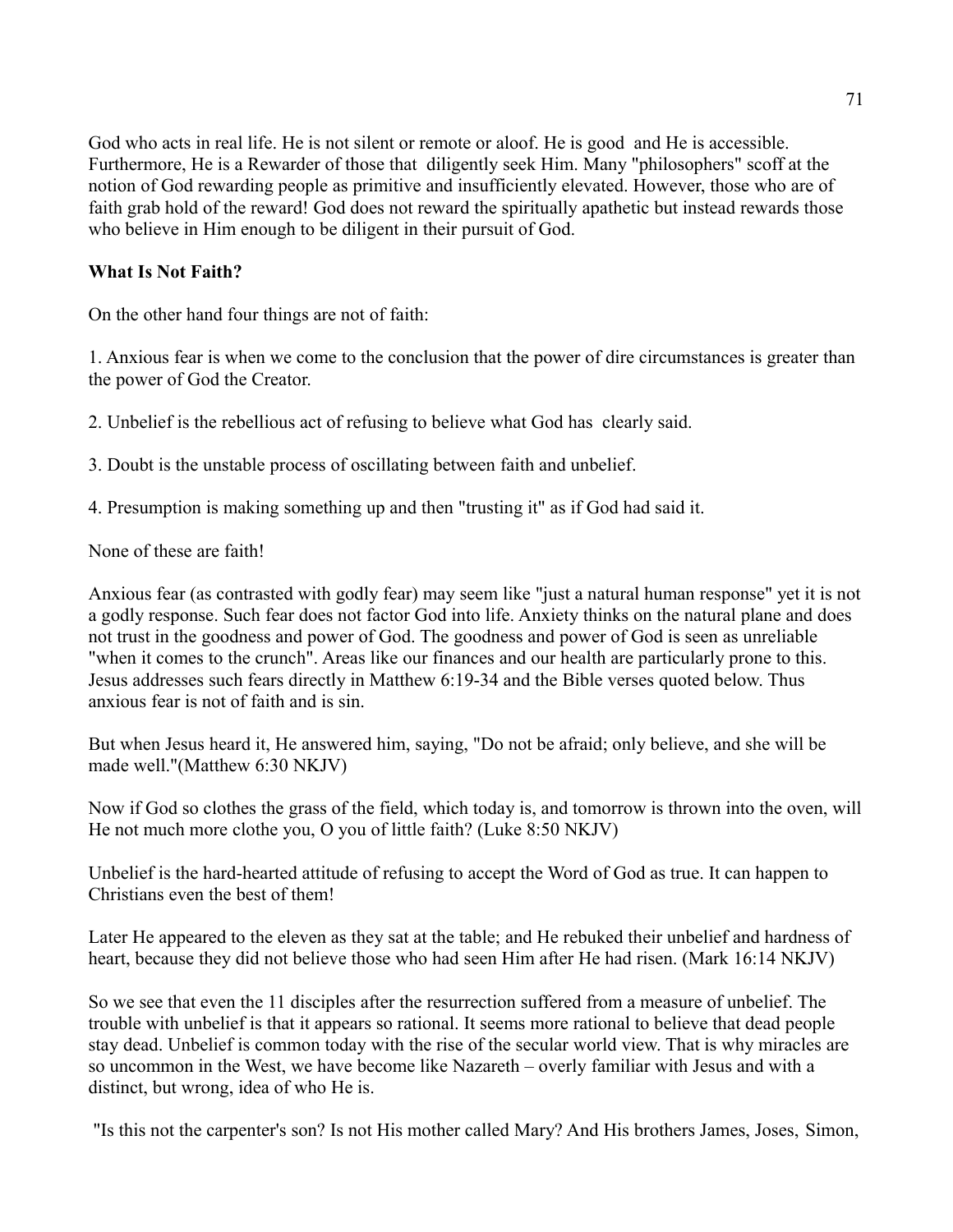and Judas?... {58} Now He did not do many mighty works there because of their unbelief. (Matthew 13:55-58 NKJV)

Unbelief needs to be guarded against in the Christian community. It is not just "unbelievers" that suffer from the sin of unbelief! The "brethren" can as well .

Beware, brethren, lest there be in any of you an evil heart of unbelief in departing from the living God; {13} but exhort one another daily, while it is called "Today," lest any of you be hardened through the deceitfulness of sin. (Hebrews 3:12-13 NKJV)

Sin and unbelief are closely related. Sin makes us reluctant to believe because then we would see our sin more clearly. It also hardens the heart making it unresponsive to God. Faith is built in community by us encouraging and exhorting one another and being alert to any unbelief that may occur.

Doubt involves a continuing oscillation between faith and unbelief. For instance a new convert may enthusiastically embrace the faith then be assailed by doubts regarding the existence of God one day and be back believing enthusiastically the next. Doubt often leads to settled unbelief. Rarely does it lead to faith. It destabilizes the believer and the world, flesh and the devil find the person easy prey.

If any of you lacks wisdom, let him ask of God, who gives to all liberally and without reproach, and it will be given to him. (6) But let him ask in faith, with no doubting, for he who doubts is like a wave of the sea driven and tossed by the wind. (7) For let not that man suppose that he will receive anything from the Lord; (8) he is a double-minded man, unstable in all his ways. (James 1:5-8)

Presumption is trying to "believe" what God has not said. It can be accidental or deliberate. When it is deliberate it is a grave sin. After the congregation of Israel refused to cross into Canaan out of fear God was clearly angry with them. He sentenced them to 40 years in the wilderness. After this the people decided that they would now try to enter Canaan despite God saying that He would not help them. They were soundly defeated and Moses said they were defeated because of their presumption.

"Then you answered and said to me, 'We have sinned against the LORD; we will go up and fight, just as the LORD our God commanded us.' And when everyone of you had girded on his weapons of war, you were ready to go up into the mountain. (42) "And the LORD said to me, 'Tell them, "Do not go up nor fight, for I am not among you; lest you be defeated before your enemies."' (43) So I spoke to you; yet you would not listen, but rebelled against the command of the LORD, and presumptuously went up into the mountain. (44) And the Amorites who dwelt in that mountain came out against you and chased you as bees do, and drove you back from Seir to Hormah. (45) Then you returned and wept before the LORD, but the LORD would not listen to your voice nor give ear to you. (Deuteronomy 1:41-45 NKJV)

#### **Faith Always Continues To Believe**

By faith Abraham obeyed when he was called to go out to the place which he would receive as an inheritance. And he went out, not knowing where he was going. (9) By faith he dwelt in the land of promise as in a foreign country, dwelling in tents with Isaac and Jacob, the heirs with him of the same promise; (10) for he waited for the city which has foundations, whose builder and maker is God. (11) By faith Sarah herself also received strength to conceive seed, and she bore a child when she was past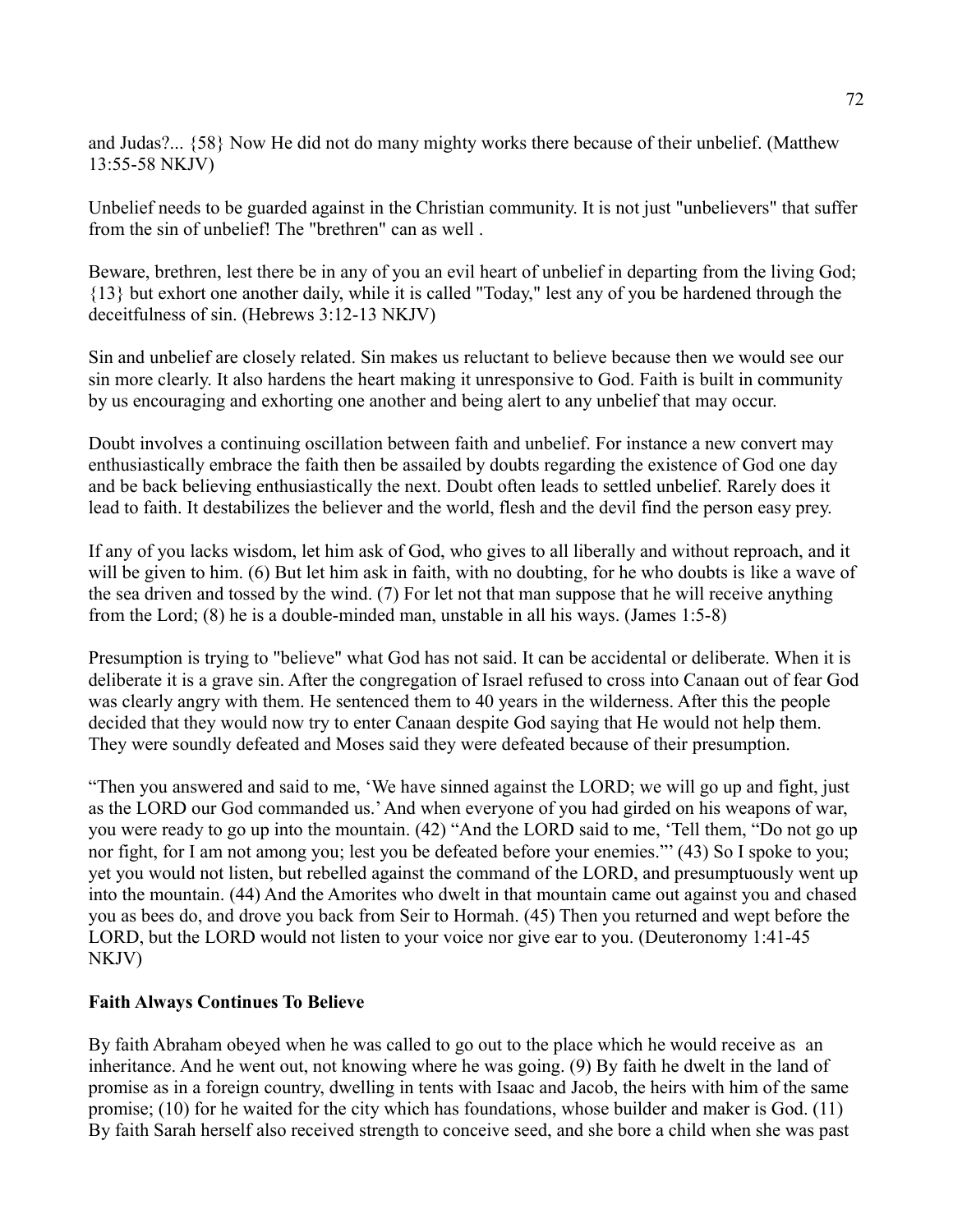the age, because she judged Him faithful who had promised. (12) Therefore from one man, and him as good as dead, were born as many as the stars of the sky in multitude—innumerable as the sand which is by the seashore. (Hebrews 11:8-12 NKJV)

Abraham continued to believe in God despite all the "physical evidence". He had a sure word and he held on to it and treasured it and made it his hope. Eventually it produced results and his descendants populate the Middle East today (both Arabs and Jews are descendants of Abraham). Three of the world's major religions (Judaism, Christianity and Islam) were started by his descendants and his name is honored by most of the people in the world. This old, childless, wandering man of faith has certainly been blessed!

For Abraham there was no church or temple or Bible or law code or priest (except the mysterious Melchizedek) , and no set ritual except circumcision. He walked with God by faith alone. He heard directly from God and lived from year to year in the strength of those revelations and promises. He did not waver in faith.

The tenacity of Abraham's faith is a testimony to what true faith is like. It hangs on and keeps believing. It knows the promise of God will be fulfilled.

### **Faith Does Not Live For This World**

These all died in faith, not having received the promises, but having seen them afar off were assured of them, embraced them and confessed that they were strangers and pilgrims on the earth. (14) For those who say such things declare plainly that they seek a homeland. (15) And truly if they had called to mind that country from which they had come out, they would have had opportunity to return. (Hebrews 11:13-15 NKJV)

Men and women of faith are "strangers and pilgrims on the earth". They operate differently from the surrounding world system and have their vision set on things that are "afar off". Thus faith is NOT a mechanism for getting money from God. It is not focused on material prosperity at all. Those who are of faith may be blessed with material prosperity but that is not what their faith is focused upon. Material prosperity is a by-product of faith that is directed towards things "afar off".

#### **Faith Perceives God's Purposes**

But now they desire a better, that is, a heavenly country. Therefore God is not ashamed to be called their God, for He has prepared a city for them. (17) By faith Abraham, when he was tested, offered up Isaac, and he who had received the promises offered up his only begotten son, (18) of whom it was said, "In Isaac your seed shall be called," 19 concluding that God was able to raise him up, even from the dead, from which he also received him in a figurative sense. (20) By faith Isaac blessed Jacob and Esau concerning things to come. (21) By faith Jacob, when he was dying, blessed each of the sons of Joseph, and worshiped, leaning on the top of his staff. (22) By faith Joseph, when he was dying, made mention of the departure of the children of Israel, and gave instructions concerning his bones. (Hebrews 11:16-22 NKJV)

Abraham's faith understood God's purposes for Isaac and was so confident that God would perform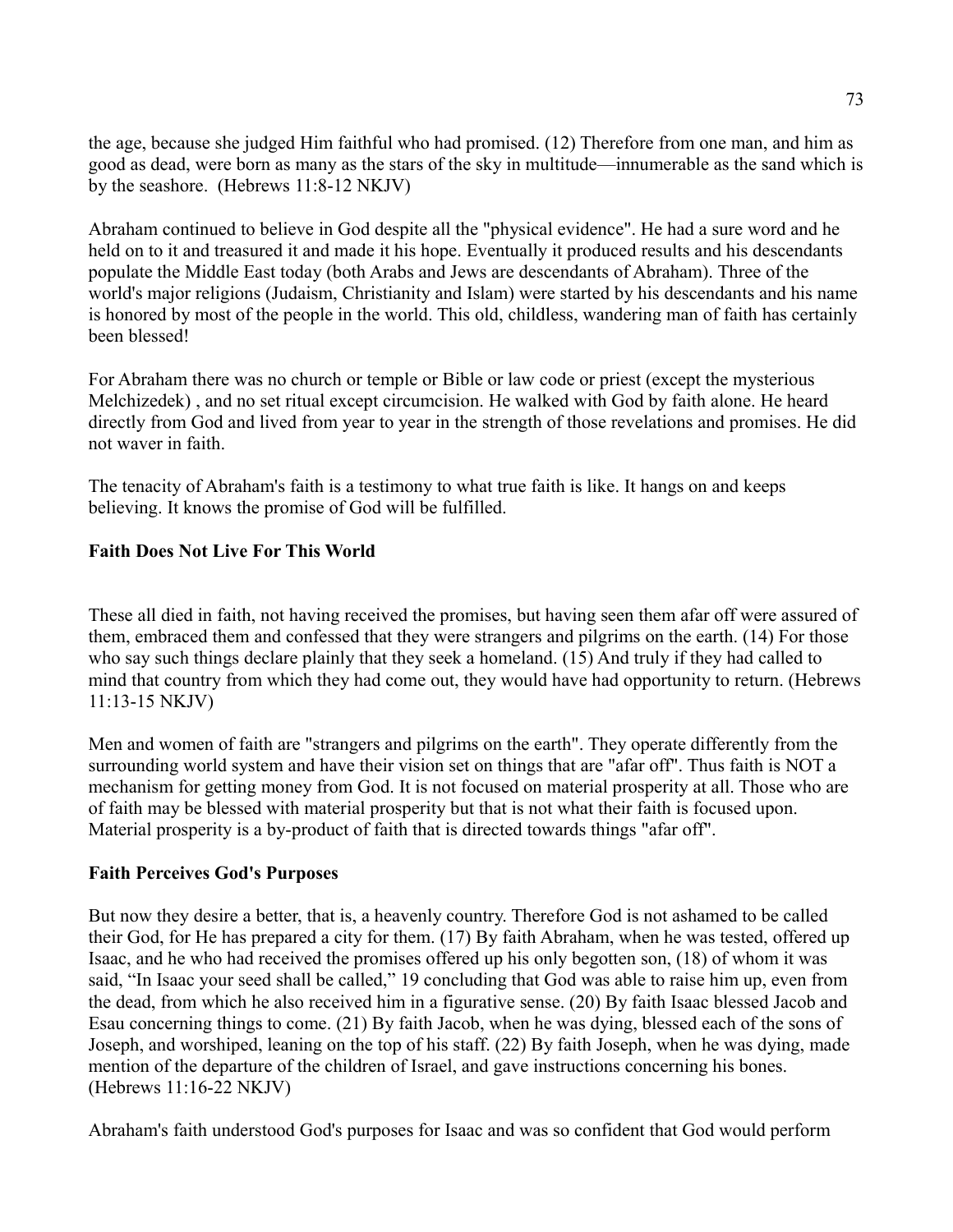them that he was prepared to sacrifice Isaac thinking God would raise Isaac from the dead in order to complete His purposes. Isaac understood God's purposes for Jacob and Esau and was able to bless them confident that his blessing would come to pass. Jacob through faith understood the destiny of the twelve tribes and Joseph saw the Exodus occurring and gave instructions concerning his bones. Thus we see that true faith grasps God's purposes and is confident that they will come to pass.

### **Faith Knows Where True Treasure Lies**

By faith Moses, when he was born, was hidden three months by his parents, because they saw he was a beautiful child; and they were not afraid of the king's command. (24) By faith Moses, when he became of age, refused to be called the son of Pharaoh's daughter, (25) choosing rather to suffer affliction with the people of God than to enjoy the passing pleasures of sin, (26) esteeming the reproach of Christ greater riches than the treasures in Egypt; for he looked to the reward. (Hebrews 11:23-26 NKJV)

Moses knew that all real and substantial treasure is in Christ. The vast treasures of the Egyptian Pharaohs were as nothing to "them reproach of Christ". It takes faith to see this in the first place. It does not seem commonsense at all to choose mistreatment with the people of God over power, prestige and wealth. However, many missionaries have done just that giving up jobs as doctors, engineers, teachers or other professionals to suffer disease and hardship for the sake of the Kingdom of God. I think it was Dawson Trotman, who founded the Navigators, who was an engineer. After building a particular bridge he thought to himself - all my work is going to be burned up when Christ returns, that bridge will be just a puff of smoke! He decided he wanted to work with things that last forever. After a bit of Bible study he worked out that the two things that last forever are the word of God and people so he set out to work with those instead and a world-wide ministry was born. Men and women of faith think like that.

# **Faith Sees Him Who Is Invisible**

By faith he left Egypt, not fearing the king's anger; he persevered because he saw him who is invisible. (28) By faith he kept the Passover and the sprinkling of blood, so that the destroyer of the firstborn would not touch the firstborn of Israel. (29) By faith the people passed through the Red Sea as on dry land; but when the Egyptians tried to do so, they were drowned. (30) By faith the walls of Jericho fell, after the people had marched around them for seven days. (31) By faith the prostitute Rahab, because she welcomed the spies, was not killed with those who were disobedient. (Hebrews 11:27-31 NIV)

All of the above incidents require a belief in One who is invisible. Moses' ability to see "Him who is invisible" gave him boldness before Pharaoh, respect for God's commands during the Passover, and protection from pursuing enemies. It gave Joshua victory over a walled city and preserved Rahab from annihilation. It was not her respectability that saved her, she was a prostitute, rather it was her respect of God. None of these things could be observed with the naked eye. The parting of the Red Sea was not something you could naturally anticipate. Those who were of faith passed through and those who were rebellious drowned.

In three of the above cases the ability to see Him who is invisible was a direct matter of life and death. Those who observed the Passover lived. Those who didn't lost their first-born sons. Those who had faith went through the Red Sea, those who persecuted God's people drowned. At Jericho the one person who had faith lived and the rest were destroyed. So it will be at the return of Jesus Christ.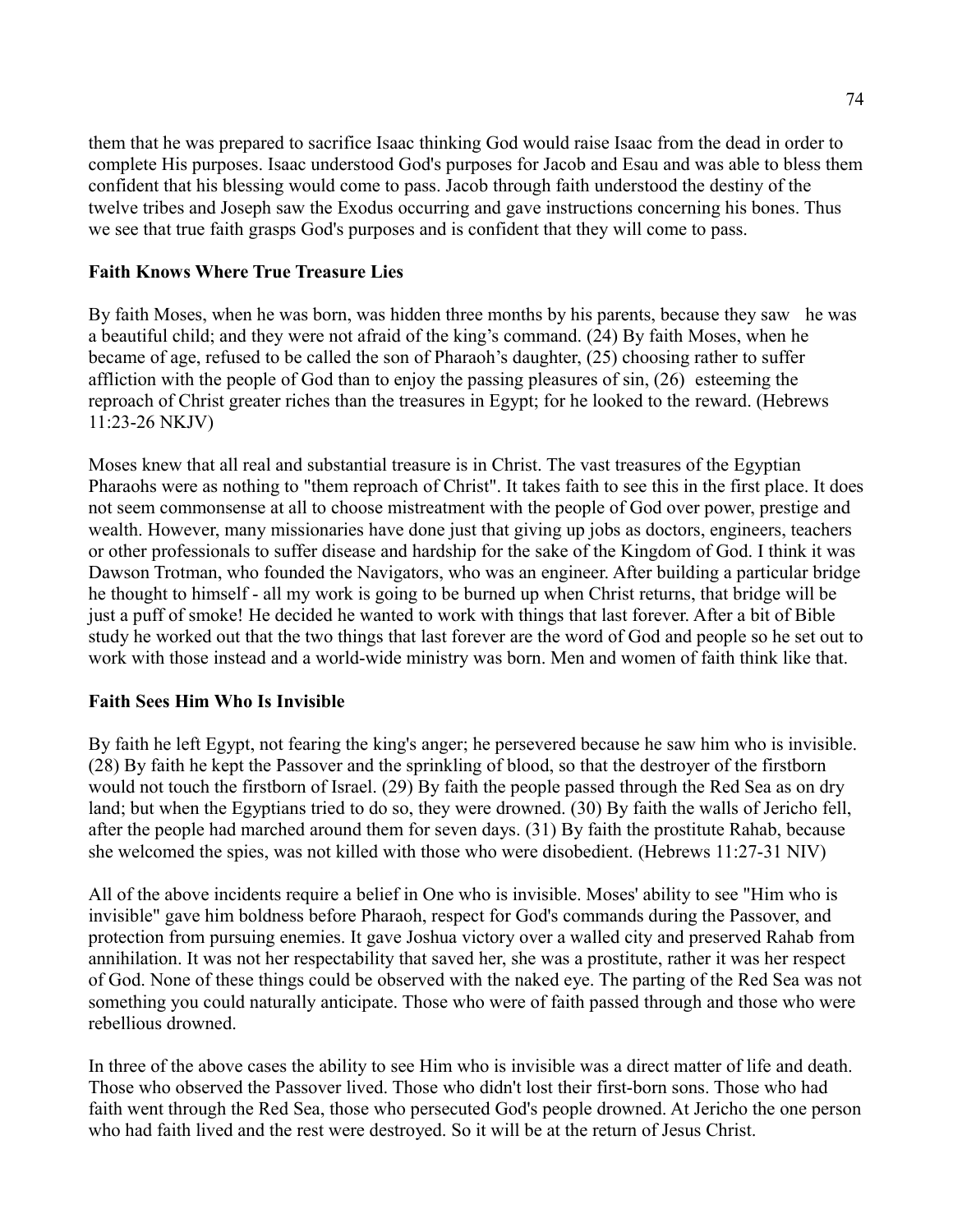#### **Faith Is As Bold As A Lion**

And what more shall I say? For the time would fail me to tell of Gideon and Barak and Samson and Jephthah, also of David and Samuel and the prophets: (33) who through faith subdued kingdoms, worked righteousness, obtained promises, stopped the mouths of lions, (34) quenched the violence of fire, escaped the edge of the sword, out of weakness were made strong, became valiant in battle, turned to flight the armies of the aliens. (35) Women received their dead raised to life again. Others were tortured, not accepting deliverance, that they might obtain a better resurrection. (36) Still others had trial of mockings and scourgings, yes, and of chains and imprisonment. (Hebrews 11:32-36 NKJV)

Faith makes people strong and bold. The overwhelming testimony of Scripture is that men and women of faith are bold, strong and courageous. They are the unflinching ones. They are the overcomers, the giant-slayers, the ones who do mighty deeds. Unbelief accomplishes nothing. Unbelief preserves the insipid. Doubt drives nothing forward and presumption merely paves the way to certain defeat. Faith brings victory.

#### **Faith is Undervalued by the World**

They were stoned, they were sawn in two, were tempted, were slain with the sword. They wandered about in sheepskins and goatskins, being destitute, afflicted, tormented— (38) of whom the world was not worthy. They wandered in deserts and mountains, in dens and caves of the earth. (39) And all these, having obtained a good testimony through faith, did not receive the promise, (40) God having provided something better for us, that they should not be made perfect apart from us. (Hebrews 11:37-40 NKJV)

Men and women of faith go unappreciated. The stock market does not value them, the honors system does not recognize them, and the established church often criticizes and rejects them. Faith has no validity for worldly people. Those who live by faith may often feel they lack a place in society and lack validation in its structures. On a sterner note they may actually be killed, imprisoned or tortured for their faith (see the article on the persecuted church).

Faith does not necessarily bring material prosperity. It can bring you affliction, torment, and a cave as a home. Many of these references actually refer to the time of the Maccabees when the Jews were treated very cruelly because they stood against defilement of the temple with an image of Zeus. When faith takes a stand it is often hated. Yet men and women of faith are treasured by God who sees them as people "of whom the world was not worthy".

#### **Faith is Only Made Complete In the Church Through Christ**

And all these, having obtained a good testimony through faith, did not receive the promise, (40) God having provided something better for us, that they should not be made perfect apart from us. (Hebrews 11:39-40 NKJV)

It seems unfair that those who had such a good testimony would not receive the promise but have to wait. This is actually a merciful thing. Otherwise there would be two groups of saints in heaven, those living before the cross with only a few privileges and those living after the cross with many due to God's great grace. The reward of the Old Testament righteous saints has been delayed so that they will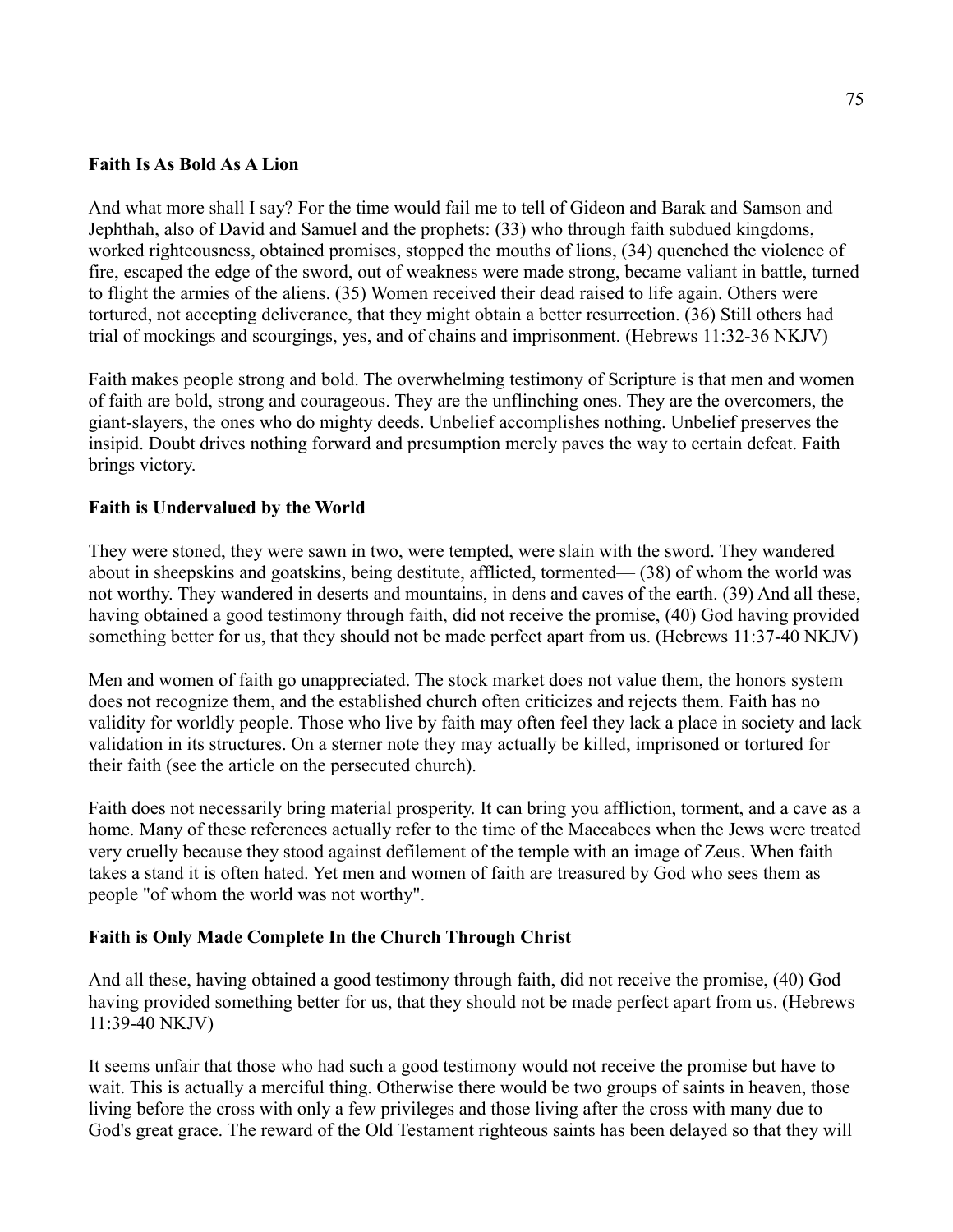celebrate with the Church and be part of the one body of Christ and participants in the grace that is in Jesus Christ. Faith brings us into Christ and into the Church. By this I mean not an organization but the spiritual fellowship of believers in Jesus Christ. Faith takes us on a journey and we find other travelers there with whom we must share. We have a common destiny in heaven with Jesus and a common gospel and a common Holy Spirit. Thus faith is not merely an individual thing but has a corporate dimension to it.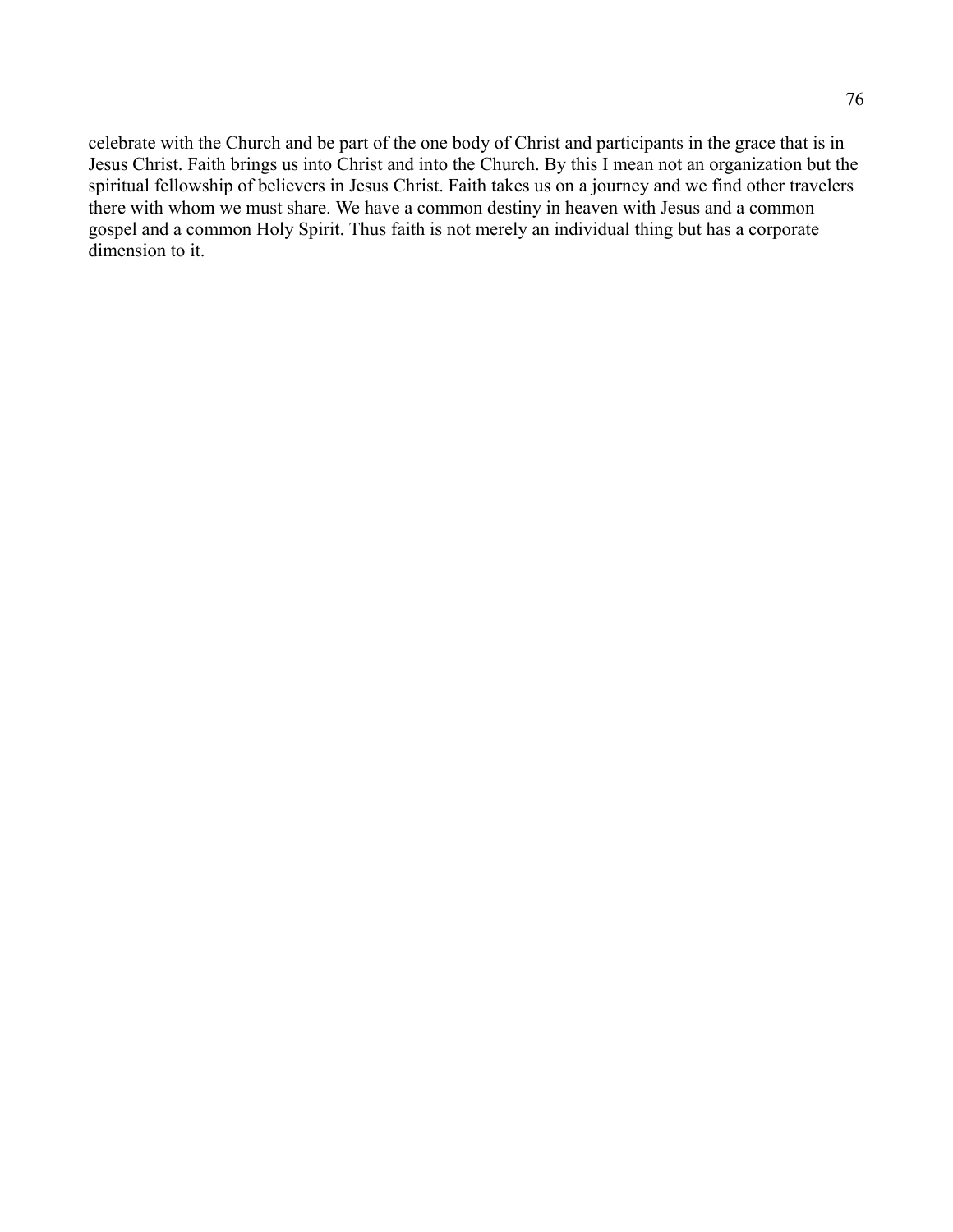# **The Prayer of Faith**

So Jesus answered and said to them, "Assuredly, I say to you, if you have faith and do not doubt, you will not only do what was done to the fig tree, but also if you say to this mountain, 'Be removed and be cast into the sea,' it will be done. (22) And whatever things you ask in prayer, believing, you will receive." (Matthew 21:21-22 NKJV)

And the prayer of faith will save the sick, and the Lord will raise him up. And if he has committed sins, he will be forgiven. (16) Confess your trespasses to one another, and pray for one another, that you may be healed. The effective, fervent prayer of a righteous man avails much. (17) Elijah was a man with a nature like ours, and he prayed earnestly that it would not rain; and it did not rain on the land for three years and six months. (18) And he prayed again, and the heaven gave rain, and the earth produced its fruit. (James 5:15-18 NKJV)

Here lies perhaps the greatest of frustrations for the believing praying godly Christian. We read verses like those above and, believing their encouragement with all our heart, set out in fervent prayer. We see some answers, many answers, but the one thing we REALLY want eludes us. I have been praying for a godly partner for three years now... with no result whatsoever. Thousands of other prayers have been answered but that one (at least at the time of writing) still eludes me. So I write this in humility. I do not claim to have discovered the key to the vaults of Heaven. I do claim that believing prayer can work many great things. I do claim that if you believe that if you pray earnestly and in faith that you will see astonishing things happen. I do claim that the Bible is true. I do not claim that you will get all you want. Your fleshly desires will remain unfulfilled.(James 4:3 NKJV) You ask and do not receive, because you ask amiss, that you may spend it on your pleasures. God also has His time for answering things (Ecclesiastes 3:1-11). So within these limits let us look at the adventure of praying in faith.

1. Have faith and do not doubt. Faith is a steady assurance that a good God will hear us. (1 John 5:14,15) and that He is faithful. Prayer is not "worrying before God". Prayer puts worry to rest (Philippians 4:6,7). Faith-filled prayer is steady and rock solid and knows what it is praying about.

2. Faith speaks confidently. You (will) say to this mountain, 'Be removed and be cast into the sea,' (and) it will be done. Faith is not just a thought or belief it is a belief that shapes our words and conduct. Faith shapes the actions of the believer. The least of these actions is our speech. For faith to be faith at all it must be capable of making us speak words of faith. If you truly believe in God - don't you say so at least to your friends? Your beliefs shape your words. The person who truly believes the mountain will move will command it to move. The faith will produce the words - and the mountain will move.

3. Faith asks "And whatever things you ask in prayer, believing, you will receive." Faith does not just sit and think. Faith does not just worry about it wishfully. Faith gets up, goes to God, and asks for it. Faith asks God for things. Some see this as tacky, as less than fully Christian, As if asking God for things was beneath them. By doing so they proclaim that they have forgotten that they are creatures of the Creator with needs He must meet. We CANNOT have our most basic needs in life met unless, like a little child, we come to God and ask. Faith does not demand selfishly it asks respectfully. God is on the throne, we are asking a boon from the King – not ordering the footman to obey. Faith is always humble and reverent. (Hebrews 5:7 NKJV) who, in the days of His flesh, when He had offered up prayers and supplications, with vehement cries and tears to Him who was able to save Him from death,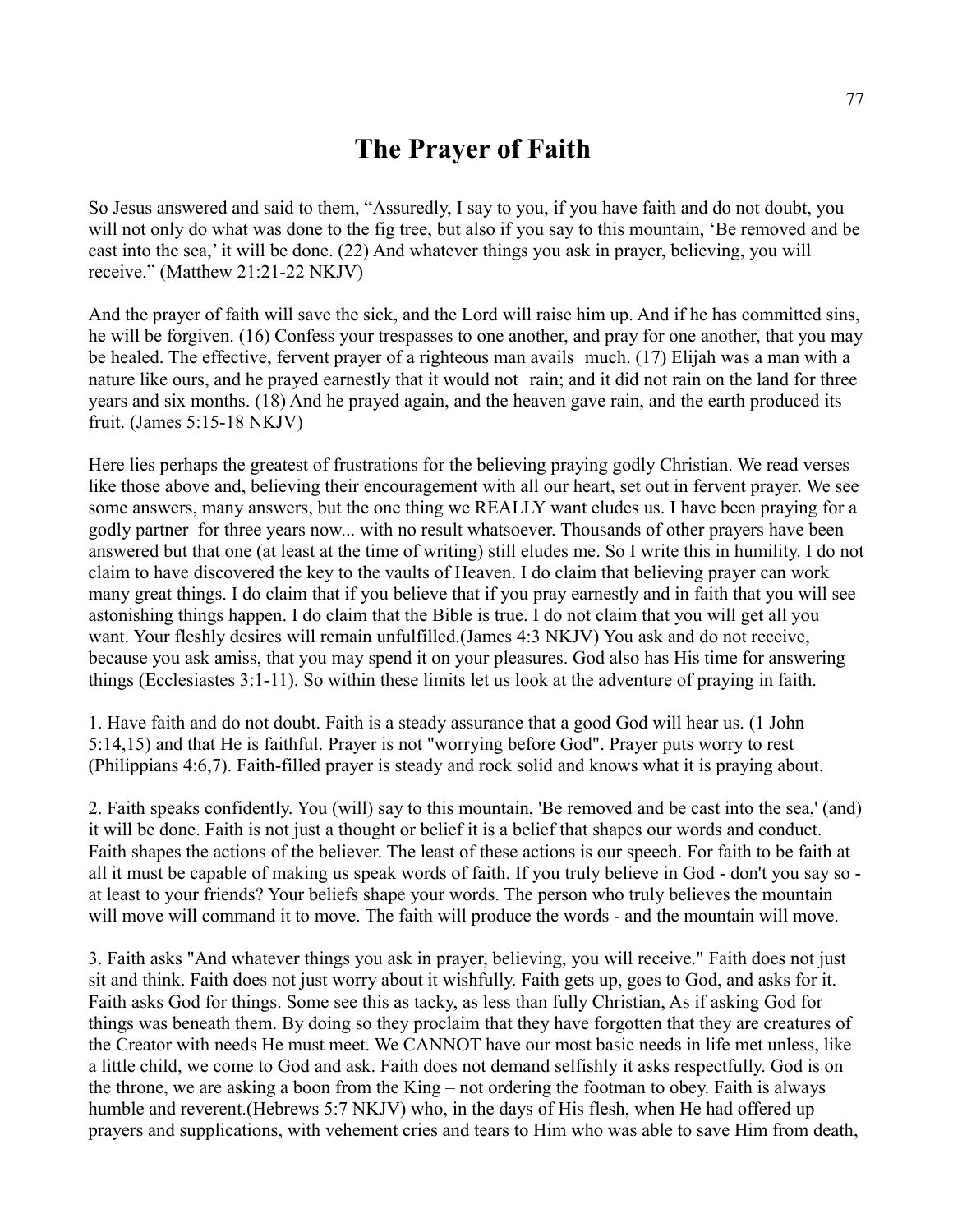and was heard because of His godly fear.

5. Faith asks fervently (James 5:16 NKJV). The effective, fervent prayer of a righteous man avails much. The faith that moves mountains is not lukewarm. It is fervent like a flame. It cuts its way through to God like an oxy-acetylene torch. It proceeds from a focused mind and a glowing heart. Faith is always fervent because it draws on the energy of God from whom proceeds blazing fire. Lukewarmness is a sign that we have started to walk by sight and to make our decisions by what we think and calculate is reasonable. Faith is not based on what our eyes see but on what the Scriptures say. By its very nature it must be fervent then for (Jeremiah 23:29 NKJV) "Is not My word like a fire?" says the LORD, "And like a hammer that breaks the rock in pieces? If God's Word is a fire then faith is built out of the flames. It is hot stuff.

6. Faith is productive (James 5:16 NKJV). The effective, fervent prayer of a righteous man avails much. The word translated "effective" is energoumene which is related to our word energetic". It actually means "to be effective" "to produce". Faith is concerned with actually producing something. It wants to get on with this job. Faith does not just gaze romantically at candles. Faith does not play at religion. Faith gets on with God's work. Faith is in the diligent steward carrying out God's Kingdom work for His Master. Faith is in the evangelist burdened to see souls won. Faith is in the bible teacher who wants to see lives changed. Faith gets angry at mere chit-chat. Faith demands action. And faith demands action from God. Elijah wanted results. Elijah prayed. Things happened. His demand for results made his prayer fervent and his faith bold.

7. Faith proceeds from a righteous nature. There is no use being productive and fervent and thoroughly evil. You will not be heard. (Matt 7:20-21). Righteousness is absolutely essential to answered prayer. You must be in Christ and clothed with His righteousness which you then work out into your thoughts, nature and actions. (See the article Hungering and Thirsting For Righteousness for a full discussion of this). Faith operates out of God's word and out of obedience. It is a dependent creature-Creator relationship. Faith trembles at God's word. Believing people believe the words of God and seek to put them into action. It is like a computer technician being asked "don't you believe the manual?" "Well of course I do" is the reply which is quickly followed by "Why then do you constantly disregard it thinking you know better or never even read it at all?". If we truly believe then we will obey.

8. Faith succeeds Faith in prayer "avails much" – the mountain moves, faith works, it succeeds, it makes things happen. I have seen faith work wonders. It heals the sick (James 5:15) and provides daily needs as well as all that is necessary for the advancement of God's Kingdom. Faith succeeds because it is in a successful God.(Isaiah 14:24 NIV) The LORD Almighty has sworn, "Surely, as I have planned, so it will be, and as I have purposed, so it will stand. Because God's plans always succeed then prayer based on faith in God is always successful.

Go out and pray and pray and pray. We all learn to pray by praying. Take your faith and ask it to be made into a productive, righteous, fervent flame of God. Persist. Storm Heaven. Open the Scriptures and pray them. Take the mighty Word into your life. Content yourself with nothing less than successful praying. Disregard the testimonies of the lukewarm, the faint-hearted and the unbelieving. Believe the testimonies of Scripture and great men and women of God. Prayer is meant to succeed. Prayer does not just change us - it moves mountains. These promises are there to make you bold for God. Be bold - and do not shrink back.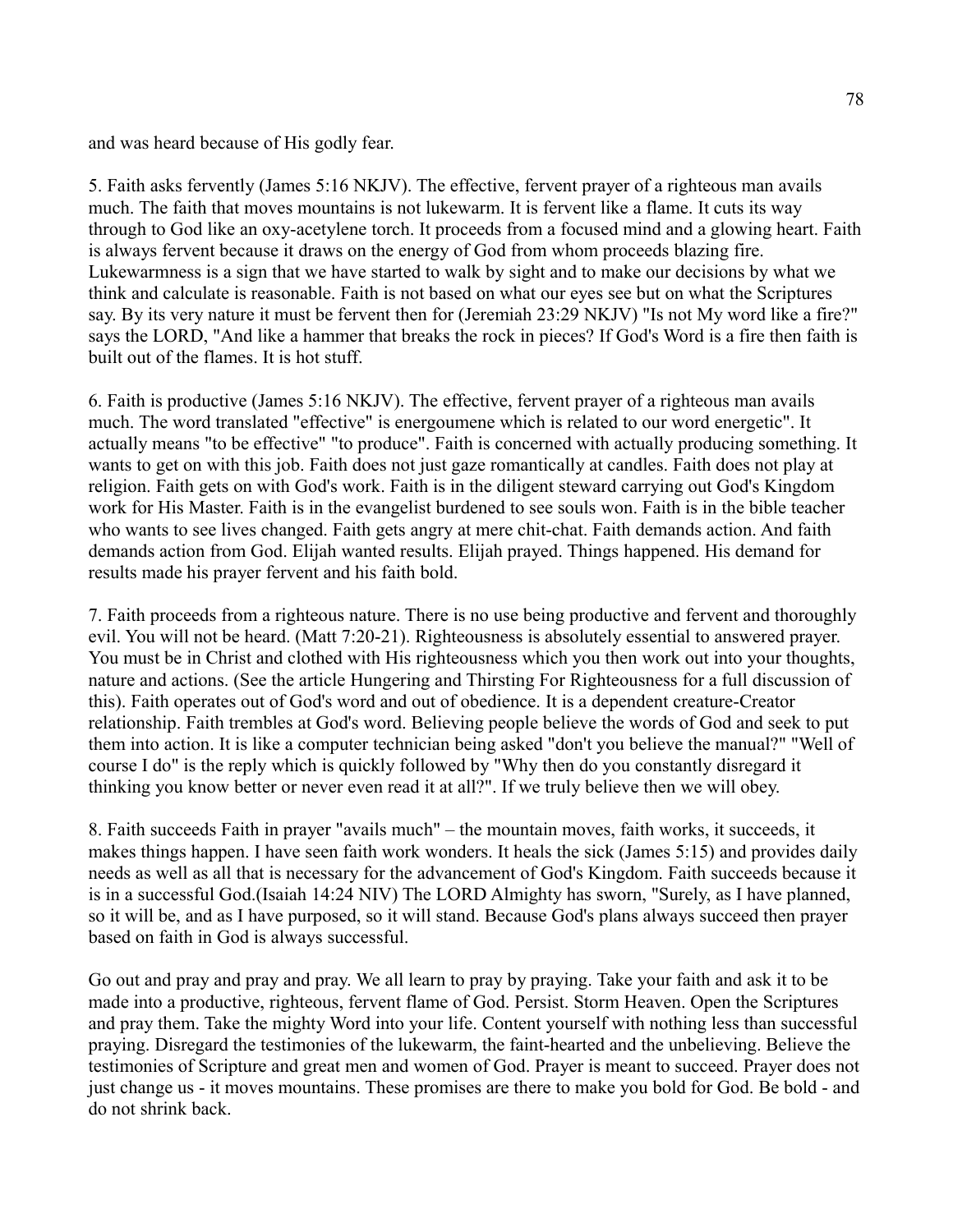# **Praying In Faith**

And the prayer of faith will save the sick, and the Lord will raise him up. And if he has committed sins, he will be forgiven. {16} Confess your trespasses to one another, and pray for one another, that you may be healed. The effective, fervent prayer of a righteous man avails much. {17} Elijah was a man with a nature like ours, and he prayed earnestly that it would not rain; and it did not rain on the land for three years and six months. {18} And he prayed again, and the heaven gave rain, and the earth produced its fruit. (James 5:15-18 NKJV)

### **The Seven Aspects**

Well what are the attributes of prayer that heals and prayer that works miracles. Do you need to be an extraordinary sort of person? No, not at all "Elijah was a man with a nature like ours," says the apostle James and he meant it! The extraordinary thing is not the nature of the pray-er but the faith the prayer is offered in. There are seven aspects to faith that moves mountains and heals the sick – most of them can be found in Hebrews 11.

1.) Faith believes in the creative power of God. (Hebrews 11:3)

2.) Faith believes in the invisible attributes of God. (Hebrews 11:1,6)

3.) Faith believes that God rewards those who seek Him. (Hebrews 11:6)

4.) Faith believes what God says – particularly His promises. (Hebrews 11:8ff)

5.) Faith believes that God is holy and therefore refuses to sin. (Hebrews 11:24,25)

6.) Faith waits patiently for the fulfillment. (Hebrews 6:12-15, Luke 18:1,2 )

7.) Faith is sensitive to God's agenda. (Hebrews 11:17-19)

To sum these things up - faith is man or woman who is totally at God's disposal. If God promises - they believe, if God commands they obey, if He calls, they go.

#### **Faith and Grace**

Then Jesus said to the centurion, "Go your way; and as you have believed, so let it be done for you." And his servant was healed that same hour. (Mat 8:13 NKJV)

Then He touched their eyes, saying, "According to your faith let it be to you." (Mat 9:29 NKJV)

Throughout chapters 8 and 9 of Matthew Jesus repeatedly makes the point that faith saves people. I have chosen just two of them for this study. These two make it very clear that faith directs grace. Faith is the riverbed in which grace flows. "As you have believed, so let it be done for you.." "according to your faith let it be to you". This even applies to saving faith. (Eph 2:8 NKJV) "For by grace you have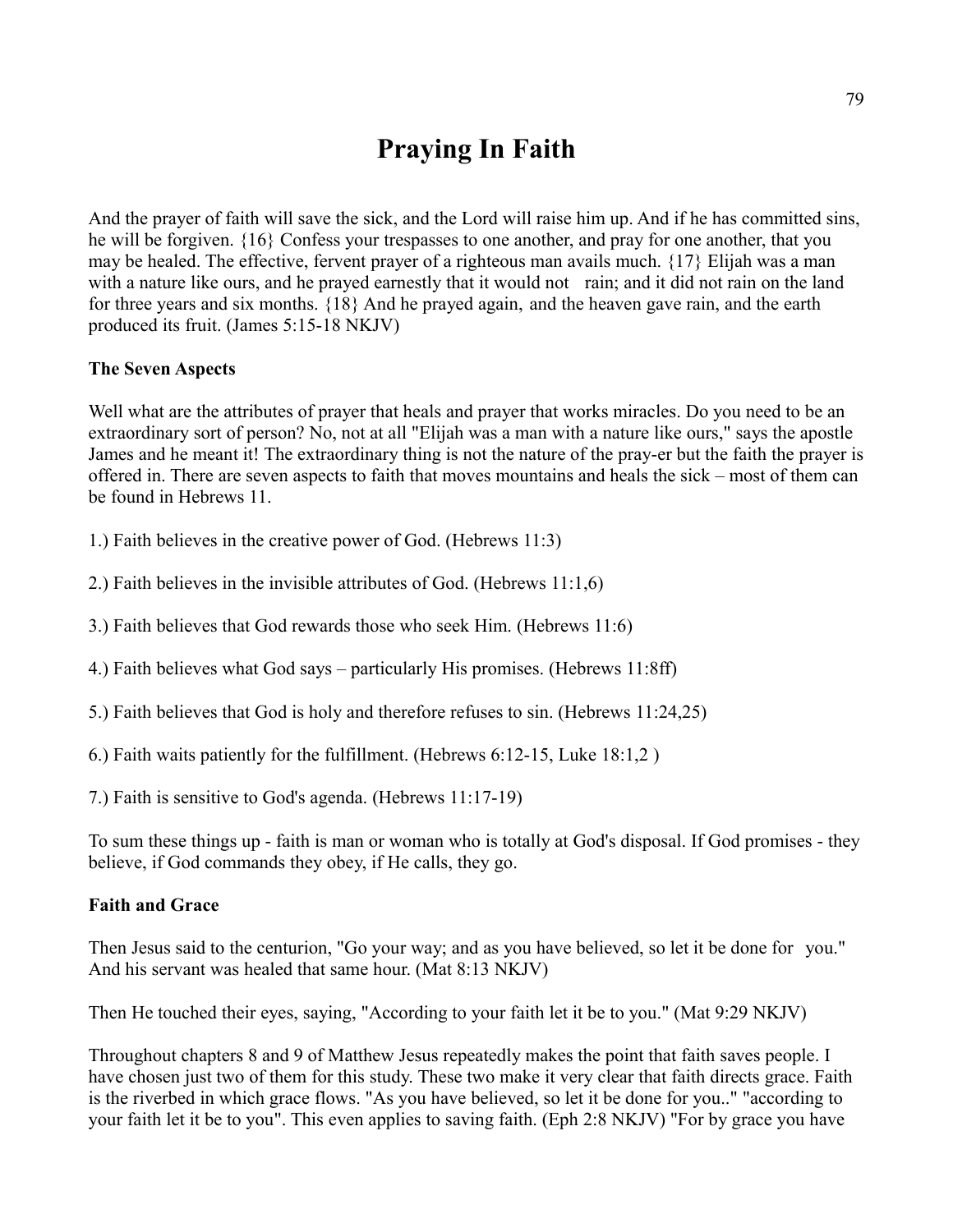been saved through faith, and that not of yourselves; it is the gift of God," . We receive grace through faith. We receive grace for salvation through faith, for healing through faith and for all God's saving acts big and small – through faith.

We cannot earn grace. Paul goes to great lengths to point out that that "earned grace" is a contradiction in terms. In fact he devotes the whole epistle of Galatians to this topic. Here are a couple of verses from Romans...

Now to him who works, the wages are not counted as grace but as debt. {5} But to him who does not work but believes on Him who justifies the ungodly, his faith is accounted for righteousness. (Rom 4:4- 5 NKJV)

And if by grace, then it is no longer by works; if it were, grace would no longer be grace. (Rom 11:6 NIV)

The point is this is simple - our prayers are never answered because we have been good. They are answered because we are in Christ and because we are recipients of grace through faith. The notion that God hears our prayers because we have been "good children" is Santa Claus theology. It is works all over again. If that was so our prayers would be answered even if we did not have any faith at all provided we were good enough. However God never separates prayer from Christ. God makes our prayer life dependent on our believing in Him and in His Son not on our performance - praise the Lord!

# **Doing It**

How can we then apply this to our daily ordinary prayer life? Firstly if we are to pray in faith we should be flexible in our praying and be prepared to adjust our agenda to God's agenda if it should turn out that way. We are His servants - not the other way around. Secondly we should be anchored in God and His word and have a firm conviction that it is true - just as true as  $2+2=4$ . Thirdly when we have a definite and clear idea of what we are praying for before God then we must pray persistently until we see it come true. We must never give in. Prayer should never be offered with an attitude of "maybe God will answer, maybe He won't" but a conviction that He will! Faith is the certainty that God has heard us!

Now this is the confidence that we have in Him, that if we ask anything according to His will, He hears us. {15} And if we know that He hears us, whatever we ask, we know that we have the petitions that we have asked of Him. (1 John 5:14-15 NKJV)

# **Conclusion**

Praying in faith is thus the main way in which we receive God's grace. This is scary because our faith seems so fragile and small. Yet even fragile small faith that is alive and growing can do mighty things.

So Jesus said to them, "Because of your unbelief; for assuredly, I say to you, if you have faith as a mustard seed, you will say to this mountain, 'Move from here to there,' and it will move; and nothing will be impossible for you. (Mat 17:20 NKJV)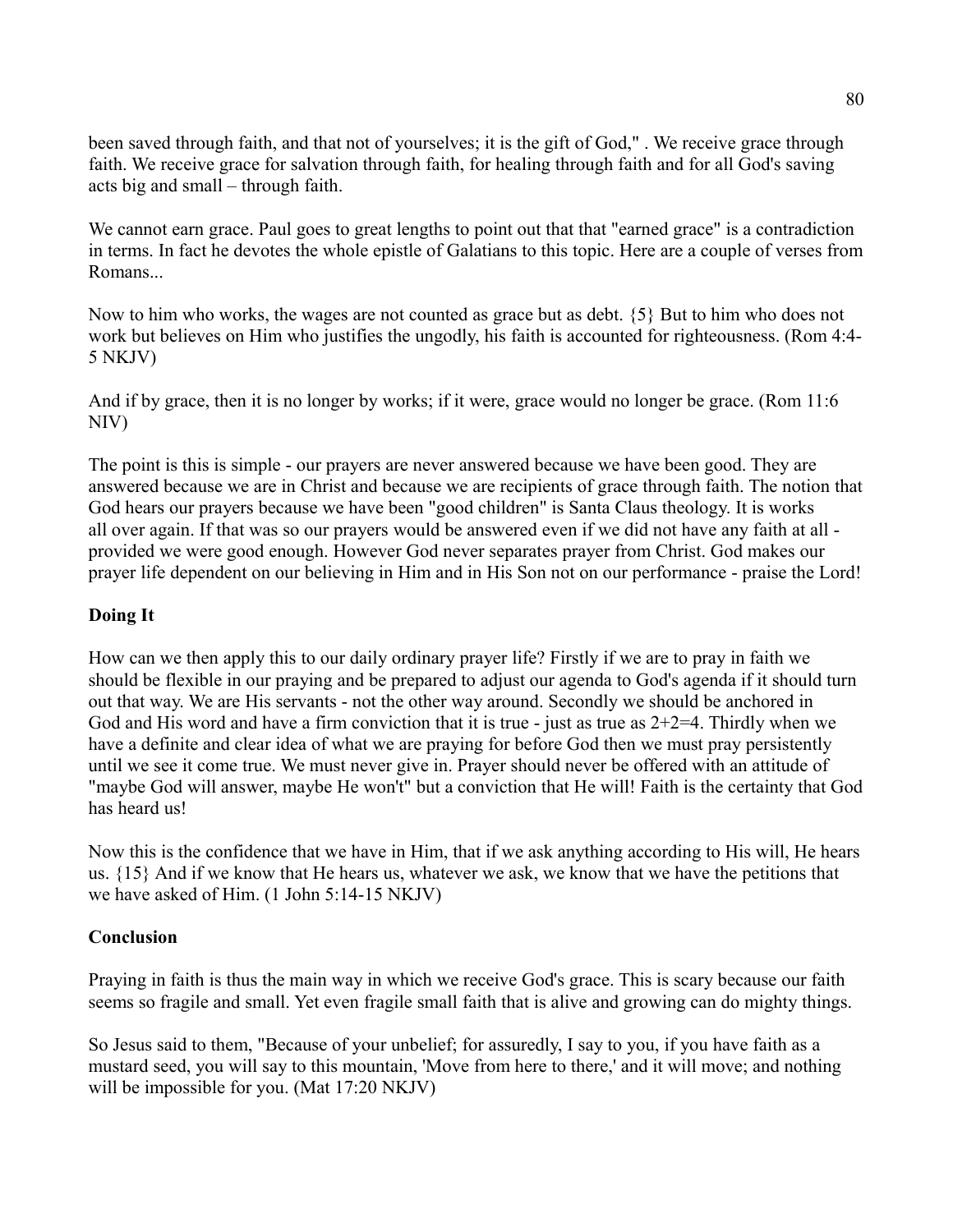# **Prayer in Practice**

1. How do you feel about the Bible's claims that God answers prayers made in faith?

2. The things that stop us believing are often "the evidence of the senses". Abraham was very old when Isaac was born so it seems "impossible". How can you get past this in your thinking?

3. Name some promises of God that you can rely on when you pray?

4. Faith is eroded by over-questioning God about the issue. What makes you waver? Are you continually "checking up on God?"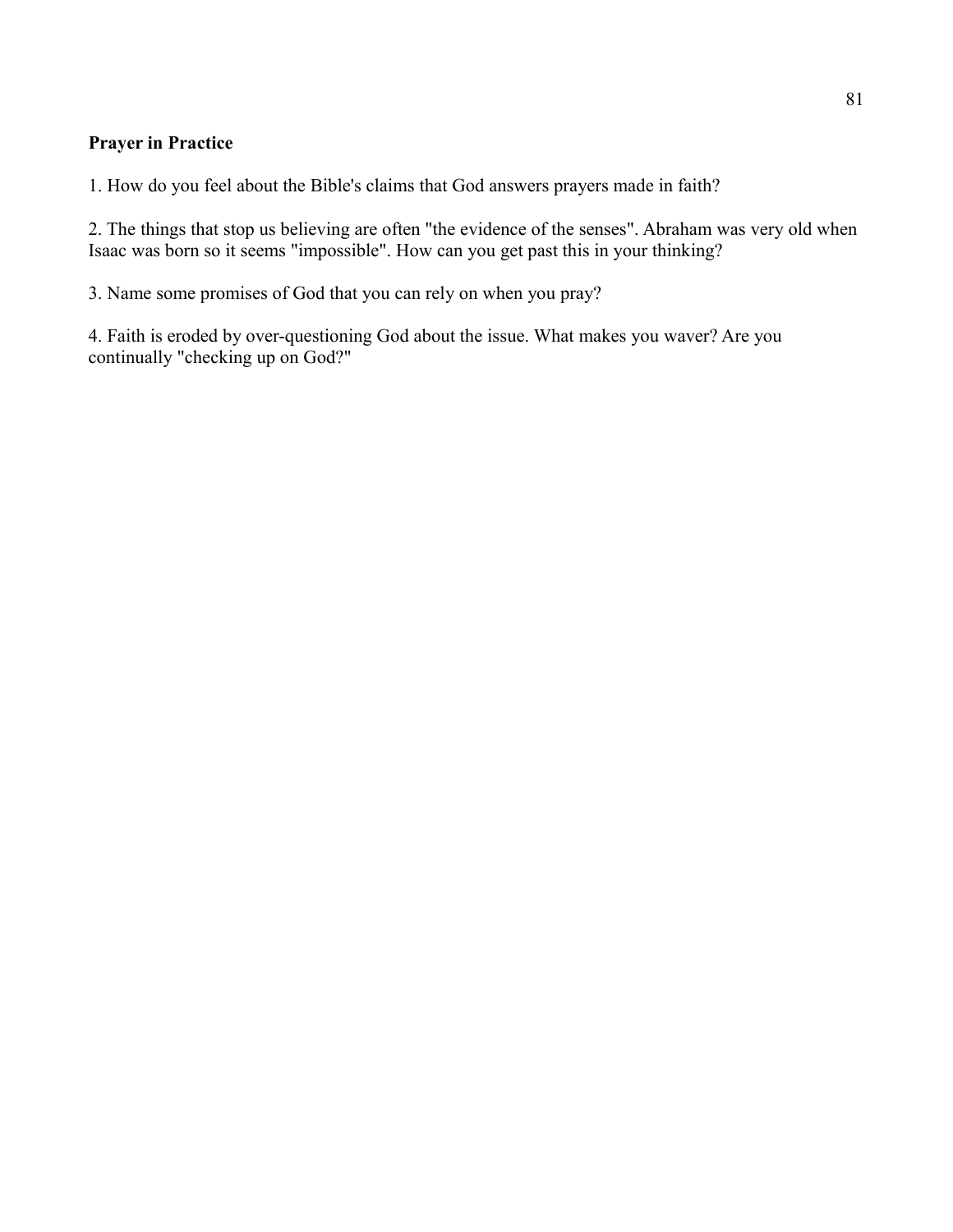# **The Wise Habit of Saying Grace**

Its Biblical!

Today I heard a Christian radio program from America talk for an hour about eating and dieting but never once mention giving thanks. Nutrition was more important than superstition which is what saying grace seems to be for many. If you ask most Christians why they say grace the reply is likely to be because we are not one of the starving millions and we ought to be grateful – or because it is a good witness.

I have discovered some very good biblical reasons for giving thanks at mealtimes. For instance: Did you know Jesus is recorded as giving thanks at mealtimes nine times ? He gave thanks to God as He fed the five thousand and broke bread at the Last Supper. In the epistles the church wrestling with the question of clean and unclean foods. The key verse is 1 Timothy 4:4.

For everything created by God is good, and nothing is to be rejected, provided it is received with thanks giving.

Here Paul is opposing false teachers who went on about right and wrong foods. They forbid marriage and demand abstinence from foods, which God created to be received with thanksgiving by those who believe and know the truth. (1Timothy 4:3) .

These verses indicate that from the beginning of Creation God meant thanksgiving and food to go together. Saying Grace acknowledges both the goodness of the Creation (all foods are good) and the goodness of the Creator. It is our most regular way of telling God that we are still gratefully dependent on Him.

Sure - Saying Grace can become a boring and meaningless ritual especially if the meaning has never been explained to us in the first place. The next section of this article will deal with creative ways of giving thanks. Giving thanks for food at mealtimes is a well recorded practice of our Lord, of the apostles and of the Early Church. It is theologically sound. It is a sign of spiritual health – giving thanks is the natural response of the believing heart to Gods good provision in Creation. Giving thanks seems to play a part in making all foods clean and frees us from guilt and condemnation (Rom 14:6).

Finally, we are to give thanks in all things for that is Gods will for us in Christ Jesus.(1 Thess 5:18) And what better to give thanks for than delicious food? Its just about afternoon tea time, so I think I shall go and practice some Christian thanksgiving. A final thought – A Christians diet should have thanksgiving in every course as a matter of course.

# **Creative Ways of Saying Grace**

Thank you God for this good food...Amen Five seconds flat... Now let's eat. Grace can become a rushed habit, a Christian incantation at meal times. Let's look at what we can do to truly give thanks to God.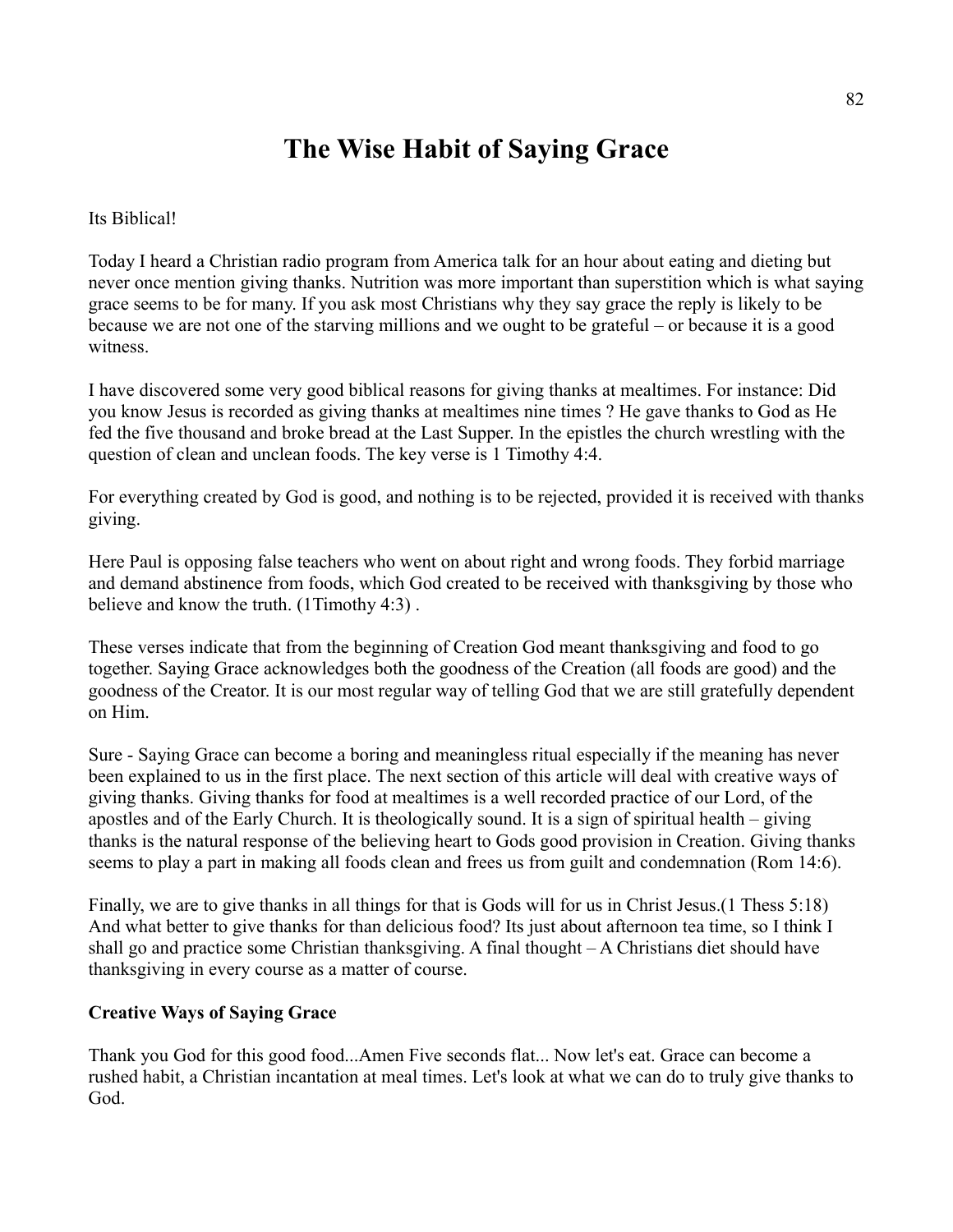1. Make it a time of prayer for all members of the family. Pray for one another and the concerns of the day. Let each person share their needs then pray for the lot when you say grace. This really is very loving and warm and makes everyone feel built up and cared for.

2. Turn off the television. It is nearly impossible to say thanks over a commercial or the news. God wants your total attention. Give it to Him. It also sends a clear signal to children that God is very important . He is even more important than television!

3. Incorporate touch and holding hands. This sends the signal that you are a family under God united before Him in love. It makes grace a special time. Increasingly, I am noticing that children are hungry to be loved and touched. Holding hands to say grace says God is love and warmth.

4. Have some silly graces for stressful days. Joy and laughter should be part of every Christian home. Some days everyone is so stressed out that the dinner table feels like a battlefield. Let stress out in a fun way before the meal by saying or singing a crazy grace. Some may object to this as irreverent and that is OK. For me God is fun and comfortable and he likes me - and if I cant be silly at home before the Lord – here can I be crazy?

5. Sing grace with guests. Make grace with guests different - Sing a well known grace the guests can join in or get the kids to enthusiastically teach it to them. Let the joy flow from your family to your friends.

6. Use Bible-reading notes. A short Bible reading or devotional before the meal can work as long as it is less than five minutes long. No-one wants the food to go cold! Suitable notes can be obtained from Scripture Union or CLC or any other good Christian bookstore.

7. Make the people more important than the meal. Sometimes grace is regarded as an inconvenient barrier to the joys of pigging out. People and God come second – a long way second, to the rush for more. This is idolatry and a reversing of our Christian values. Meals are one opportunity to demonstrate that we are a family before God. Jesus used them to build relationships and create times for teaching and discipleship. We need to put the family before the food. In the end everyone will feel happier from being properly valued as people.

8. Regularly remind everyone of why you give thanks. Do not let grace become meaningless. We need regular reminders to keep the meaning of grace fresh in our hearts.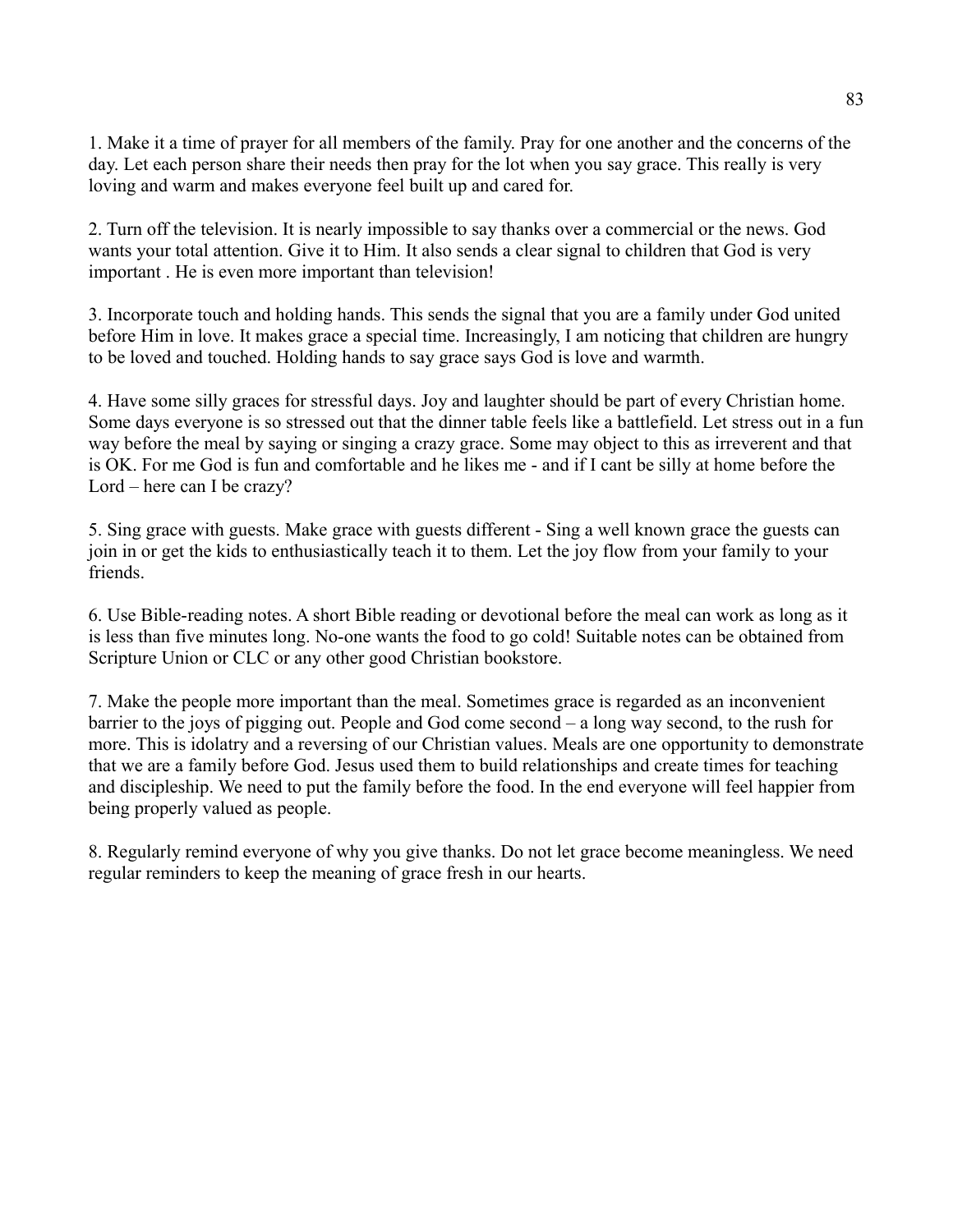# **18 Reasons For Unanswered Prayer**

If any of you lacks wisdom, let him ask of God, who gives to all liberally and without reproach, and it will be given to him.  $\{6\}$  But let him ask in faith, with no doubting, for he who doubts is like a wave of the sea driven and tossed by the wind. {7} For let not that man suppose that he will receive anything from the Lord; {8} he is a double-minded man, unstable in all his ways. (James 1:5-8 NKJV)

There are four basic categories of reasons why your prayers are not answered other than "the sovereignty of God". These are:

- 1. Spiritual sins doubt, hypocrisy, pride, flippancy. Etc.
- 2. Poor relationships rudeness, unforgiveness, malice, anger, wrath, divisiveness.
- 3. Major sin things categorized as "doing evil" (1 Cor 6:9,10).
- 4. Praying amiss lack of persistence, not fasting, not using Jesus' name, etc.

These form the basis for the following 18 reasons.

| <b>Scripture</b> | <b>Reason</b>                                                                  | <b>Solution</b>                                                     |
|------------------|--------------------------------------------------------------------------------|---------------------------------------------------------------------|
| James 1:5-8      | Doubting God                                                                   | Deciding to believe what God<br>says and acting on it.              |
| James 4:2        | Not asking God in the first place<br>but trying to obtain it by<br>quarreling. | Ask God in prayer for your<br>needs.                                |
| James 4:3        | Asking wrongly for worldly<br>pleasures.                                       | A distinct separation from the<br>world/not loving it.              |
| 1 Peter 3:7      | Treating your wife in an<br>inconsiderate manner.                              | Living with her in an<br>understanding way.                         |
| 1 Peter 3:12     | Doing evil.                                                                    | Be righteous.                                                       |
| 1 Peter 4:7      | A flippant attitude to holy things.                                            | Being serious and watchful.                                         |
| Matthew 6:5,6    | Hypocritical attention-seeking.                                                | Pray in private to God not<br>publicly for show.                    |
| Matthew 6:5      | Using vain repetition (e.g. like<br>Buddhist prayer wheels, etc).              | Pray concisely knowing that God<br>is hearing and knows your needs. |
| Matthew 18:19    | Lack of unity especially among<br>Christian leaders.                           | Agreement and fellowship.                                           |
| Mark 9:29        | Some situations need fasting as<br>well.                                       | Spiritual discernment and<br>disciplined life.                      |
| Mark 11:25,26    | Unforgiveness.                                                                 | Forgive whoever has offended<br>you from the heart.                 |
| Luke $18:1ff$    | Lack of persistence.                                                           | Do not lose heart or give up.                                       |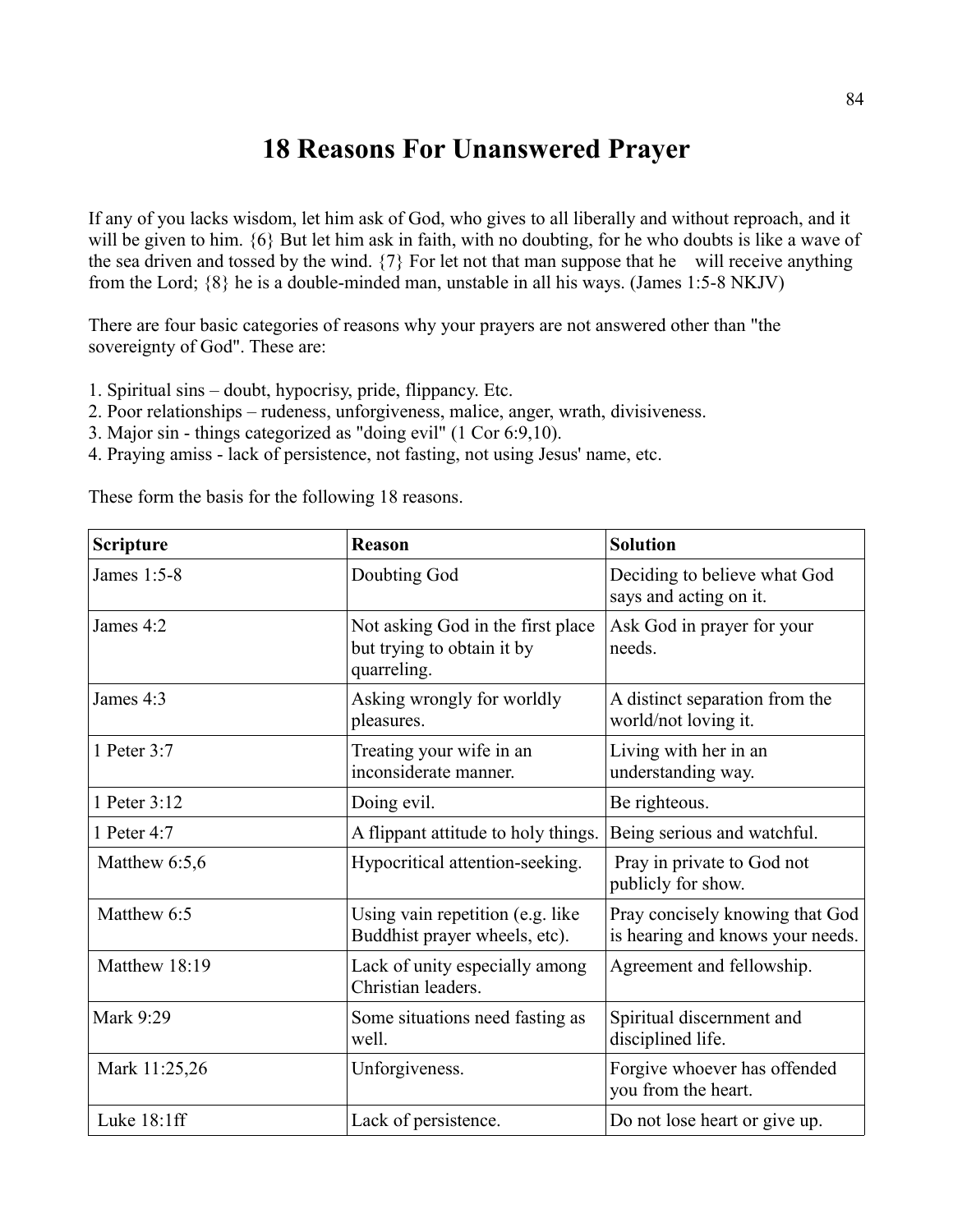| Luke18:10ff   | Spiritual pride.                                                                                                                  | Humble yourself before God.                                                                            |
|---------------|-----------------------------------------------------------------------------------------------------------------------------------|--------------------------------------------------------------------------------------------------------|
| 1 Timothy 2:8 | Wrath/anger.                                                                                                                      | Live peaceably in prayer.                                                                              |
| I John 15:7   | An erratic life that seldom<br>"abides" in God.                                                                                   | Abide in Jesus' words and let<br>them abide in you.                                                    |
| 1 John 5:14   | Not according to God's will<br>(God's broad, moral will is<br>meant here).                                                        | Ask within the bounds of<br>Scripture.                                                                 |
| John 14:13,14 | Not asking "in Jesus name" <i>i.e.</i><br>asking in the will and clear<br>purposes of Jesus and with His<br>designated authority. | Ask in Jesus' will for God's<br>purposes with a sense that the<br>authority comes from God not<br>you. |
| John 16:26,27 | Not believing in Jesus.                                                                                                           | The Father loves those who<br>believe in His Son and will<br>answer their prayers as a result.         |

You will probably find two or three of the above in your own life. Write them down and write down a plan for doing something about them. Start with asking God for forgiveness for those things and appeal to Him to hear and answer your prayers.

# **Prayer**

"Lord, we are so weak in many ways. Forgive us our sins and clear us of guilt in our praying. If it was not for Jesus we would not be heard at all. Teach us to pray in ways that are good and acceptable so that we may be heard before Your throne and be answered swiftly." Amen.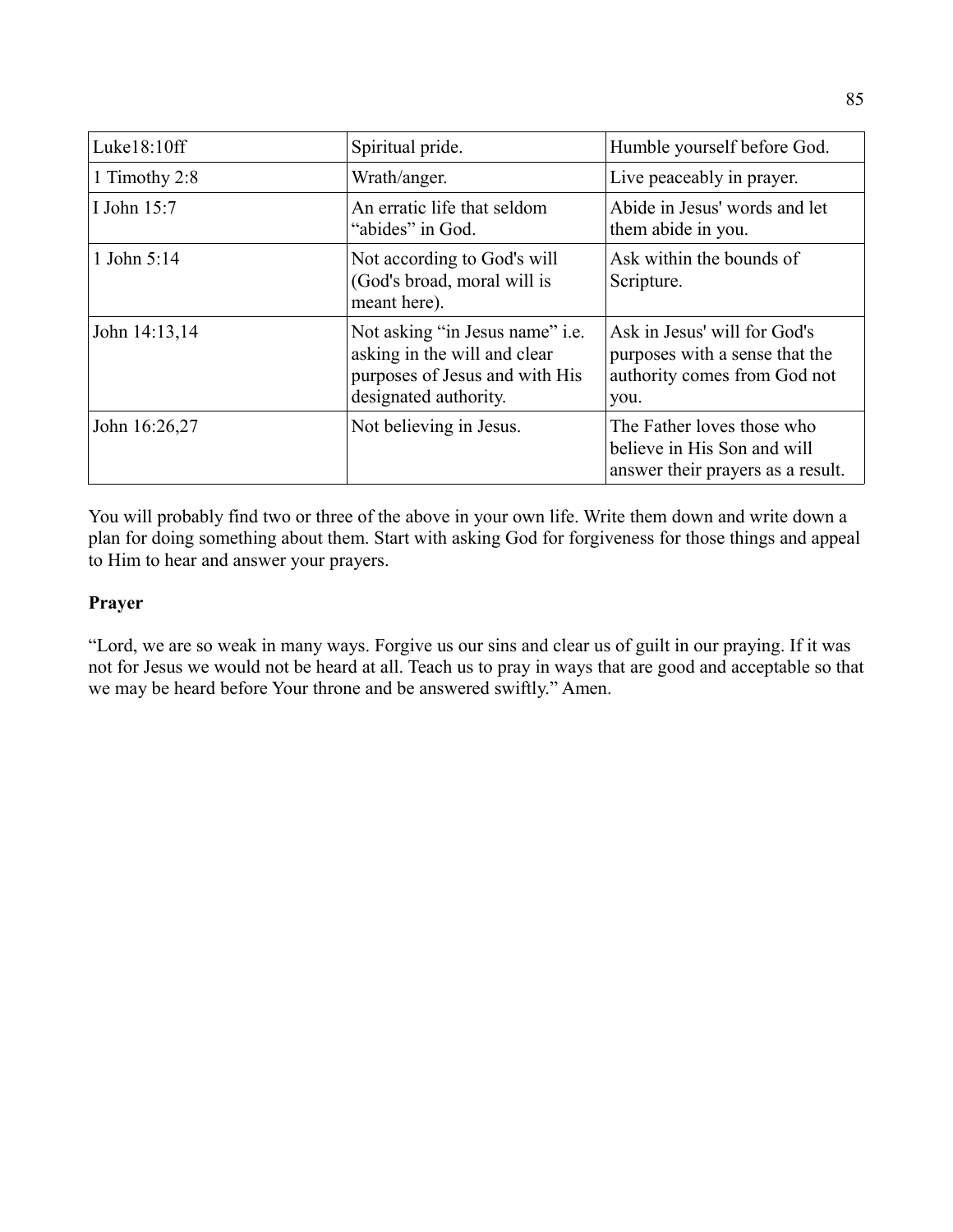# **The Sword Of The Spirit**

And take the helmet of salvation, and the sword of the Spirit, which is the word of God. (Ephesians 6:17 NKJV)

For the word of God is living and powerful, and sharper than any two-edged sword, piercing even to the division of soul and spirit, and of joints and marrow, and is a discerner of the thoughts and intents of the heart. {13} And there is no creature hidden from His sight, but all things are naked and open the eyes of Him to whom we must give account.(Hebrews 4:12-13 NKJV)

He had in His right hand seven stars, out of His mouth went a sharp two-edged sword, and His countenance was like the sun shining in its strength. (Revelation 1:16 NKJV)

# **What Is The Sword Of The Spirit?**

"Out of His mouth came a sharp two-edged sword". The Jesus we see in the gospels certainly was "sharp" and His replies to the Pharisees "cut them to the quick". When Jesus speaks it is with incisive words. His tongue can be a surgeon's scalpel to heal or a magistrate's sword to deliver judgment. His sharpness in speech flows from an accuracy in perception. It is because He knows intimately what is in our hearts that He can speak to them with such precision. The Word of God in the mouth of Jesus is a weapon that can demolish strongholds.

The Holy Spirit wields His sword, the word of God, to cut deeply through to the thoughts and intentions of the heart because He knows us at the deepest possible level and everything is open to Him. The Holy Spirit knows the depths of God and the depths of man and when we let Him govern our communication we gain a sharp tactical wisdom that this world cannot contradict (Luke 21:14,15) and it is then we can be said to be wielding the sword of the Spirit.

"Therefore settle it in your hearts not to meditate beforehand on what you will answer; {15} "for I will give you a mouth and wisdom which all your adversaries will not be able to contradict or resist. (Luke 21:14-15 NKJV)

In Isaiah this spiritual endowment gives the Messiah acute wisdom and tactical ability. (Isaiah 49:2 NKJV) And He has made My mouth like a sharp sword; In the shadow of His hand He has hidden Me, And made Me a polished shaft; In His quiver He has hidden Me." True Christian thinking confounds the wisdom of this world. It operates on a higher and much more strategic level under the inspiration of the Holy Spirit. The disciples after Pentecost were able to confound the wisdom of the Jewish and Roman authorities so that they become enraged when faced with wisdom they could not resist. This was promised by Jesus (Luke 2:14,15 above) and fulfilled in the lives of Stephen and the apostles (and numerous Christians down the years).

And they were not able to resist the wisdom and the Spirit by which he spoke. (Acts 6:10 NKJV)

In Revelation the sword is used against two groups of people 1) heretics 2) the rebellious nations. Its first use is against the proponents of the Nicolaitan heresy at Pergamos.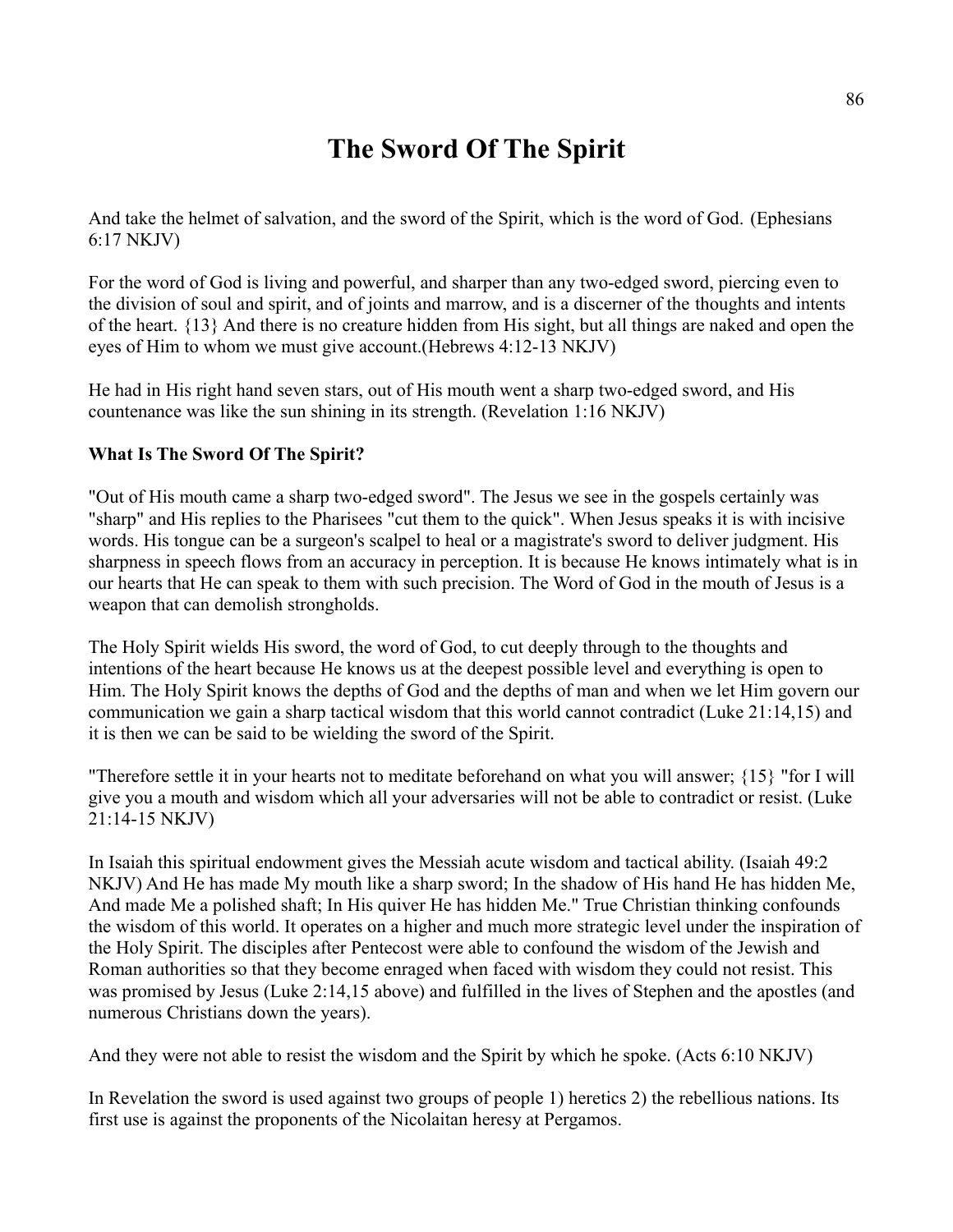And to the angel of the church in Pergamos write, These things says He who has the sharp two- edged sword:...{15} "Thus you also have those who hold the doctrine of the Nicolaitans, which thing I hate. {16} 'Repent, or else I will come to you quickly and will fight against them with the sword of My mouth". (Revelation 2:12-17 NKJV)

Secondly, the sword is used against the nations. In Revelation 19 the returning Jesus is coming with His angels to a rebellious and apostate world that is under the domination of the Beast. "

And the armies in heaven, clothed in fine linen, white and clean, followed Him on white horses. {15} Now out of His mouth goes a sharp sword, that with it He should strike the nations. And He Himself will rule them with a rod of iron. He Himself treads the wine press of the fierceness and wrath of Almighty God." (Revelation 19:14-16 NKJV)

The sword of the Spirit, the word of God is a spiritual weapon of immense power that, in Revelation, is something to be truly feared. There is a sense of "or else.." to it. It is more than just quoting a bible verse at someone. It is speaking God's words with authority and precise accuracy into a situation just like Jesus and the apostles did. It may involve quoting Scripture and that is precisely how Jesus used the sword of the Spirit to defeat Satan in the wilderness.

However, it is not quoting Scripture or arguing Scripture in just a theological sense. Using the sword of the Spirit means authoritatively declaring a Scripture into a particular situation where it fits. When Jesus said to Satan "It is also written "You shall not test the Lord your God.", it wasn't a debate. It was a closure, a declaration, a slamming of the door. The sword of the Spirit is precise, authoritative and final.

# **How then can we wield the Sword of the Spirit?**

The sword of the Spirit is an accurate authoritative statement that reflects what God thinks about a certain life situation. Therefore two things are necessary to wield the sword of the Spirit. The first is a clear perception of the situation and the second is knowing God's will so clearly that you can speak authoritatively into that situation.

A useful question is "What are the thoughts and intentions of this person's heart." This, at first sight may seem impossible to know but that is not always the case.

Counsel in the heart of man is like deep water, But a man of understanding will draw it out. (Proverbs 20:5 NKJV)

Some people have fairly easily discerned thoughts such "with my tongue I will prosper and none can resist me" or "there is no God" or "life is meaningless so let's party before its over". Once you have discerned this inner motto of the person's heart you can address it with an appropriate word from God. Let's see how the prophet Malachi does this.

You have wearied the LORD with your words; Yet you say, "In what way have we wearied Him?" In that you say, "Everyone who does evil Is good in the sight of the LORD, And He delights in them," Or, "Where is the God of justice?" (Malachi 2:17 NKJV)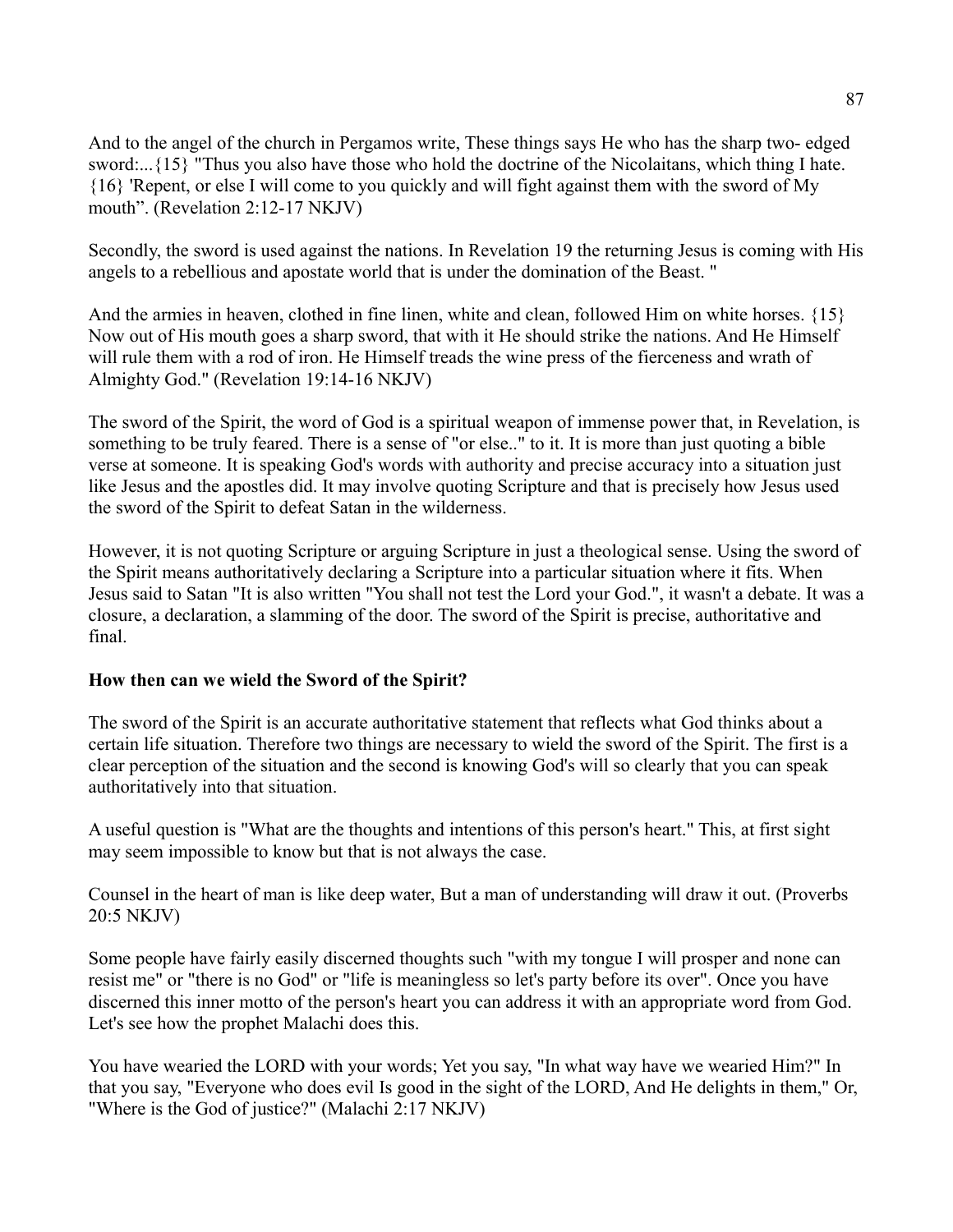By exposing what people are thinking in their hearts and comparing that to God's holy standards a very powerful statement is made.

Let's look at Jesus doing this with the Pharisees.

"Two men went up to the temple to pray, one a Pharisee and the other a tax collector. {11} "The Pharisee stood and prayed thus with himself, 'God, I thank You that I am not like other men; extortioners, unjust, adulterers, or even as this tax collector. {12} 'I fast twice a week; I give tithes of all that I possess.' {13} "And the tax collector, standing afar off, would not so much as raise his eyes to heaven, but beat his breast, saying, 'God, be merciful to me a sinner!' {14} "I tell you, this man went down to his house justified rather than the other; for everyone who exalts himself will be humbled, and he who humbles himself will be exalted." By comparing the attitudes and thoughts of the heart of both people with the standards of God the Pharisees self-righteousness was clearly exposed. Jesus also uses sarcasm in that He says the Pharisee "prayed thus with himself.." indicating that the prayers had an audience of one - the Pharisee. Here we see just how sharp the sword of the Spirit can be. (Luke 18:10- 14 NKJV)

A deep knowledge of Scripture is absolutely necessary to wielding the sword of the Spirit. You have to know God's will in the situation before you can speak into it accurately and the best place to find God's will is in the Scriptures. Once we have a knowledge of the situation and know what the Scriptures say about it we need to ask God for the words and images with which to clothe that idea. The Jews delighted in fitting and accurate proverbs and skilfully woven images. The prophets, under God's inspiration produced some of the loftiest thinking and cutting imagery written anywhere at any time. Such powerful imagery is vivid and compelling but also very logical. It sums up a situation exposing its evil and/or its folly and makes change a logical necessity. Here Isaiah addresses the then prevalent practice of idol worship.

The blacksmith with the tongs works one in the coals, Fashions it with hammers, And works it with the strength of his arms. Even so, he is hungry, and his strength fails; He drinks no water and is faint. {13} The craftsman stretches out his rule, He marks one out with chalk; He fashions it with a plane, He marks it out with the compass, And makes it like the figure of a man, According to the beauty of a man, that it may remain in the house. {14} He cuts down cedars for himself, And takes the cypress and the oak; He secures it for himself among the trees of the forest. He plants a pine, and the rain nourishes it. {15} Then it shall be for a man to burn, For he will take some of it and warm himself; Yes, he kindles it and bakes bread; Indeed he makes a god and worships it; He makes it a carved image, and falls down to it. {16} He burns half of it in the fire; With this half he eats meat; He roasts a roast, and is satisfied. He even warms himself and says, "Ah! I am warm, I have seen the fire." {17} And the rest of it he makes into a god, His carved image. He falls down before it and worships it, Prays to it and says, "Deliver me, for you are my god!" {18} They do not know nor understand; For He has shut their eyes, so that they cannot see, And their hearts, so that they cannot understand. {19} And no one considers in his heart, Nor is there knowledge nor understanding to say, "I have burned half of it in the fire, Yes, I have also baked bread on its coals; I have roasted meat and eaten it; And shall I make the rest of it an abomination? Shall I fall down before a block of wood?" {20} He feeds on ashes; A deceived heart has turned him aside; And he cannot deliver his soul, Nor say, "Is there not a lie in my right hand?" This imagery makes Isaiah's argument so clear and convincing and compelling that we are amazed that people still continue to worship them! (Isaiah 44:12-20 NKJV)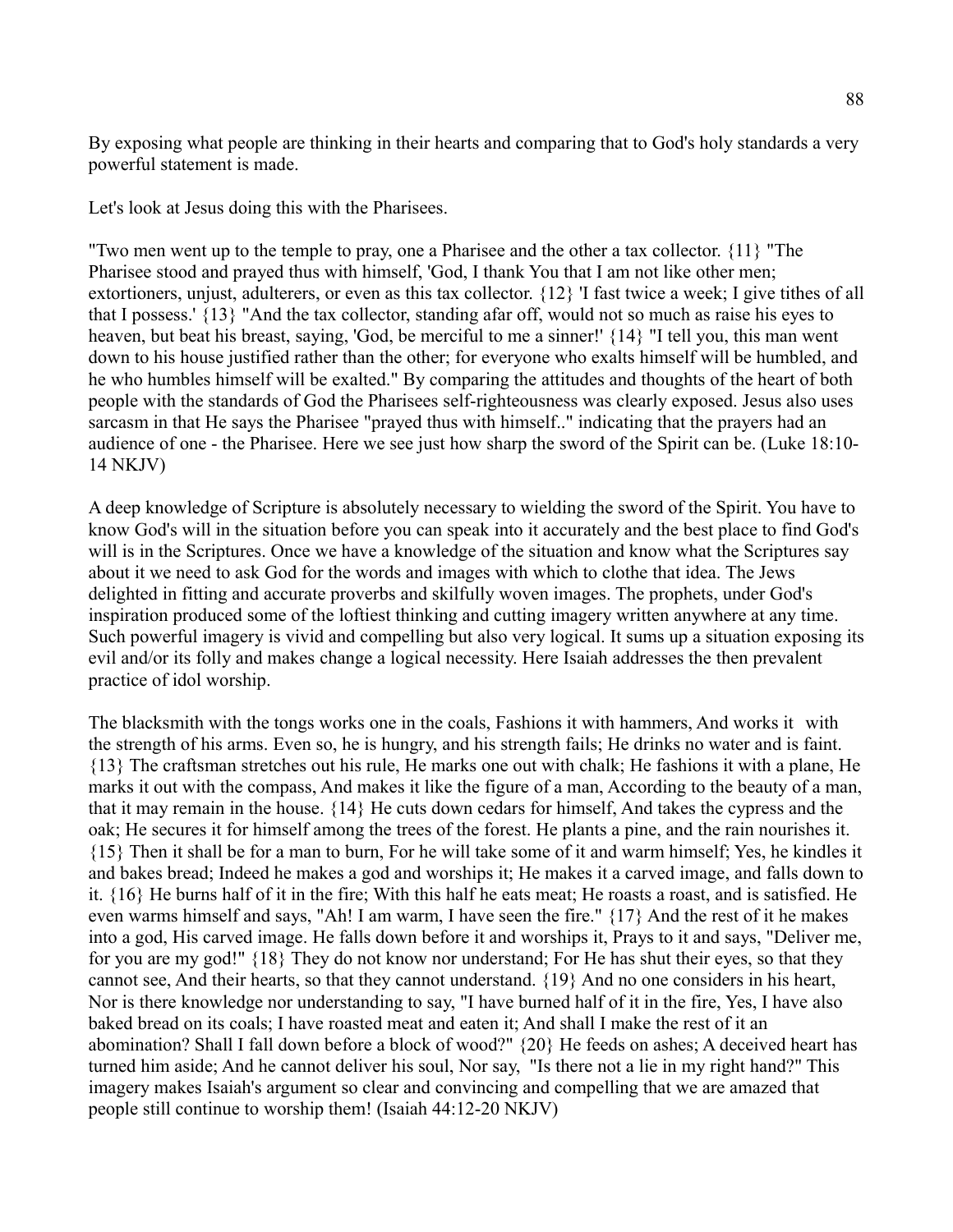This brings us to our final point. The sword of the Spirit is not always successful. It is not a magic weapon. People can continue in hard-hearted stubbornness. Jesus did not convert all of Israel - in fact they crucified Him. Paul did not convince all his opponents and the prophets were nearly all killed - it is said that Isaiah was sawn in two in a hollow log. Using the sword of the Spirit will get you opposed. It will stir people up and their "swords" - sometimes physical ones will be used against you. Here is the first reference to the word "sword" in the New Testament.

"Do not think that I came to bring peace on earth. I did not come to bring peace but a sword. {35} For I have come to 'set a man against his father, a daughter against her mother, and a daughter-in-law against her mother-in-law; {36} and 'a man's enemies will be those of his own household. {37} He who loves father or mother more than Me is not worthy of Me. And he who loves son or daughter more than Me is not worthy of Me. {38} And he who does not take his cross and follow after Me is not worthy of Me. {39} He who finds his life will lose it, and he who loses his life for My sake will find it." (Matthew 10:34-39 NKJV)

#### **Prayer**

"Lord Jesus, we should tremble before You. Fear and reverence and awe and worship and glory and honor are due to You. May our mouths be like Your mouth speaking a wisdom this world cannot contradict, sharp, Spirit-filled Truth flowing from the eternal perspective of Heaven. Lord may we break down hard hearts and open people up to the gospel with precise words that penetrate the heart. Give us the sword of the Spirit Lord and teach us how to use it with skill so that the Kingdom grows. Amen."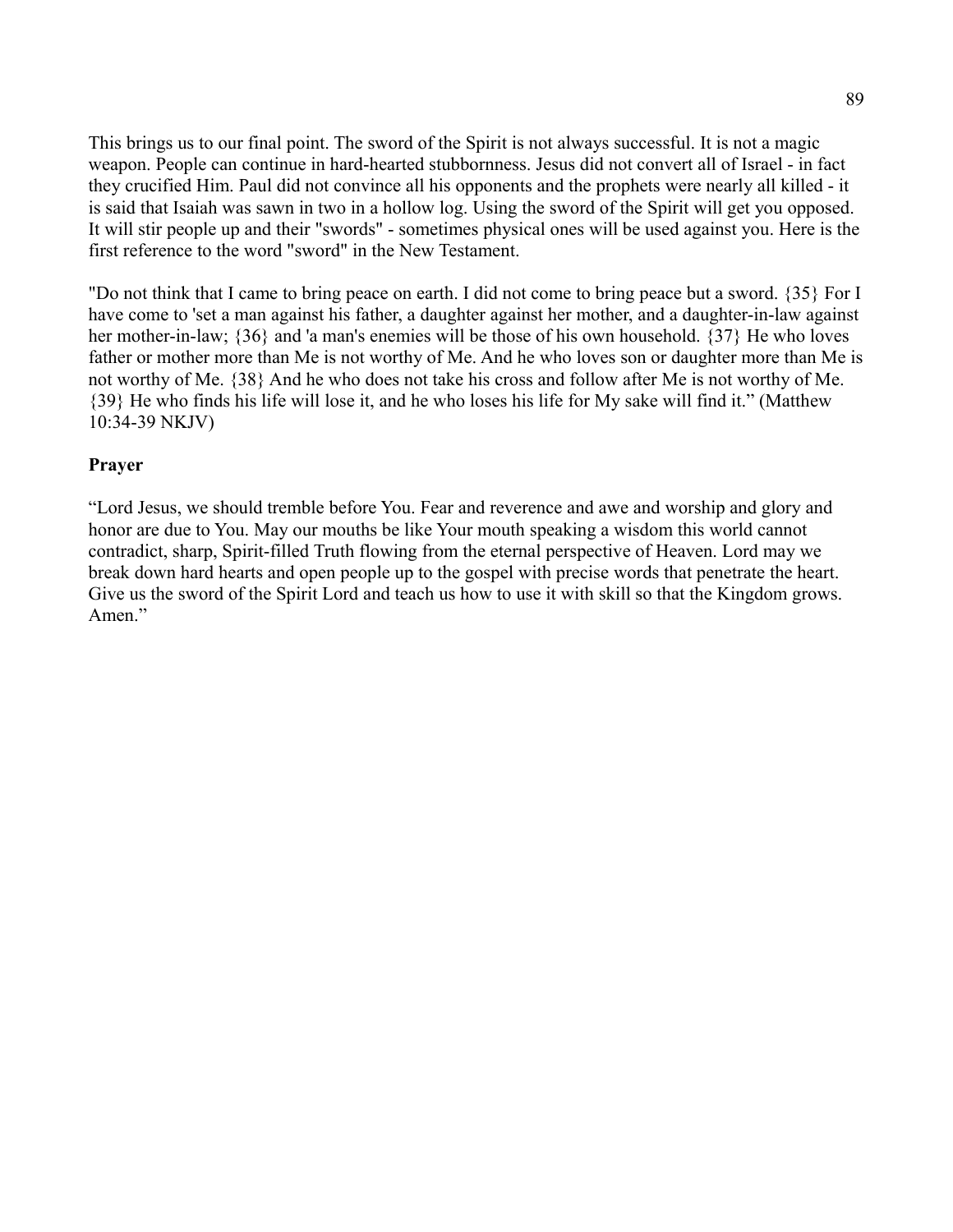# **Because of Their Many Words...**

"And when you pray, do not be like the hypocrites, for they love to pray standing in the synagogues and on the street corners to be seen by men. I tell you the truth, they have received their reward in full. {6} But when you pray, go into your room, close the door and pray to your Father, who is unseen. Then your Father, who sees what is done in secret, will reward you. {7} And when you pray, do not keep on babbling like pagans, for they think they will be heard because of their many words. {8} Do not be like them, for your Father knows what you need before you ask him. {9} "This, then, is how you should pray: "'Our Father in heaven, hallowed be your name, {10} your kingdom come, your will be done on earth as it is in heaven. {11} Give us today our daily bread. {12} Forgive us our debts, as we also have forgiven our debtors. {13} And lead us not into temptation, but deliver us from the evil one.' {14} For if you forgive men when they sin against you, your heavenly Father will also forgive you. {15} But if you do not forgive men their sins, your Father will not forgive your sins. (Matthew 6:5-15 NIV)

Guard your steps when you go to the house of God. Go near to listen rather than to offer the sacrifice of fools, who do not know that they do wrong. {2} Do not be quick with your mouth, do not be hasty in your heart to utter anything before God. God is in heaven and you are on earth, so let your words be few. {3} As a dream comes when there are many cares, so the speech of a fool when there are many words. {4} When you make a vow to God, do not delay in fulfilling it. He has no pleasure in fools; fulfill your vow. {5} It is better not to vow than to make a vow and not fulfill it. {6} Do not let your mouth lead you into sin. And do not protest to the temple messenger, "My vow was a mistake." Why should God be angry at what you say and destroy the work of your hands? {7} Much dreaming and many words are meaningless. Therefore stand in awe of God. (Ecclesiastes 5:1-7 NIV)

The more the words, the less the meaning, and how does that profit anyone? (Ecclesiastes 6:11 NIV)

We have all been in long prayer meetings where someone has managed the 15 minute marathon prayer. As a Pentecostal I go to prayer meetings that are long and loud and have a touch of theater about them. Is this how Jesus meant us to pray? Well, fortunately, the answer is "No". God is merciful! (grin)

Jesus tell us:

Not to pray long prayers. Not to think it's the amount we pray that counts. Demonstrates this by praying very concisely in the Lord's Prayer (just 56 words I think).

If Jesus tells us to pray short prayers -why do we pray long ones and think they are better than the ones Jesus taught us to pray? If Jesus says don't go on and on - He means it. If Jesus says that we are not heard "because of our many words" he means it. Disobeying this command is just like disobeying any other command Jesus gave.

Now, as New Testament believers we have direct access to God and are told to pray boldly (Hebrews 4:12-16) and concisely (see above). We are still to be in awe of God but we don't have to earn a hearing – the cross means we are heard straight away "we have access through the one Spirit".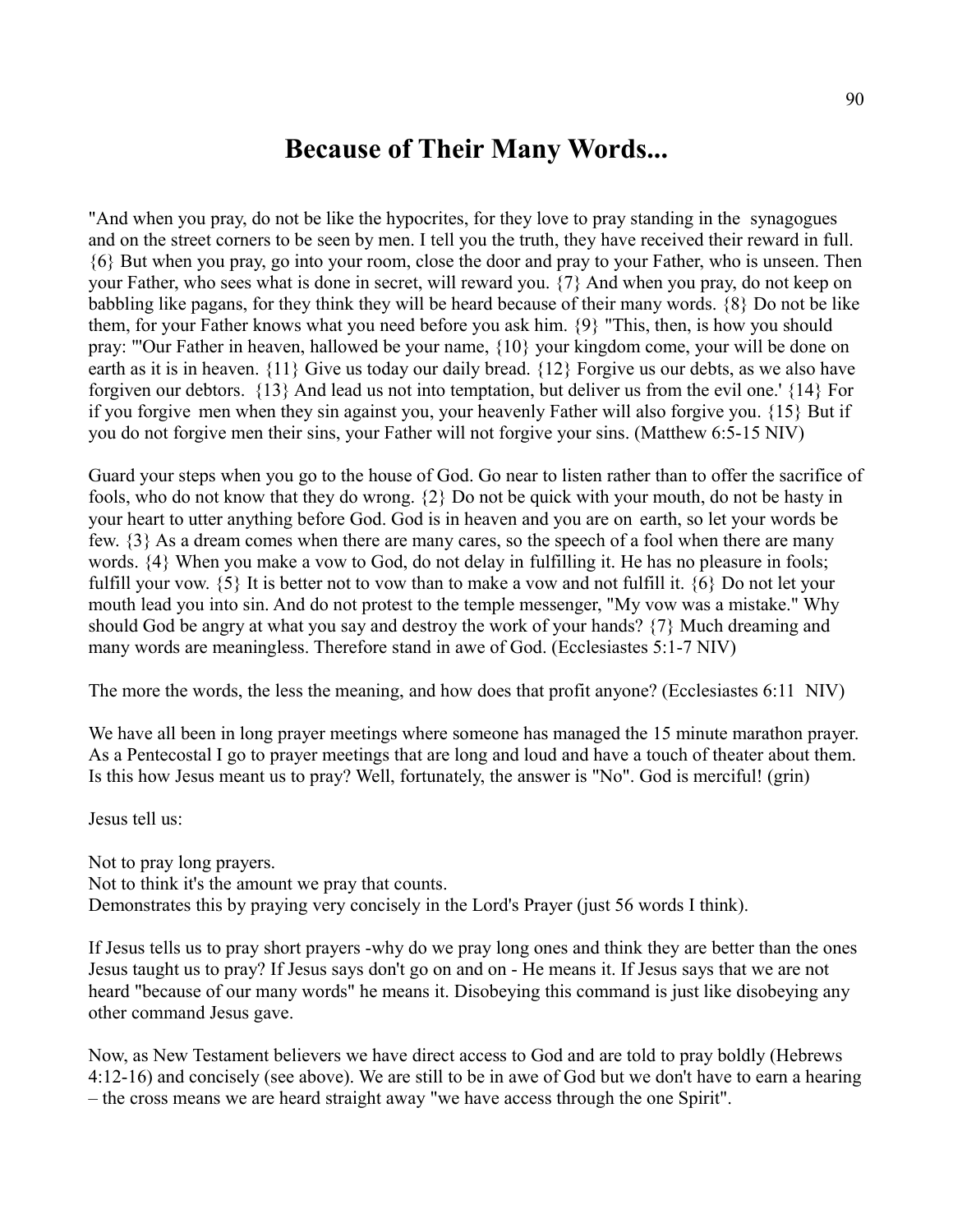He came and preached peace to you who were far away and peace to those who were near. {18} For through him we both have access to the Father by one Spirit. (Ephesians 2:17-18 NIV)

In Romans 5 Paul talks of grace and "the access in which we stand". Its permanent access – we are "standing" in it. He also says "you have been seated with Christ in the heavenly realms" (Eph 2:6) and we are "citizens of heaven" (Eph 2:19, Phil 3:20). We don't have to come into the heavenlies we are there now in a very important sense. The sum of all this is that the prayer meeting wind  $up$  – the launching our prayers into outer space etc. is totally unnecessary. We are there already and we can say what we need to say in a few simple words and then stop. Bold and short, putting a lot of faith in a few words.

Let's look at some of the most powerful and well known prayers in the New Testament and see how long they are:

The longest one I know of is the one in Acts 4:

And when they heard this, they lifted their voices to God with one accord and said, "O Lord, it is Thou who DIDST MAKE THE HEAVEN AND THE EARTH AND THE SEA, AND ALL THAT IS IN THEM, {25} who by the Holy Spirit, through the mouth of our father David Thy servant, didst say, 'WHY DID THE GENTILES RAGE, AND THE PEOPLES DEVISE FUTILE THINGS? {26} 'THE KINGS OF THE EARTH TOOK THEIR STAND, AND THE RULERS WERE GATHERED TOGETHER AGAINST THE LORD, AND AGAINST HIS CHRIST.' {27} "For truly in this city there were gathered together against Thy holy servant Jesus, whom Thou didst anoint, both Herod and Pontius Pilate, along with the Gentiles and the peoples of Israel, {28} to do whatever Thy hand and Thy purpose predestined to occur. {29} "And now, Lord, take note of their threats, and grant that Thy bond-servants may speak Thy word with all confidence, {30} while Thou dost extend Thy hand to heal, and signs and wonders take place through the name of Thy holy servant Jesus." {31} And when they had prayed, the place where they had gathered together was shaken, and they were all filled with the Holy Spirit, and began to speak the word of God with boldness. (Acts 4:24-31 NASB) (156 words) (author's emphasis)

Now most people talk at around 150 words a minute so that prayer is just over a minute long and it caused the place to shake!

Lest have a look at some other well known prayers:

I pray that out of his glorious riches he may strengthen you with power through his Spirit in your inner being, {17} so that Christ may dwell in your hearts through faith. And I pray that you, being rooted and established in love, {18} may have power, together with all the saints, to grasp how wide and long and high and deep is the love of Christ,  $\{19\}$  and to know this love that surpasses knowledge--that you may be filled to the measure of all the fullness of God. {20} Now to him who is able to do immeasurably more than all we ask or imagine, according to his power that is at work within us, {21} to him be glory in the church and in Christ Jesus throughout all generations, for ever and ever! Amen. (Ephesians 3:16 21 NIV)

The loquacious Paul who could preach so long that people fell out of windows uses just120 or so words here – just under a minute long. Finally we get down to some prayers that are short but very powerful.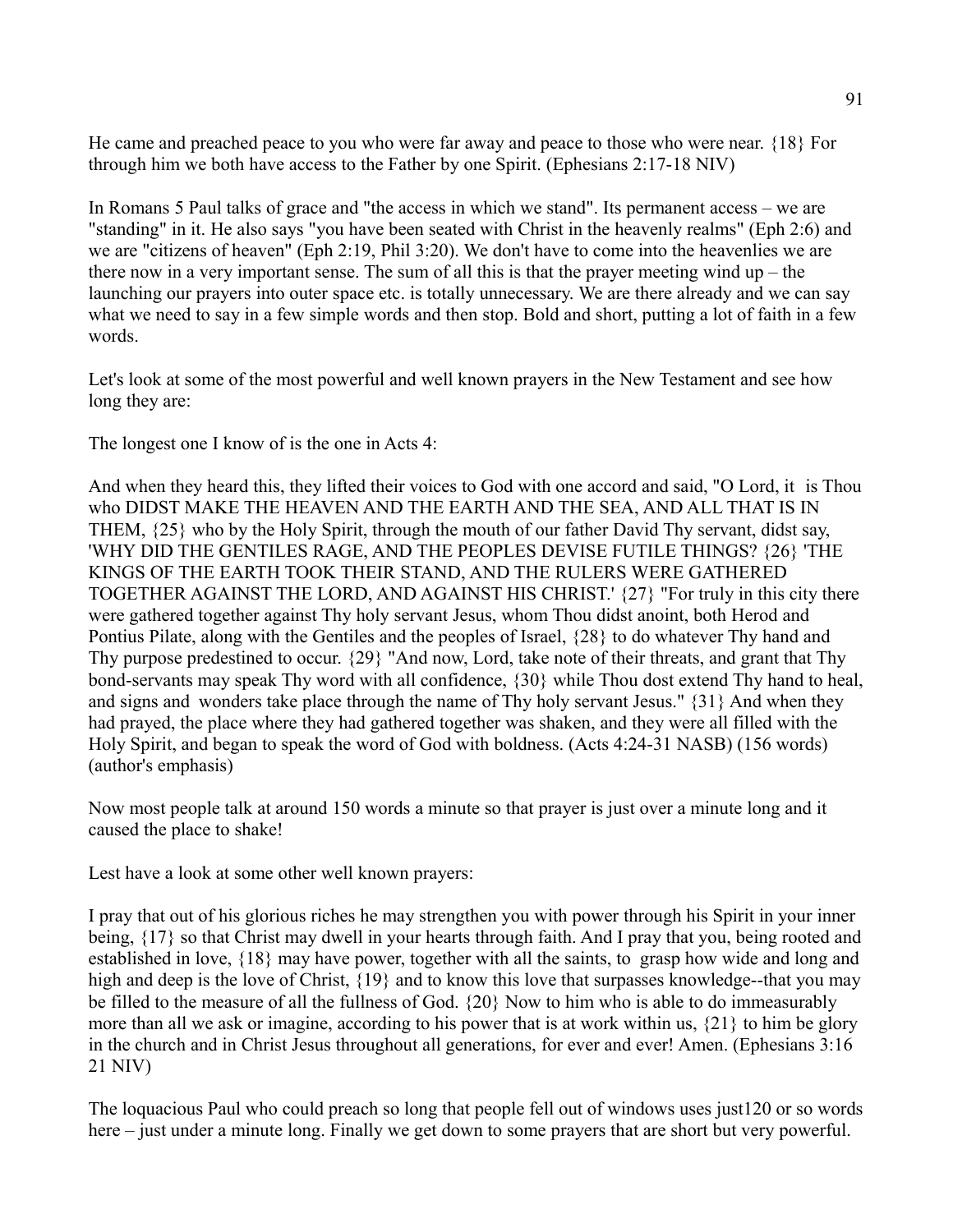Prayers that still storms and raise the dead.

Peter - "In the name of Jesus Christ of Nazareth rise up and walk". (12 words)

Jesus: "Father forgive them for they know not what they do". (10 words)

Jesus: "You deaf and dumb spirit, come out of him". (9 words)

Bartimeus: "Jesus, Son of David have mercy on me". (8 words)

Stephen: "Lord, do not hold this sin against them". (7 words)

Jesus: "Into Thy hands I commit my spirit". (7 words)

Jesus; "Lazarus come forth". (3 words)

Jesus: "Be made whole". (3 words)

Jesus: "Peace, be still". (3 words)

Jesus "Talitha kum". (little girl arise) (2 words)

Jesus "Tetelestai". (it is finished) (1 word)

John: "Marantha". (1 word)

Are you getting the idea? Length and power have absolutely NOTHING to do with each other. If Jesus can raise the dead or still a storm with just three words that is enough!

That sits us on our heels. "Inside ourselves we think - but I couldn't arise the dead with three words, I cannot do anything with that small an amount of prayer, I'd need much more than that..." To be as kind as I can - if you think this way you don't understand prayer yet. Sorry. You have missed the boat. There is no such thing as an amount of prayer. There is such a thing as an amount of faith and a LOT of faith put into just one word is enough to move the Heavens. You are NOT heard because you pray a long time. That is a PAGAN concept. They think "they will be heard for their many words". That is NOT the case. You are heard for your FAITH – not your volume, your nice words or the quantity of your prayers.

The amount of faith you have is inversely proportional to the amount of anxiety you have. People with great faith don't worry, People with "little faith" are the target of that favorite line of Jesus "Why are you afraid O ye of little faith". If you have faith that you will be paid each fortnight you don't get anxious or afraid about your pay-packet. You KNOW that each second Thursday or whenever - is when you get paid. Its reliable, you have faith in it, you don't think twice about it. Similarly after a few years of being a Christian you cease worrying about whether God exists. You know He does. Its certain, you have faith about that. Its settled. When you really believe something you cease worrying about it. Heaven is eternal so Time is different in the heavenly realms. Most things in the Spirit world are completely unaffected by time – because they are eternal. A common example is if someone is hurt so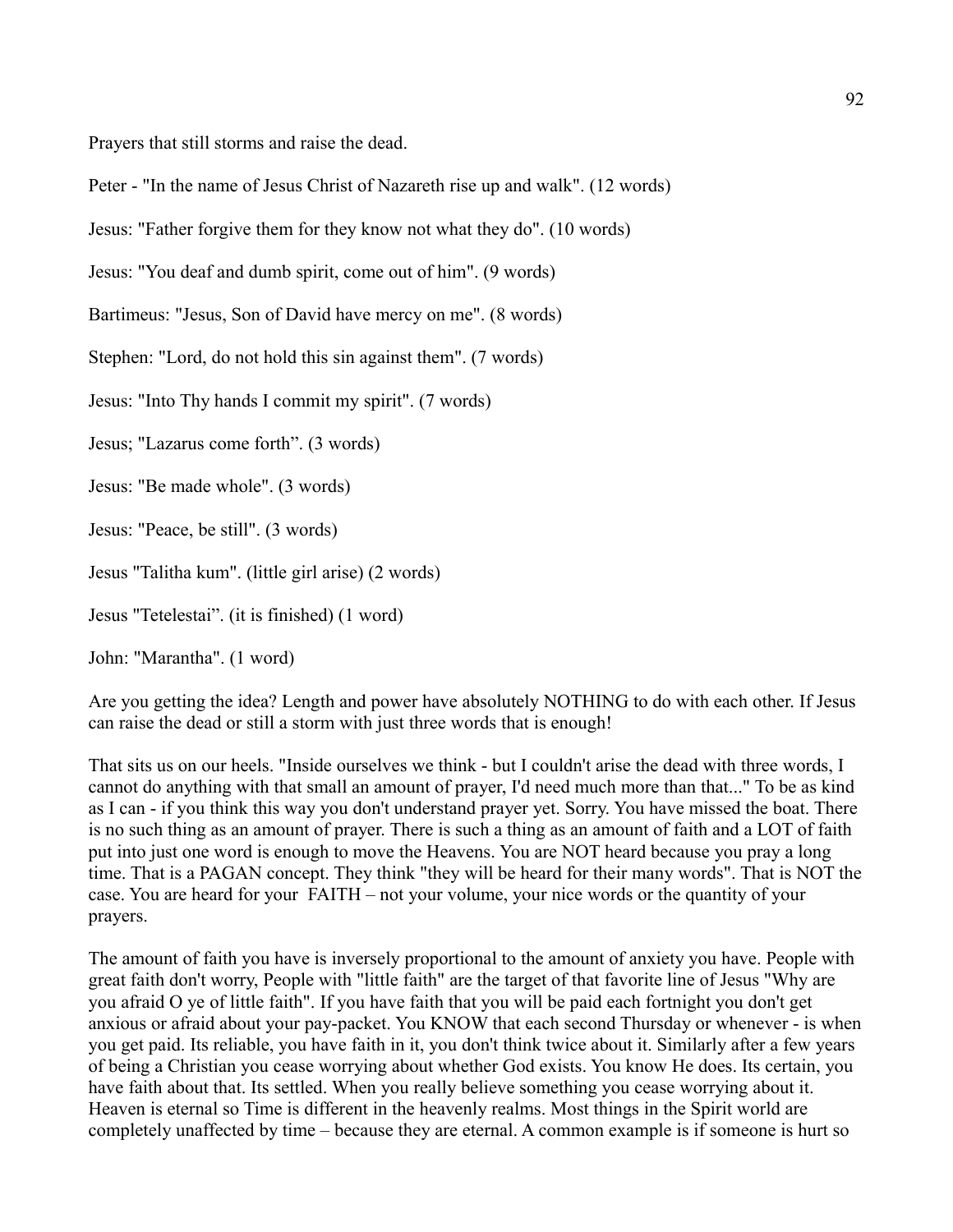deeply that their spirit is affected – that pain can be just as fresh twenty years later as it was on the day it was inflicted. It has stayed in their spirit and time has not touched it. Such matters are either resolved or unresolved. Once they are resolved they are resolved eternally as well. They are resolved for good. In prayer what we are doing is dealing with realities that are unaffected by time. In prayer things are either settled or unsettled. You have the victory or you don't. If you are churning around in anxiety and much "prayer" then you don't have faith and you don't have victory your unsettled praying indicates that. When you have faith you need only say a few words and the matter is settled, the storm is stilled, all is done and you walk away calmly and certain of God in the situation. Like Abraham you do not waver in faith. You are rock solid. Its fixed. Long prayers are generally an indicator of anxiety and the longest New Testament prayer in Acts 4 was prayed by very anxious and persecuted people asking for boldness!

Solomon is very blunt about things as says "the more the words the less the meaning" (see Ecclesiastes passages above). It seems that our gabbling on dilutes our faith and actually reduces the impact of our prayers in heaven. Faith, which is awe of God, petitions Him with a few well chosen words. Even Paul's prayer for the Ephesians, as lengthy as it is, is full of deep meaning and carefully chosen words and phrases. So remember its not the amount you pray but the amount of faith you have that counts. Big faith, few words. That's the formula. How do you get more faith? By grasping hold of the Scriptures "faith comes by hearing..." It's listening attentively to God's Word in the Scriptures that will build your faith so you can pray with big faith and little words.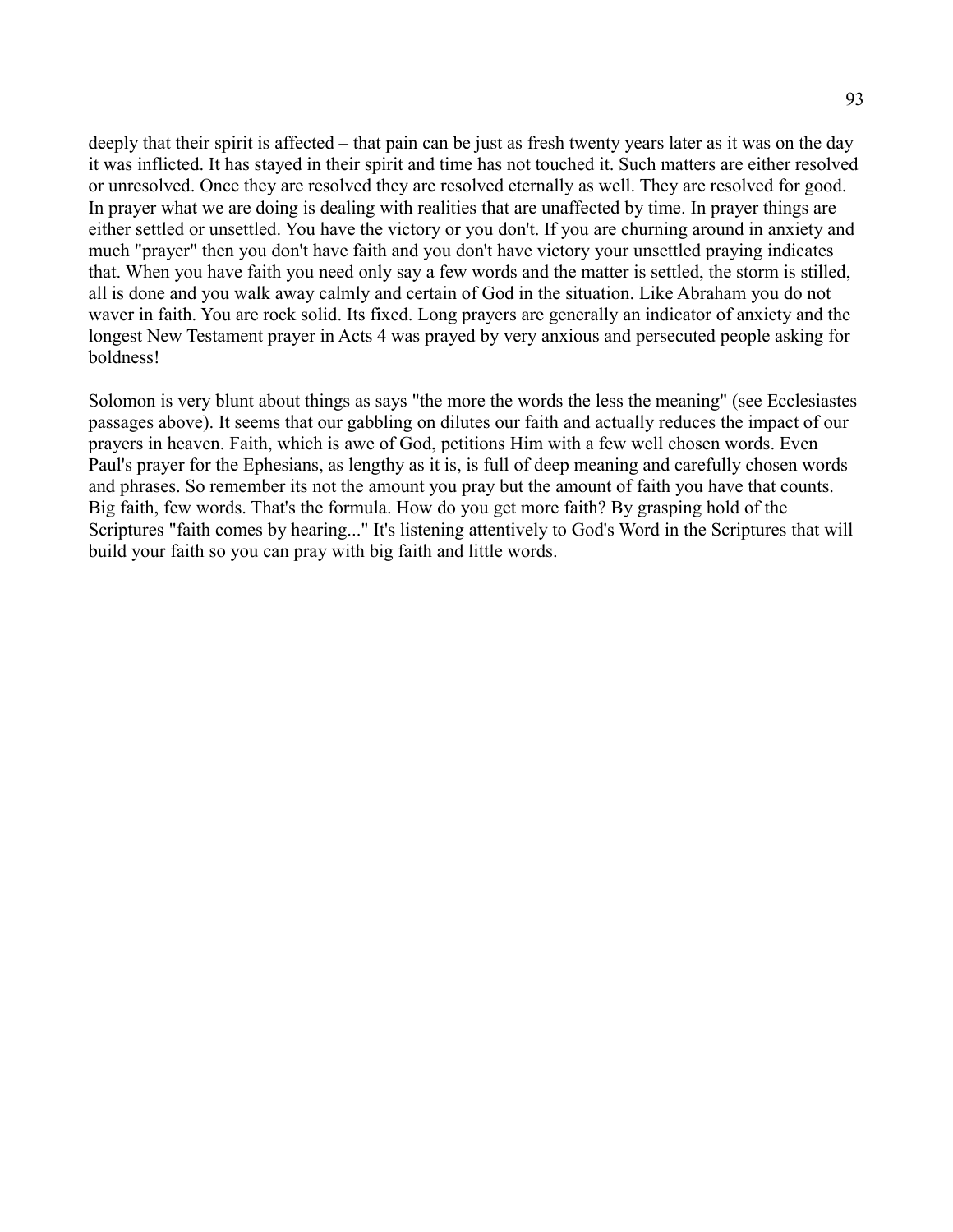# **Jesus and Healing**

#### **Working Out What The Bible Says On: Jesus and Healing**

#### **Introduction**

Jesus' attitude is always the "plumbline" for our attitudes. Things "straighten up" when we see things from His point of view. This study aims to work out what Jesus' attitude was towards healing. Its a controversial area for us today but it was very much part of Jesus' life and ministry and as we watch Him in action - we may just learn something. May God bless you as you read this.

Let's start with the obvious!

#### **Jesus always saw sickness as something to be healed**

Whenever Jesus came across sickness His attitude was to heal it. (Matthew 4;23-25, 8:16,17, 9:35) Jesus had compassion on the sick. Just as we automatically have compassion on our own children when they are ill. It would be a most cruel and unusual parent that seeing one of their own children ill would think " This child should suffer some more in order to learn a lesson". These natural instincts we have are part of the image of God in us and reflect the heart of God. All who came to Jesus for healing, were healed. None were told to wait until... (put whatever you like in the gap).

#### **Jesus sometimes saw sickness as the direct work of the devil**

Sickness can come from the Devil in two main ways - as a direct attack on the life of a righteous person, permitted by God but not "God's will". Job's sores (Job 2:4-7) and the sickness of the woman bound in the spirit of infirmity (Luke 18:10-16) seem to be in this category.

#### **Jesus sometimes saw sickness as the direct result of sin.**

Throughout the Old and New Testament there has always been a strong connection between sin and sickness. Except for the book of Job and some cases of barren but righteous women there was an almost universal causal connection between the disruption of fellowship with God and bodily illness. This flows from the Bible's view of the person as a whole being body-soul-spirit knitted into one with each part affecting the other. Consequently spiritual health can also impart physical health and quicken our mortal bodies. (Romans 8:11) There is no record of Jesus being ill, though He was mortal and human and subject to the normal exigencies of human flesh. While Jesus broadens the OT understanding so that not all sickness was due to sin he twice indicated that a person's illness was based in prior sin. (Mark 2:5, John 5:14) Paul is more explicit about it in his writings to the Corinthians who had a strong triumphalistic streak. He indicated that sickness could be the result of Church discipline for gross immorality – "handing someone over to Satan for the destruction of the flesh.." (1 Corinthians 5:1-5) . The abuse of the Lord's supper was also seen to result in physical illness (1 Corinthians 11: 28-32). In extreme cases sin may even result in physical death. ( 1 Corinthians 11:30, Acts 5:5-10, Romans 1:26-28). The normal aim of such illness is repentance and the soul being saved on the day of salvation.(1 Cor 5:1-5, 11:28-32). Thus it is wise for the person seeking healing to confess any known sin and to get right with God before prayer is administered. This naturally leads to the question Should we heal someone that the Lord is chastening? The answer to this is simple. If they turn to God in their illness and submit themselves to the elders of the church, confessing their sins and asking for healing (as in James 5) then the chastening has done the work of leading them to repentance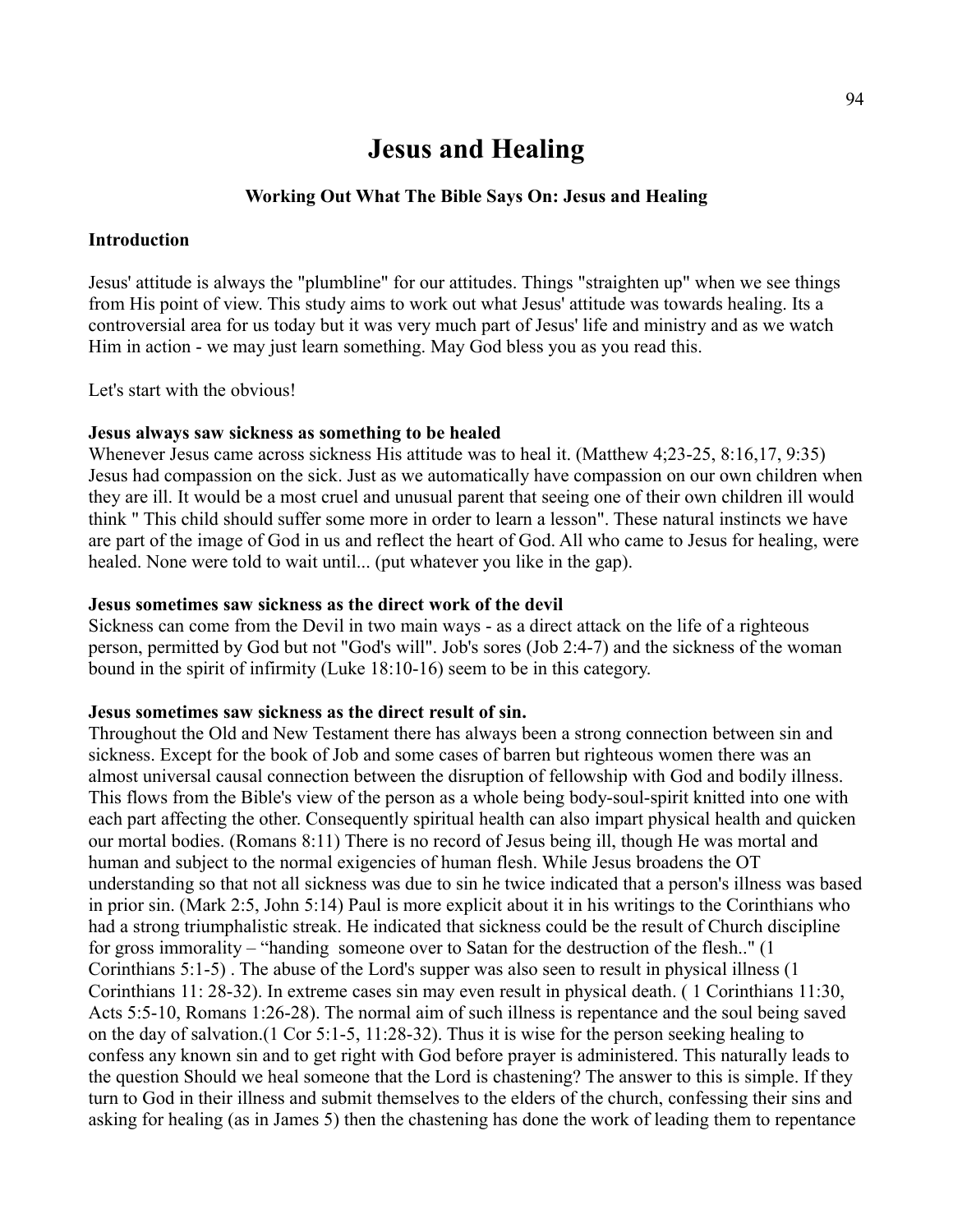and we should heal them. Thus there is no contradiction between "healing all who ASK for it" and allowing the Lord to chasten people unto repentance. The very act of asking is a sign of seeking God. Later we will cover how to help people when repentance is needed prior to healing. While Jesus and the apostles acknowledged a connection between sin and physical illness they never blamed anyone for being ill (or even lacking faith in their healing) but rather always sought to heal them.

### **Jesus often drew a direct connection between faith and healing.**

Healing is a manifestation of the kingdom of God in our mortal bodies and I think a pre-figurement of the resurrection. Like all Kingdom realities healing is received by faith. Jesus explicitly this in Matt 8:10, 9:28,29, 15:28; Mark 2:5; 9:24, 10:52 and the parallel passages.

# **Jesus saw healing as one of the signs of the Presence of the Kingdom**

In Matt 4:23, 9:35, and Luke 9:11 healing and the preaching of the Kingdom are tied together In Jesus ministry. The ministry of the disciples(the 12 and the 70) is to have both aspects the Kingdom proclamation and the demonstration of Kingdom power (Matt 10:7,8, Luke 9:2). Luke 10:9 is quite explicit.

And heal the sick there, and say to them, "The kingdom of God has come near to you." (Luke 10:9 NKJV)

In Matt 12:28 Jesus associates exorcism in His name with the Presence of the Kingdom.

"But if I cast out demons by the Spirit of God, surely the kingdom of God has come upon you." (Matthew 12:28 NKJV)

This role of healing in demonstrating the validity of the gospel and the Presence of the Kingdom is graphically demonstrated when the imprisoned John the Baptist sends his disciples to Jesus...

And John, calling two of his disciples to him, sent them to Jesus, saying, "Are You the Coming One, or do we look for another?" {20} When the men had come to Him, they said, "John the Baptist has sent us to You, saying, 'Are You the Coming One, or do we look for another?'" {21} And that very hour He cured many of infirmities, afflictions, and evil spirits; and to many blind He gave sight. {22} Jesus answered and said to them, "Go and tell John the things you have seen and heard: that the blind see, the lame walk, the lepers are cleansed, the deaf hear, the dead are raised, the poor have the gospel preached to them. {23} "And blessed is he who is not offended because of Me." Jesus saw healing as a demonstration of the real Presence of the Kingdom that would encourage those who struggled to believe. (Luke 7:19-23 NKJV)

# **Jesus saw healing as a work that His disciples and His church could also work**

This is partly covered above. Here are a few verses indicating the spread of healing from the 12 to the 70 to the wider church:

And when He had called His twelve disciples to Him, He gave them power over unclean spirits, to cast them out, and to heal all kinds of sickness and all kinds of disease. (Luke 10:1,9 NKJV) After these things the Lord appointed seventy others also, and sent them two by two before His face into every city and place where He Himself was about to go..."And heal the sick there, and say to them, 'The kingdom of God has come near to you.' (Matthew 10:1 NKJV)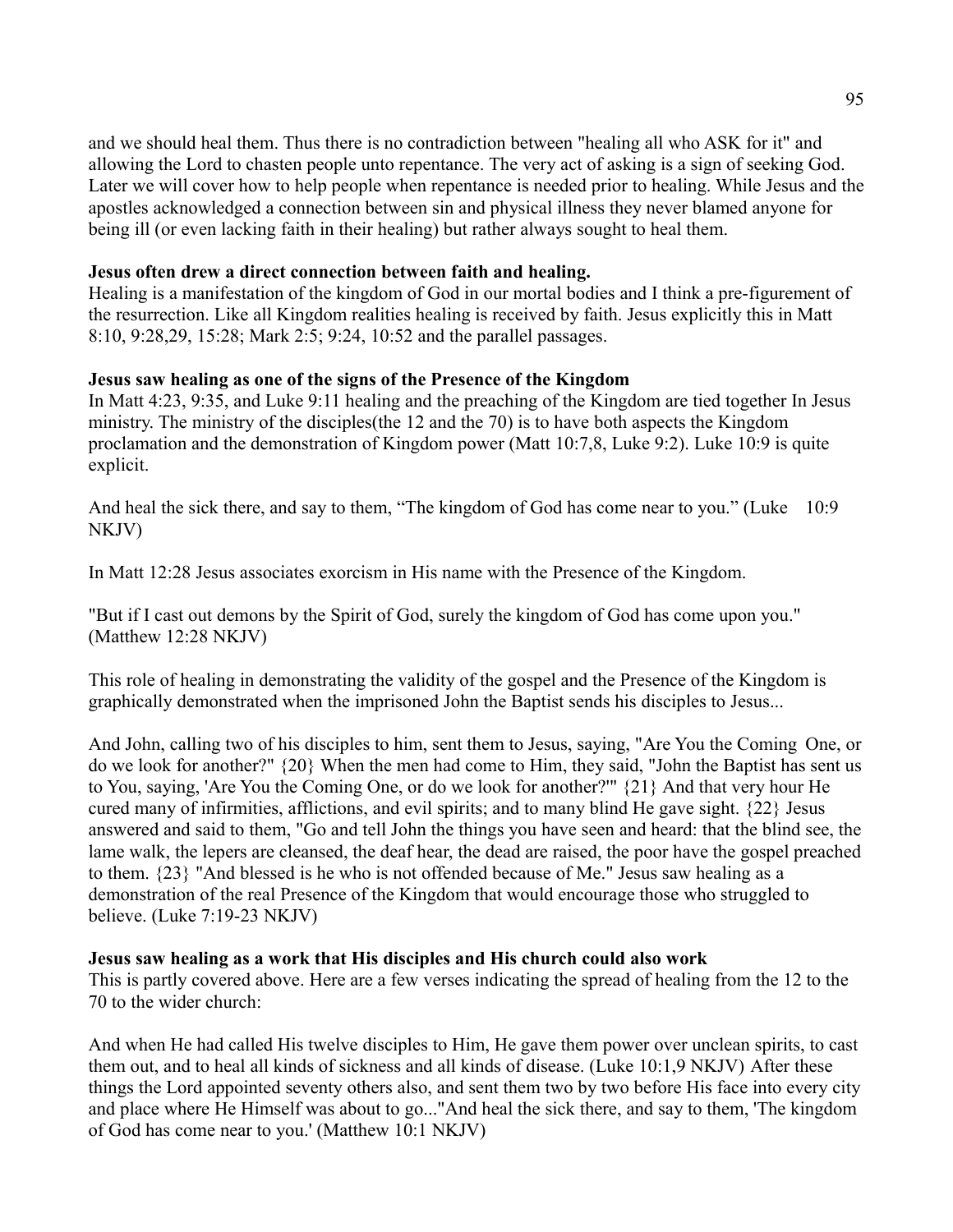Also a multitude gathered from the surrounding cities to Jerusalem, bringing sick people and those who were tormented by unclean spirits, and they were all healed. (Acts 5:16 NKJV)

Is anyone among you suffering? Let him pray. Is anyone cheerful? Let him sing psalms. {14} Is anyone among you sick? Let him call for the elders of the church, and let them pray over him, anointing him with oil in the name of the Lord.  $\{15\}$  And the prayer of faith will save the sick, and the Lord will raise him up. And if he has committed sins, he will be forgiven.(James 5:13-15 NKJV)

The theological mandate for this is found in the empowering Presence of God experienced by Jesus at His baptism and experienced by the Church at Pentecost. With this is mind Jesus could say to his disciples

"Do you not believe that I am in the Father, and the Father in Me? {11} Believe Me that I am in the Father and the Father in Me, or else believe Me for the sake of the works themselves. {12} Most assuredly, I say to you, he who believes in Me, the works that I do he will do also; and greater works than these he will do, because I go to My Father." (John 14:10-12 NKJV)

"The works" spoken of here are the works Jesus did between His baptism and the cross. It is indicated that the Spirit-filled believer (discussed elsewhere in this chapter and very much in mind) "will do also" some of these works and perhaps do "greater works" because the Spirits power will be manifest in the believer and in the believing community. We cannot do Jesus' works of creation or redemption but we can do the works He did during his ministry – preaching the Kingdom , healing the sick, driving out demons etc. Jesus seemed disappointed and in fact angry when His empowered and called disciples failed to do these works (Luke 9:39-42) and doing them seemed to be an integral part of his approach to training them for ministry (Luke 9 and 10).

#### **Jesus saw healing as a demonstration of God's mercy and compassion, it was never "earned".**

Mercy is a somewhat neglected concept. It means that you have the right to punish or destroy but do not do so. It was used technically when someone had lost a duel and the victorious party had every right to kill them. The victor could lift his sword point thus showing mercy. God's mercy goes much further than "not killing' but even unto restoring the person to wholeness. Jesus gladly responded to those who appealed for healing on the basis of the mercy of God (Matthew 9:27, 15:22, 17:15, 20:30,31). Jesus also frequently healed out of compassion (Matt 14:14, 20;34, Mark 1:41, 5;19, 9:22- 24, Luke 7:13-15). Compassion is Christ's practical response to human need. It includes the practical action of the Good Samaritan and of Christ feeding the hungry multitudes (Luke 10:33, Mark 8:2) it is never just an empty sentiment. The power of God is linked to the compassion of God. However God's mercy and compassion is His to command and should never be taken for granted (Romans 9:15). The gospel record though should lead us to believe that His compassion is readily available to all who seek it. Remarkably it was this aspect, more than almost any other, that enraged the religious leaders of His day. They often sternly opposed Jesus' healings being angered at the mercy He demonstrated.(Matt 9:9- 13, 32-34, 12:10-15, Jn 9:13-34) The Pharisaical mindset sees healings as "rewards" perhaps due to the saintly righteous but certainly not due to sinners. I cannot recall a single Pharisee being healed. This leads to three rough rules of thumb "You will only receive as much grace as you think you need." (Luke 18:9-14) and "No grace comes to those who think they deserve it."(Luke 18:9-14; Galatians 3:2-5, 5:1- 11, Romans 11:6) and "You receive more grace than you give but you have to give it first" (Luke 6:35- 38).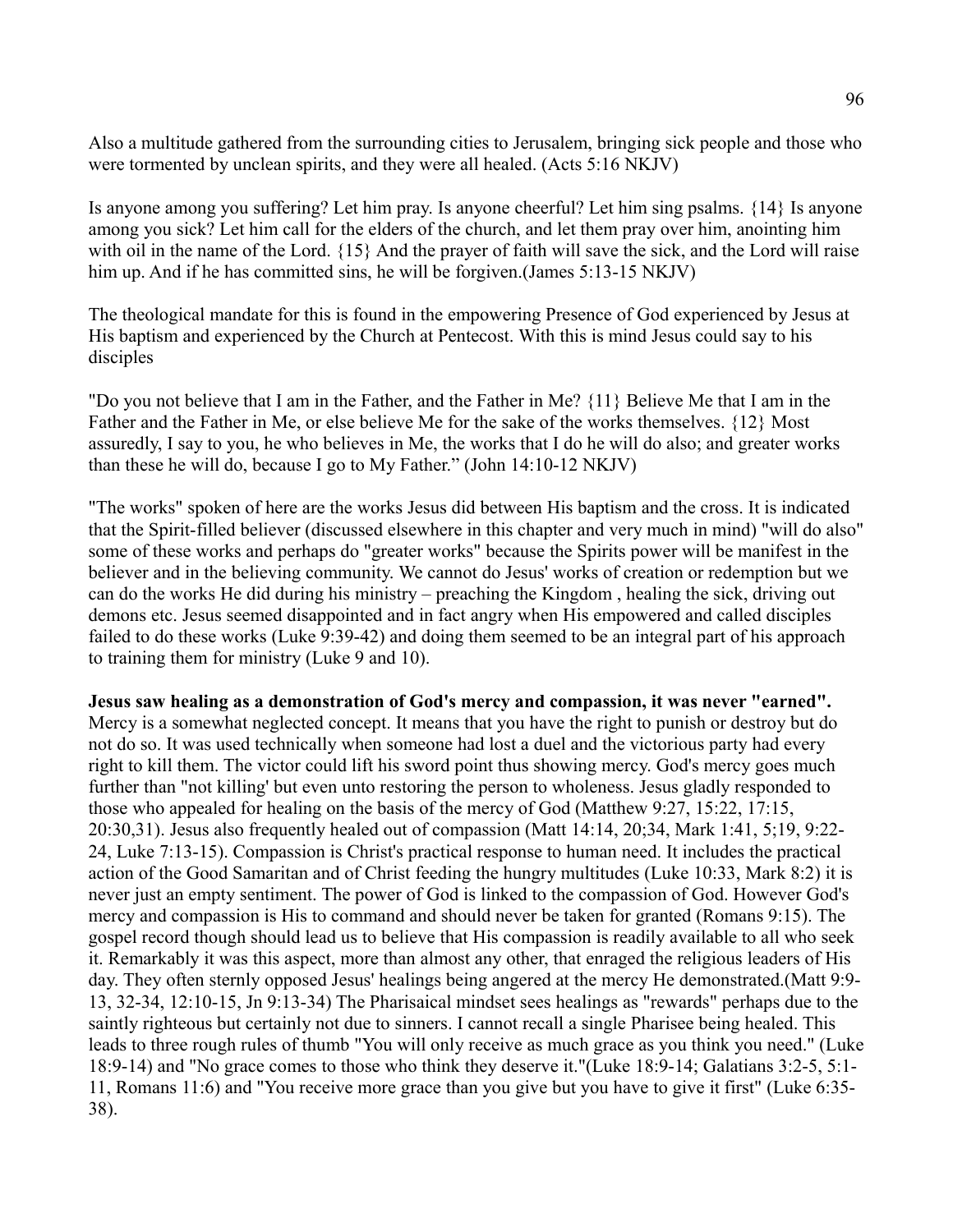#### **Jesus saw healing as a sovereign work of the Father not as an act of "Christian magic".**

There is a fine line between the "magical" and the "Christian" uses of supernatural power. Supernatural power becomes "magical" when it is seen to operate separately from the will of the Father. For instance the bronze serpent that Moses held up in the wilderness eventually had to be destroyed because its healing properties were attributed to it separately from YHWH and it thus became an idol. (2 Kings 18:4). A similar thing happened to the ark of the covenant in the days of Eli (1 Samuel 4:3,4) when it, not the Lord, was credited with victory for Israel. Consequently it went into captivity for a while. (1 Samuel 4&5). The temptations Satan used on Jesus were temptations to achieve the purposes of God by means divorced from the will of God. He was asked to turn stones into bread for his own gratification. He was asked to use His new endowment of supernatural power for the purposes of showmanship and jump from the Temple. Finally, He was to conquer the world – but acknowledge Satan as the source of his Kingdom. The word of God and fasting kept Jesus from these temptations. It strikes me that these must be very powerful temptations to be able to be used on Jesus and it does seem that certain Christians are in their grip – to their very great spiritual peril (Matt 7:21-23). Jesus kept His integrity in ministry by only doing that which He saw the Father doing. (John 5:19,20, 36; 10:32,37,38; 14:10-12). Relationship with God and obedience were keys to His overcoming this most subtle of temptations. Thus the safest way to minister is to minister in an attitude of holy fear, reverence, praise and worship. Therefore, preparatory worship is more than emotionally satisfying it also draws us into the necessary state of humility and obedience that can safeguard us from wrong desires. Paul Tournier treats this aspect of the temptation to magic in healing well in his book "A Doctor's Casebook In The Light Of The Bible" pages 113-116 (written in 1954!). He finishes up by saying "There are then two contrary errors: to refrain, for fear of magic, from every kind of bold and sensational act, even when God requires it of us; this course has been all too common in the Church, and is what has made us as poor as it is today in manifestations of God's power. And, on the other hand, through zeal to demonstrate that power, to run after the sensational, even when God does not will it, and so fall into magic; certain religious sects are guilty of this. In the Gospel, the skeptics sneered at the miracles in Galilee and at the Cross: 'He saved others; let Him save Himself, if this is the Christ of God, His chosen' (Luke 23:35) . Neither the miracles nor the Cross can be taken out of the gospel without distorting it."

#### **Jesus always healed what the person wanted healed**

There is a tendency to be wiser than the patient when one is in healing ministry and doctors, counselors and psychiatrists are particularly guilty of this and I am afraid some Christians are getting in on the act. If a person wanted to be healed of leprosy or blindness that was what got fixed. Even though Jesus knew the hearts of people He did not say "Your real problem is...". Jesus took people's problems at face value and healed them. He was not an arrogant know all and He left people with their dignity.

#### **Jesus remembered the social context when He gave instructions after healing.**

Jesus treated the sick as part of a social structure that needed to accept that the person had been healed. Lepers had to show themselves to the priest and be certified as clean so they could resume their place in society. (Matthew 8:2-4, Luke 17:12-19) Certain illnesses can relapse (particularly schizophrenia) if the family does not incorporate the person as "healed" but still views them as "sick". Jesus frequently gives instructions to the family or the sick person that initiates a resumption of normality. (Matt 8:14,15; 9:6; Mark 5:43; 10:52; John 11:44).

Even though Jesus had a powerful healing ministry it was not His top priority.

His redemptive work on the cross, the training of the disciples and the proclamation of the good news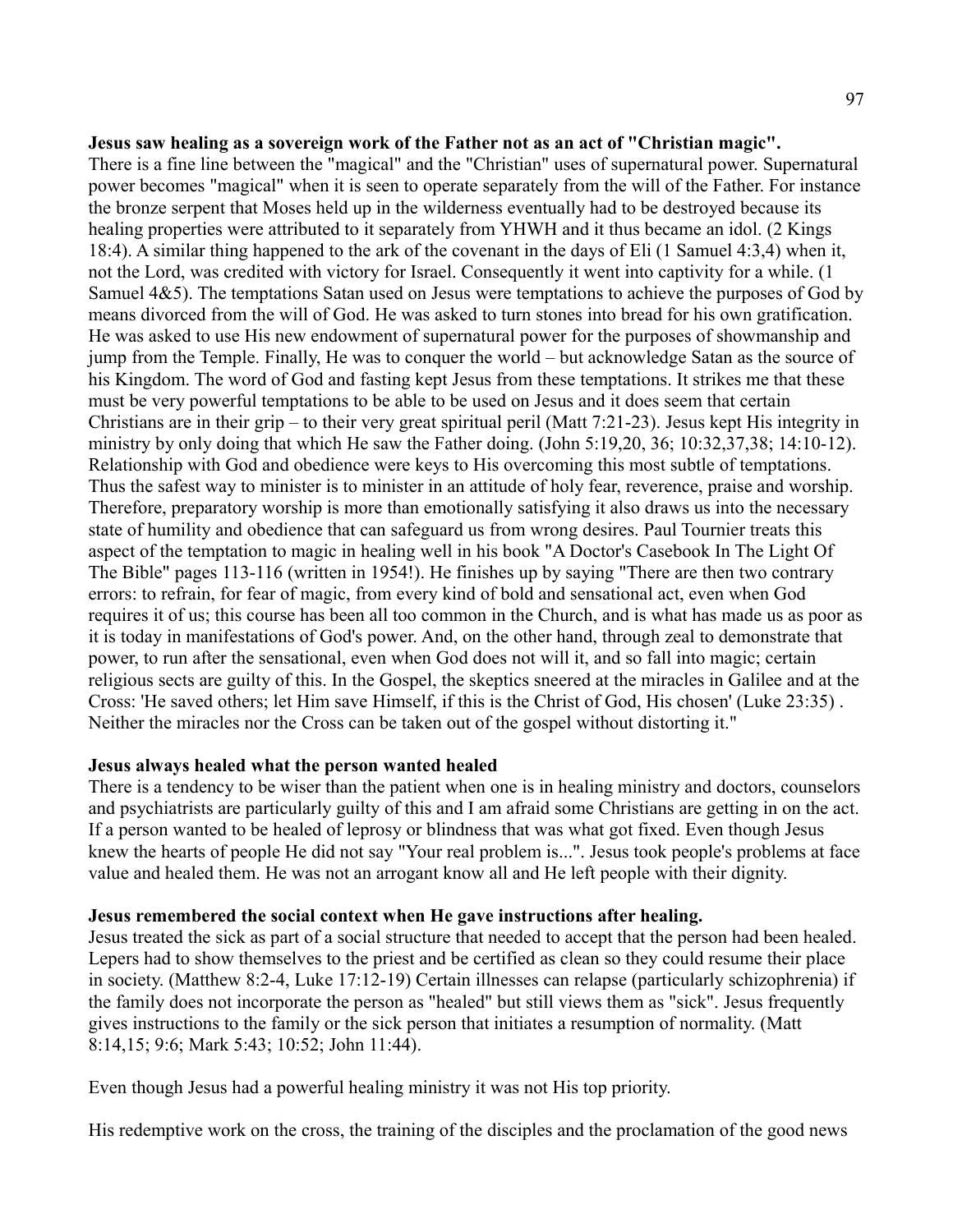of the Kingdom were all given a higher priority than healing the multitudes at various times. Healing was an integral part of the whole and a visual and practical demonstration of His message but it was never of ultimate importance. (Mark 6:12,13; 30-32; Luke 4:40-43; 9:51).

#### **Jesus saw healing as a manifestation of Divine authority and power.**

The original commission to Adam was to 'subdue the earth" to bring about God's order and perfection in Creation. As the last Adam Jesus subdued evil spirits and even illness which represents a serious imperfection in God's created order. To do this He exercised spiritual authority which He also passed on to others.( Matthew 8:9-13; 9:6; 10:1; Mark 3:15; 6:17; Luke 5:17; 6:19; 9:1; 10:19). Healing requires power and authority to flow from God. Sometimes evil spirits can strongly resist this power and a "power encounter" may take place such as that with the Gadarene demoniac in Mark 5. Healing is a miniature exertion of God's restoring power and is a way of "doing His will on earth as it is done in Heaven" – where there will be no more sickness or crying or pain. (Rev 20:1-3)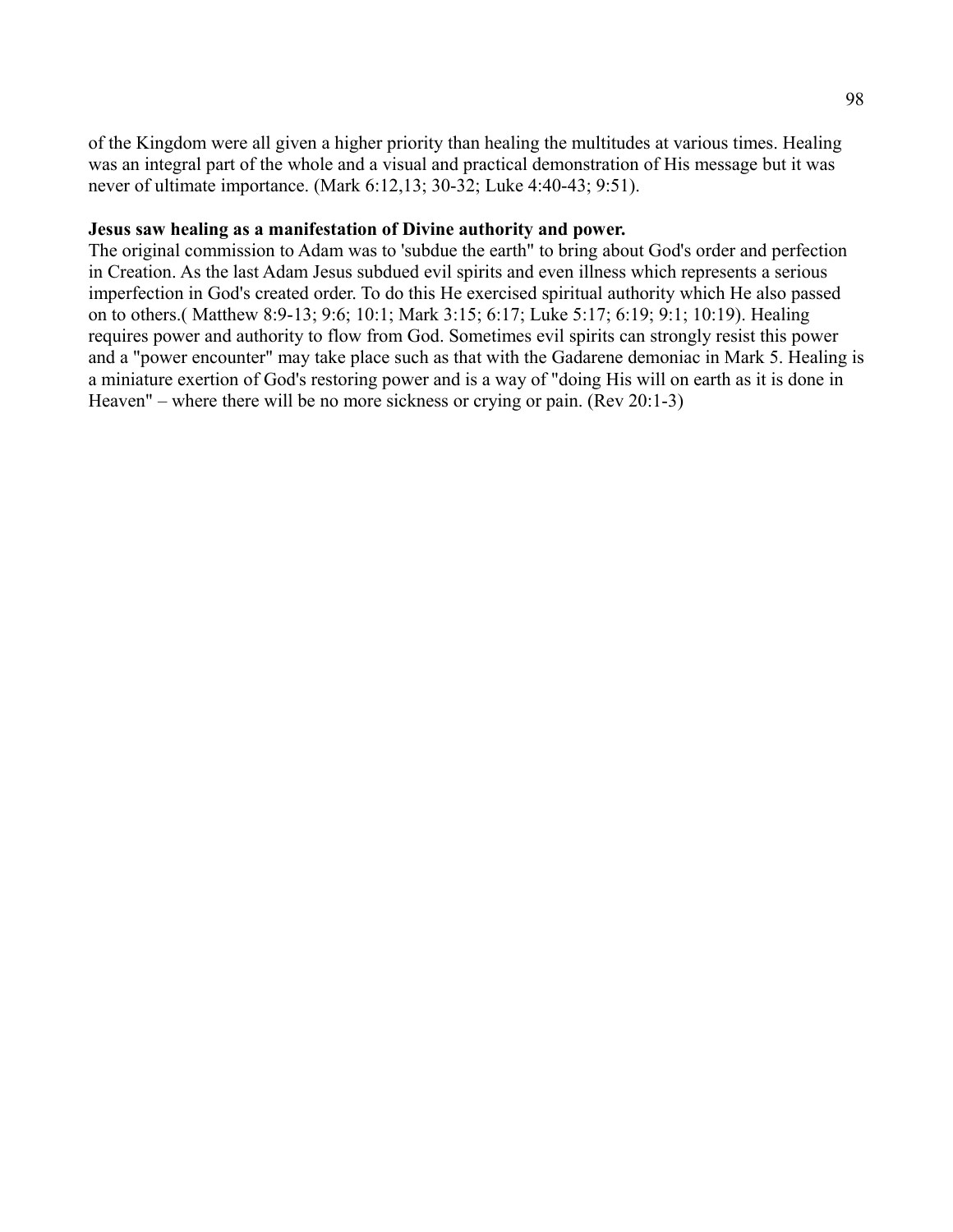# **The Spirit and the Word In Healing**

This article will examine the relationship between the Word of God, the Spirit of God and healing power. The "equation" I will use is "the Spirit of God plus the Word of God equals the Creative Power of God".

Right at the start of the Bible the Spirit broods over the waters and then God speaks bringing creation into being. This is the first revelation of how God acts and it is the most fundamental revelation about how God acts. Under revival conditions when the Spirit of God is powerfully present - as in Jesus ministry and during the heyday of the early church then we have a condition into which all someone had to do was speak the word of Christ and healing occurred. During a recent revival in South America it was not uncommon for people to be spontaneously healed during expository preaching - even if the topic was not healing at all. The preached word has a tremendous power to unlock the brooding power of the Holy Spirit.

Here are some Bible verses that illustrate the connection between the Word of God and healing:

So the water remains healed to this day, according to the word of Elisha which he spoke. (2 Kings 2:22 NKJV)

He sent His word and healed them, And delivered them from their destruction. (Psalms 107:20 NKJV)

The centurion answered and said, "Lord, I am not worthy that You should come under my roof. But only speak a word, and my servant will be healed. (Matthew 8:8 NKJV)

When evening had come, they brought to Him many who were demon-possessed. And He cast out the spirits with a word, and healed all who were sick. (Matthew 8:16 NKJV)

Therefore I did not even think myself worthy to come to You. But say the word, and my servant will be healed. (Luke 7:7 NKJV)

And said, "If you diligently heed the voice of the LORD your God and do what is right in His sight, give ear to His commandments and keep all His statutes, I will put none of the diseases on you which I have brought on the Egyptians. For I am the LORD who heals you." (Exodus 15:26 NKJV)

My son, give attention to my words; Incline your ear to my sayings. {21} Do not let them depart from your eyes; Keep them in the midst of your heart; {22} For they are life to those who find them, And health to all their flesh. (Proverbs 4:20-22 NKJV)

So they departed and went through the towns, preaching the gospel and healing everywhere. (Luke 9:6 NKJV)

The connection seems quite plain - God's word in the heart brings health and God's word spoken out in faith brings healing.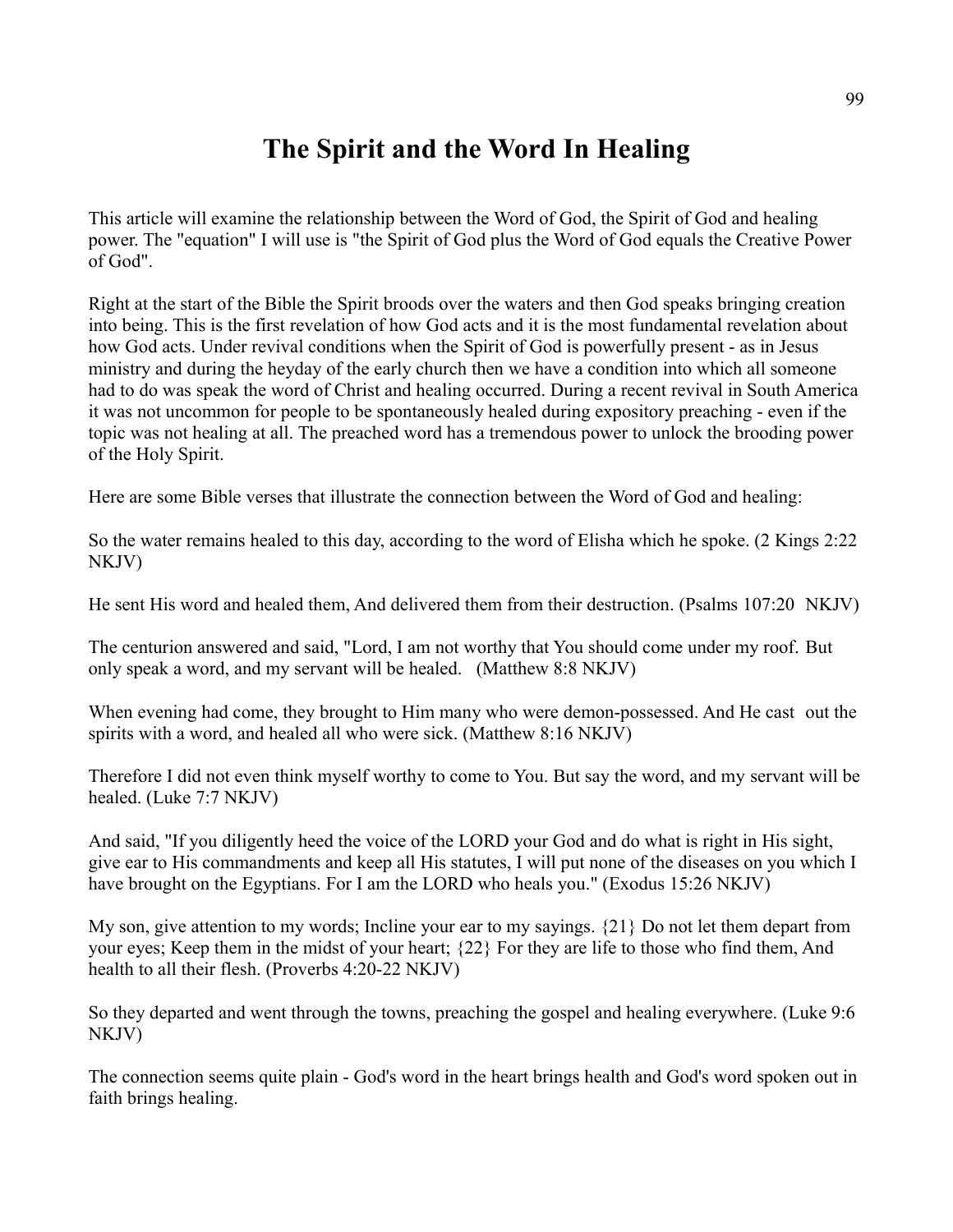Back to our equation... the Spirit of God plus the Word of God equals God's Creative Power unleashed. The first requirement is the Presence of the Spirit in power. If the Spirit could be made to be powerfully present through prayer then we would have a God who appeared on our command and that is just not so. We cannot control the Spirit's Presence in power. We need to recognize that. However we can request it, and it is a prayer that God often answers. Luke's gospel encourages us to ask for the Spirit's Presence in power.

If you then, being evil, know how to give good gifts to your children, how much more will your heavenly Father give the Holy Spirit to those who ask Him! (Luke 11:13 NKJV)

So there is some good Biblical precedent for asking for the Spirit's Presence. However when the Spirit is tangibly present and clearly in our midst we must do what He says. He is God and God is always the Boss – of every service and situation. This is where I think we make our most common mistake. We try to harness the Spirit. God is not a horse. If we invite the Holy Spirit in our midst it is we who will be put into harness. Jesus Christ makes it quite clear that it is we who wear His yoke – not the other way around. The second common mistake is that we hesitate even when the Spirit has spoken clearly to us. We say something like "That is too difficult or too embarrassing.... what if it doesn't work....". Now if God has spoken clearly it will work however sometimes it requires considerable persistence. When God told Israel to go up against Gibeah in the civil war against the tribe of Benjamin they were soundly defeated and suffered heavy casualties on the first days before succeeding on the third. Obedience may not mean immediate success, it may mean immediate failure and loss, but when obedience is persisted in then success will come. We need to stop hesitating ,start obeying and to keep on obeying even when things look doubtful and dismal. The financing of the Bill Newman Crusade is a case in point. The financing was a tremendous struggle and weighed the Crusade Committee down heavily, it often threw on the wisdom of having the Crusade. In the natural they could not have gone ahead. Every projection of income verses expenditure left us well short. However we believed it was God's will and despite many discouragements the Crusade went ahead. On the Thursday after the Crusade we were only \$900 short and a couple of churches chipped in and a businessman on the committee picked up the tab for the rest. By the time that final committee meeting was finished we had assurances that our finances were covered in every detail. From memory about \$22,000 was supplied by God. Unhesitating obedience to the Spirit's prompts plus persistence in faith led to spiritual victory and a Crusade that saw 207 responses. The third and last reason that we fail to respond to the manifest Presence of the Spirit is that we have failed to discipline the flesh and its works. In Galatians 5:16 and 17 it is clearly stated that the flesh and the Spirit are mutually opposed. To the extent that you allow the works of the flesh you diminish the works and fruit of the Spirit. Churches that allow gossips to function and spread "hatred, discord and jealousy.." unchecked are allowing the Spirit to be opposed just as effectively as if that let adultery or witchcraft go undisciplined. They are all listed among the works of the flesh. The flesh can creep in in the way we regard the Holy Spirit. Amongst the works of the flesh is sensuality (Jude 1:19) and when we treat the Holy Spirit as a form of emotional entertainment, a feeling to be enjoyed or a delicious experience to be had we are on the brink of sensuality – if not toppling right over into it. I think that it is no coincidence that those movements that have had an enduring revival in their midst have been characterized by much discipline of the flesh on a personal level through prayer and fasting and on a corporate level through firm church discipline of any and every work of the flesh. To sum up the section on the Spirit. If we are to see God's Holy Spirit manifest in power amongst us we must cease trying to harness God but take His yoke upon us in prompt and persistent obedience to His commands and prompts and discipline our lives so that the works of the flesh are uprooted at both personal and corporate levels.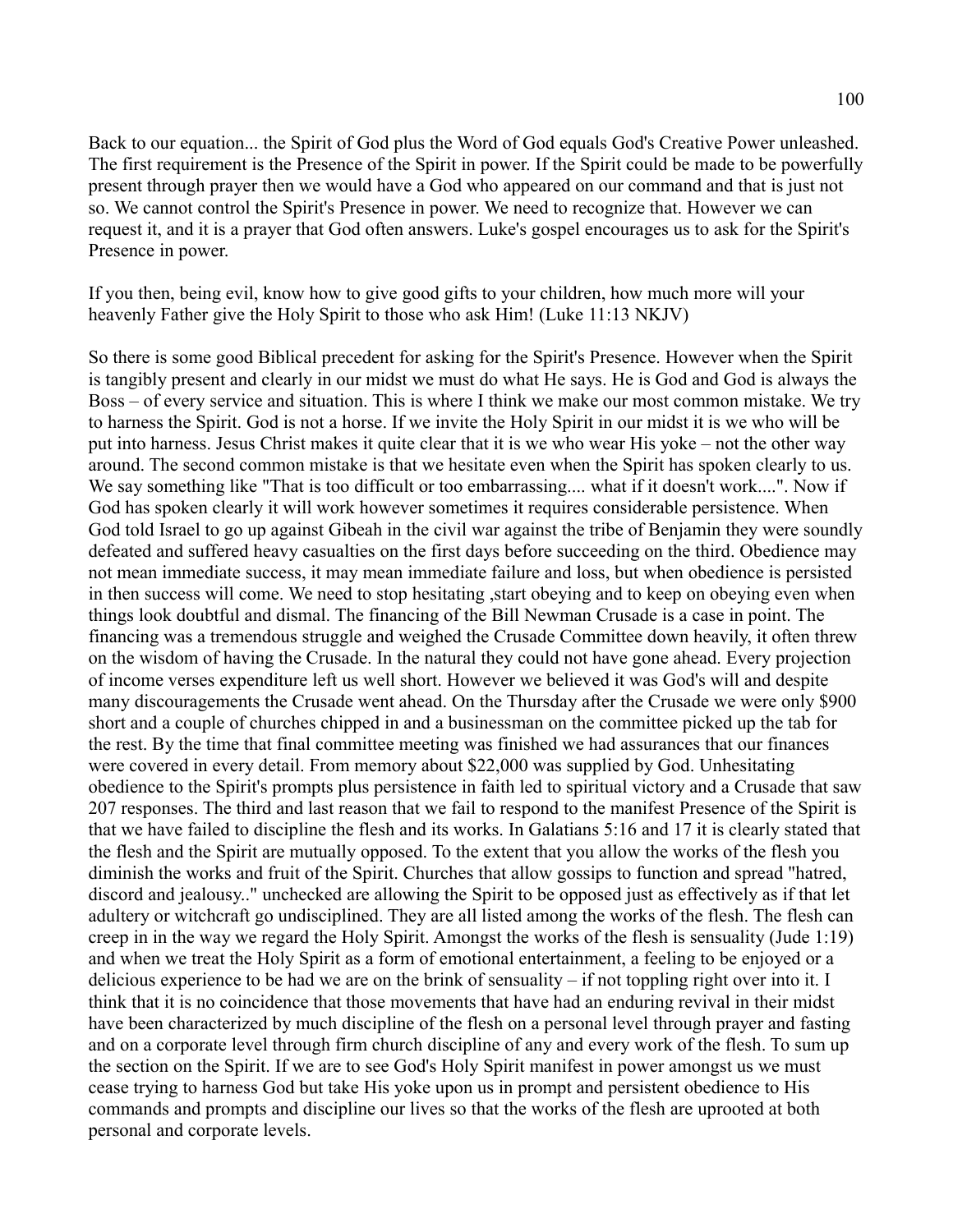Then we need the word of God spoken in faith to the situation at hand. I will break this into two halves 1) The speaking of the Scriptures into the situation 2) The speaking of a rhema word into the situation. Personally I find speaking Scripture into a situation the more powerful of the two since I can much more easily join my faith to it with absolute confidence in what I am speaking. The Word of God in Scripture spoken by the Spirit of God in the heart is a powerful tool for healing. Part of my reason for supplying you with the 40 Scripture verses on healing is so that you will have a word from God that you can speak in faith as part of your healing ministry. What is the difference between "speaking" and "reciting' the word of God. Reciting the Word of God seems to have little power. It is directionless, it is not spoken into a situation or to a person. When the Word of God is spoken it is spoken to a person or into a situation. During the Crusade we picked up a strange prayer from Zechariah chapter 4 where a mountain is moved by shouting "Grace! Grace!" to it. So whenever we had to move a mountain we quite literally shouted "Grace!" to it. Mountains don't have ears but God does and He heard the word uttered in faith and addressing that situation. In Mark's gospel we see mountains moved by mere words

So Jesus answered and said to them, "Have faith in God. {23} "For assuredly, I say to you, whoever says to this mountain, 'Be removed and be cast into the sea,' and does not doubt in his heart, but believes that those things he says will be done, he will have whatever he says. {24} "Therefore I say to you, whatever things you ask when you pray, believe that you receive them, and you will have them. (Mark 11:22-24 NKJV)

Notice how the mountain is spoken to... It is spoken to in faith, without doubt, verbally, out loud and it the mountain is addressed – not God. Jesus did NOT tell us to pray "Dear God, please move this mountain.." We are not to speak to God but to the mountain. Creation needs to hear God's authority through our lips. Let's go back to mountain chucking Zechariah....

So he answered and said to me: "This is the word of the LORD to Zerubbabel: 'Not by might nor by power, but by My Spirit,' Says the LORD of hosts. {7} 'Who are you, O great mountain? Before Zerubbabel you shall become a plain! And he shall bring forth the capstone With shouts of "Grace, grace to it!"' "(Zechariah 4:6-7 NKJV)

How is the capstone brought forth.. With shouts of Grace, grace to God? NO! With shouts of "Grace, grace to IT...the mountain ". Let's apply this to healing. I cannot think of a single example of New Testament healing where God is prayed to (intercessory style) to effect the healing. The lame man at the Gate Beautiful is told "In the name of Jesus Christ of Nazareth, rise up and walk...". The leper is told "Be healed". The dead girl is told "tabitha kum..little girl arise..." , Lazarus is told "Lazarus come forth.." The word of God is "Be healed" and His authority to heal is applied to Creation by the faithfilled people of God. There seems to be drastic change between Old Testament and New on this point. Certainly people in the Old Testament cried out to God for Him to heal. Generally they did not see that God's authority was vested in them to any significant degree . Perhaps the clue lies in the phrase "the Kingdom of God is at hand". In the kingdom God's rulership is enforced and manifested through His servants. Because of Christ's work on the cross the authority we carry is far greater than that experienced in the Old Testament. We are seated with Christ in heavenly realms and on His behalf exercise "all authority in heaven and on earth...".

"Assuredly, I say to you, among those born of women there has not risen one greater than John the Baptist; but he who is least in the kingdom of heaven is greater than he. (Matthew 11:11 NKJV)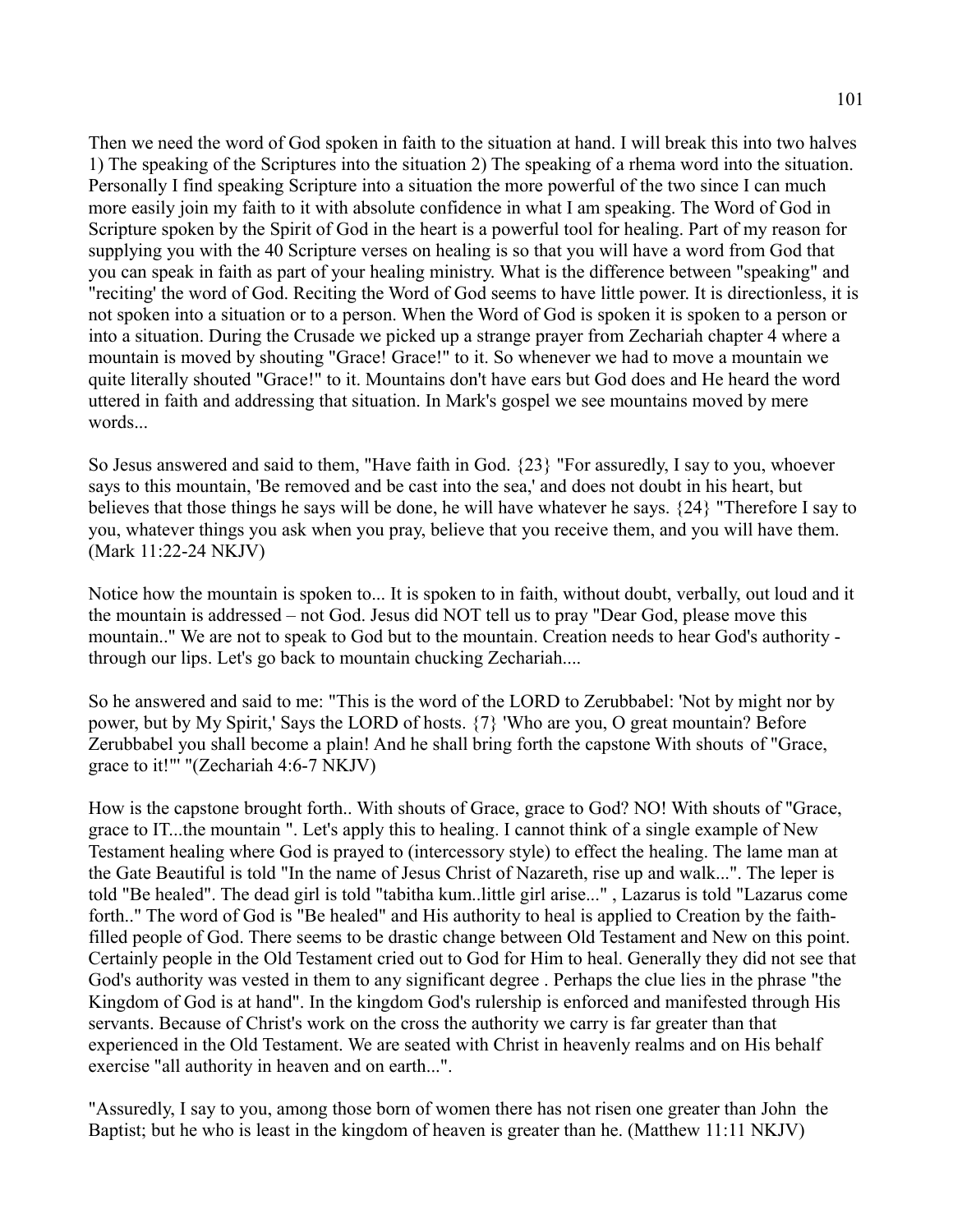By logical implication the least NT believer is greater than any OT saint. Not better than, but greater than, carrying more authority than. We can command healing to occur in the name of Jesus. When the Spirit is manifestly present we can, in faith, speak to the sick person using a Word from God and command healing to occur.

The authority to command healing does not work mechanically. It requires faith in God and the manifest Presence of the Holy Spirit. The Spirit of God + the Word of God = the Creative Power of God. How do we know that the Holy Spirit is present and present to heal? This is "watching" for what the Father is doing. We need the spiritual sensitivity to sense when God is at work to heal and the courage to join Him in his healing work.

Then Jesus answered and said to them, "Most assuredly, I say to you, the Son can do nothing of Himself, but what He sees the Father do; for whatever He does, the Son also does in like manner. {20} "For the Father loves the Son, and shows Him all things that He Himself does;and He will show Him greater works than these, that you may marvel. (John 5:19-20 NKJV)

However, Scripture indicated that when God's activity was healing - then all were healed. God's will is not who will get healed – no one was ever refused healing by Jesus. God's will is that of the timing of the manifestation. There are times when God is present to heal and there are times when His activity is something else. But when his activity is to heal and His Spirit is present and we are there in faith we can speak the word to all who need healing and they will be healed. At least that is what I see Scripture indicating (1 Corinthians 12:11 NKJV). But one and the same Spirit works all these things, distributing to each one individually as He wills. When one reads 1 Cor 12-14 and looks a bit at the Greek you are struck by the impression of "flashes of giftings". One person gets one gift for the common good then another gets something else and the Holy Spirit is activating first one ministry, then another in the assembled body of Christ and all things are done decently and in order.

And there are diversities of activities, but it is the same God who works all in all. {7} But the manifestation of the Spirit is given to each one for the profit of all: The Old Testament has a strong concept of "the appropriate time' a time to live, a time to die etc. Getting the timing right was not a matter of using a watch but tuning the time you wanted to do things with when God wanted it to happen. (1 Corinthians 12:6-7 NKJV)

Putting this all together if the Holy Spirit is saying to your heart "I want you to be healed tonight" then that is God's timing for you. Do not delay. When God speaks that is the time. when He wants you to respond. That's why he spoke then and not some other time. If God says "I am here and I wish to heal everyone who is present.." then we need to grab everyone and haul them in just as if Jesus had walked through the door with power to heal.

As you sit there listen to what the Spirit is saying to you. Maybe you are sensing God wants to do a particular work in your life just now, maybe it isn't healing, don't worry about it if God has revealed that to you now then we will deal with it now. He is not on our schedule - we are on His schedule. Ask yourself what does God want to do in my life right now? When you have done that ask "How can I apply God's word authoritatively to this situation?' Write down what God wants you to do and go and put into action – right now!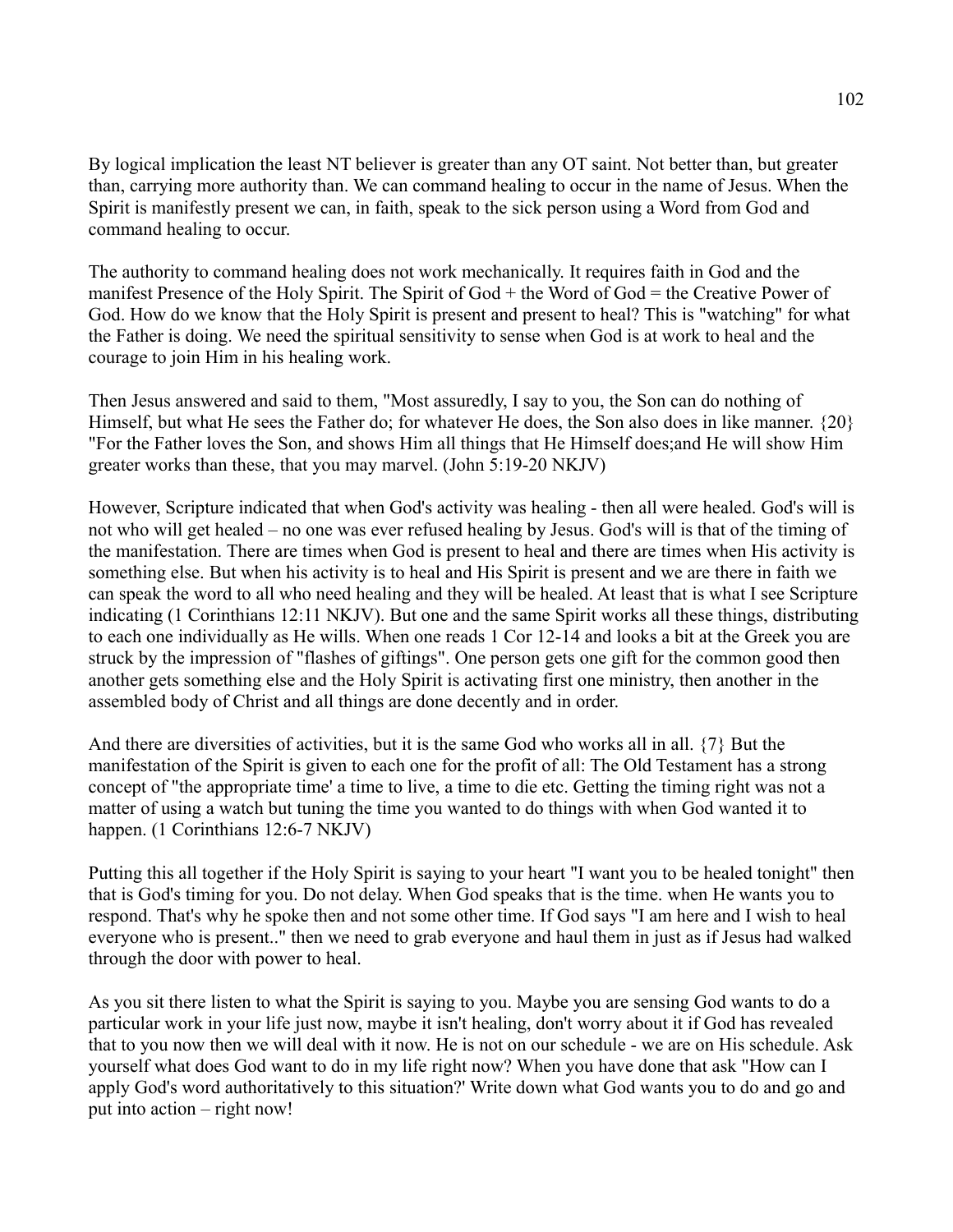On Your Own:

What I sense God wants to do in my life:

An authoritative Word from Scripture that applies to my situation:

God's command for my condition:

What I need to do right now!: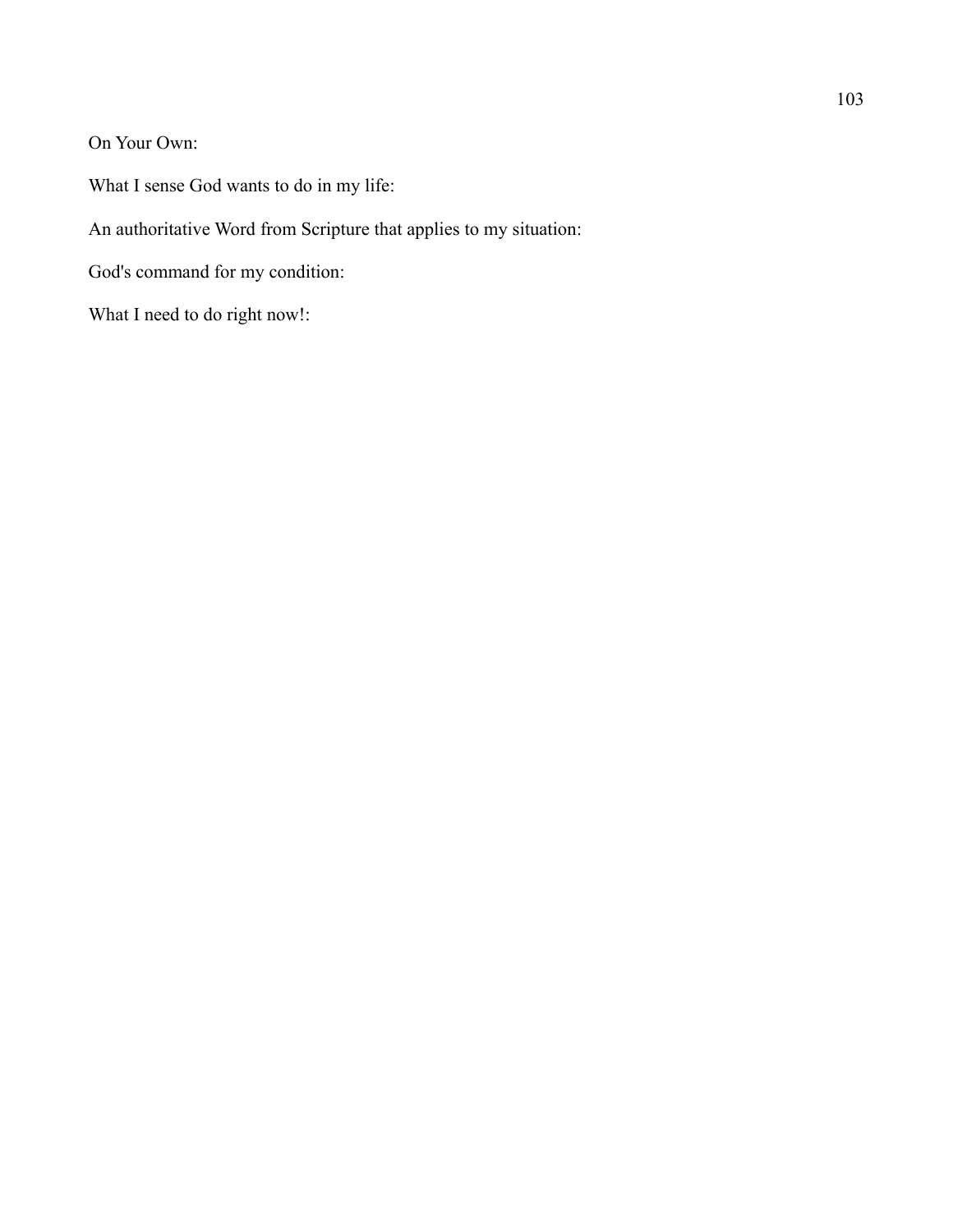# **In The Spirit On The Lord's Day**

I, John, both your brother and companion in the tribulation and kingdom and patience of Jesus Christ, was on the island that is called Patmos for the word of God and for the testimony of Jesus Christ. {10} I was in the Spirit on the Lord's Day, and I heard behind me a loud voice, as of a trumpet. (Revelation 1:9-10 NKJV)

John was "in the Spirit on the Lord's day". This says a couple of things. (1) That a Christian can be "in the Spirit" and (2) that there is a state called "in the Spirit" which is different from normal living and is which involves a deeper level of communion with the spiritual realm and with God. The phrase "in the Spirit" is used three other times in the book of Revelation. Here they are:

Immediately I was in the Spirit; and behold, a throne set in heaven, and One sat on the throne. (Revelation 4:2 NKJV)

So he carried me away in the Spirit into the wilderness. And I saw a woman sitting on a scarlet beast which was full of names of blasphemy, having seven heads and ten horns. (Revelation 17:3 NKJV)

And he carried me away in the Spirit to a great and high mountain, and showed me the great city, the holy Jerusalem, descending out of heaven from God. (Revelation 21:10 NKJV)

"In the Spirit" in Revelation means a state of heightened spiritual perception. It enables the apostle to move among spiritual realities and to behold things that he could not behold under normal physical limitations. It also involves "translation" to heaven, to a wilderness and to a high mountain. In chapter one though no "translation" is implied. Let's see how else the term is used in Scripture. The first reference is in Ezekiel at the beginning of the chapter on the Valley of Dry Bones.

The hand of the LORD came upon me and brought me out in the Spirit of the LORD, and set me down in the midst of the valley; and it was full of bones. (Ezekiel 37:1 NKJV)

This seems very similar to John's experience. It is the only OT reference to the phrase. In the New Testament we find the phrase used 24 times and in a number of different ways. (numbers taken from occurrences in the NKJV translation, it may be different in other translations) It can mean...

In the Spirit in contrast to in the flesh. (Romans 8:9; Gal 3:3) In the Spirit in contrast to in the letter. (Romans 2:29) In the spirit and power of Elijah – that is "in the nature of...". (Luke 1:17) In the spirit of your mind. (Ephesians 4:23) From the deepest parts of ones being. (John 11:33; Acts 19:21)

In the spirit as "inspired", "under the power of the Spirit" often involving an ecstatic/worshipful state we see this in the following references:

He said to them, "How then does David in the Spirit call Him 'Lord,' saying: (Matthew 22:43 NKJV)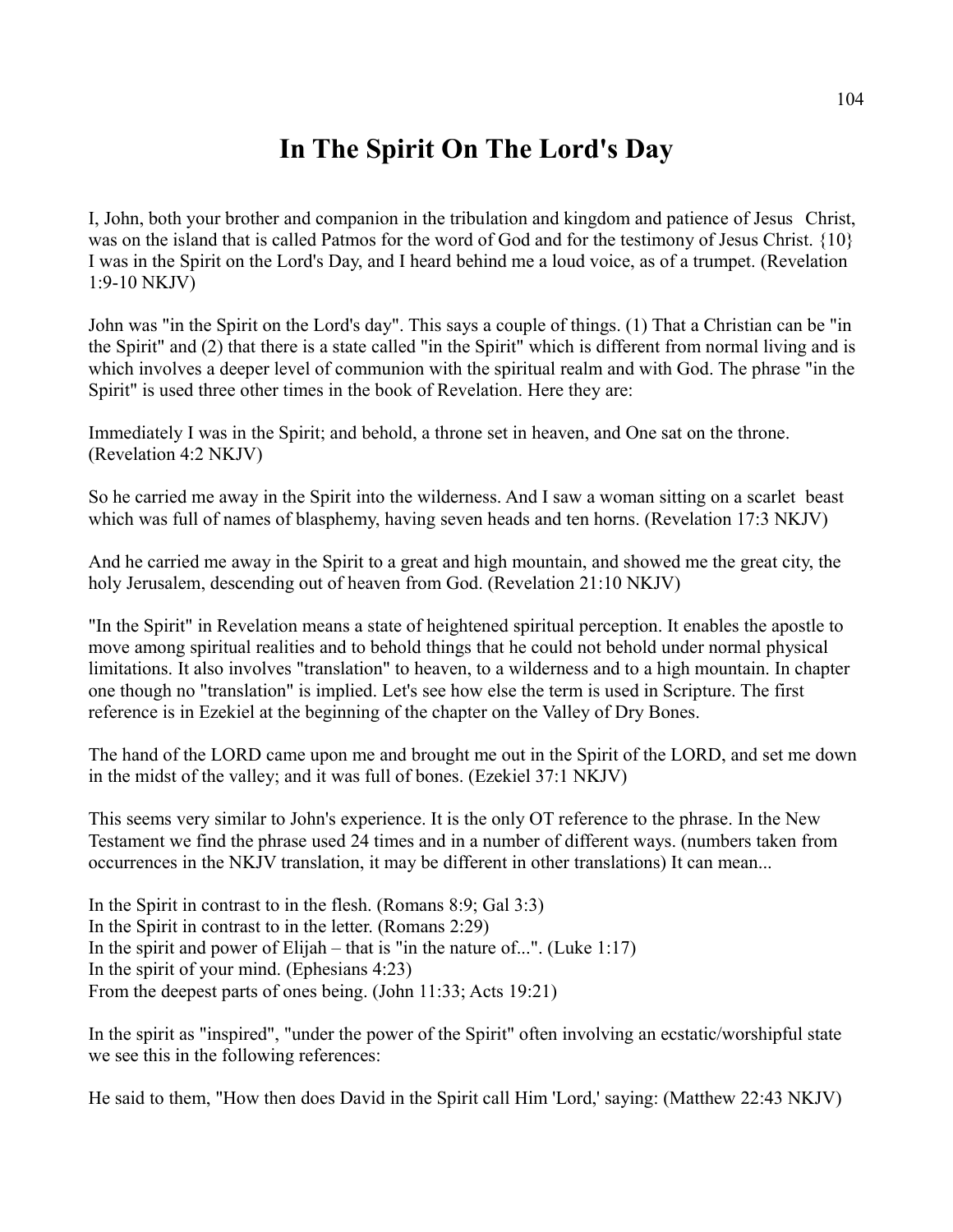In that hour Jesus rejoiced in the Spirit and said, "I thank You, Father, Lord of heaven and earth, that You have hidden these things from the wise and prudent and revealed them to babes. Even so, Father, for so it seemed good in Your sight. (Luke 10:21 NKJV)

And see, now I go bound in the spirit to Jerusalem, not knowing the things that will happen to me there. (Acts 20:22 NKJV)

For he who speaks in a tongue does not speak to men but to God, for no one understands him; however, in the spirit he speaks mysteries. (1 Corinthians 14:2 NKJV)

We need then to ascertain whether or not this state is exceptional or is normative for mature Christians. John on Patmos writes as if it was normal for him to be "in the Spirit on the Lord's day". Another reference in Philippians suggests this may be the case.

For we are the circumcision, who worship God in the Spirit, rejoice in Christ Jesus, and have no confidence in the flesh. (Philippians 3:3 NKJV)

Two more verses suggest that our worship is to be impelled by the presence of the Spirit of God.

In whom you also are being built together for a dwelling place of God in the Spirit. (Ephesians 2:22 NKJV)

Praying always with all prayer and supplication in the Spirit, being watchful to this end with all perseverance and supplication for all the saints. (Ephesians 6:18 NKJV)

These verses indicate that the Christian is a Holy Spirit-indwelt person and that being indwelt by God should have a profound impact on us from time to time. I am not advocating that we should expect the heavens to be opened to us each Sunday. I am suggesting that we should be more conscious of the indwelling presence of the Holy Spirit and there should be times when we are so thoroughly immersed in Him that we can say of ourselves "I was really in the Spirit then."

I know I try to avoid ecstatic states as much as possible. I am a person who likes to be in control. I like leading, thinking, writing, teaching. I am less than comfortable with feeling, perceiving, experiencing and sensing. My background is in Inorganic Chemistry. I like facts and equations and precise measurements – the stoichiometry of life. I am uncomfortable with the book of Revelation and with the spirituality of John the apostle. Yet I cannot lightly dismiss it. It is there. Along with Daniel, Paul, Zechariah, Moses, Ezekiel and Isaiah. There is an enormous tradition of ecstatic experiences among great men of God.

Being "in the Spirit" as in under the control of the Holy Spirit with an increased spiritual sensitivity is found in David when he composed the Psalms, Elisha when he prophesied and in many others as they received their words from God. At Pentecost the one hundred and twenty spoke in tongues glorifying God under the inspired influence of the Holy Spirit. This started a tradition of ecstacy that was continued in Caeserea Phillipi (Acts 10:44-47), Ephesus (Acts 19:6) and Corinth (1 Cor 14:1-5) amongst others. The New Covenant contains a promise of increased intimacy with God and a veritable flood of "in the Spirit" type experiences to the point where all Christians from the greatest to the least would participate to some extent in them.